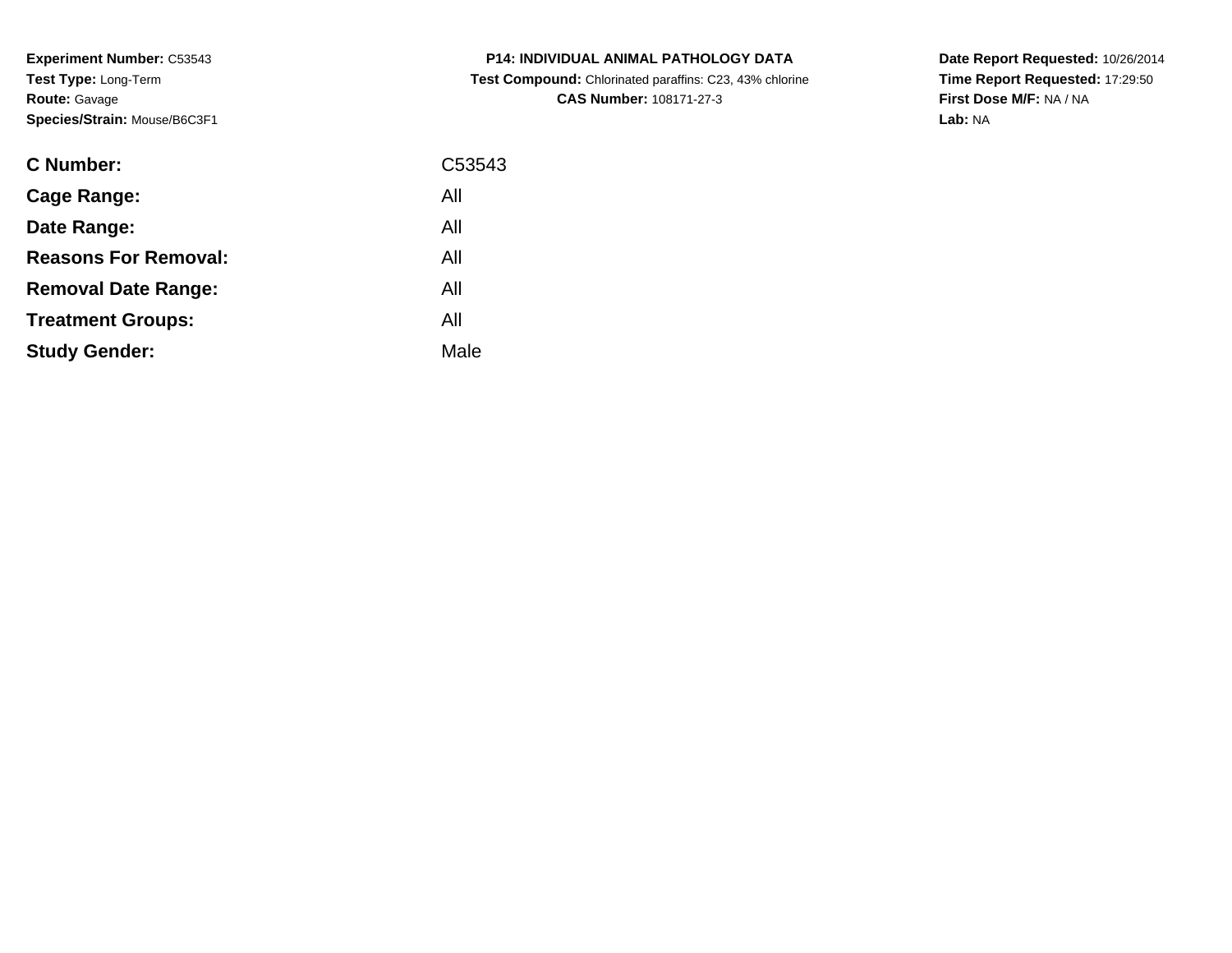| <b>Experiment Number: C53543</b> |                         | <b>P14: INDIVIDUAL ANIMAL PATHOLOGY DATA</b>            | Date Report Requested: 10/26/2014<br>Time Report Requested: 17:29:50 |
|----------------------------------|-------------------------|---------------------------------------------------------|----------------------------------------------------------------------|
| Test Type: Long-Term             |                         | Test Compound: Chlorinated paraffins: C23, 43% chlorine |                                                                      |
| <b>Route: Gavage</b>             |                         | <b>CAS Number: 108171-27-3</b>                          | First Dose M/F: NA / NA                                              |
| Species/Strain: Mouse/B6C3F1     |                         |                                                         | Lab: NA                                                              |
| <b>ANIMAL ID: 1 501</b>          | <b>TRT#: 1</b>          | <b>SEX: Male</b>                                        | DAY ON TEST:                                                         |
|                                  | <b>DOSE: 005.0 G/KG</b> | <b>DISP:</b> Moribund Sacrifice                         | HISTO:                                                               |
| <b>OBSERVATIONS</b>              |                         |                                                         |                                                                      |
| Kidney                           | Tubule                  | Cytoplasmic Vacuolization                               |                                                                      |
| Liver                            |                         | Hepatocellular Carcinoma                                |                                                                      |
| Lymph node                       | Mesenteric Lymph Node   | Angiectasis                                             |                                                                      |
| Pancreas                         | Islets                  | Islet-Cell Adenoma                                      |                                                                      |
| Preputial gland                  |                         | Inflammation, Suppurative                               |                                                                      |
| Spleen                           | Red Pulp                | Atrophy, Nos                                            |                                                                      |
| PRIMARY CAUSE OF DEATH           |                         |                                                         |                                                                      |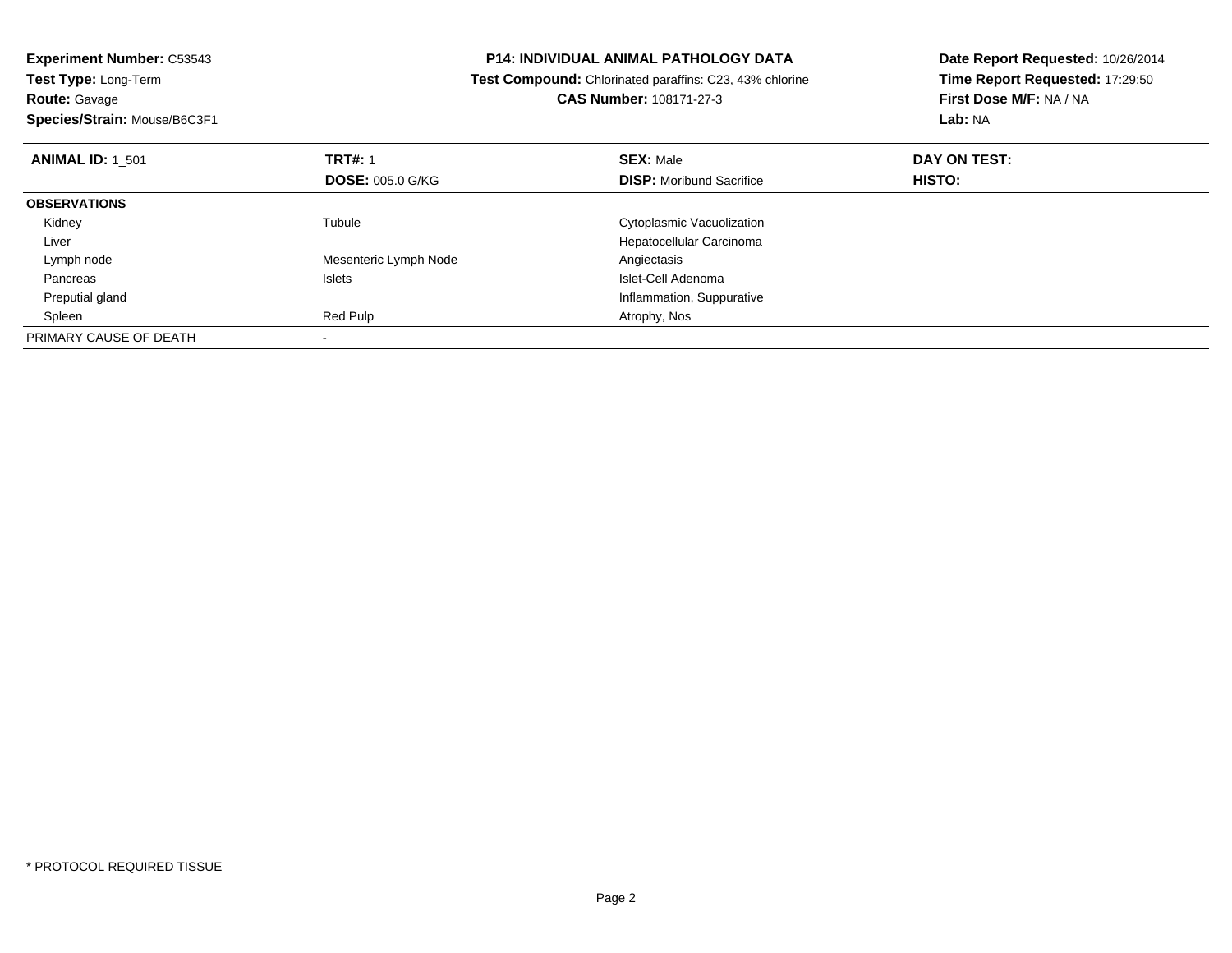| <b>Experiment Number: C53543</b>          | <b>P14: INDIVIDUAL ANIMAL PATHOLOGY DATA</b>            | Date Report Requested: 10/26/2014<br>Time Report Requested: 17:29:50 |  |
|-------------------------------------------|---------------------------------------------------------|----------------------------------------------------------------------|--|
| Test Type: Long-Term                      | Test Compound: Chlorinated paraffins: C23, 43% chlorine |                                                                      |  |
| <b>Route: Gavage</b>                      | CAS Number: 108171-27-3                                 | First Dose M/F: NA / NA                                              |  |
| Species/Strain: Mouse/B6C3F1              |                                                         | Lab: NA                                                              |  |
| <b>TRT#: 1</b><br><b>ANIMAL ID: 1 502</b> | <b>SEX: Male</b>                                        | DAY ON TEST:                                                         |  |
| <b>DOSE: 005.0 G/KG</b>                   | <b>DISP:</b> Terminal Sacrifice                         | HISTO:                                                               |  |
| <b>OBSERVATIONS</b>                       |                                                         |                                                                      |  |
| Thalamus<br>Brain                         | Psammoma Bodies                                         |                                                                      |  |
| Lung                                      | Alveolar/Bronchiolar Carcinoma                          |                                                                      |  |
| Mucosa<br>Nasal cavity                    | Inflammation, Focal                                     |                                                                      |  |
| Seminal vesicle                           | Distention                                              |                                                                      |  |
| Groin<br>Skin                             | Inflammation, Chronic                                   |                                                                      |  |
| Tail<br>Unspecified                       | Inflammation, Chronic                                   |                                                                      |  |
| Tail                                      | Metaplasia, Osseous                                     |                                                                      |  |
| PRIMARY CAUSE OF DEATH                    |                                                         |                                                                      |  |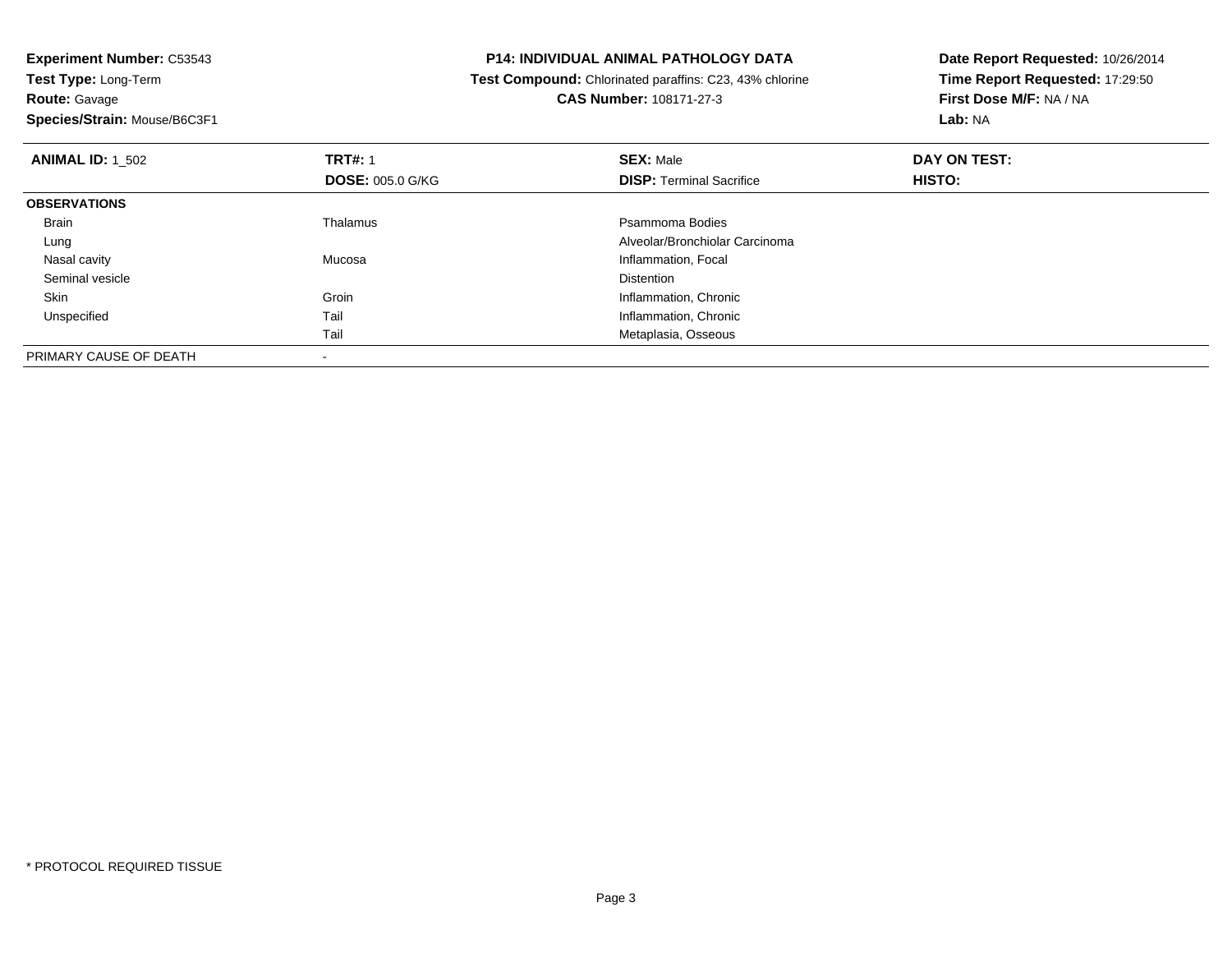| <b>Experiment Number: C53543</b> | P14: INDIVIDUAL ANIMAL PATHOLOGY DATA<br>Test Compound: Chlorinated paraffins: C23, 43% chlorine |                                 | Date Report Requested: 10/26/2014 |
|----------------------------------|--------------------------------------------------------------------------------------------------|---------------------------------|-----------------------------------|
| Test Type: Long-Term             |                                                                                                  |                                 | Time Report Requested: 17:29:50   |
| <b>Route: Gavage</b>             |                                                                                                  | <b>CAS Number: 108171-27-3</b>  | First Dose M/F: NA / NA           |
| Species/Strain: Mouse/B6C3F1     |                                                                                                  |                                 | Lab: NA                           |
| <b>ANIMAL ID: 1 503</b>          | <b>TRT#: 1</b>                                                                                   | <b>SEX: Male</b>                | DAY ON TEST:                      |
|                                  | <b>DOSE: 005.0 G/KG</b>                                                                          | <b>DISP: Terminal Sacrifice</b> | <b>HISTO:</b>                     |
| <b>OBSERVATIONS</b>              |                                                                                                  |                                 |                                   |
| Adrenal gland                    | Capsule                                                                                          | Adenoma, Nos                    |                                   |
| Lymph node                       | Mesenteric Lymph Node                                                                            | Angiectasis                     |                                   |
| Nasal cavity                     | Mucosa                                                                                           | Inflammation, Focal             |                                   |
| Preputial gland                  |                                                                                                  | Inflammation, Nos               |                                   |
| Thyroid                          | Follicle                                                                                         | Hyperplasia, Cystic             |                                   |
| PRIMARY CAUSE OF DEATH           |                                                                                                  |                                 |                                   |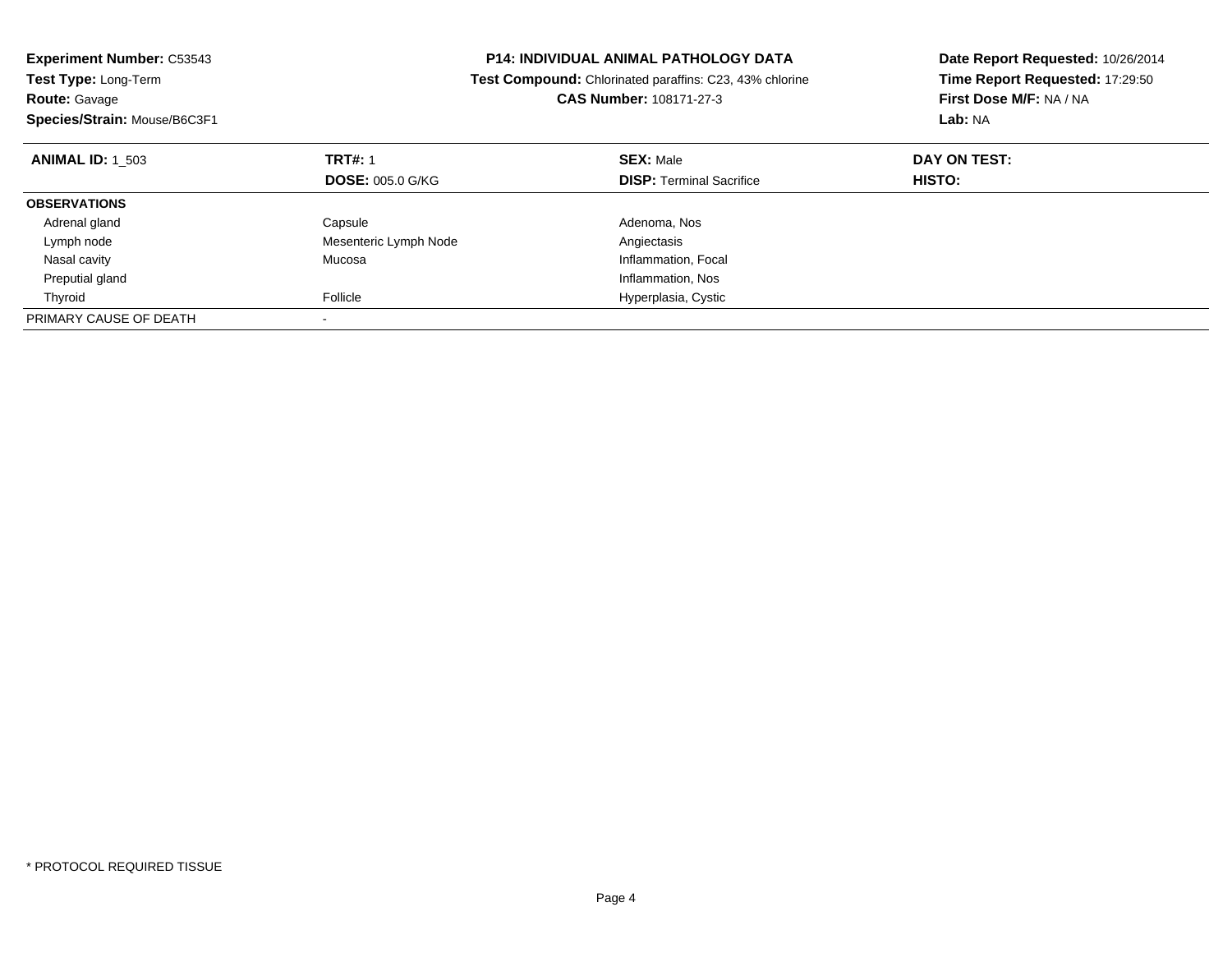| <b>Experiment Number: C53543</b><br>Test Type: Long-Term<br><b>Route: Gavage</b><br>Species/Strain: Mouse/B6C3F1 |                         | <b>P14: INDIVIDUAL ANIMAL PATHOLOGY DATA</b><br>Date Report Requested: 10/26/2014<br>Time Report Requested: 17:29:50<br>Test Compound: Chlorinated paraffins: C23, 43% chlorine<br>First Dose M/F: NA / NA<br>CAS Number: 108171-27-3<br>Lab: NA |               |
|------------------------------------------------------------------------------------------------------------------|-------------------------|--------------------------------------------------------------------------------------------------------------------------------------------------------------------------------------------------------------------------------------------------|---------------|
| <b>ANIMAL ID: 1 504</b>                                                                                          | <b>TRT#: 1</b>          | <b>SEX: Male</b>                                                                                                                                                                                                                                 | DAY ON TEST:  |
|                                                                                                                  | <b>DOSE: 005.0 G/KG</b> | <b>DISP:</b> Natural Death                                                                                                                                                                                                                       | <b>HISTO:</b> |
| <b>OBSERVATIONS</b>                                                                                              |                         |                                                                                                                                                                                                                                                  |               |
| Liver                                                                                                            |                         | Necrosis, Focal                                                                                                                                                                                                                                  |               |
| Lung                                                                                                             |                         | Alveolar/Bronchiolar Adenoma                                                                                                                                                                                                                     |               |
| Unspecified                                                                                                      | Multiple Organs Nos     | Lymphoma, Lymphocytic-Malignant Type                                                                                                                                                                                                             |               |
| PRIMARY CAUSE OF DEATH                                                                                           |                         |                                                                                                                                                                                                                                                  |               |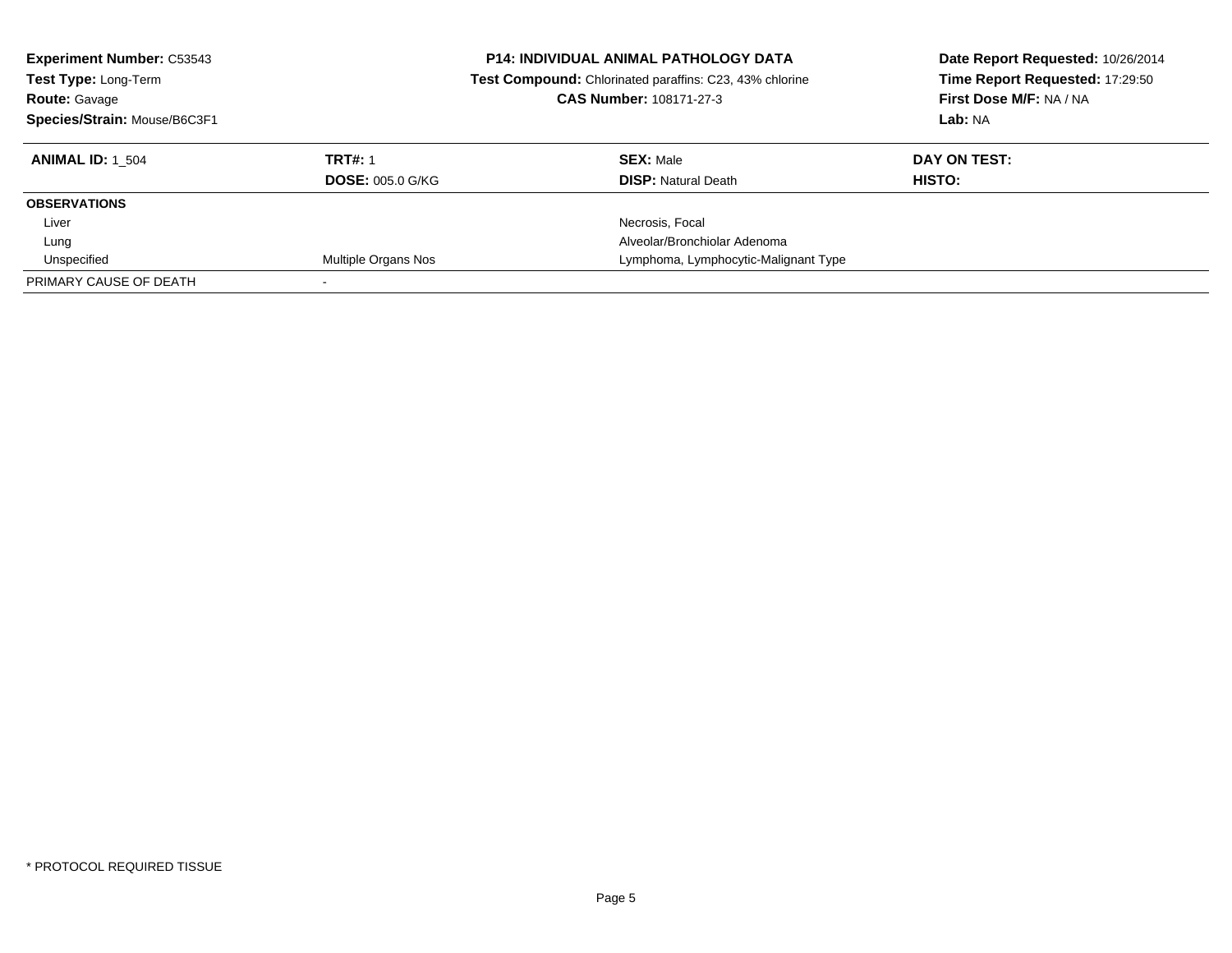| <b>Experiment Number: C53543</b><br>Test Type: Long-Term |                         | <b>P14: INDIVIDUAL ANIMAL PATHOLOGY DATA</b>            | Date Report Requested: 10/26/2014 |  |
|----------------------------------------------------------|-------------------------|---------------------------------------------------------|-----------------------------------|--|
|                                                          |                         | Test Compound: Chlorinated paraffins: C23, 43% chlorine | Time Report Requested: 17:29:50   |  |
| <b>Route: Gavage</b>                                     |                         | CAS Number: 108171-27-3                                 | First Dose M/F: NA / NA           |  |
| Species/Strain: Mouse/B6C3F1                             |                         |                                                         | <b>Lab: NA</b>                    |  |
| <b>ANIMAL ID: 1 505</b>                                  | <b>TRT#: 1</b>          | <b>SEX: Male</b>                                        | DAY ON TEST:                      |  |
|                                                          | <b>DOSE: 005.0 G/KG</b> | <b>DISP:</b> Terminal Sacrifice                         | HISTO:                            |  |
| <b>OBSERVATIONS</b>                                      |                         |                                                         |                                   |  |
| Adrenal gland                                            | Capsule                 | Hyperplasia, Focal                                      |                                   |  |
|                                                          | Cortex Nos              | Hyperplasia, Focal                                      |                                   |  |
|                                                          | Cortex Nos              | Hypertrophy, Focal                                      |                                   |  |
| Brain                                                    | Thalamus                | Psammoma Bodies                                         |                                   |  |
| Liver                                                    |                         | Hepatocellular Adenoma                                  |                                   |  |
| Nasal cavity                                             | Mucosa                  | Inflammation, Focal                                     |                                   |  |
| Spleen                                                   |                         | Hyperplasia, Lymphoid                                   |                                   |  |
| PRIMARY CAUSE OF DEATH                                   |                         |                                                         |                                   |  |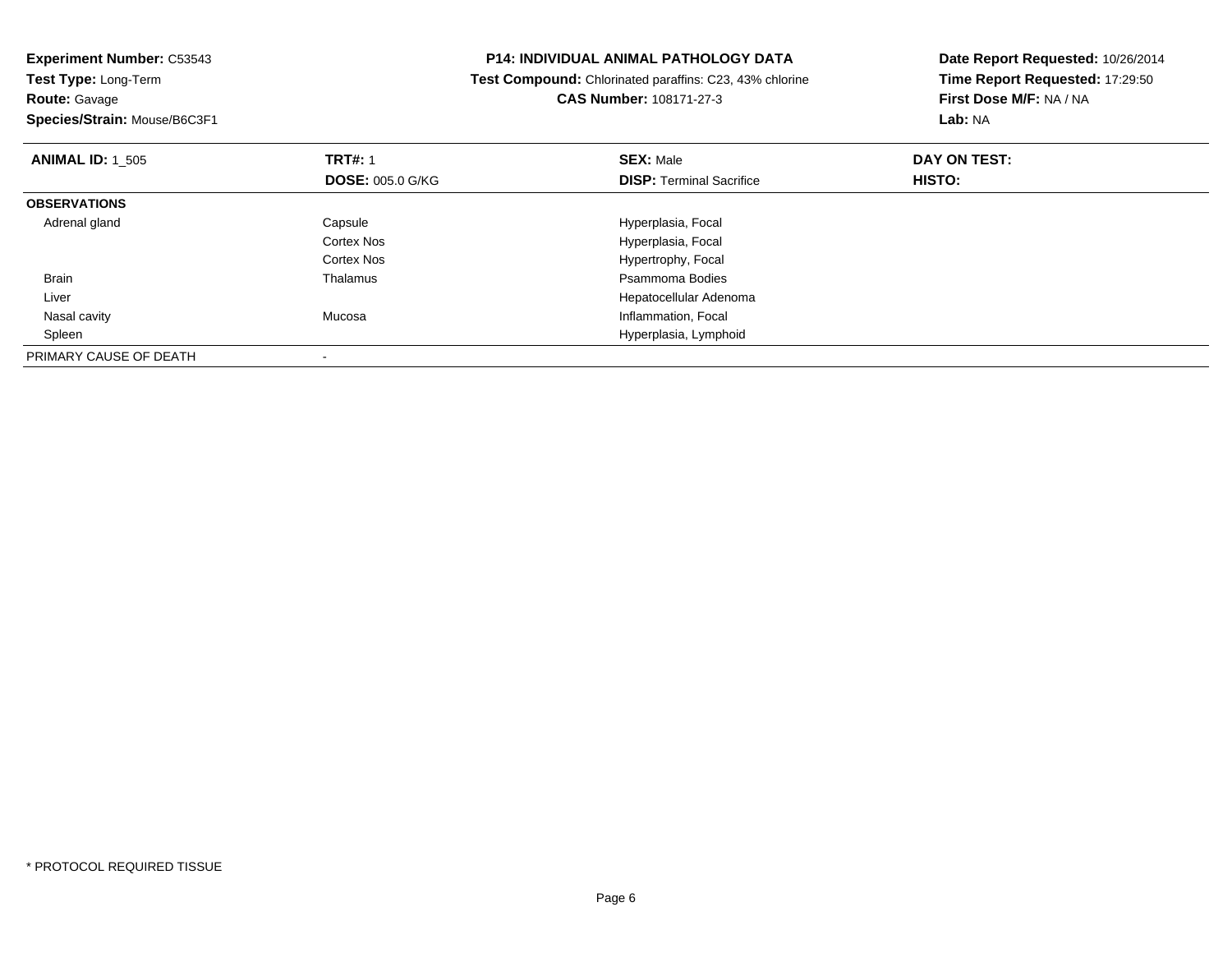**Experiment Number:** C53543**Test Type:** Long-Term**Route:** Gavage

**Species/Strain:** Mouse/B6C3F1

### **P14: INDIVIDUAL ANIMAL PATHOLOGY DATA**

 **Test Compound:** Chlorinated paraffins: C23, 43% chlorine**CAS Number:** 108171-27-3

| <b>ANIMAL ID: 1 506</b> | <b>TRT#: 1</b><br><b>DOSE: 005.0 G/KG</b> | <b>SEX: Male</b><br><b>DISP: Terminal Sacrifice</b> | DAY ON TEST:<br><b>HISTO:</b> |  |
|-------------------------|-------------------------------------------|-----------------------------------------------------|-------------------------------|--|
| <b>OBSERVATIONS</b>     |                                           |                                                     |                               |  |
| <b>Brain</b>            | Thalamus                                  | Psammoma Bodies                                     |                               |  |
| Liver                   |                                           | Cytoplasmic Vacuolization                           |                               |  |
| Lung                    |                                           | Alveolar/Bronchiolar Carcinoma                      |                               |  |
| Lymph node              | Mesenteric Lymph Node                     | Angiectasis                                         |                               |  |
| Skin                    | Flank                                     | Ulcer, Chronic                                      |                               |  |
| Unspecified             | Flank                                     | Fibroma                                             |                               |  |
|                         | Multiple Organs Nos                       | Lymphoma, Histiocytic-Malignant Type                |                               |  |
| PRIMARY CAUSE OF DEATH  |                                           |                                                     |                               |  |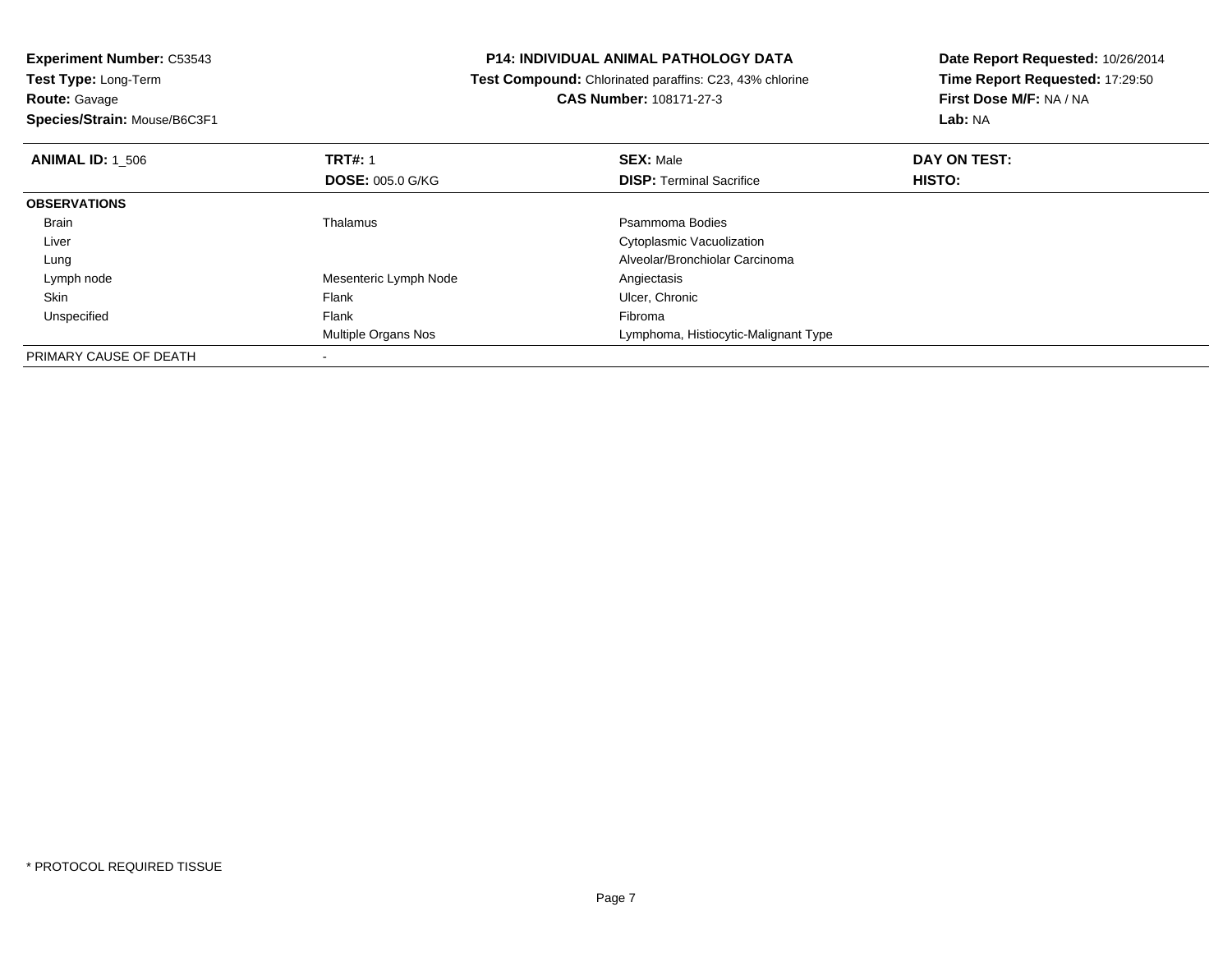**Experiment Number:** C53543

**Test Type:** Long-Term

**Route:** Gavage

**Species/Strain:** Mouse/B6C3F1

# **P14: INDIVIDUAL ANIMAL PATHOLOGY DATA**

 **Test Compound:** Chlorinated paraffins: C23, 43% chlorine**CAS Number:** 108171-27-3

| <b>ANIMAL ID: 1_507</b> | <b>TRT#: 1</b>          | <b>SEX: Male</b>                     | DAY ON TEST: |  |
|-------------------------|-------------------------|--------------------------------------|--------------|--|
|                         | <b>DOSE: 005.0 G/KG</b> | <b>DISP: Natural Death</b>           | HISTO:       |  |
| <b>OBSERVATIONS</b>     |                         |                                      |              |  |
| Liver                   |                         | Hepatocellular Adenoma               |              |  |
|                         |                         | Hepatocellular Carcinoma             |              |  |
|                         |                         | Leukocytosis, Nos                    |              |  |
|                         |                         | Thrombosis, Nos                      |              |  |
| Lung                    |                         | Alveolar/Bronchiolar Adenoma         |              |  |
|                         |                         | Hepatocellular Carcinoma, Metastatic |              |  |
|                         |                         | Leukocytosis, Nos                    |              |  |
| Nasal cavity            | Mucosa                  | Inflammation, Focal                  |              |  |
| Unspecified             | <b>Mediastinum Nos</b>  | Leukocytosis, Nos                    |              |  |
| PRIMARY CAUSE OF DEATH  |                         |                                      |              |  |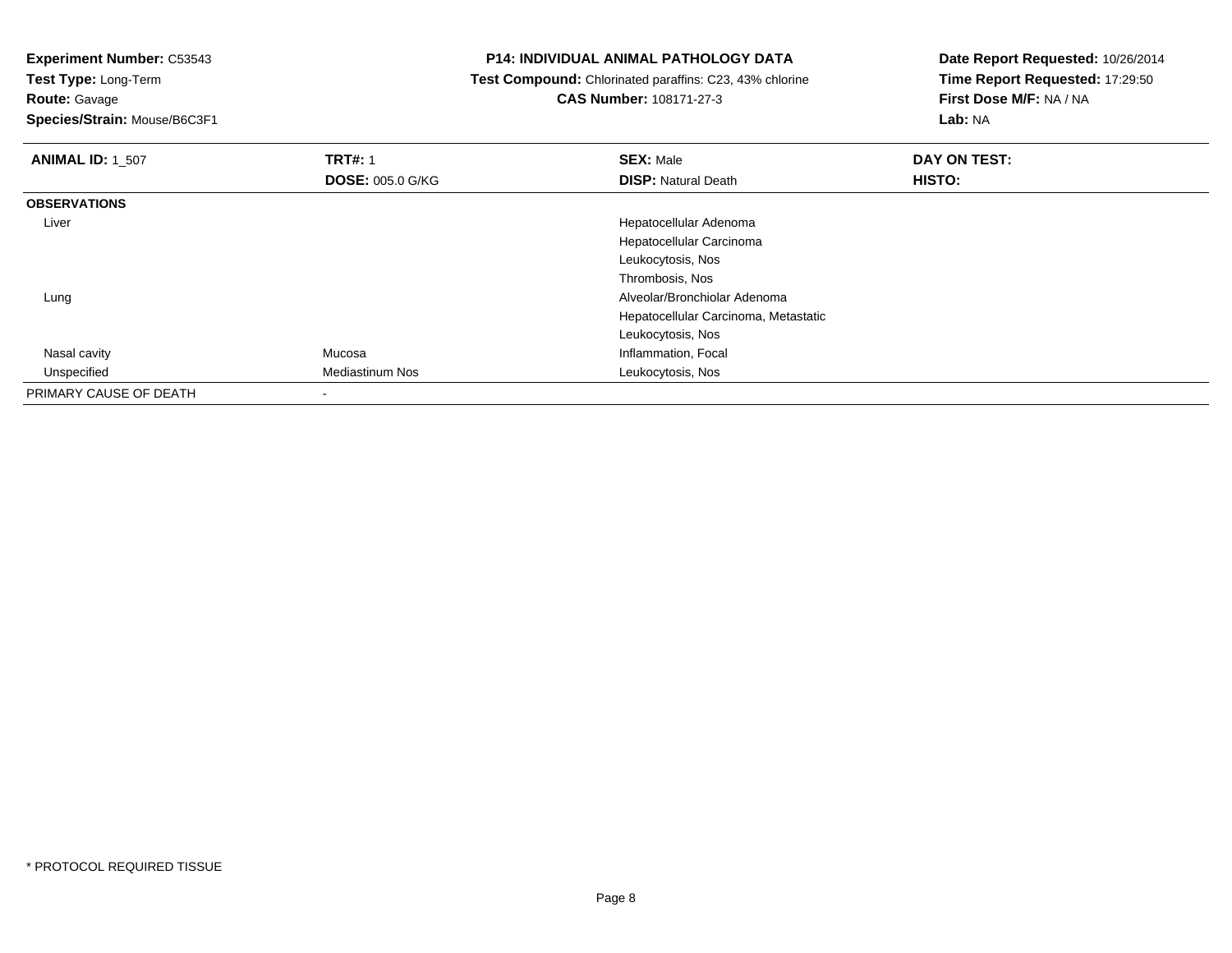| Experiment Number: C53543<br>Test Type: Long-Term<br><b>Route: Gavage</b><br>Species/Strain: Mouse/B6C3F1 |                         | <b>P14: INDIVIDUAL ANIMAL PATHOLOGY DATA</b><br>Test Compound: Chlorinated paraffins: C23, 43% chlorine<br>CAS Number: 108171-27-3 | Date Report Requested: 10/26/2014<br>Time Report Requested: 17:29:50<br>First Dose M/F: NA / NA<br>Lab: NA |
|-----------------------------------------------------------------------------------------------------------|-------------------------|------------------------------------------------------------------------------------------------------------------------------------|------------------------------------------------------------------------------------------------------------|
| <b>ANIMAL ID: 1 508</b>                                                                                   | <b>TRT#: 1</b>          | <b>SEX: Male</b>                                                                                                                   | DAY ON TEST:                                                                                               |
|                                                                                                           | <b>DOSE: 005.0 G/KG</b> | <b>DISP:</b> Terminal Sacrifice                                                                                                    | <b>HISTO:</b>                                                                                              |
| <b>OBSERVATIONS</b>                                                                                       |                         |                                                                                                                                    |                                                                                                            |
| <b>Brain</b>                                                                                              | Thalamus                | Psammoma Bodies                                                                                                                    |                                                                                                            |
| Intestine Small                                                                                           | Mesentery Nos           | <b>Fibrosiderotic Nodule</b>                                                                                                       |                                                                                                            |
| Kidney                                                                                                    |                         | Nephrosis, Nos                                                                                                                     |                                                                                                            |
| Liver                                                                                                     |                         | Cytoplasmic Vacuolization                                                                                                          |                                                                                                            |
|                                                                                                           |                         | Hepatocellular Adenoma                                                                                                             |                                                                                                            |
| PRIMARY CAUSE OF DEATH                                                                                    |                         |                                                                                                                                    |                                                                                                            |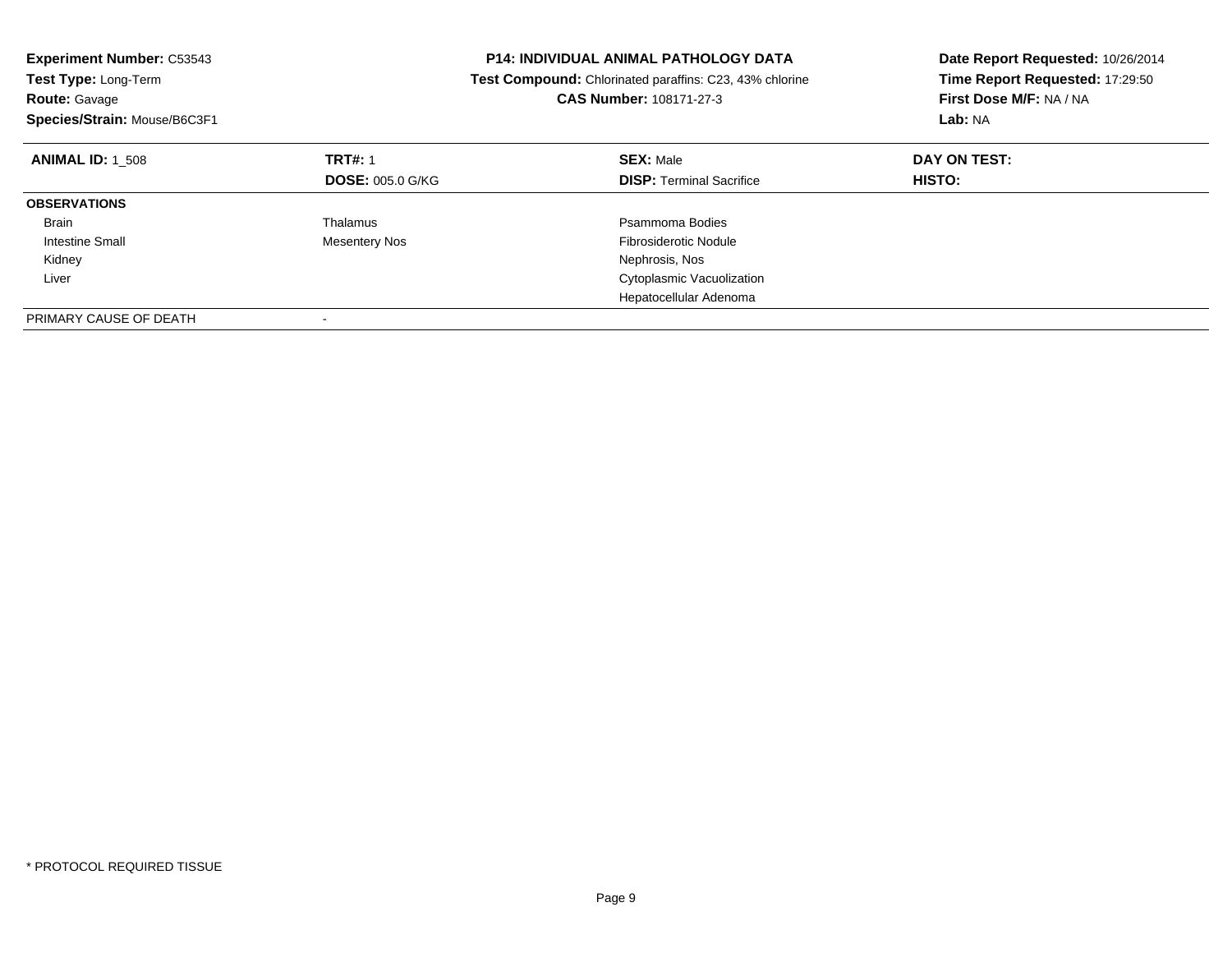| <b>Experiment Number: C53543</b><br><b>Test Type: Long-Term</b> |                         | <b>P14: INDIVIDUAL ANIMAL PATHOLOGY DATA</b>            | Date Report Requested: 10/26/2014 |
|-----------------------------------------------------------------|-------------------------|---------------------------------------------------------|-----------------------------------|
|                                                                 |                         | Test Compound: Chlorinated paraffins: C23, 43% chlorine | Time Report Requested: 17:29:50   |
| <b>Route: Gavage</b>                                            |                         | <b>CAS Number: 108171-27-3</b>                          | First Dose M/F: NA / NA           |
| Species/Strain: Mouse/B6C3F1                                    |                         |                                                         | Lab: NA                           |
| <b>ANIMAL ID: 1 509</b>                                         | <b>TRT#: 1</b>          | <b>SEX: Male</b>                                        | DAY ON TEST:                      |
|                                                                 | <b>DOSE: 005.0 G/KG</b> | <b>DISP: Terminal Sacrifice</b>                         | HISTO:                            |
| <b>OBSERVATIONS</b>                                             |                         |                                                         |                                   |
| Kidney                                                          |                         | Nephrosis, Nos                                          |                                   |
| Liver                                                           |                         | Hepatocellular Adenoma                                  |                                   |
| Lung                                                            |                         | Congestion, Nos                                         |                                   |
| Nasal cavity                                                    | Mucosa                  | Inflammation, Focal                                     |                                   |
| Unspecified                                                     | Nose                    | Inflammation, Suppurative                               |                                   |
|                                                                 | Multiple Organs Nos     | Lymphoma, Mixed-Malignant Type                          |                                   |
| PRIMARY CAUSE OF DEATH                                          |                         |                                                         |                                   |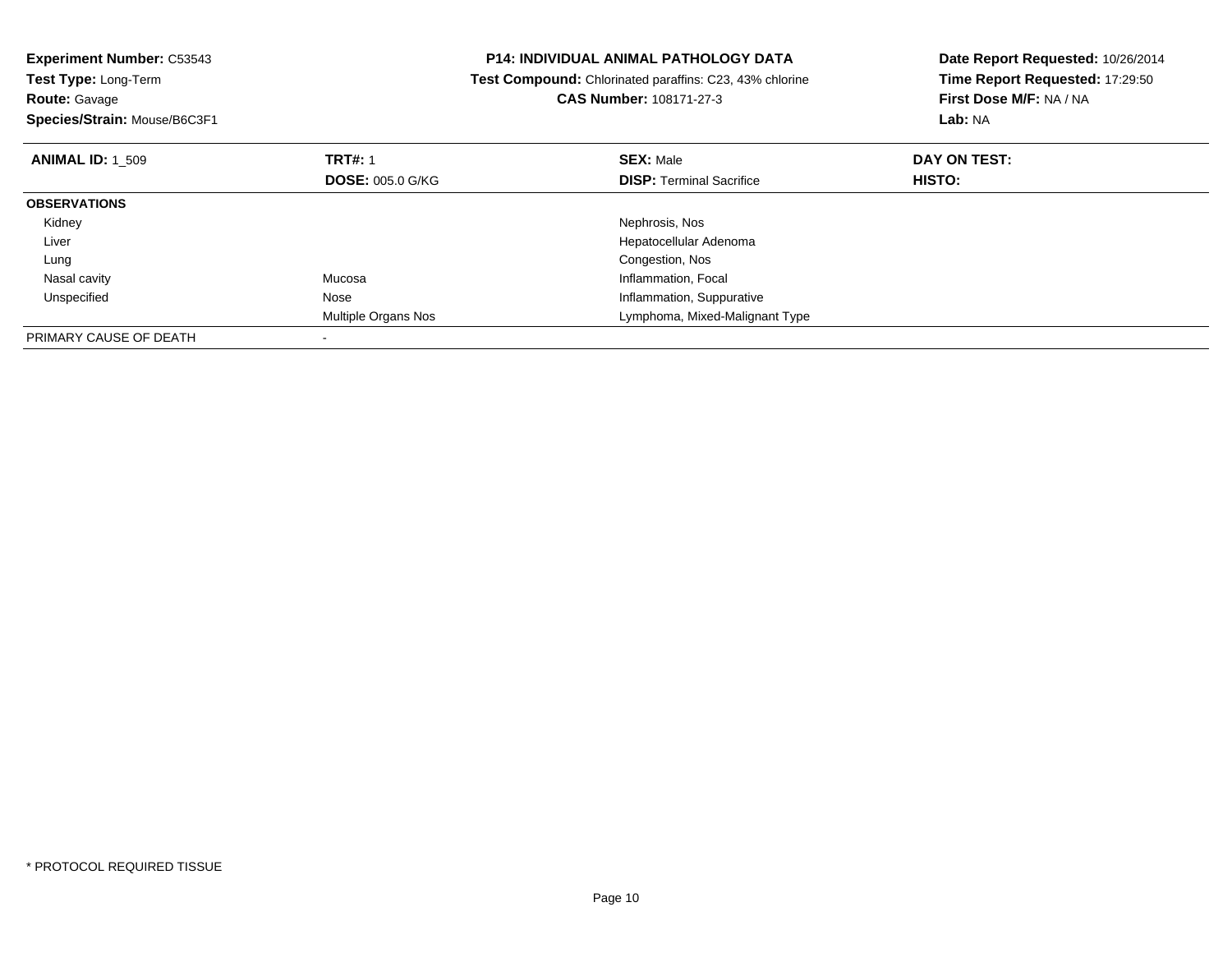| <b>Experiment Number: C53543</b><br>Test Type: Long-Term<br><b>Route: Gavage</b><br>Species/Strain: Mouse/B6C3F1 |                         | P14: INDIVIDUAL ANIMAL PATHOLOGY DATA<br>Date Report Requested: 10/26/2014<br>Time Report Requested: 17:29:50<br>Test Compound: Chlorinated paraffins: C23, 43% chlorine<br>First Dose M/F: NA / NA<br>CAS Number: 108171-27-3<br>Lab: NA |              |
|------------------------------------------------------------------------------------------------------------------|-------------------------|-------------------------------------------------------------------------------------------------------------------------------------------------------------------------------------------------------------------------------------------|--------------|
| <b>ANIMAL ID: 1 510</b>                                                                                          | <b>TRT#: 1</b>          | <b>SEX: Male</b>                                                                                                                                                                                                                          | DAY ON TEST: |
|                                                                                                                  | <b>DOSE: 005.0 G/KG</b> | <b>DISP:</b> Natural Death                                                                                                                                                                                                                | HISTO:       |
| <b>OBSERVATIONS</b>                                                                                              |                         |                                                                                                                                                                                                                                           |              |
| Liver                                                                                                            |                         | Hepatoblastoma                                                                                                                                                                                                                            |              |
|                                                                                                                  |                         | Hepatocellular Carcinoma                                                                                                                                                                                                                  |              |
| Lung                                                                                                             |                         | Alveolar/Bronchiolar Carcinoma                                                                                                                                                                                                            |              |
|                                                                                                                  |                         | Hepatocellular Carcinoma, Metastatic                                                                                                                                                                                                      |              |
| Unspecified                                                                                                      | Head                    | Cyst, Epidermal Inclusion                                                                                                                                                                                                                 |              |
|                                                                                                                  | Mediastinum Nos         | Hepatocellular Carcinoma, Metastatic                                                                                                                                                                                                      |              |
| PRIMARY CAUSE OF DEATH                                                                                           |                         |                                                                                                                                                                                                                                           |              |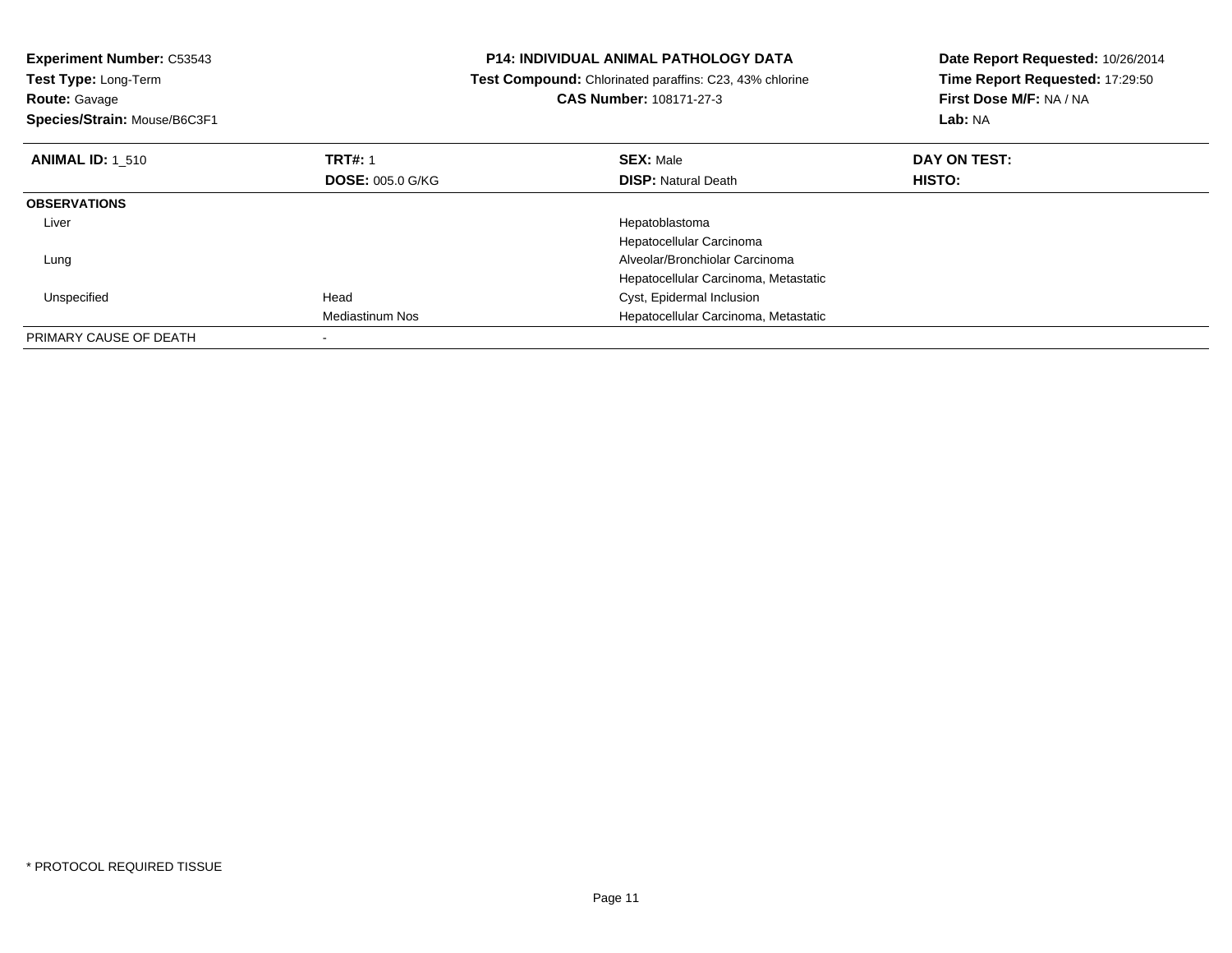**Route:** Gavage

**Species/Strain:** Mouse/B6C3F1

# **P14: INDIVIDUAL ANIMAL PATHOLOGY DATA**

 **Test Compound:** Chlorinated paraffins: C23, 43% chlorine**CAS Number:** 108171-27-3

| <b>ANIMAL ID: 1_511</b> | <b>TRT#: 1</b>          | <b>SEX: Male</b>                | DAY ON TEST: |  |
|-------------------------|-------------------------|---------------------------------|--------------|--|
|                         | <b>DOSE: 005.0 G/KG</b> | <b>DISP:</b> Moribund Sacrifice | HISTO:       |  |
| <b>OBSERVATIONS</b>     |                         |                                 |              |  |
| <b>Brain</b>            | Thalamus                | Psammoma Bodies                 |              |  |
| Eye                     |                         | Cataract                        |              |  |
|                         |                         | Retinopathy                     |              |  |
| Harderian gland         | Hardarian Gland         | Adenoma, Nos                    |              |  |
| Lymph node              | Mandibular Lymph Node   | Hyperplasia, Nos                |              |  |
| Preputial gland         |                         | Inflammation, Suppurative       |              |  |
| Skin                    | Flank                   | Ulcer, Nos                      |              |  |
| Spleen                  |                         | Hematopoiesis                   |              |  |
| Thyroid                 |                         | Follicular-Cell Carcinoma       |              |  |
| Unspecified             | Abdomen                 | Fibrosarcoma                    |              |  |
| PRIMARY CAUSE OF DEATH  |                         |                                 |              |  |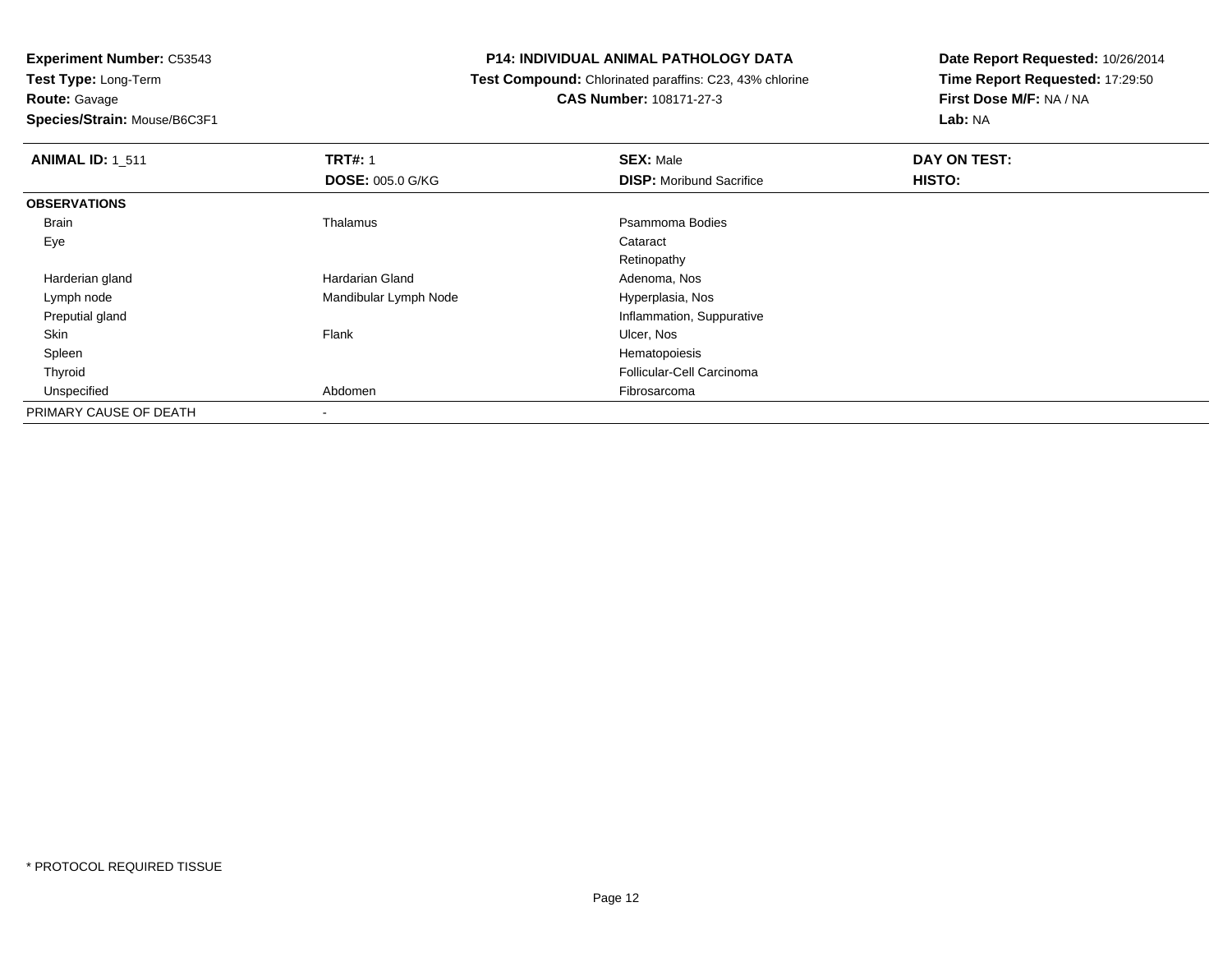**Experiment Number:** C53543**Test Type:** Long-Term**Route:** Gavage **Species/Strain:** Mouse/B6C3F1**P14: INDIVIDUAL ANIMAL PATHOLOGY DATA Test Compound:** Chlorinated paraffins: C23, 43% chlorine**CAS Number:** 108171-27-3**Date Report Requested:** 10/26/2014**Time Report Requested:** 17:29:50**First Dose M/F:** NA / NA**Lab:** NA**ANIMAL ID:** 1\_512**2 DAY ON TRT#:** 1 **SEX:** Male **SEX:** Male **DAY ON TEST: DOSE:** 005.0 G/KG**DISP:** Terminal Sacrifice **HISTO: OBSERVATIONS** Adrenal gland Cortical Adenoma Capsule Hyperplasia, Focal Epididymis Granuloma, Spermatic Lymph nodeMesenteric Lymph Node Seminal vesicleInflammation, Chronic<br>Inflammation, Chronic<br>Inflammation, Chronic SkinInflammation, Chronic Unspecifiedd **Chest** Chest **Fibrosarcoma** PRIMARY CAUSE OF DEATH-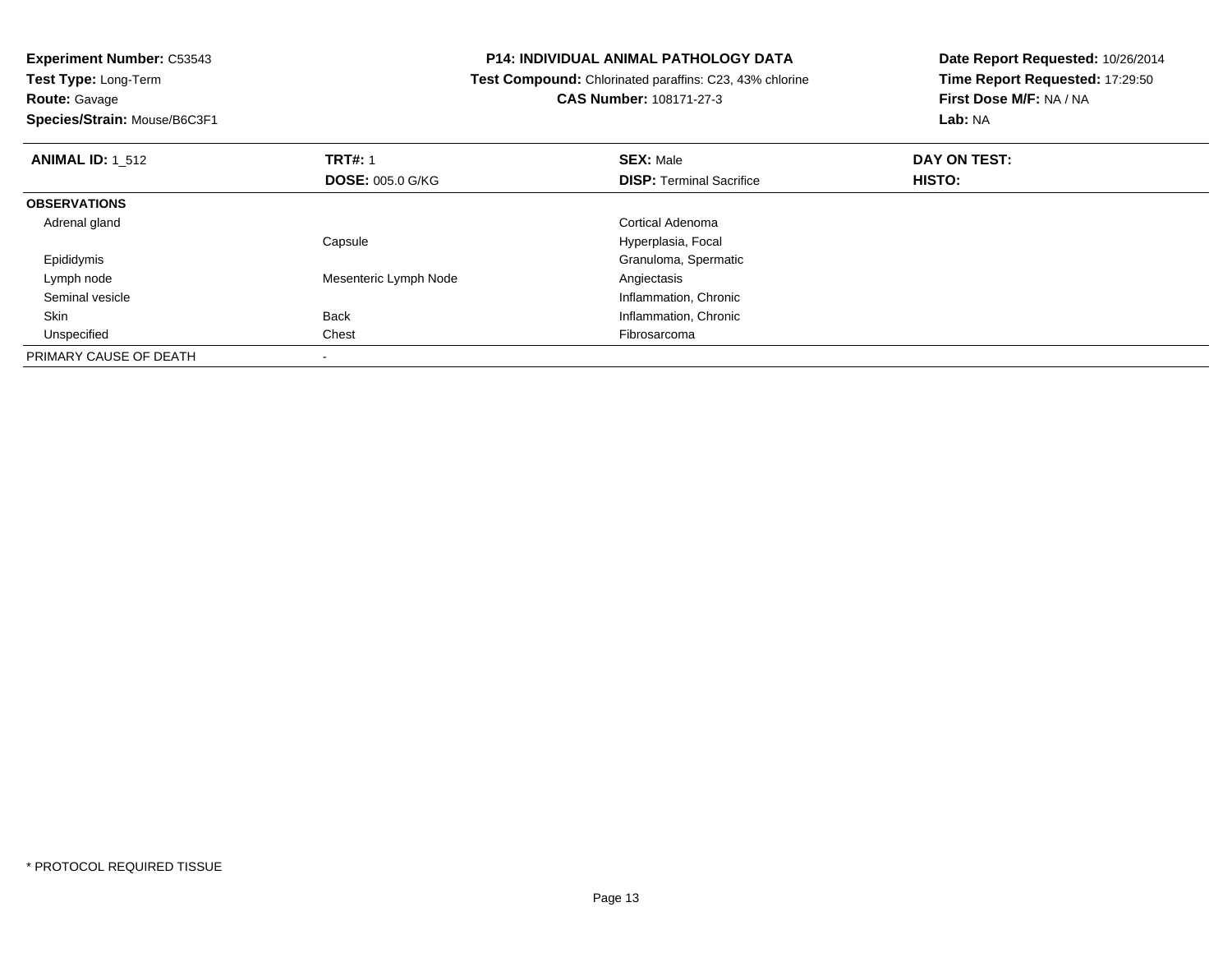**Experiment Number:** C53543**Test Type:** Long-Term**Route:** Gavage **Species/Strain:** Mouse/B6C3F1**P14: INDIVIDUAL ANIMAL PATHOLOGY DATA Test Compound:** Chlorinated paraffins: C23, 43% chlorine**CAS Number:** 108171-27-3**Date Report Requested:** 10/26/2014**Time Report Requested:** 17:29:50**First Dose M/F:** NA / NA**Lab:** NA**ANIMAL ID:** 1\_513**TRT#:** 1 **SEX:** Male **DAY ON TEST: DOSE:** 005.0 G/KG**DISP:** Moribund Sacrifice **HISTO: OBSERVATIONS** BrainThalamus **Participality Control** Press, Participality Psammoma Bodies<br>
Psammoma Bodies<br>
Potoplasmic Vacuol LiverCytoplasmic Vacuolization Follicular-Cell Carcinoma, Metastatic Lung Preputial gland Inflammation, Nos Seminal vesicleInflammation, Chronic<br>
Ulcer, Nos<br>
Ulcer, Nos Skinn and the control of the Community of Groin and the Community of the Community of the Ulcer, Nos Thyroid Follicular-Cell Carcinoma PRIMARY CAUSE OF DEATH-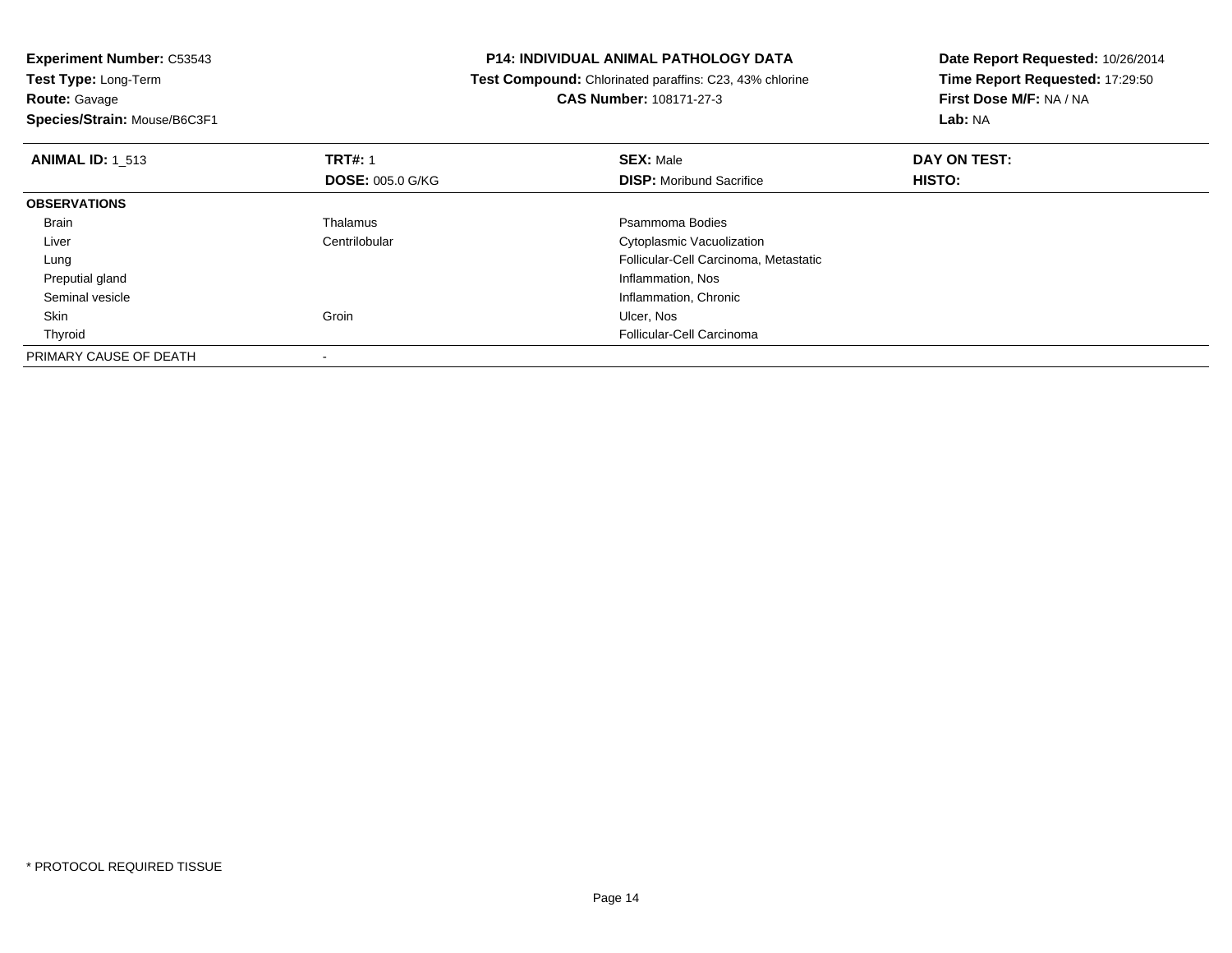| <b>Experiment Number: C53543</b><br>Test Type: Long-Term<br><b>Route: Gavage</b><br>Species/Strain: Mouse/B6C3F1 |                                           | <b>P14: INDIVIDUAL ANIMAL PATHOLOGY DATA</b><br><b>Test Compound:</b> Chlorinated paraffins: C23, 43% chlorine<br><b>CAS Number: 108171-27-3</b> | Date Report Requested: 10/26/2014<br>Time Report Requested: 17:29:50<br>First Dose M/F: NA / NA<br>Lab: NA |
|------------------------------------------------------------------------------------------------------------------|-------------------------------------------|--------------------------------------------------------------------------------------------------------------------------------------------------|------------------------------------------------------------------------------------------------------------|
| <b>ANIMAL ID:</b> 1 514                                                                                          | <b>TRT#: 1</b><br><b>DOSE: 005.0 G/KG</b> | <b>SEX: Male</b><br><b>DISP:</b> Terminal Sacrifice                                                                                              | DAY ON TEST:<br>HISTO:                                                                                     |
| <b>OBSERVATIONS</b>                                                                                              |                                           |                                                                                                                                                  |                                                                                                            |
| Adrenal gland                                                                                                    | Medulla                                   | Pheochromocytoma                                                                                                                                 |                                                                                                            |
| Kidney                                                                                                           |                                           | Nephrosis, Nos                                                                                                                                   |                                                                                                            |
| Liver                                                                                                            |                                           | Hepatocellular Adenoma                                                                                                                           |                                                                                                            |
| Thyroid                                                                                                          |                                           | Hyperplasia, Follicular Cell                                                                                                                     |                                                                                                            |
| PRIMARY CAUSE OF DEATH                                                                                           |                                           |                                                                                                                                                  |                                                                                                            |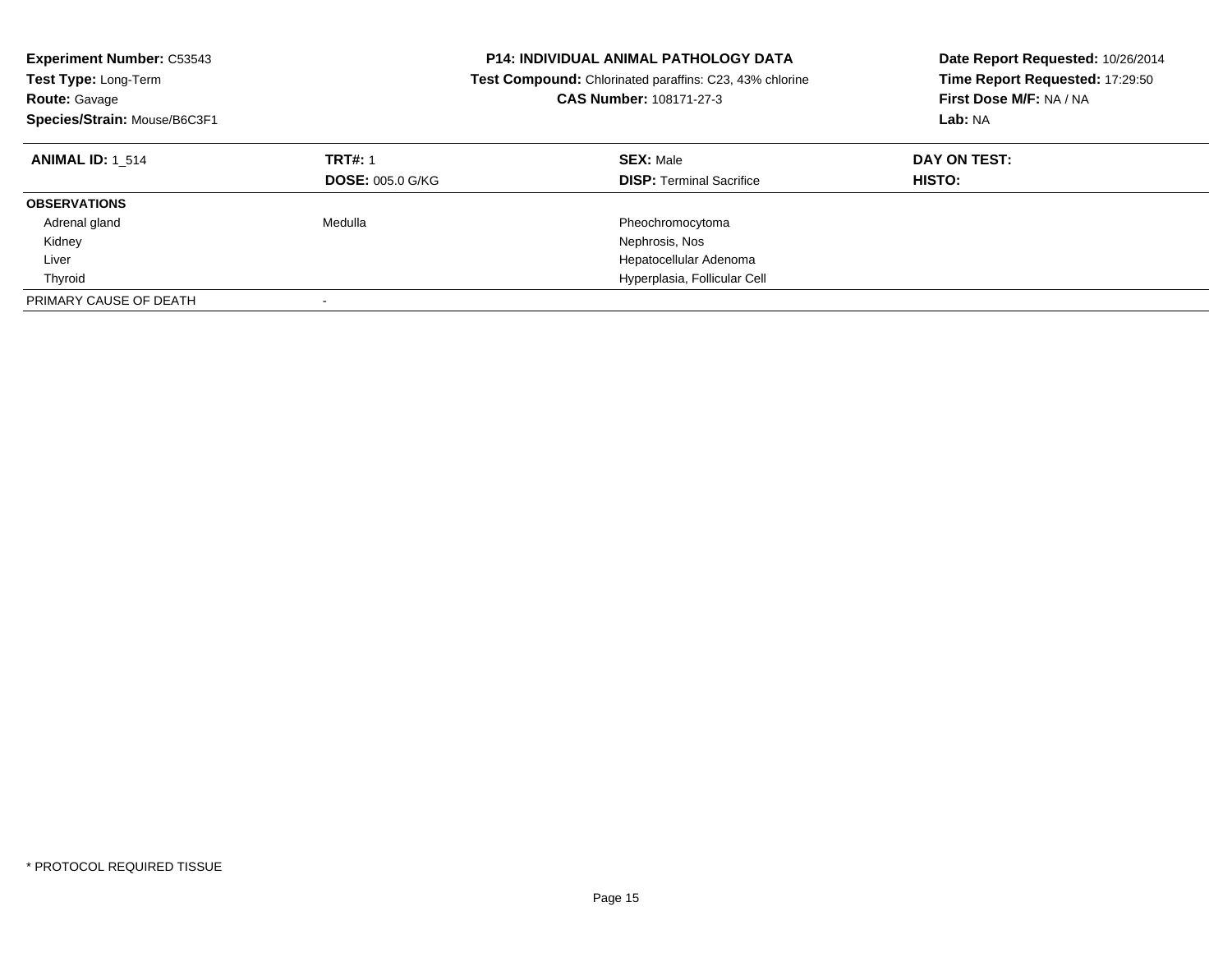| <b>Experiment Number: C53543</b><br>Test Type: Long-Term<br><b>Route: Gavage</b><br>Species/Strain: Mouse/B6C3F1 |                         | <b>P14: INDIVIDUAL ANIMAL PATHOLOGY DATA</b><br>Test Compound: Chlorinated paraffins: C23, 43% chlorine<br><b>CAS Number: 108171-27-3</b> | Date Report Requested: 10/26/2014<br>Time Report Requested: 17:29:50<br>First Dose M/F: NA / NA<br>Lab: NA |  |
|------------------------------------------------------------------------------------------------------------------|-------------------------|-------------------------------------------------------------------------------------------------------------------------------------------|------------------------------------------------------------------------------------------------------------|--|
| <b>ANIMAL ID: 1 515</b>                                                                                          | <b>TRT#: 1</b>          | <b>SEX: Male</b>                                                                                                                          | DAY ON TEST:                                                                                               |  |
|                                                                                                                  | <b>DOSE: 005.0 G/KG</b> | <b>DISP: Terminal Sacrifice</b>                                                                                                           | HISTO:                                                                                                     |  |
| <b>OBSERVATIONS</b>                                                                                              |                         |                                                                                                                                           |                                                                                                            |  |
| Spleen                                                                                                           |                         | Lymphoma, Mixed-Malignant Type                                                                                                            |                                                                                                            |  |
| PRIMARY CAUSE OF DEATH                                                                                           |                         |                                                                                                                                           |                                                                                                            |  |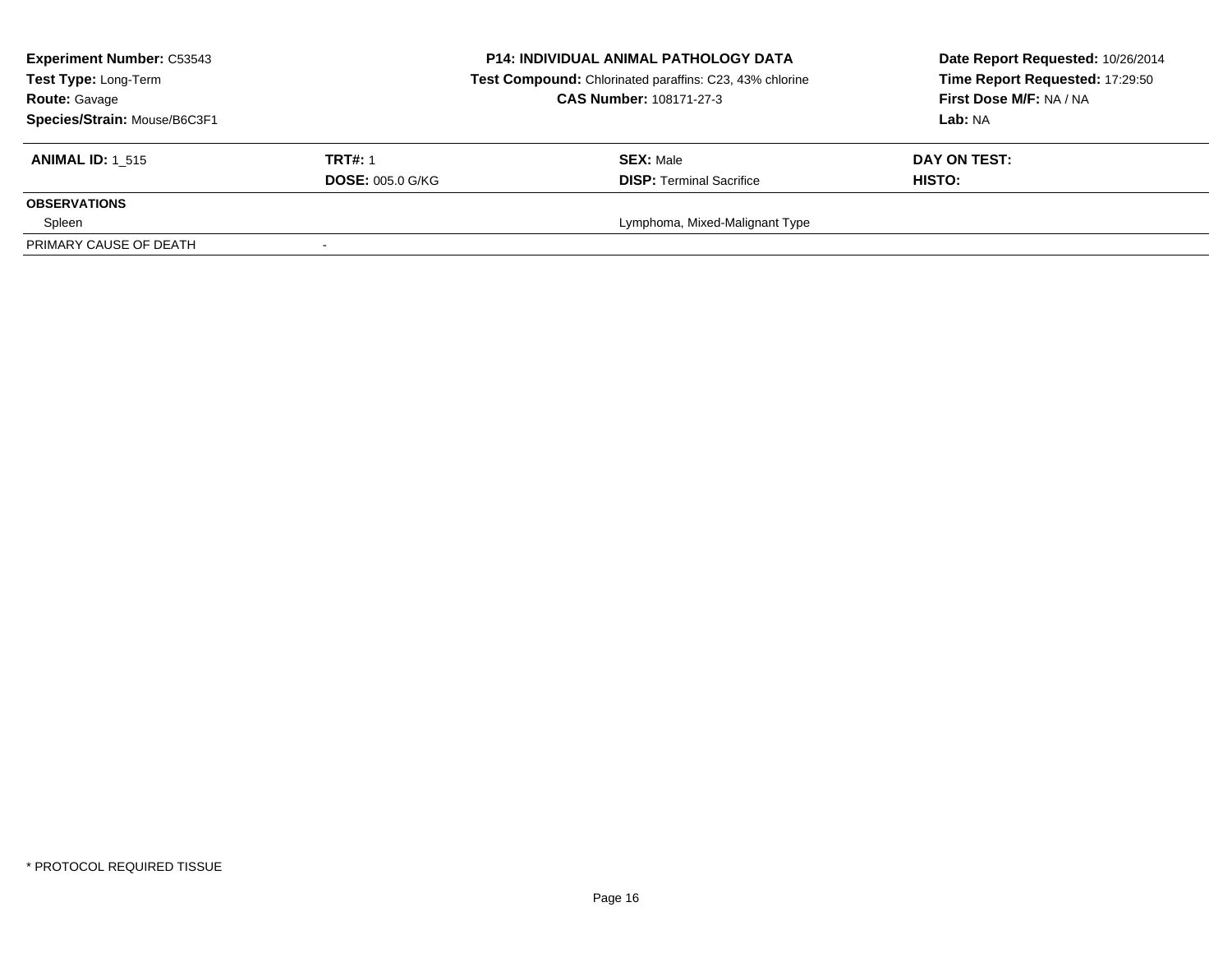**Route:** Gavage

**Species/Strain:** Mouse/B6C3F1

# **P14: INDIVIDUAL ANIMAL PATHOLOGY DATA**

 **Test Compound:** Chlorinated paraffins: C23, 43% chlorine**CAS Number:** 108171-27-3

| <b>ANIMAL ID: 1 516</b> | <b>TRT#: 1</b>          | <b>SEX: Male</b>                 | DAY ON TEST:  |  |
|-------------------------|-------------------------|----------------------------------|---------------|--|
|                         | <b>DOSE: 005.0 G/KG</b> | <b>DISP:</b> Terminal Sacrifice  | <b>HISTO:</b> |  |
| <b>OBSERVATIONS</b>     |                         |                                  |               |  |
| Adrenal gland           | Cortex Nos              | Cytoplasmic Change, Ground-Glass |               |  |
|                         | Capsule                 | Hyperplasia, Focal               |               |  |
|                         | <b>Cortex Nos</b>       | Hyperplasia, Focal               |               |  |
|                         | Medulla                 | Hyperplasia, Focal               |               |  |
| Bone marrow             |                         | Angiectasis                      |               |  |
| <b>Brain</b>            | Thalamus                | Psammoma Bodies                  |               |  |
| Liver                   | Centrilobular           | Metamorphosis, Fatty             |               |  |
| Lymph node              | Mesenteric Lymph Node   | Angiectasis                      |               |  |
| PRIMARY CAUSE OF DEATH  |                         |                                  |               |  |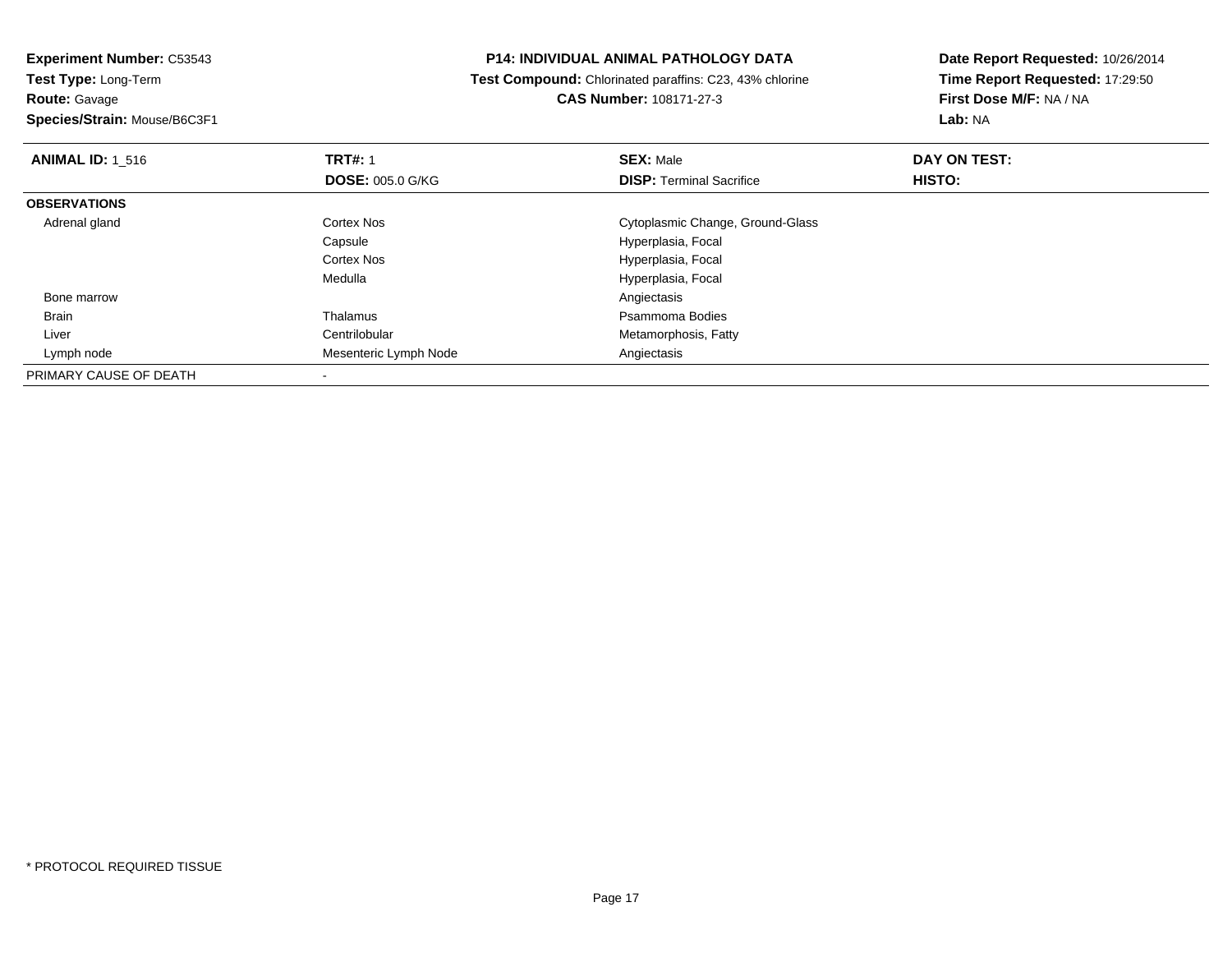**Route:** Gavage

**Species/Strain:** Mouse/B6C3F1

# **P14: INDIVIDUAL ANIMAL PATHOLOGY DATA**

 **Test Compound:** Chlorinated paraffins: C23, 43% chlorine**CAS Number:** 108171-27-3

| <b>ANIMAL ID: 1 517</b> | <b>TRT#: 1</b>           | <b>SEX: Male</b>                     | DAY ON TEST: |  |
|-------------------------|--------------------------|--------------------------------------|--------------|--|
|                         | <b>DOSE: 005.0 G/KG</b>  | <b>DISP: Terminal Sacrifice</b>      | HISTO:       |  |
| <b>OBSERVATIONS</b>     |                          |                                      |              |  |
| Brain                   | Thalamus                 | Psammoma Bodies                      |              |  |
| Kidney                  |                          | Nephrosis, Nos                       |              |  |
| Lung                    |                          | Alveolar/Bronchiolar Adenoma         |              |  |
|                         |                          | Hyperplasia, Alveolar Epithelium     |              |  |
| Lymph node              | Mesenteric Lymph Node    | Angiectasis                          |              |  |
| Nasal cavity            | Mucosa                   | Inflammation, Focal                  |              |  |
| Thyroid                 |                          | Cyst, Embryonal Duct                 |              |  |
| Unspecified             | Nose                     | Inflammation, Nos                    |              |  |
|                         | Multiple Organs Nos      | Lymphoma, Lymphocytic-Malignant Type |              |  |
| PRIMARY CAUSE OF DEATH  | $\overline{\phantom{a}}$ |                                      |              |  |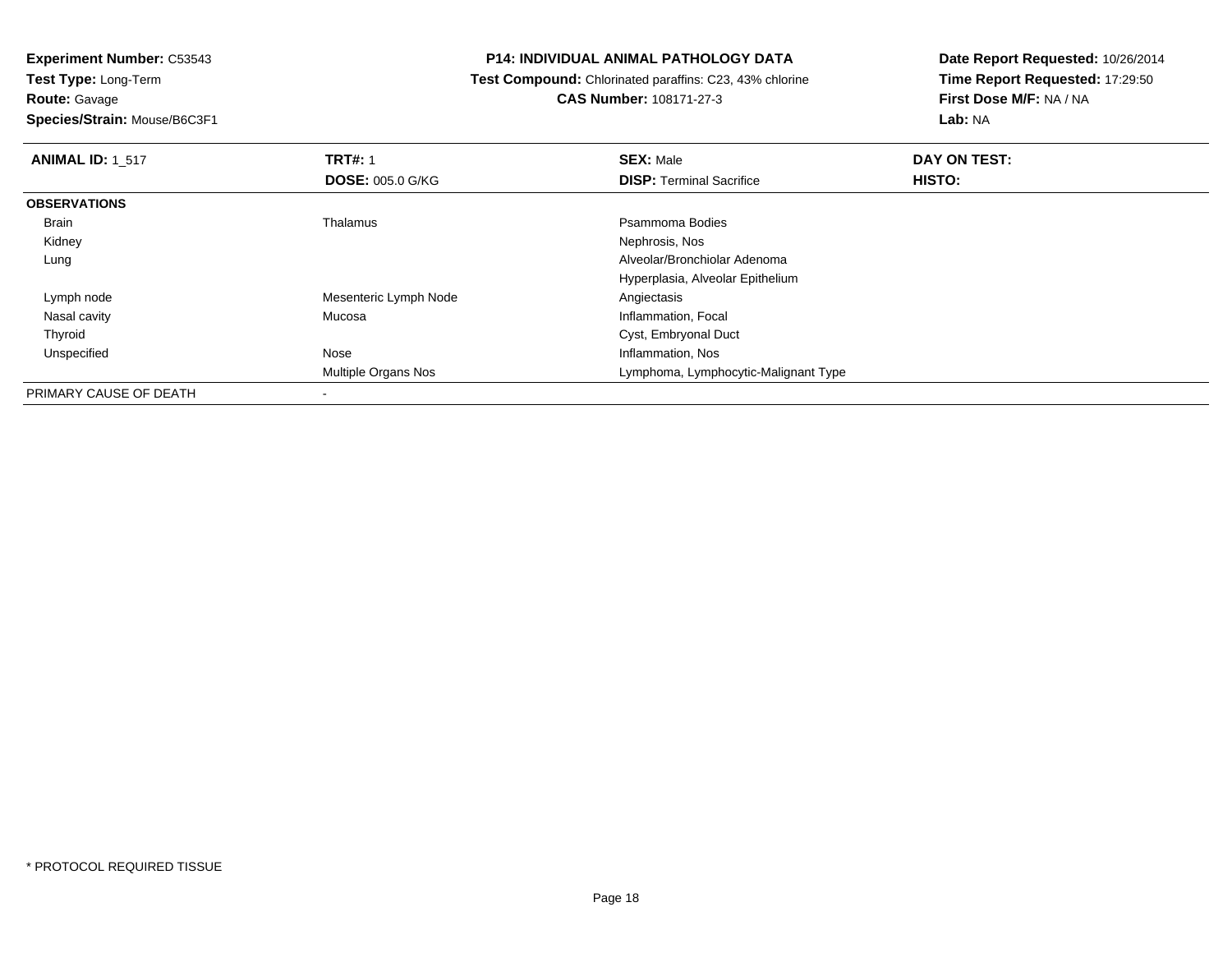**Experiment Number:** C53543**Test Type:** Long-Term**Route:** Gavage **Species/Strain:** Mouse/B6C3F1**P14: INDIVIDUAL ANIMAL PATHOLOGY DATA Test Compound:** Chlorinated paraffins: C23, 43% chlorine**CAS Number:** 108171-27-3**Date Report Requested:** 10/26/2014**Time Report Requested:** 17:29:50**First Dose M/F:** NA / NA**Lab:** NA**ANIMAL ID:** 1\_518**REX:** Male **DAY ON TEST: TRT#:** 1 **SEX:** Male **SEX:** Male **DOSE:** 005.0 G/KG**DISP:** Natural Death **HISTO: OBSERVATIONS** Brainn and the control of the Thalamus and the control of the Psammoma Bodies and the Psammoma Bodies of the Psammoma Bodies and the Psammoma Bodies of the Psammoma Bodies of the Psammoma Bodies of the Psammoma Bodies of the Ps Liverr and the control of the control of the control of the control of the control of the control of the control of Angiectasis Lymph nodeMesenteric Lymph Node<br>
Hematopoiesis<br>
Hematopoiesis Spleenn and the state of the state of the state of the state of the state of the state of the state of the state of the state of the state of the state of the state of the state of the state of the state of the state of the stat UnspecifiedGroin **Congestion, Nos** Groin Inflammation, Nos Multiple Organs Nos Lymphoma, Histiocytic-Malignant TypePRIMARY CAUSE OF DEATH-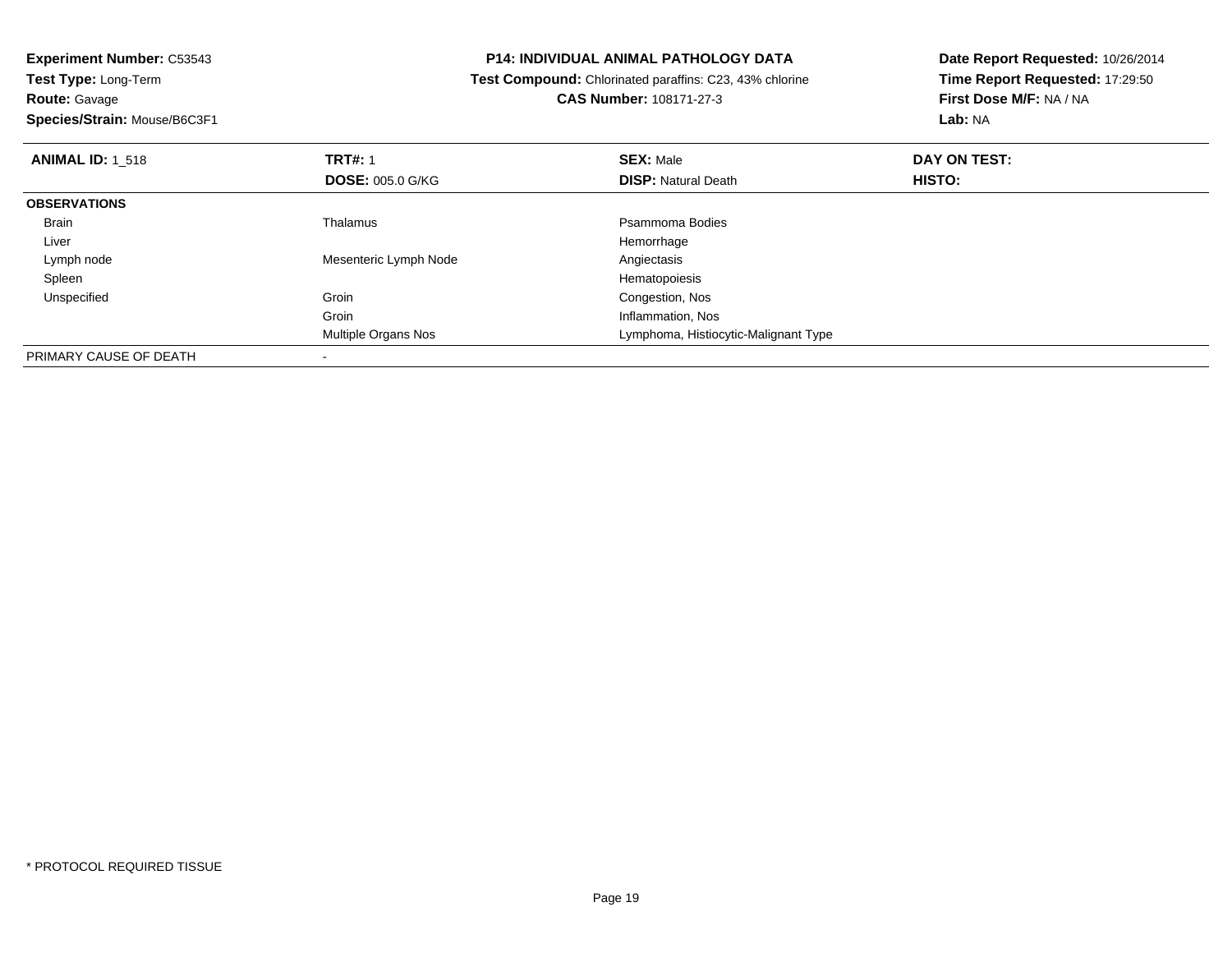| <b>Experiment Number: C53543</b><br>Test Type: Long-Term<br>Route: Gavage<br>Species/Strain: Mouse/B6C3F1 |                         | <b>P14: INDIVIDUAL ANIMAL PATHOLOGY DATA</b><br><b>Test Compound:</b> Chlorinated paraffins: C23, 43% chlorine<br><b>CAS Number: 108171-27-3</b> | Date Report Requested: 10/26/2014<br>Time Report Requested: 17:29:50<br>First Dose M/F: NA / NA<br>Lab: NA |
|-----------------------------------------------------------------------------------------------------------|-------------------------|--------------------------------------------------------------------------------------------------------------------------------------------------|------------------------------------------------------------------------------------------------------------|
| <b>ANIMAL ID: 1 519</b>                                                                                   | <b>TRT#: 1</b>          | <b>SEX: Male</b>                                                                                                                                 | DAY ON TEST:                                                                                               |
|                                                                                                           | <b>DOSE: 005.0 G/KG</b> | <b>DISP:</b> Terminal Sacrifice                                                                                                                  | <b>HISTO:</b>                                                                                              |
| <b>OBSERVATIONS</b>                                                                                       |                         |                                                                                                                                                  |                                                                                                            |
| <b>Brain</b>                                                                                              | Thalamus                | Psammoma Bodies                                                                                                                                  |                                                                                                            |
| Harderian gland                                                                                           | Hardarian Gland         | Adenoma, Nos                                                                                                                                     |                                                                                                            |
| Kidney                                                                                                    |                         | Nephrosis, Nos                                                                                                                                   |                                                                                                            |
| Liver                                                                                                     |                         | Hepatocellular Carcinoma                                                                                                                         |                                                                                                            |
| PRIMARY CAUSE OF DEATH                                                                                    |                         |                                                                                                                                                  |                                                                                                            |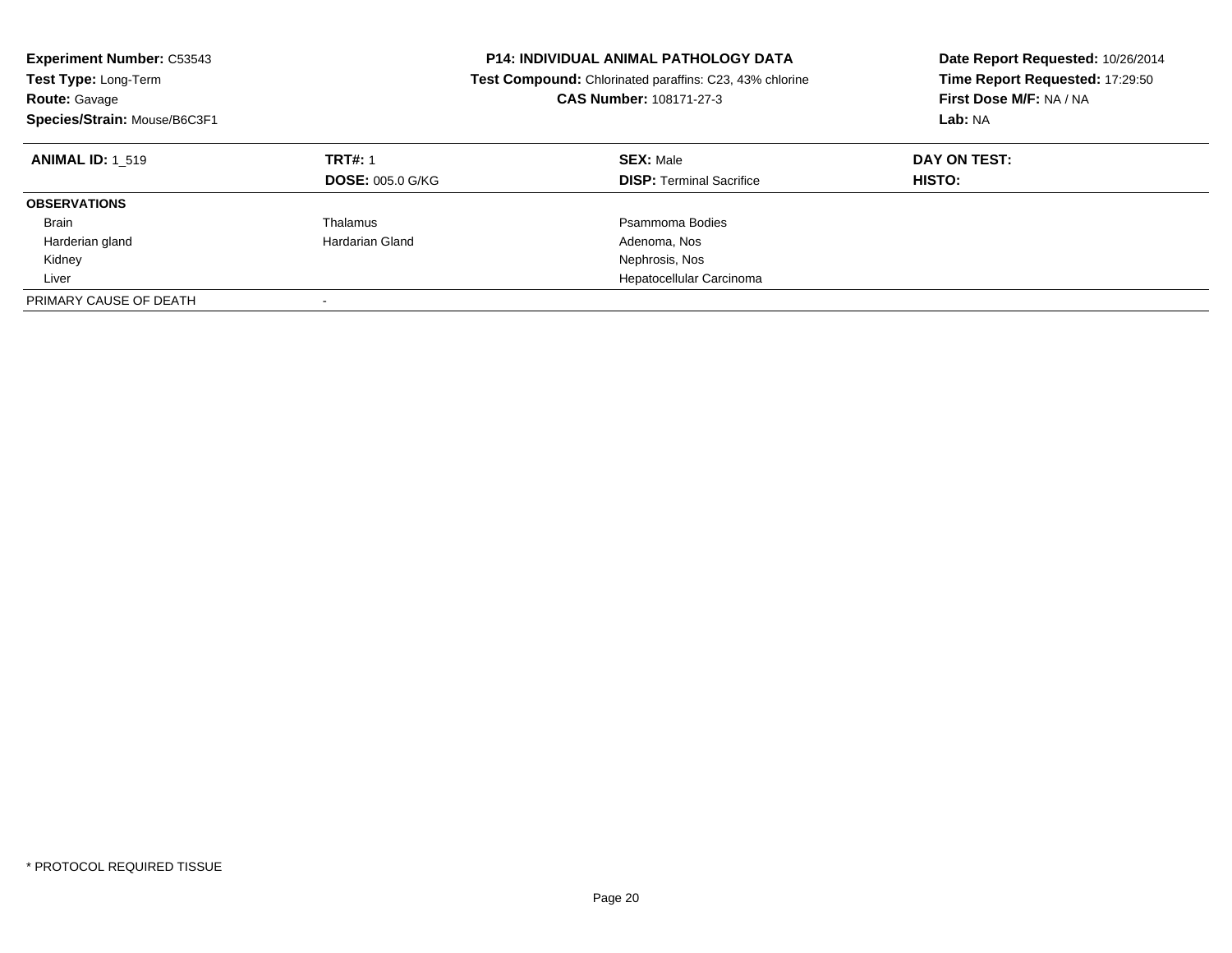**Route:** Gavage

**Species/Strain:** Mouse/B6C3F1

### **P14: INDIVIDUAL ANIMAL PATHOLOGY DATA**

 **Test Compound:** Chlorinated paraffins: C23, 43% chlorine**CAS Number:** 108171-27-3

| <b>ANIMAL ID: 1 520</b> | <b>TRT#: 1</b>          | <b>SEX: Male</b>                     | DAY ON TEST:  |  |
|-------------------------|-------------------------|--------------------------------------|---------------|--|
|                         | <b>DOSE: 005.0 G/KG</b> | <b>DISP:</b> Moribund Sacrifice      | <b>HISTO:</b> |  |
| <b>OBSERVATIONS</b>     |                         |                                      |               |  |
| Brain                   | Thalamus                | Psammoma Bodies                      |               |  |
| Intestine Small         | <b>Mesentery Nos</b>    | Hepatocellular Carcinoma, Invasive   |               |  |
| Liver                   |                         | Hepatocellular Adenoma               |               |  |
|                         |                         | Hepatocellular Carcinoma             |               |  |
| Lung                    |                         | Hepatocellular Carcinoma, Metastatic |               |  |
| Lymph node              | Mesenteric Lymph Node   | Congestion, Nos                      |               |  |
| Nasal cavity            | Mucosa                  | Inflammation, Focal                  |               |  |
| Spleen                  |                         | Hematopoiesis                        |               |  |
| PRIMARY CAUSE OF DEATH  |                         |                                      |               |  |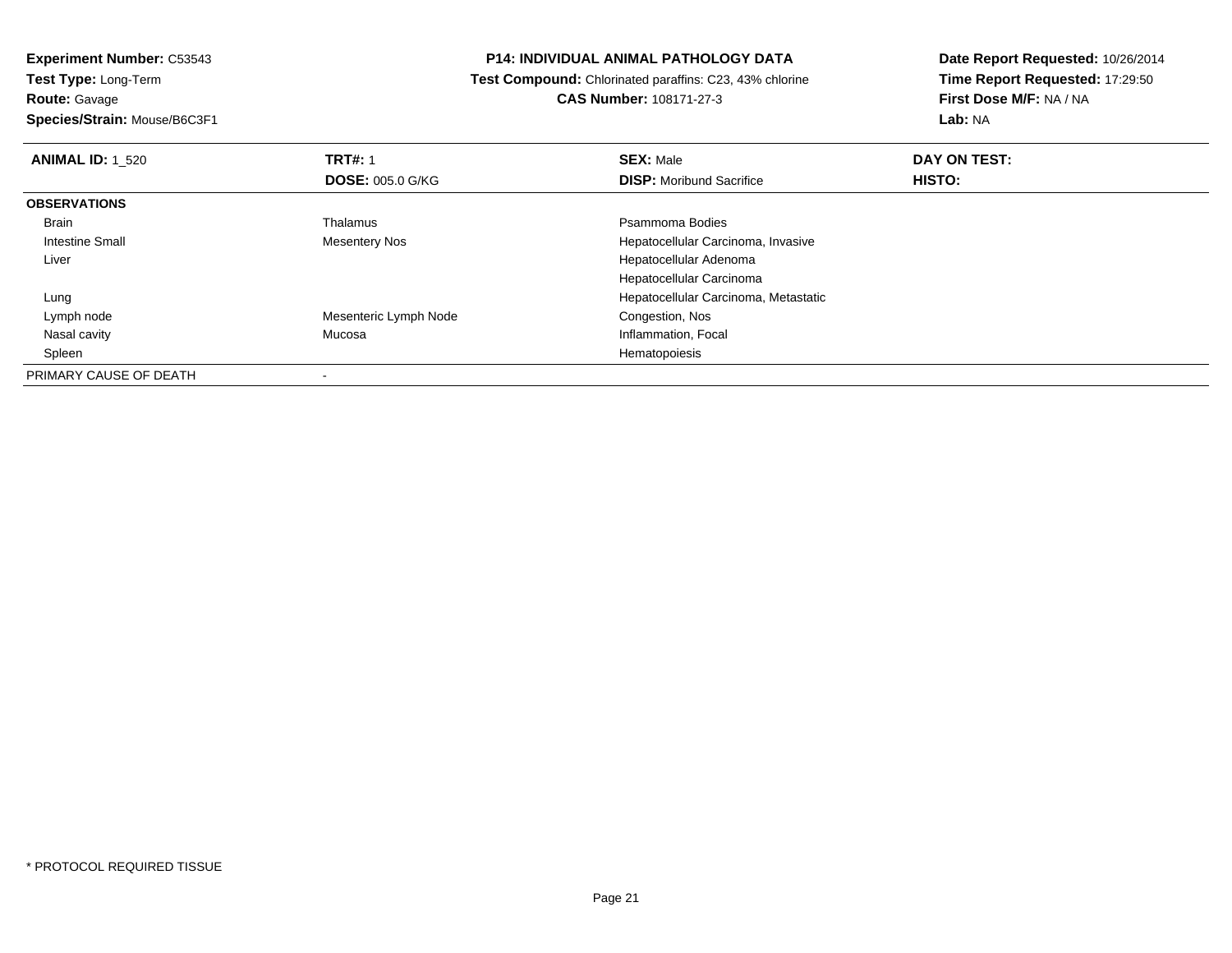| <b>Experiment Number: C53543</b><br>Test Type: Long-Term |                         | <b>P14: INDIVIDUAL ANIMAL PATHOLOGY DATA</b>            | Date Report Requested: 10/26/2014 |
|----------------------------------------------------------|-------------------------|---------------------------------------------------------|-----------------------------------|
|                                                          |                         | Test Compound: Chlorinated paraffins: C23, 43% chlorine | Time Report Requested: 17:29:50   |
| <b>Route: Gavage</b>                                     |                         | CAS Number: 108171-27-3                                 | First Dose M/F: NA / NA           |
| Species/Strain: Mouse/B6C3F1                             |                         |                                                         | Lab: NA                           |
| <b>ANIMAL ID: 1 521</b>                                  | <b>TRT#: 1</b>          | <b>SEX: Male</b>                                        | DAY ON TEST:                      |
|                                                          | <b>DOSE: 005.0 G/KG</b> | <b>DISP:</b> Terminal Sacrifice                         | HISTO:                            |
| <b>OBSERVATIONS</b>                                      |                         |                                                         |                                   |
| Intestine Small                                          | <b>Mesentery Nos</b>    | Necrosis, Fat                                           |                                   |
| Liver                                                    |                         | Hepatocellular Carcinoma                                |                                   |
| Thyroid                                                  | Follicle                | Degeneration, Cystic                                    |                                   |
| Unspecified                                              | Multiple Organs Nos     | Lymphoma, Mixed-Malignant Type                          |                                   |
| Urinary bladder                                          |                         | <b>Transitional-Cell Papilloma</b>                      |                                   |
| PRIMARY CAUSE OF DEATH                                   |                         |                                                         |                                   |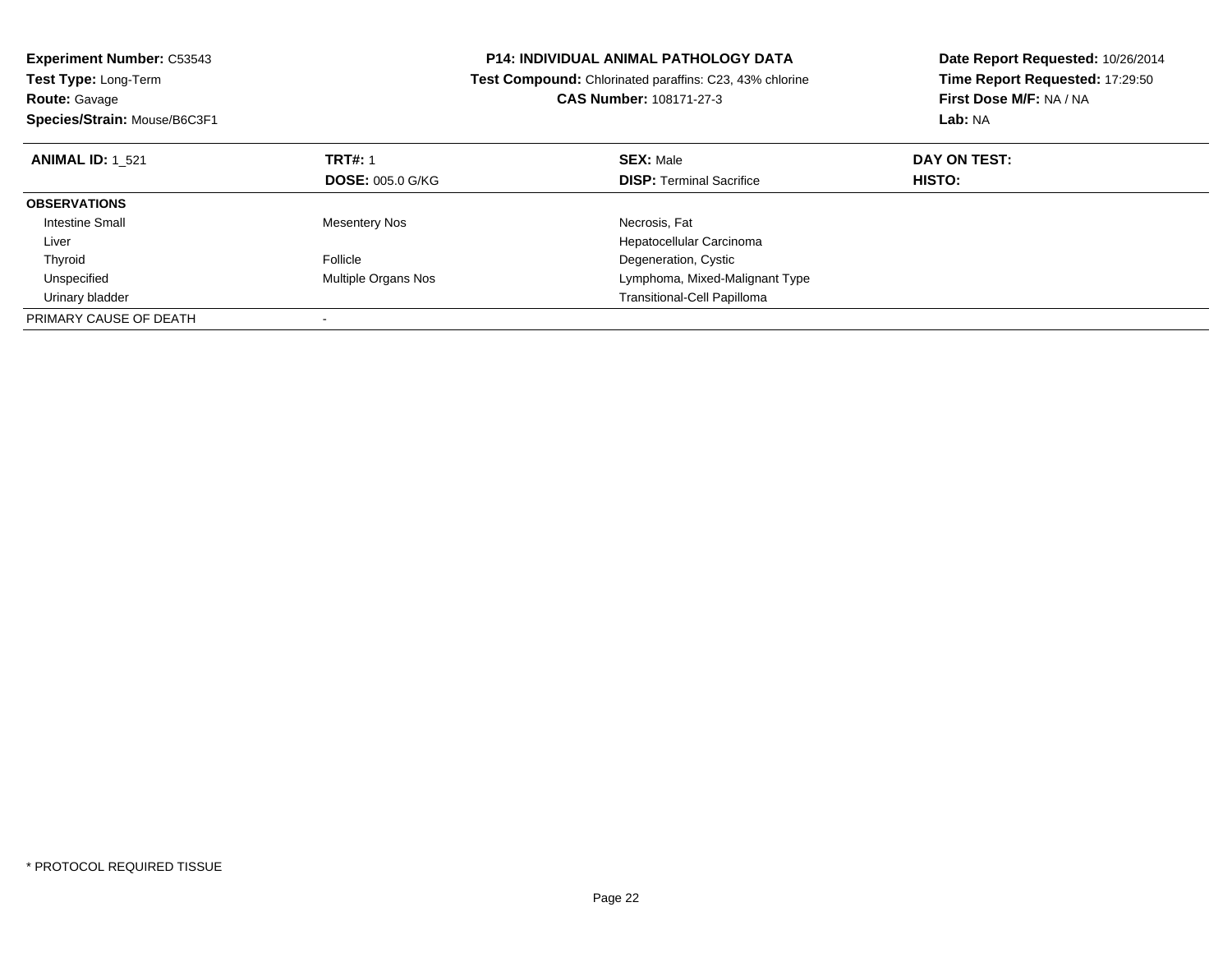**Experiment Number:** C53543**Test Type:** Long-Term**Route:** Gavage**Species/Strain:** Mouse/B6C3F1

### **P14: INDIVIDUAL ANIMAL PATHOLOGY DATA**

 **Test Compound:** Chlorinated paraffins: C23, 43% chlorine**CAS Number:** 108171-27-3

| <b>ANIMAL ID: 1_522</b> | <b>TRT#: 1</b>          | <b>SEX: Male</b>                | DAY ON TEST: |  |
|-------------------------|-------------------------|---------------------------------|--------------|--|
|                         | <b>DOSE: 005.0 G/KG</b> | <b>DISP: Terminal Sacrifice</b> | HISTO:       |  |
| <b>OBSERVATIONS</b>     |                         |                                 |              |  |
| Adrenal gland           | Capsule                 | Hyperplasia, Focal              |              |  |
| Brain                   | Thalamus                | Psammoma Bodies                 |              |  |
| <b>Intestine Small</b>  | <b>Ileum</b>            | Lymphoma, Mixed-Malignant Type  |              |  |
| Kidney                  |                         | Nephrosis, Nos                  |              |  |
| Lung                    |                         | Alveolar/Bronchiolar Adenoma    |              |  |
| Lymph node              | Mesenteric Lymph Node   | Angiectasis                     |              |  |
|                         | Inguinal Lymph Node     | Degeneration, Cystic            |              |  |
| Preputial gland         |                         | Inflammation, Suppurative       |              |  |
| Spleen                  |                         | Hematopoiesis                   |              |  |
| Thyroid                 | Follicle                | Degeneration, Cystic            |              |  |
| PRIMARY CAUSE OF DEATH  |                         |                                 |              |  |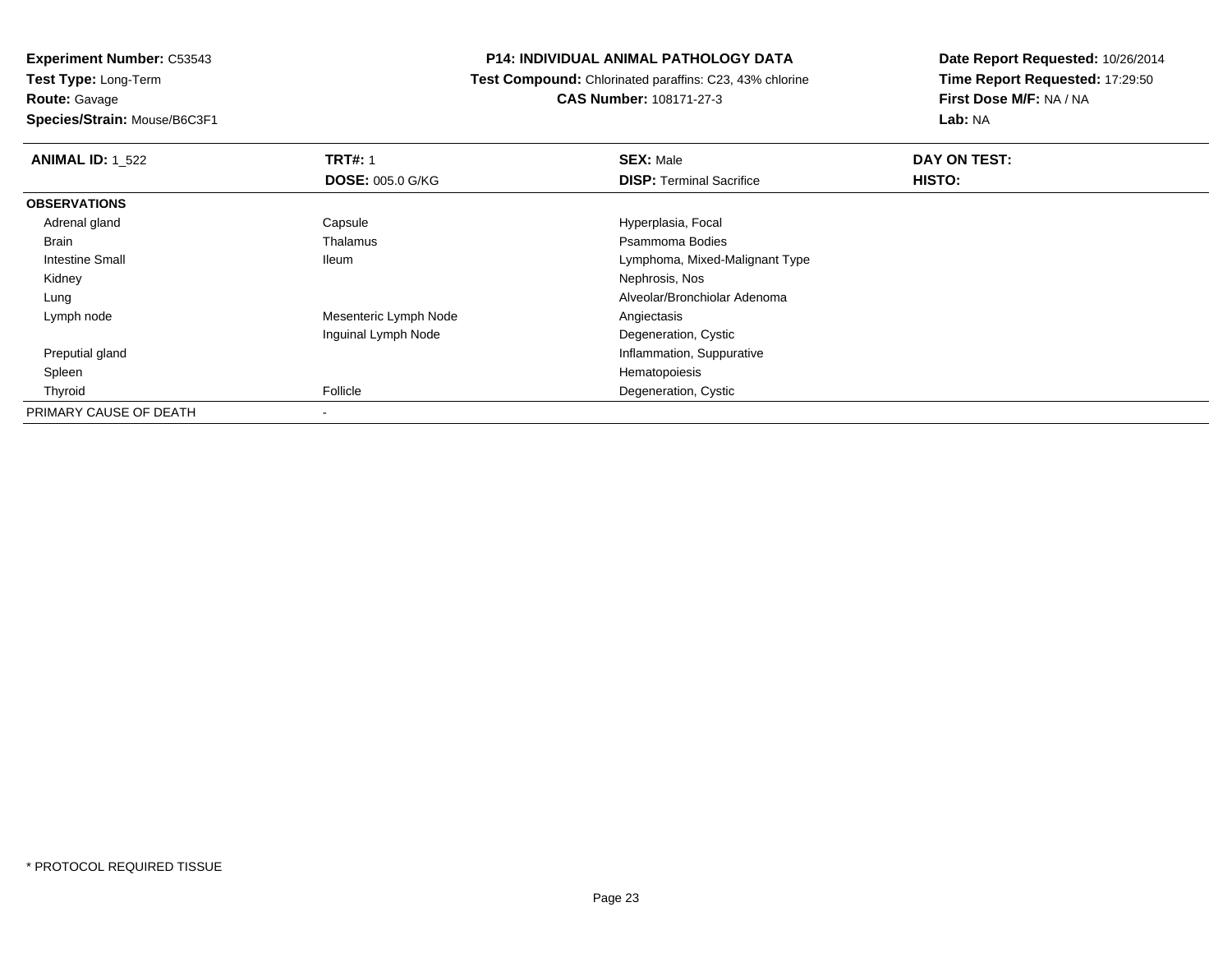**Route:** Gavage

**Species/Strain:** Mouse/B6C3F1

# **P14: INDIVIDUAL ANIMAL PATHOLOGY DATA**

 **Test Compound:** Chlorinated paraffins: C23, 43% chlorine**CAS Number:** 108171-27-3

| <b>ANIMAL ID: 1 523</b> | <b>TRT#: 1</b>           | <b>SEX: Male</b>                | DAY ON TEST: |
|-------------------------|--------------------------|---------------------------------|--------------|
|                         | <b>DOSE: 005.0 G/KG</b>  | <b>DISP: Terminal Sacrifice</b> | HISTO:       |
| <b>OBSERVATIONS</b>     |                          |                                 |              |
| Adrenal gland           |                          | Cortical Adenoma                |              |
| Brain                   | Thalamus                 | Psammoma Bodies                 |              |
| <b>Intestine Small</b>  | <b>Mesentery Nos</b>     | Necrosis, Fat                   |              |
| Liver                   |                          | Cytoplasmic Vacuolization       |              |
|                         |                          | Necrosis, Focal                 |              |
| Lung                    |                          | Alveolar/Bronchiolar Carcinoma  |              |
| Nasal cavity            | Mucosa                   | Inflammation, Focal             |              |
| Preputial gland         |                          | Inflammation, Suppurative       |              |
| Prostate                | <b>Coagulating Gland</b> | Dilatation, Nos                 |              |
| Seminal vesicle         |                          | Dilatation, Nos                 |              |
| Skin                    | Face                     | Sebaceous Adenoma               |              |
| <b>Testis</b>           |                          | Atrophy, Nos                    |              |
| PRIMARY CAUSE OF DEATH  | $\,$                     |                                 |              |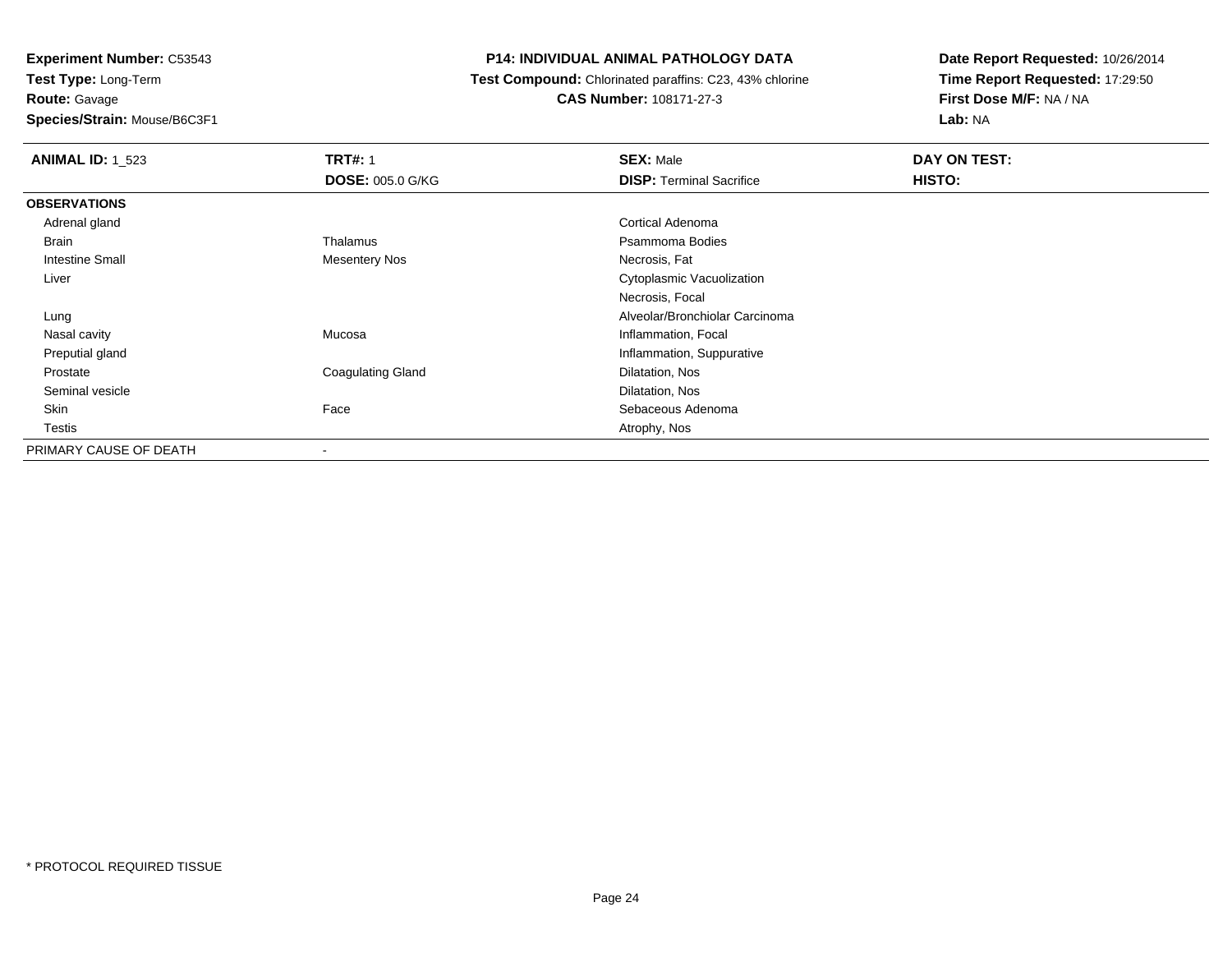| <b>Experiment Number: C53543</b> |                                                                | <b>P14: INDIVIDUAL ANIMAL PATHOLOGY DATA</b> | Date Report Requested: 10/26/2014 |  |
|----------------------------------|----------------------------------------------------------------|----------------------------------------------|-----------------------------------|--|
| Test Type: Long-Term             | <b>Test Compound:</b> Chlorinated paraffins: C23, 43% chlorine |                                              | Time Report Requested: 17:29:50   |  |
| Route: Gavage                    |                                                                | CAS Number: 108171-27-3                      | First Dose M/F: NA / NA           |  |
| Species/Strain: Mouse/B6C3F1     |                                                                |                                              | Lab: NA                           |  |
| <b>ANIMAL ID: 1 524</b>          | <b>TRT#: 1</b>                                                 | <b>SEX: Male</b>                             | DAY ON TEST:                      |  |
|                                  | <b>DOSE: 005.0 G/KG</b>                                        | <b>DISP: Terminal Sacrifice</b>              | <b>HISTO:</b>                     |  |
| <b>OBSERVATIONS</b>              |                                                                |                                              |                                   |  |
| Brain                            | Thalamus                                                       | Psammoma Bodies                              |                                   |  |
| Kidney                           |                                                                | Nephrosis, Nos                               |                                   |  |
| Liver                            |                                                                | Hepatocellular Adenoma                       |                                   |  |
| Lymph node                       | Mesenteric Lymph Node                                          | Congestion, Nos                              |                                   |  |
| Spleen                           |                                                                | Hemangiosarcoma                              |                                   |  |
| PRIMARY CAUSE OF DEATH           |                                                                |                                              |                                   |  |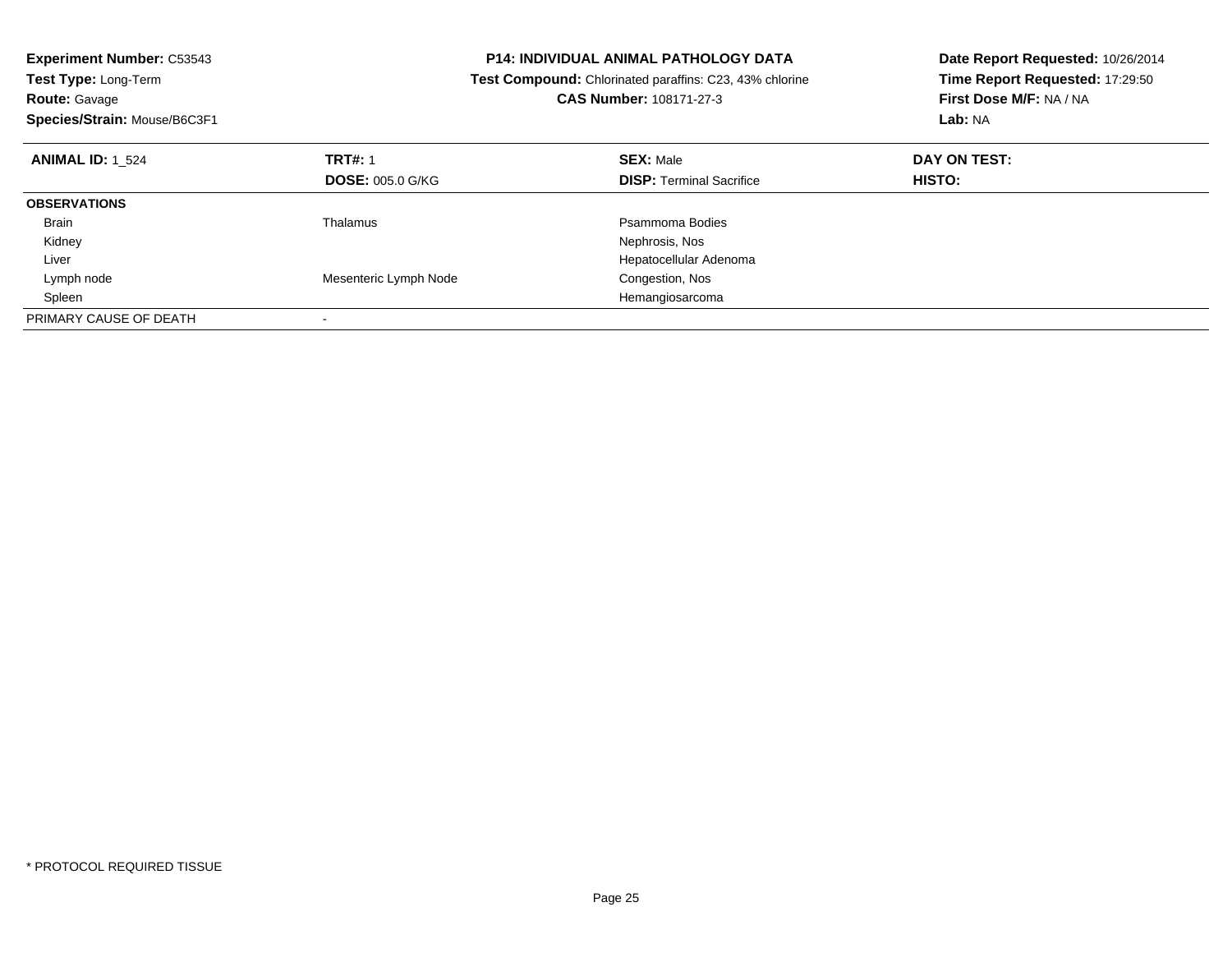| <b>Experiment Number: C53543</b><br><b>Test Type: Long-Term</b><br><b>Route: Gavage</b><br>Species/Strain: Mouse/B6C3F1 |                                           | <b>P14: INDIVIDUAL ANIMAL PATHOLOGY DATA</b><br>Test Compound: Chlorinated paraffins: C23, 43% chlorine<br><b>CAS Number: 108171-27-3</b> | Date Report Requested: 10/26/2014<br>Time Report Requested: 17:29:50<br>First Dose M/F: NA / NA<br>Lab: NA |  |
|-------------------------------------------------------------------------------------------------------------------------|-------------------------------------------|-------------------------------------------------------------------------------------------------------------------------------------------|------------------------------------------------------------------------------------------------------------|--|
| <b>ANIMAL ID:</b> 1 525                                                                                                 | <b>TRT#: 1</b><br><b>DOSE: 005.0 G/KG</b> | <b>SEX: Male</b><br><b>DISP:</b> Natural Death                                                                                            | DAY ON TEST:<br>HISTO:                                                                                     |  |
| <b>OBSERVATIONS</b>                                                                                                     |                                           |                                                                                                                                           |                                                                                                            |  |
| <b>Brain</b>                                                                                                            | Thalamus                                  | Psammoma Bodies                                                                                                                           |                                                                                                            |  |
| Unspecified                                                                                                             | Multiple Organs Nos                       | Lymphoma, Mixed-Malignant Type                                                                                                            |                                                                                                            |  |
| PRIMARY CAUSE OF DEATH                                                                                                  |                                           |                                                                                                                                           |                                                                                                            |  |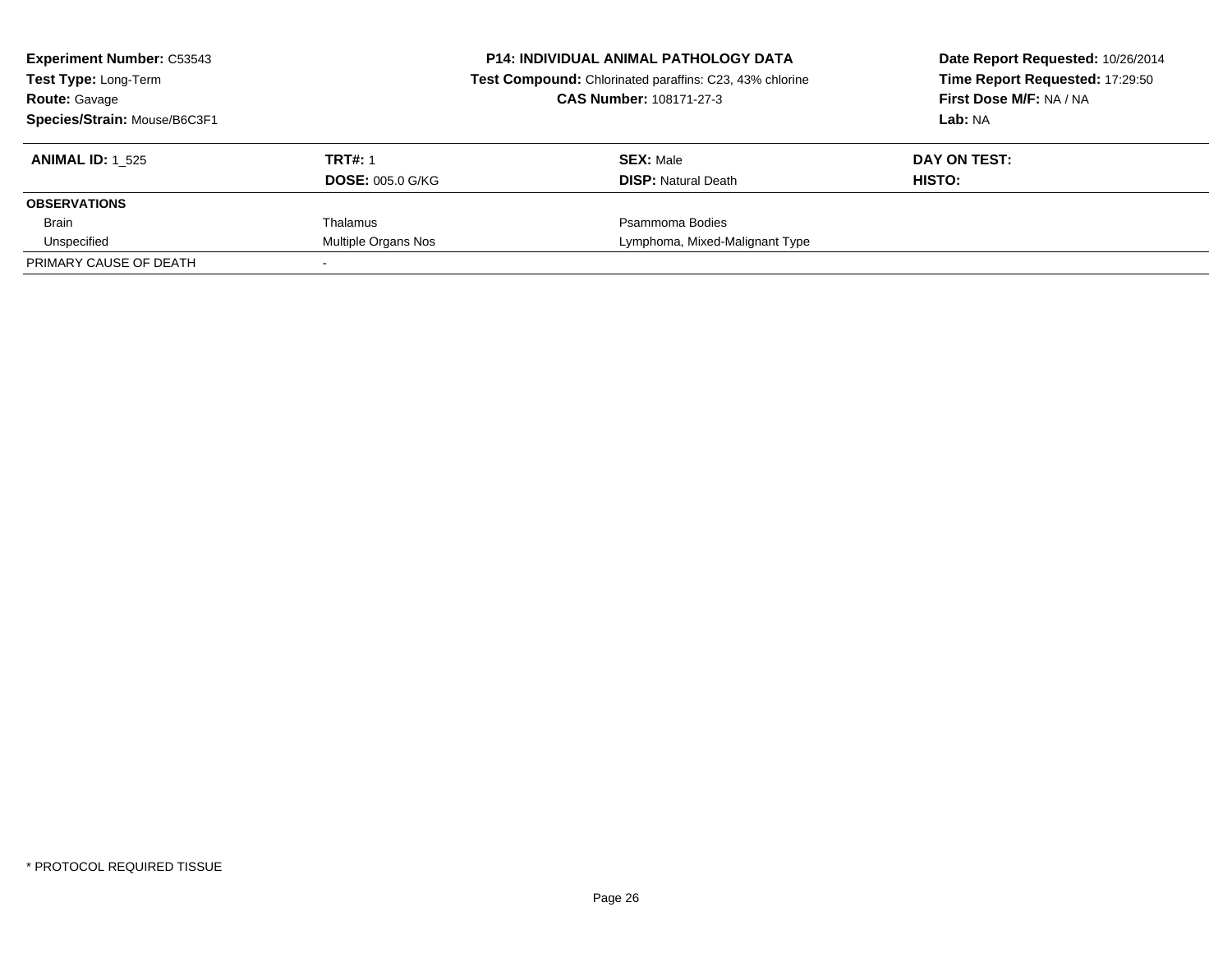| <b>Experiment Number: C53543</b><br>Test Type: Long-Term<br><b>Route: Gavage</b><br>Species/Strain: Mouse/B6C3F1 |                                           | <b>P14: INDIVIDUAL ANIMAL PATHOLOGY DATA</b><br>Test Compound: Chlorinated paraffins: C23, 43% chlorine<br><b>CAS Number: 108171-27-3</b> | Date Report Requested: 10/26/2014<br>Time Report Requested: 17:29:50<br>First Dose M/F: NA / NA<br>Lab: NA |  |
|------------------------------------------------------------------------------------------------------------------|-------------------------------------------|-------------------------------------------------------------------------------------------------------------------------------------------|------------------------------------------------------------------------------------------------------------|--|
| <b>ANIMAL ID: 1 526</b>                                                                                          | <b>TRT#: 1</b><br><b>DOSE: 005.0 G/KG</b> | <b>SEX: Male</b><br><b>DISP: Terminal Sacrifice</b>                                                                                       | DAY ON TEST:<br>HISTO:                                                                                     |  |
| <b>OBSERVATIONS</b>                                                                                              |                                           |                                                                                                                                           |                                                                                                            |  |
| Liver                                                                                                            |                                           | Hepatocellular Adenoma                                                                                                                    |                                                                                                            |  |
| Thyroid                                                                                                          |                                           | Cyst, Embryonal Duct                                                                                                                      |                                                                                                            |  |
| PRIMARY CAUSE OF DEATH                                                                                           |                                           |                                                                                                                                           |                                                                                                            |  |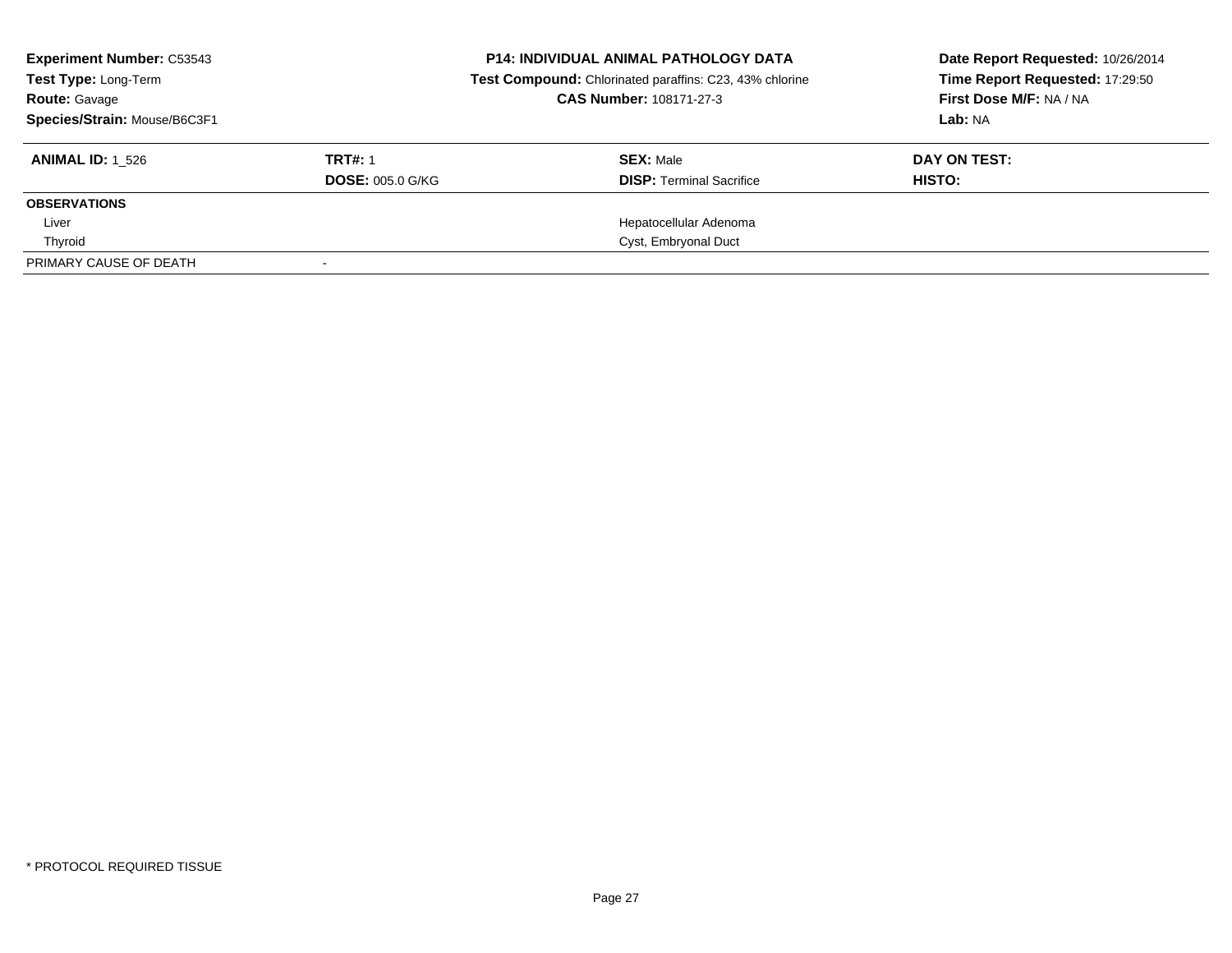**Experiment Number:** C53543**Test Type:** Long-Term**Route:** Gavage **Species/Strain:** Mouse/B6C3F1**P14: INDIVIDUAL ANIMAL PATHOLOGY DATA Test Compound:** Chlorinated paraffins: C23, 43% chlorine**CAS Number:** 108171-27-3**Date Report Requested:** 10/26/2014**Time Report Requested:** 17:29:50**First Dose M/F:** NA / NA**Lab:** NA**ANIMAL ID:** 1\_527 **TRT#:** <sup>1</sup> **SEX:** Male **DAY ON TEST: DOSE:** 005.0 G/KG**DISP:** Moribund Sacrifice **HISTO: OBSERVATIONS** Liver Necrosis, Focal Lung Fibrosarcoma, Metastatic Lymph nodeMesenteric Lymph Node<br>
Hematopoiesis<br>
Hematopoiesis Spleenn and the state of the state of the state of the state of the state of the state of the state of the state of the state of the state of the state of the state of the state of the state of the state of the state of the stat ThyroidDegeneration, Cystic<br>
Foot Nos<br>
Edema, Nos Unspecified Foot Nos Edema, Nos Thigh Fibrosarcoma PRIMARY CAUSE OF DEATH

-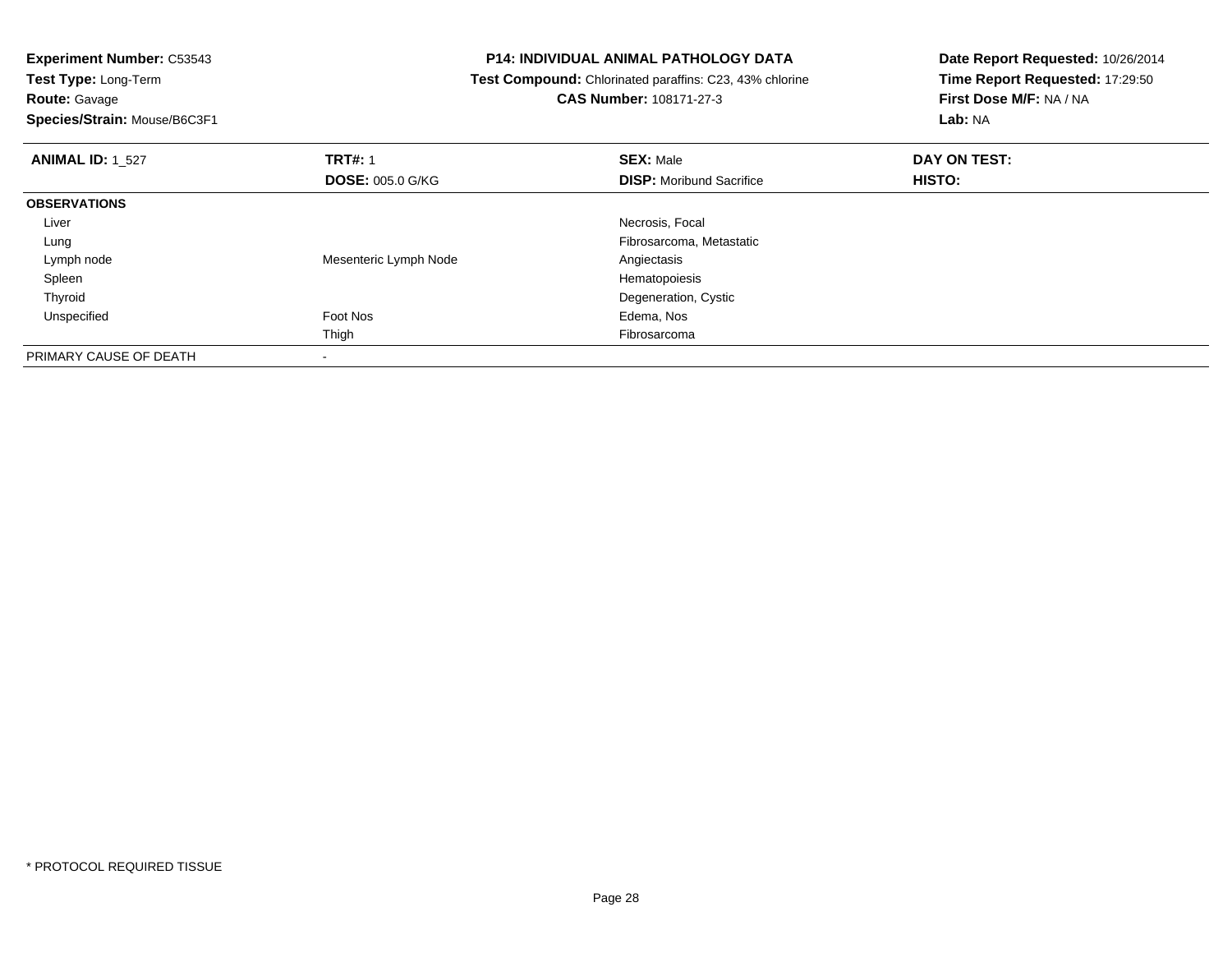**Route:** Gavage

**Species/Strain:** Mouse/B6C3F1

# **P14: INDIVIDUAL ANIMAL PATHOLOGY DATA**

 **Test Compound:** Chlorinated paraffins: C23, 43% chlorine**CAS Number:** 108171-27-3

| <b>ANIMAL ID: 1_528</b> | <b>TRT#: 1</b>          | <b>SEX: Male</b>                | DAY ON TEST: |  |
|-------------------------|-------------------------|---------------------------------|--------------|--|
|                         | <b>DOSE: 005.0 G/KG</b> | <b>DISP:</b> Moribund Sacrifice | HISTO:       |  |
| <b>OBSERVATIONS</b>     |                         |                                 |              |  |
| Brain                   | Thalamus                | Psammoma Bodies                 |              |  |
| Heart                   |                         | Embolus, Septic                 |              |  |
| Kidney                  | Corpuscle               | Dilatation, Nos                 |              |  |
|                         | Pelvis                  | Dilatation, Nos                 |              |  |
|                         |                         | Fibrosis, Focal                 |              |  |
|                         |                         | Nephrosis, Nos                  |              |  |
| Liver                   |                         | Embolus, Septic                 |              |  |
|                         |                         | Necrosis, Focal                 |              |  |
| Lung                    |                         | Leukocytosis, Nos               |              |  |
| Seminal vesicle         |                         | Inflammation, Suppurative       |              |  |
| Spleen                  | Red Pulp                | Atrophy, Nos                    |              |  |
| Stomach                 | Forestomach             | Hyperplasia, Epithelial         |              |  |
| Thyroid                 |                         | Degeneration, Cystic            |              |  |
| Unspecified             | Abdomen                 | Sarcoma, Nos                    |              |  |
| PRIMARY CAUSE OF DEATH  | ۰                       |                                 |              |  |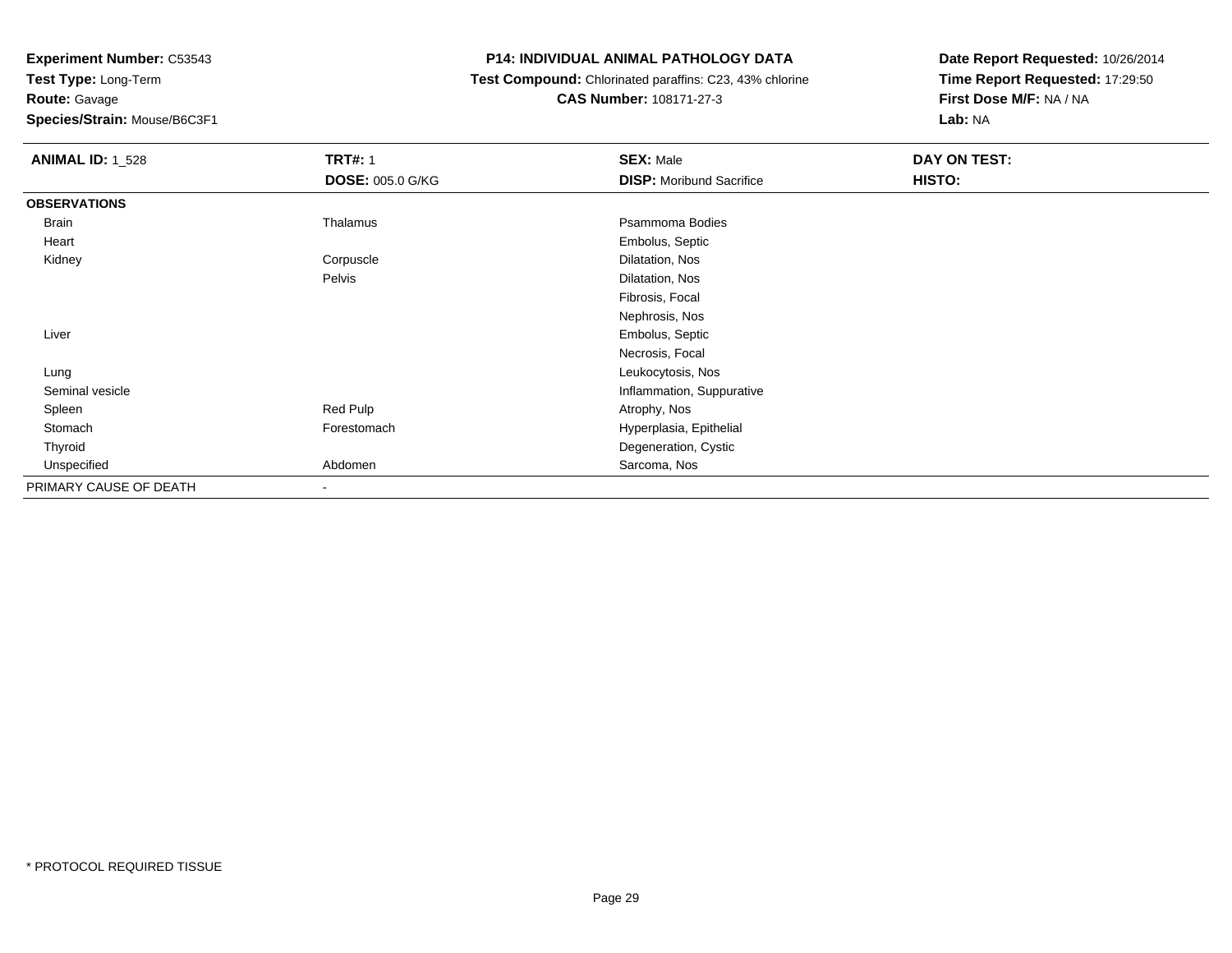| <b>Experiment Number: C53543</b><br>Test Type: Long-Term<br><b>Route: Gavage</b><br>Species/Strain: Mouse/B6C3F1 |                         | <b>P14: INDIVIDUAL ANIMAL PATHOLOGY DATA</b><br>Test Compound: Chlorinated paraffins: C23, 43% chlorine<br><b>CAS Number: 108171-27-3</b> | Date Report Requested: 10/26/2014<br>Time Report Requested: 17:29:50<br>First Dose M/F: NA / NA<br>Lab: NA |  |
|------------------------------------------------------------------------------------------------------------------|-------------------------|-------------------------------------------------------------------------------------------------------------------------------------------|------------------------------------------------------------------------------------------------------------|--|
| <b>ANIMAL ID: 1 529</b>                                                                                          | <b>TRT#: 1</b>          | <b>SEX: Male</b>                                                                                                                          | DAY ON TEST:                                                                                               |  |
|                                                                                                                  | <b>DOSE: 005.0 G/KG</b> | <b>DISP:</b> Natural Death                                                                                                                | <b>HISTO:</b>                                                                                              |  |
| <b>OBSERVATIONS</b>                                                                                              |                         |                                                                                                                                           |                                                                                                            |  |
| Lung                                                                                                             |                         | Congestion, Nos                                                                                                                           |                                                                                                            |  |
| PRIMARY CAUSE OF DEATH                                                                                           |                         |                                                                                                                                           |                                                                                                            |  |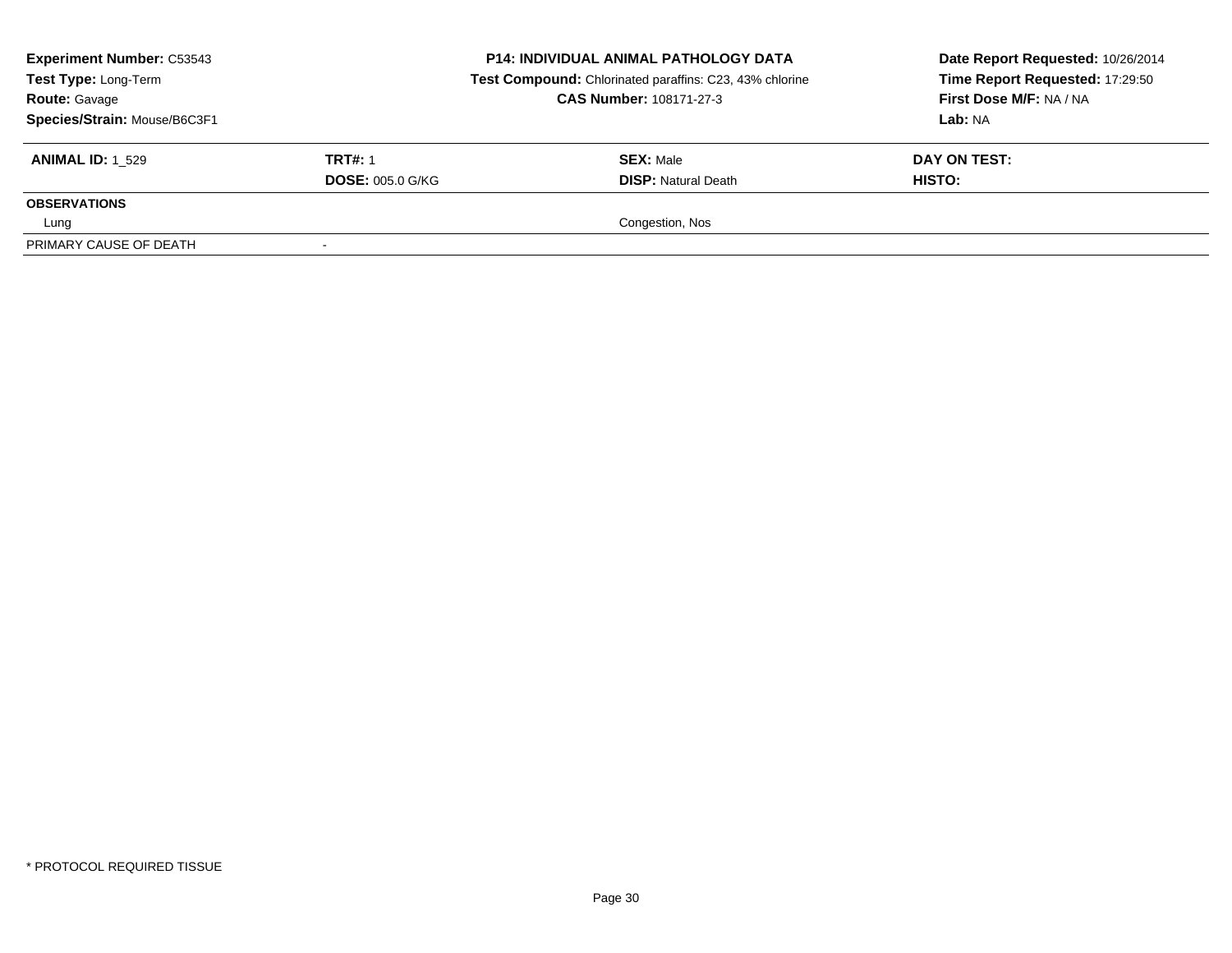| <b>Experiment Number: C53543</b><br>Test Type: Long-Term<br>Route: Gavage<br>Species/Strain: Mouse/B6C3F1 |                         | <b>P14: INDIVIDUAL ANIMAL PATHOLOGY DATA</b><br>Date Report Requested: 10/26/2014<br>Time Report Requested: 17:29:50<br><b>Test Compound:</b> Chlorinated paraffins: C23, 43% chlorine<br>First Dose M/F: NA / NA<br><b>CAS Number: 108171-27-3</b><br>Lab: NA |              |
|-----------------------------------------------------------------------------------------------------------|-------------------------|----------------------------------------------------------------------------------------------------------------------------------------------------------------------------------------------------------------------------------------------------------------|--------------|
| <b>ANIMAL ID: 1 530</b>                                                                                   | <b>TRT#: 1</b>          | <b>SEX: Male</b>                                                                                                                                                                                                                                               | DAY ON TEST: |
|                                                                                                           | <b>DOSE: 005.0 G/KG</b> | <b>DISP:</b> Moribund Sacrifice                                                                                                                                                                                                                                | HISTO:       |
| <b>OBSERVATIONS</b>                                                                                       |                         |                                                                                                                                                                                                                                                                |              |
| <b>Brain</b>                                                                                              | Thalamus                | Psammoma Bodies                                                                                                                                                                                                                                                |              |
| Lymph node                                                                                                | Mesenteric Lymph Node   | Congestion, Nos                                                                                                                                                                                                                                                |              |
| Stomach                                                                                                   | Forestomach             | Inflammation, Focal                                                                                                                                                                                                                                            |              |
| PRIMARY CAUSE OF DEATH                                                                                    |                         |                                                                                                                                                                                                                                                                |              |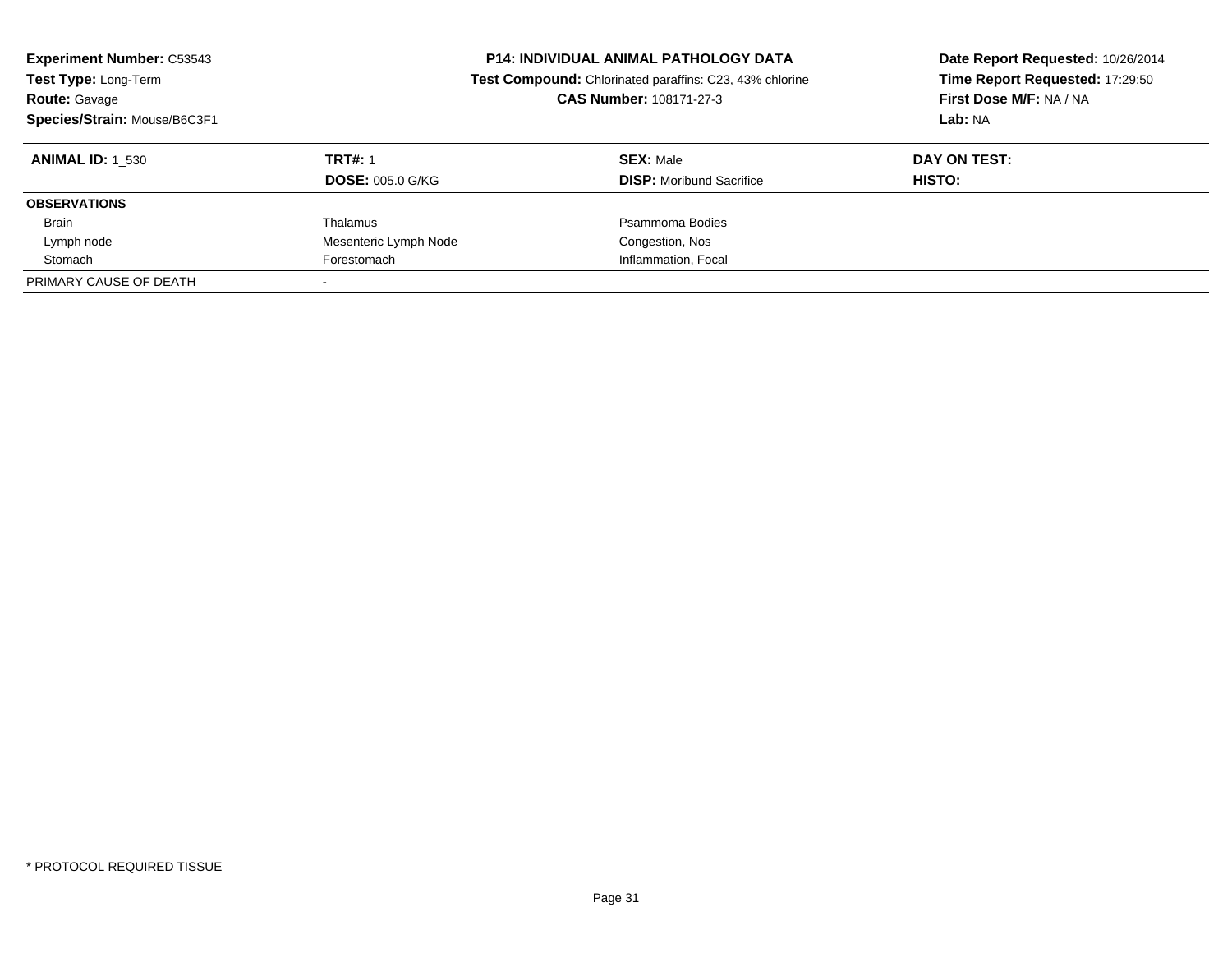| <b>Experiment Number: C53543</b><br>Test Type: Long-Term<br><b>Route: Gavage</b><br>Species/Strain: Mouse/B6C3F1 |                         | <b>P14: INDIVIDUAL ANIMAL PATHOLOGY DATA</b><br>Date Report Requested: 10/26/2014<br>Time Report Requested: 17:29:50<br>Test Compound: Chlorinated paraffins: C23, 43% chlorine<br>First Dose M/F: NA / NA<br>CAS Number: 108171-27-3<br>Lab: NA |              |
|------------------------------------------------------------------------------------------------------------------|-------------------------|--------------------------------------------------------------------------------------------------------------------------------------------------------------------------------------------------------------------------------------------------|--------------|
| <b>ANIMAL ID: 1 531</b>                                                                                          | <b>TRT#: 1</b>          | <b>SEX: Male</b>                                                                                                                                                                                                                                 | DAY ON TEST: |
|                                                                                                                  | <b>DOSE: 005.0 G/KG</b> | <b>DISP:</b> Terminal Sacrifice                                                                                                                                                                                                                  | HISTO:       |
| <b>OBSERVATIONS</b>                                                                                              |                         |                                                                                                                                                                                                                                                  |              |
| Kidney                                                                                                           |                         | Nephrosis, Nos                                                                                                                                                                                                                                   |              |
| Nasal cavity                                                                                                     | Nasal Gland             | Inflammation, Suppurative                                                                                                                                                                                                                        |              |
| Tooth                                                                                                            | Root                    | Inflammation, Suppurative                                                                                                                                                                                                                        |              |
| PRIMARY CAUSE OF DEATH                                                                                           |                         |                                                                                                                                                                                                                                                  |              |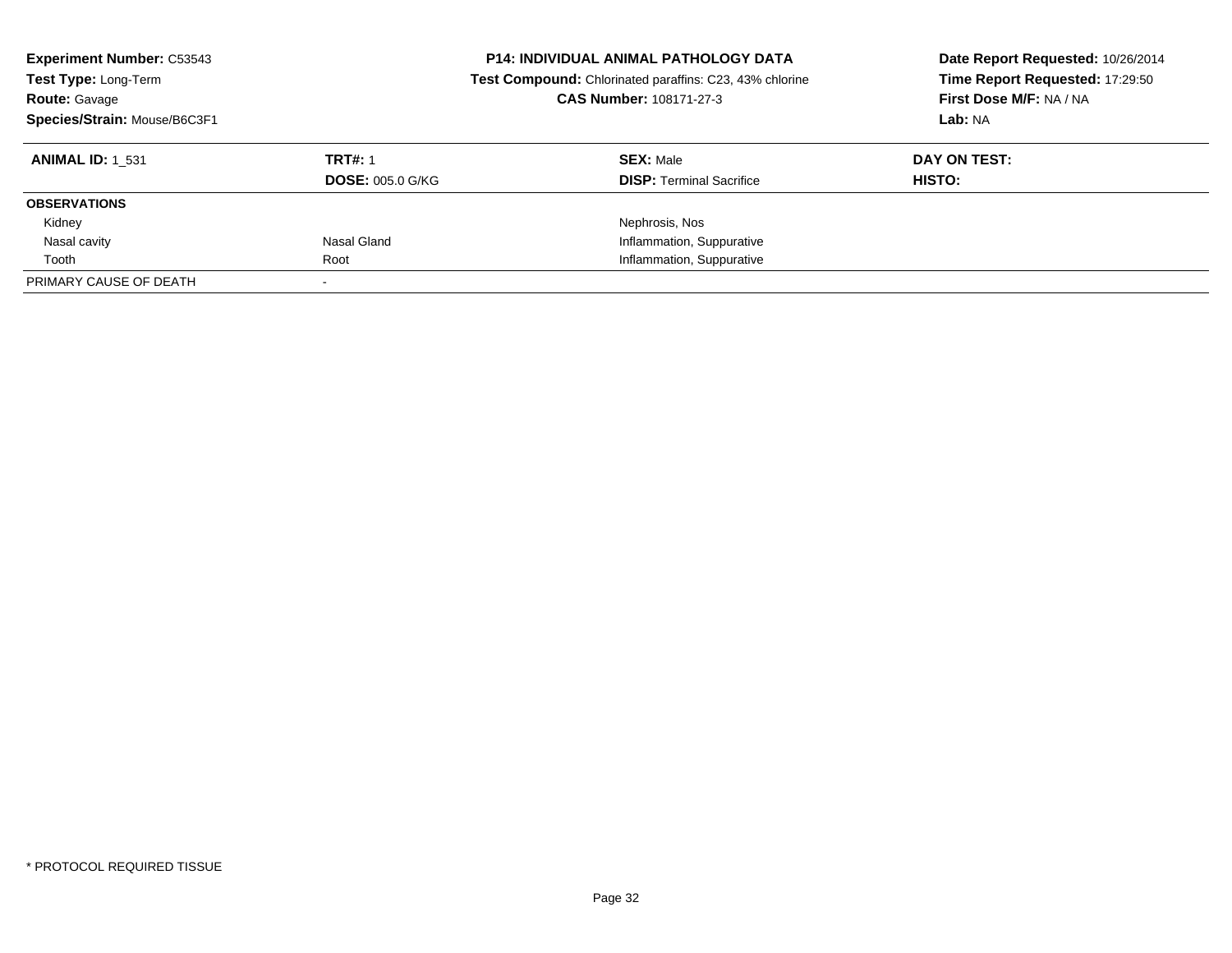| Experiment Number: C53543<br><b>Test Type: Long-Term</b><br><b>Route: Gavage</b><br>Species/Strain: Mouse/B6C3F1 | P14: INDIVIDUAL ANIMAL PATHOLOGY DATA<br>Test Compound: Chlorinated paraffins: C23, 43% chlorine<br><b>CAS Number: 108171-27-3</b> |                                                     | Date Report Requested: 10/26/2014<br>Time Report Requested: 17:29:50<br>First Dose M/F: NA / NA<br>Lab: NA |  |
|------------------------------------------------------------------------------------------------------------------|------------------------------------------------------------------------------------------------------------------------------------|-----------------------------------------------------|------------------------------------------------------------------------------------------------------------|--|
| <b>ANIMAL ID: 1 532</b>                                                                                          | <b>TRT#: 1</b><br><b>DOSE: 005.0 G/KG</b>                                                                                          | <b>SEX: Male</b><br><b>DISP:</b> Moribund Sacrifice | DAY ON TEST:<br><b>HISTO:</b>                                                                              |  |
| <b>OBSERVATIONS</b>                                                                                              |                                                                                                                                    |                                                     |                                                                                                            |  |
| <b>Brain</b><br>Liver                                                                                            | Thalamus                                                                                                                           | Psammoma Bodies<br>Hepatocellular Carcinoma         |                                                                                                            |  |
| Skin                                                                                                             | Flank                                                                                                                              | Inflammation, Chronic                               |                                                                                                            |  |
| Unspecified                                                                                                      | Multiple Organs Nos                                                                                                                | Carcinoma, Nos                                      |                                                                                                            |  |
|                                                                                                                  | Thorax                                                                                                                             | Fibroma                                             |                                                                                                            |  |
| PRIMARY CAUSE OF DEATH                                                                                           |                                                                                                                                    |                                                     |                                                                                                            |  |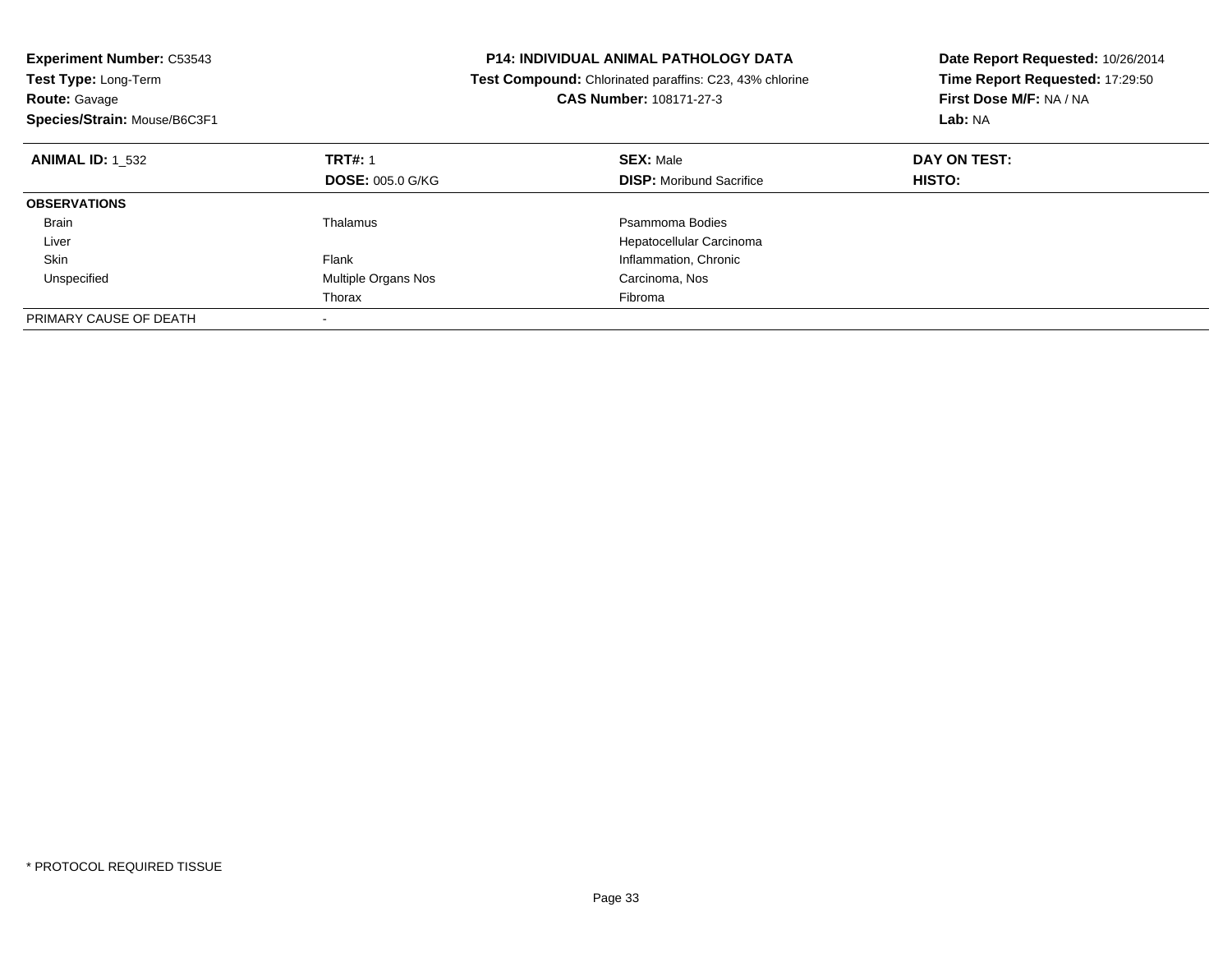| <b>Experiment Number: C53543</b><br>Test Type: Long-Term<br><b>Route: Gavage</b><br>Species/Strain: Mouse/B6C3F1 |                         | <b>P14: INDIVIDUAL ANIMAL PATHOLOGY DATA</b><br>Test Compound: Chlorinated paraffins: C23, 43% chlorine<br>CAS Number: 108171-27-3 | Date Report Requested: 10/26/2014<br>Time Report Requested: 17:29:50<br>First Dose M/F: NA / NA<br>Lab: NA |
|------------------------------------------------------------------------------------------------------------------|-------------------------|------------------------------------------------------------------------------------------------------------------------------------|------------------------------------------------------------------------------------------------------------|
| <b>ANIMAL ID:</b> 1 533                                                                                          | <b>TRT#: 1</b>          | <b>SEX: Male</b>                                                                                                                   | DAY ON TEST:                                                                                               |
|                                                                                                                  | <b>DOSE: 005.0 G/KG</b> | <b>DISP: Natural Death</b>                                                                                                         | HISTO:                                                                                                     |
| <b>OBSERVATIONS</b>                                                                                              |                         |                                                                                                                                    |                                                                                                            |
| Preputial gland                                                                                                  |                         | <b>Cystic Ducts</b>                                                                                                                |                                                                                                            |
|                                                                                                                  |                         | Hyperplasia, Nos                                                                                                                   |                                                                                                            |
| Skin                                                                                                             |                         | Inflammation, Chronic                                                                                                              |                                                                                                            |
| PRIMARY CAUSE OF DEATH                                                                                           |                         |                                                                                                                                    |                                                                                                            |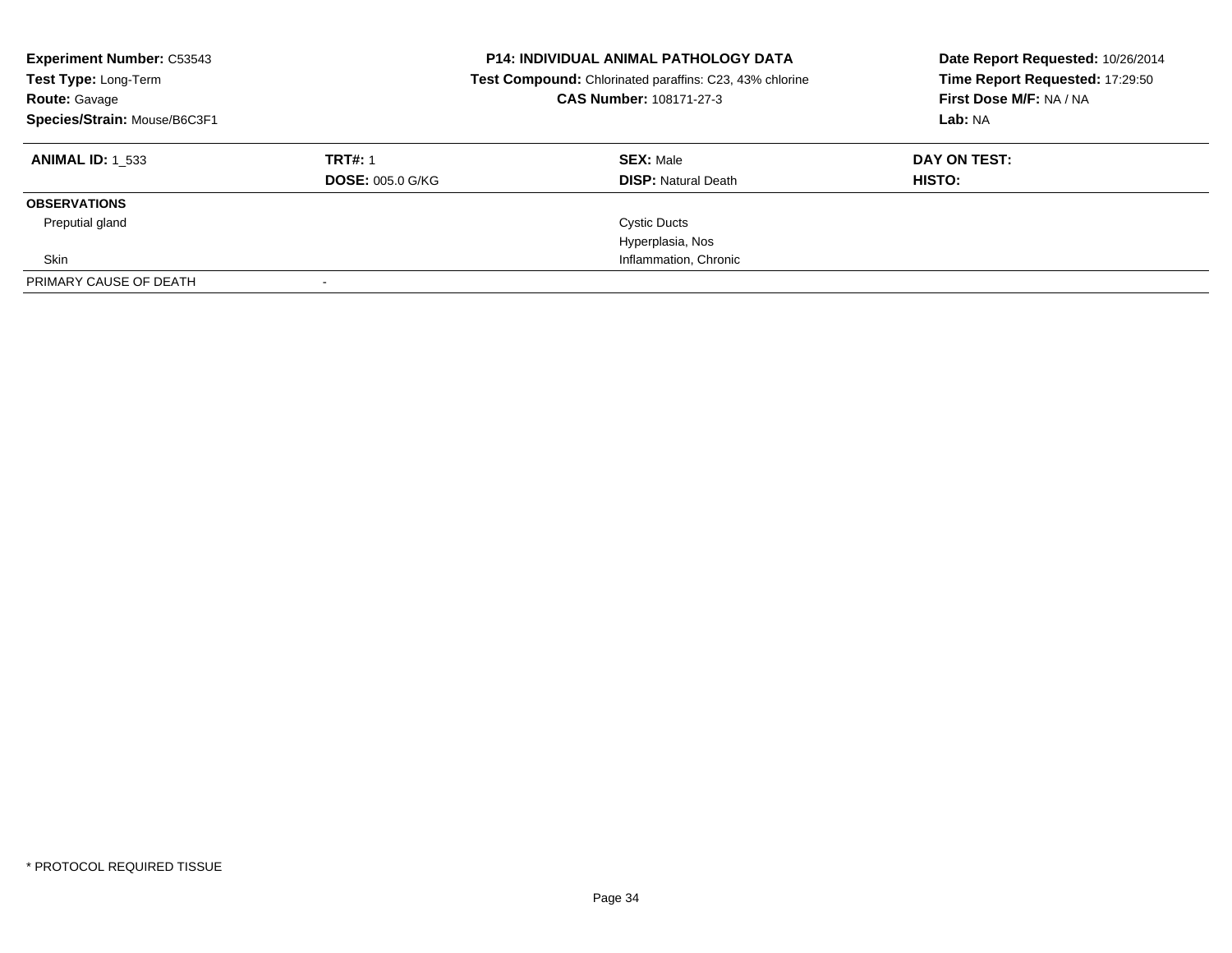**Experiment Number:** C53543

**Test Type:** Long-Term**Route:** Gavage

**Species/Strain:** Mouse/B6C3F1

# **P14: INDIVIDUAL ANIMAL PATHOLOGY DATA**

 **Test Compound:** Chlorinated paraffins: C23, 43% chlorine**CAS Number:** 108171-27-3

| <b>ANIMAL ID: 1 534</b> | <b>TRT#: 1</b><br><b>DOSE: 005.0 G/KG</b> | <b>SEX: Male</b><br><b>DISP:</b> Natural Death | DAY ON TEST:<br>HISTO: |
|-------------------------|-------------------------------------------|------------------------------------------------|------------------------|
| <b>OBSERVATIONS</b>     |                                           |                                                |                        |
| Bone marrow             |                                           | Hyperplasia, Granulocytic                      |                        |
| Kidney                  |                                           | Atrophy, Nos                                   |                        |
|                         |                                           | Inflammation, Chronic                          |                        |
|                         |                                           | Pyelonephritis, Nos                            |                        |
| Lung                    |                                           | Congestion, Nos                                |                        |
| Prostate                |                                           | Inflammation, Chronic Suppurative              |                        |
| Seminal vesicle         |                                           | Inflammation, Suppurative                      |                        |
| PRIMARY CAUSE OF DEATH  |                                           |                                                |                        |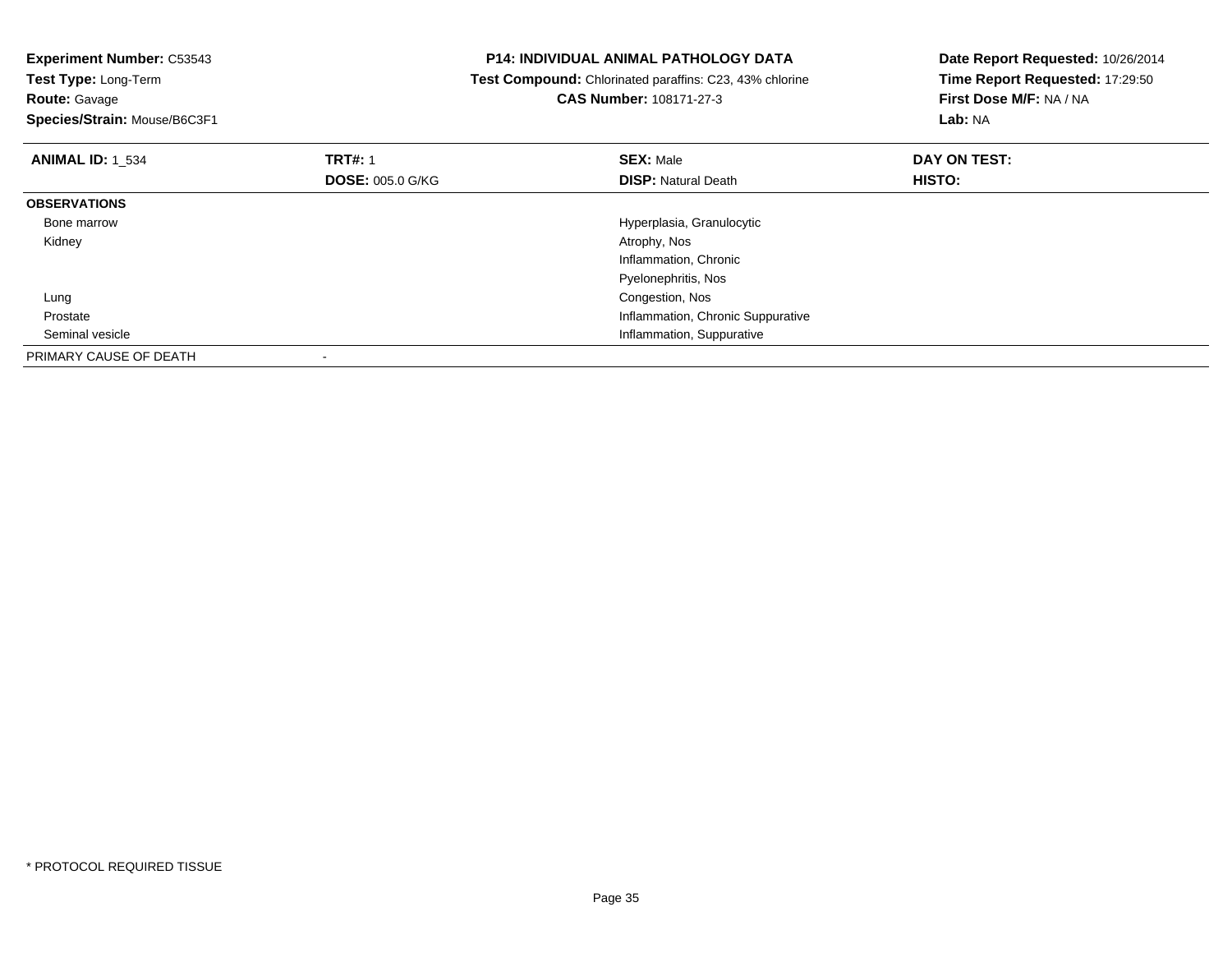**Route:** Gavage

**Species/Strain:** Mouse/B6C3F1

# **P14: INDIVIDUAL ANIMAL PATHOLOGY DATA**

 **Test Compound:** Chlorinated paraffins: C23, 43% chlorine**CAS Number:** 108171-27-3

| <b>ANIMAL ID: 1 535</b> | <b>TRT#: 1</b>          | <b>SEX: Male</b>                | DAY ON TEST: |  |
|-------------------------|-------------------------|---------------------------------|--------------|--|
|                         | <b>DOSE: 005.0 G/KG</b> | <b>DISP:</b> Moribund Sacrifice | HISTO:       |  |
| <b>OBSERVATIONS</b>     |                         |                                 |              |  |
| Brain                   | Thalamus                | Psammoma Bodies                 |              |  |
| Kidney                  |                         | Nephrosis, Nos                  |              |  |
| Liver                   |                         | Hepatocellular Adenoma          |              |  |
|                         |                         | Hepatocellular Carcinoma        |              |  |
| Lymph node              | Mesenteric Lymph Node   | Angiectasis                     |              |  |
|                         | Inguinal Lymph Node     | Hyperplasia, Lymphoid           |              |  |
| Preputial gland         |                         | Inflammation, Suppurative       |              |  |
| Spleen                  |                         | Hematopoiesis                   |              |  |
| Thyroid                 |                         | Degeneration, Cystic            |              |  |
| PRIMARY CAUSE OF DEATH  |                         |                                 |              |  |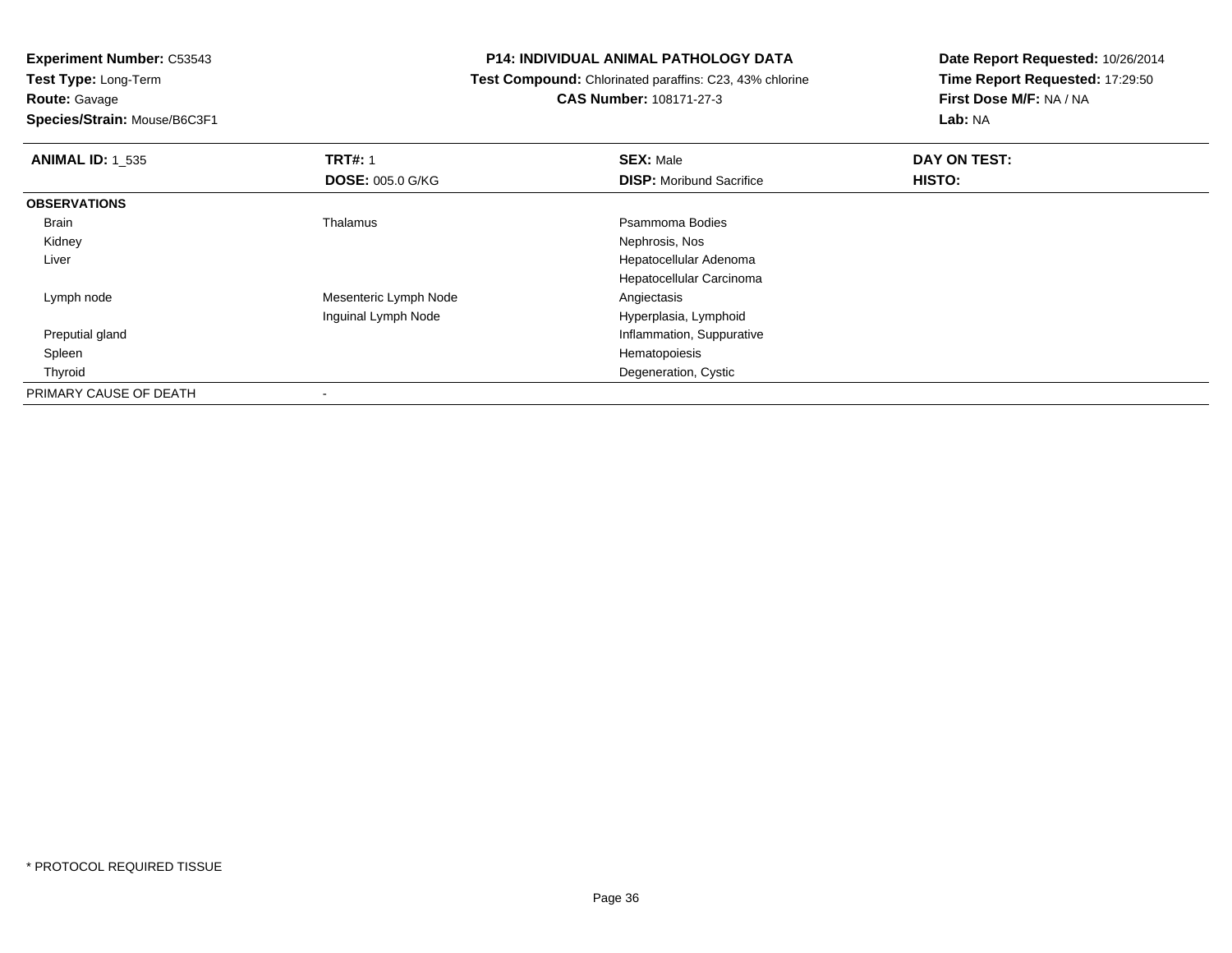| <b>Experiment Number: C53543</b><br>Test Type: Long-Term<br><b>Route: Gavage</b><br>Species/Strain: Mouse/B6C3F1 |                         | <b>P14: INDIVIDUAL ANIMAL PATHOLOGY DATA</b><br>Date Report Requested: 10/26/2014<br>Time Report Requested: 17:29:50<br>Test Compound: Chlorinated paraffins: C23, 43% chlorine<br>First Dose M/F: NA / NA<br><b>CAS Number: 108171-27-3</b><br>Lab: NA |              |
|------------------------------------------------------------------------------------------------------------------|-------------------------|---------------------------------------------------------------------------------------------------------------------------------------------------------------------------------------------------------------------------------------------------------|--------------|
| <b>ANIMAL ID:</b> 1 536                                                                                          | <b>TRT#: 1</b>          | <b>SEX: Male</b>                                                                                                                                                                                                                                        | DAY ON TEST: |
|                                                                                                                  | <b>DOSE: 005.0 G/KG</b> | <b>DISP:</b> Terminal Sacrifice                                                                                                                                                                                                                         | HISTO:       |
| <b>OBSERVATIONS</b>                                                                                              |                         |                                                                                                                                                                                                                                                         |              |
| Liver                                                                                                            |                         | Hepatocellular Adenoma                                                                                                                                                                                                                                  |              |
| Thyroid                                                                                                          |                         | Hyperplasia, Follicular Cell                                                                                                                                                                                                                            |              |
| Unspecified                                                                                                      | Multiple Organs Nos     | Lymphoma, Mixed-Malignant Type                                                                                                                                                                                                                          |              |
| PRIMARY CAUSE OF DEATH                                                                                           |                         |                                                                                                                                                                                                                                                         |              |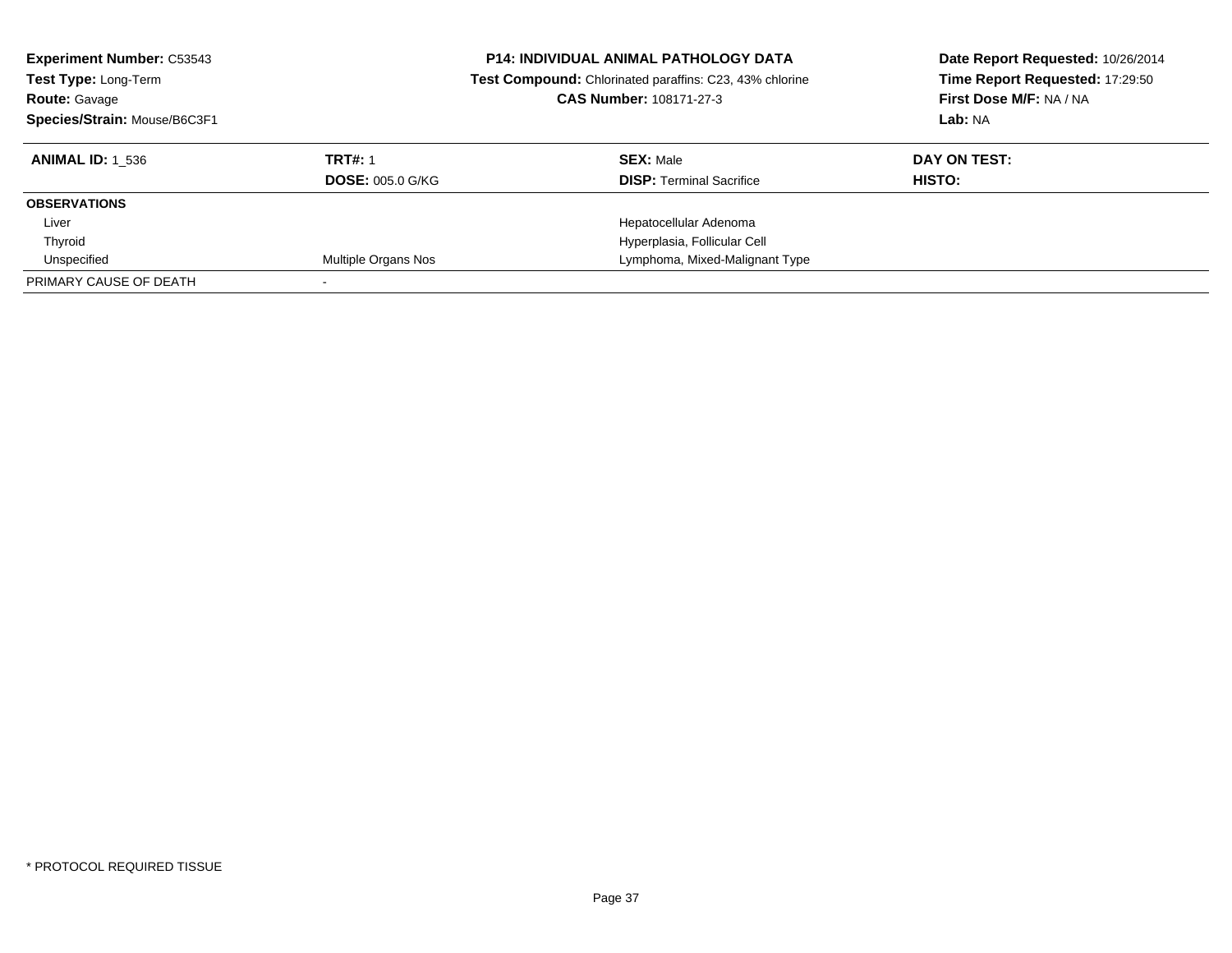| <b>Experiment Number: C53543</b><br>Test Type: Long-Term<br><b>Route: Gavage</b><br>Species/Strain: Mouse/B6C3F1 |                         | <b>P14: INDIVIDUAL ANIMAL PATHOLOGY DATA</b><br>Date Report Requested: 10/26/2014<br>Time Report Requested: 17:29:50<br>Test Compound: Chlorinated paraffins: C23, 43% chlorine<br>First Dose M/F: NA / NA<br><b>CAS Number: 108171-27-3</b><br>Lab: NA |              |
|------------------------------------------------------------------------------------------------------------------|-------------------------|---------------------------------------------------------------------------------------------------------------------------------------------------------------------------------------------------------------------------------------------------------|--------------|
| <b>ANIMAL ID: 1 537</b>                                                                                          | <b>TRT#: 1</b>          | <b>SEX: Male</b>                                                                                                                                                                                                                                        | DAY ON TEST: |
|                                                                                                                  | <b>DOSE: 005.0 G/KG</b> | <b>DISP: Terminal Sacrifice</b>                                                                                                                                                                                                                         | HISTO:       |
| <b>OBSERVATIONS</b>                                                                                              |                         |                                                                                                                                                                                                                                                         |              |
| Adrenal gland                                                                                                    | Capsule                 | Hyperplasia, Focal                                                                                                                                                                                                                                      |              |
| Kidney                                                                                                           | Cortex                  | Cyst, Nos                                                                                                                                                                                                                                               |              |
| Liver                                                                                                            |                         | Cytoplasmic Vacuolization                                                                                                                                                                                                                               |              |
|                                                                                                                  |                         | Hepatocellular Adenoma                                                                                                                                                                                                                                  |              |
| Lymph node                                                                                                       | Mesenteric Lymph Node   | Lymphoma, Lymphocytic-Malignant Type                                                                                                                                                                                                                    |              |
| PRIMARY CAUSE OF DEATH                                                                                           |                         |                                                                                                                                                                                                                                                         |              |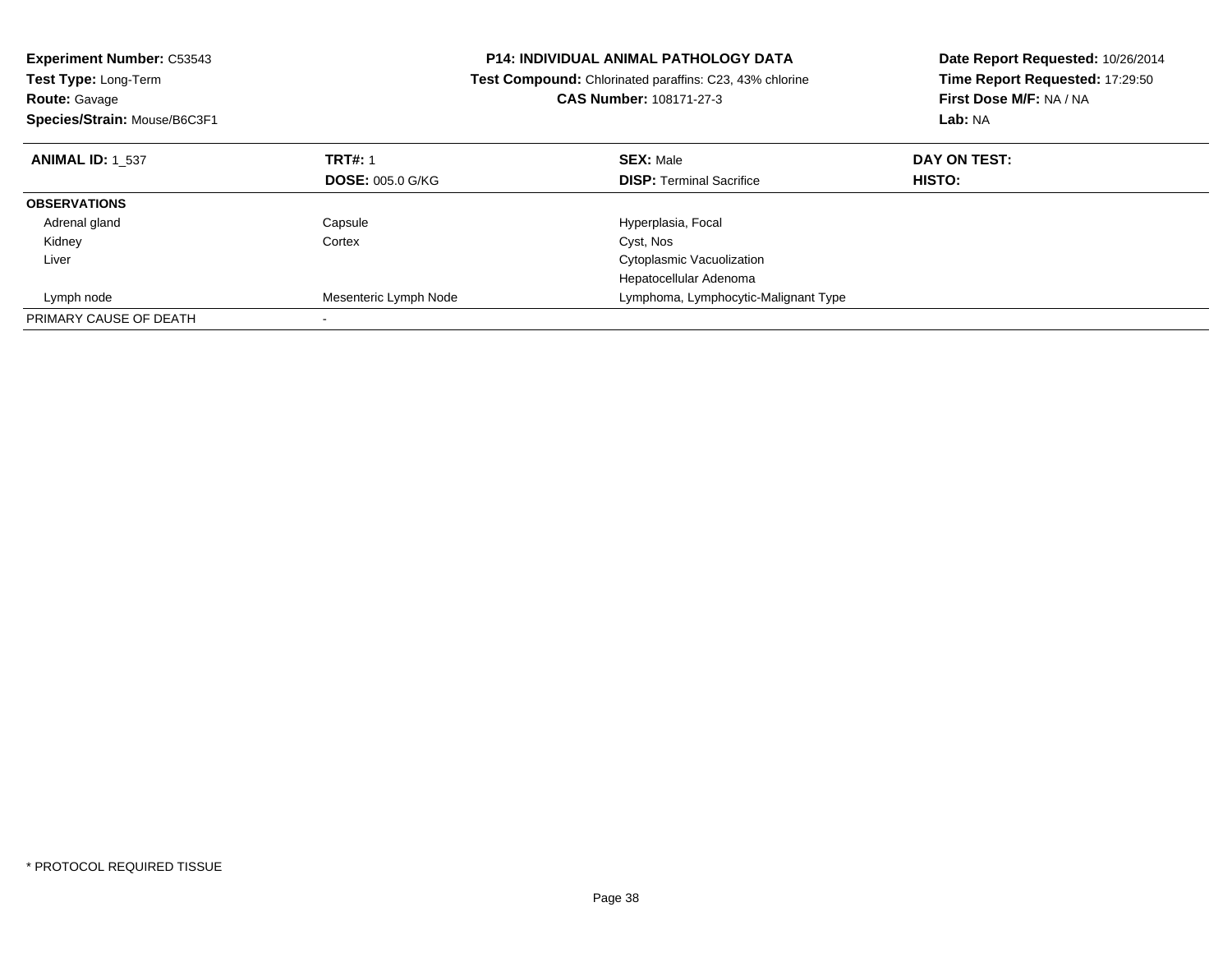| <b>Experiment Number: C53543</b><br>Test Type: Long-Term<br><b>Route: Gavage</b> |                          | <b>P14: INDIVIDUAL ANIMAL PATHOLOGY DATA</b><br>Test Compound: Chlorinated paraffins: C23, 43% chlorine<br>CAS Number: 108171-27-3 | Date Report Requested: 10/26/2014<br>Time Report Requested: 17:29:50<br>First Dose M/F: NA / NA |
|----------------------------------------------------------------------------------|--------------------------|------------------------------------------------------------------------------------------------------------------------------------|-------------------------------------------------------------------------------------------------|
| Species/Strain: Mouse/B6C3F1                                                     |                          |                                                                                                                                    | Lab: NA                                                                                         |
| <b>ANIMAL ID: 1 538</b>                                                          | <b>TRT#: 1</b>           | <b>SEX: Male</b>                                                                                                                   | DAY ON TEST:                                                                                    |
|                                                                                  | <b>DOSE: 005.0 G/KG</b>  | <b>DISP: Terminal Sacrifice</b>                                                                                                    | <b>HISTO:</b>                                                                                   |
| <b>OBSERVATIONS</b>                                                              |                          |                                                                                                                                    |                                                                                                 |
| Liver                                                                            |                          | Cytoplasmic Vacuolization                                                                                                          |                                                                                                 |
| Lung                                                                             |                          | Alveolar/Bronchiolar Adenoma                                                                                                       |                                                                                                 |
| Preputial gland                                                                  |                          | Inflammation, Nos                                                                                                                  |                                                                                                 |
| Prostate                                                                         | <b>Coagulating Gland</b> | Dilatation, Nos                                                                                                                    |                                                                                                 |
| Salivary gland                                                                   |                          | Myoepithelioma                                                                                                                     |                                                                                                 |
| Seminal vesicle                                                                  |                          | Dilatation, Nos                                                                                                                    |                                                                                                 |
| PRIMARY CAUSE OF DEATH                                                           |                          |                                                                                                                                    |                                                                                                 |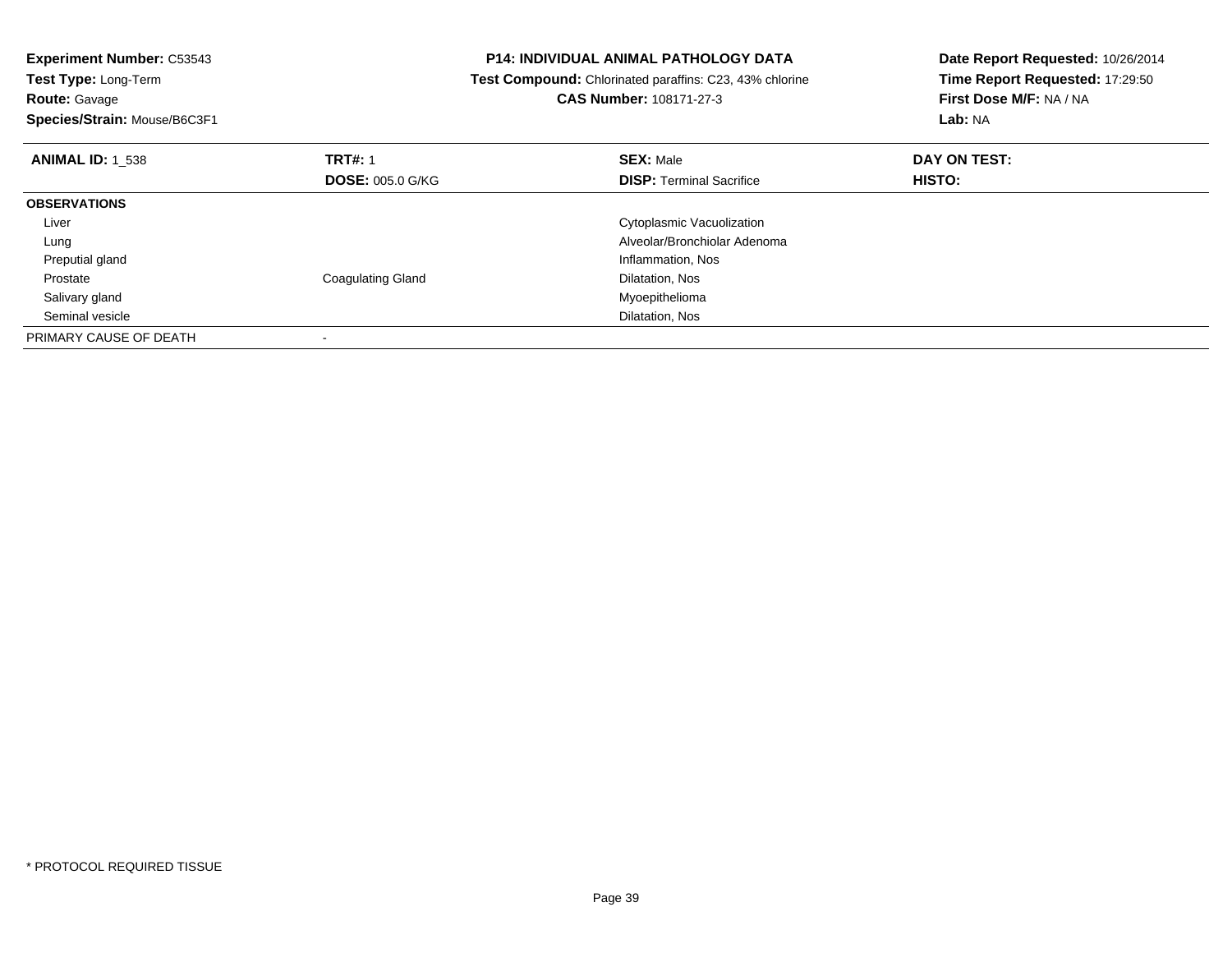| <b>Experiment Number: C53543</b><br>Test Type: Long-Term<br><b>Route: Gavage</b> |                         | <b>P14: INDIVIDUAL ANIMAL PATHOLOGY DATA</b><br>Date Report Requested: 10/26/2014<br>Time Report Requested: 17:29:50<br>Test Compound: Chlorinated paraffins: C23, 43% chlorine<br>First Dose M/F: NA / NA<br><b>CAS Number: 108171-27-3</b> |               |
|----------------------------------------------------------------------------------|-------------------------|----------------------------------------------------------------------------------------------------------------------------------------------------------------------------------------------------------------------------------------------|---------------|
| Species/Strain: Mouse/B6C3F1                                                     |                         |                                                                                                                                                                                                                                              | Lab: NA       |
| <b>ANIMAL ID: 1 539</b>                                                          | <b>TRT#: 1</b>          | <b>SEX: Male</b>                                                                                                                                                                                                                             | DAY ON TEST:  |
|                                                                                  | <b>DOSE: 005.0 G/KG</b> | <b>DISP: Terminal Sacrifice</b>                                                                                                                                                                                                              | <b>HISTO:</b> |
| <b>OBSERVATIONS</b>                                                              |                         |                                                                                                                                                                                                                                              |               |
| Liver                                                                            | Kupffer Cell            | Hyperplasia, Focal                                                                                                                                                                                                                           |               |
| Pancreas                                                                         |                         | Atrophy, Focal                                                                                                                                                                                                                               |               |
| Preputial gland                                                                  |                         | Inflammation, Suppurative                                                                                                                                                                                                                    |               |
| Skin                                                                             | <b>Buttock</b>          | Rhabdomyosarcoma                                                                                                                                                                                                                             |               |
| Spleen                                                                           |                         | Hematopoiesis                                                                                                                                                                                                                                |               |
| PRIMARY CAUSE OF DEATH                                                           |                         |                                                                                                                                                                                                                                              |               |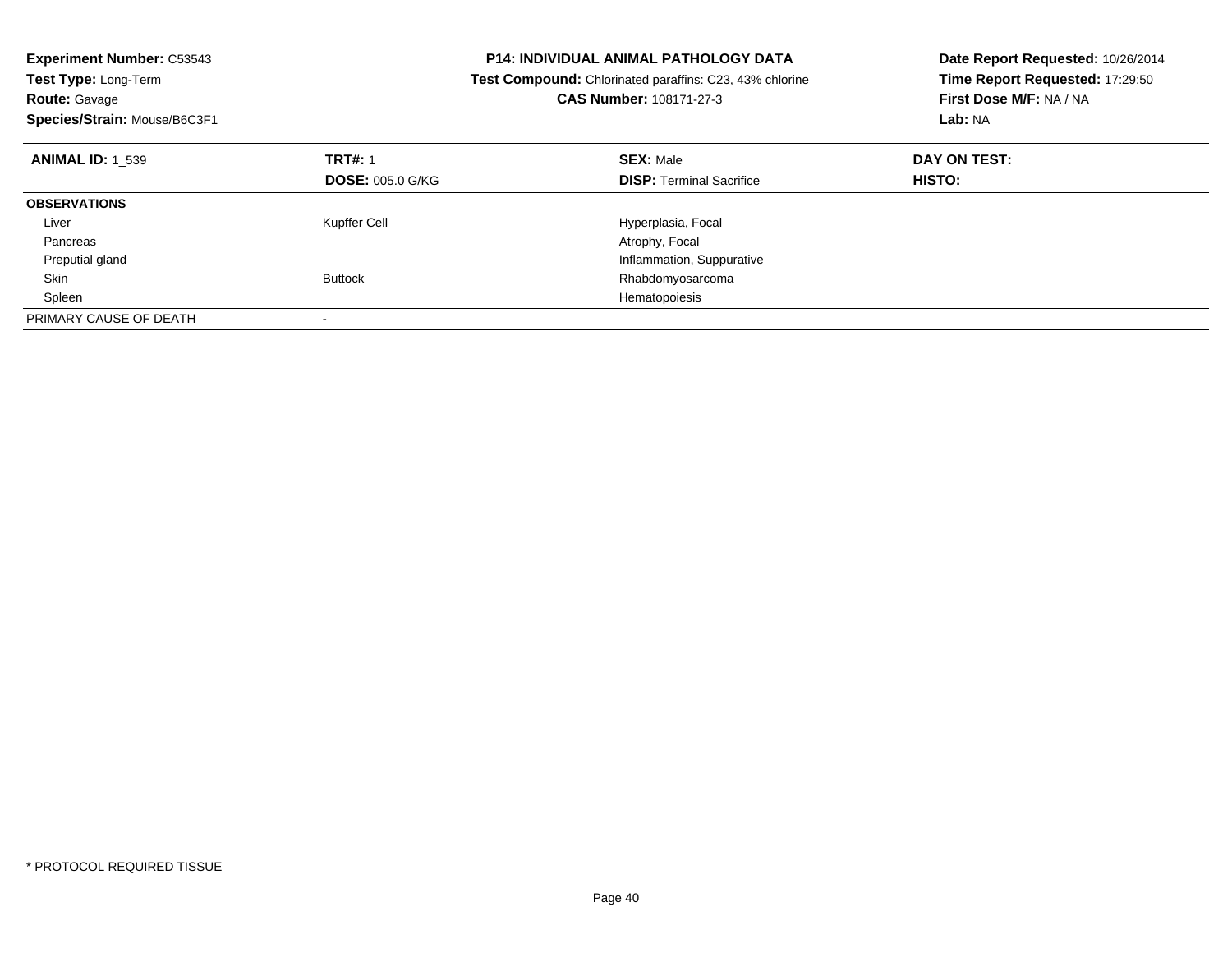| <b>Experiment Number: C53543</b><br><b>Test Type: Long-Term</b><br><b>Route: Gavage</b><br>Species/Strain: Mouse/B6C3F1 |                                           | <b>P14: INDIVIDUAL ANIMAL PATHOLOGY DATA</b><br>Date Report Requested: 10/26/2014<br>Time Report Requested: 17:29:50<br><b>Test Compound:</b> Chlorinated paraffins: C23, 43% chlorine<br>CAS Number: 108171-27-3<br>First Dose M/F: NA / NA<br>Lab: NA |                               |
|-------------------------------------------------------------------------------------------------------------------------|-------------------------------------------|---------------------------------------------------------------------------------------------------------------------------------------------------------------------------------------------------------------------------------------------------------|-------------------------------|
| <b>ANIMAL ID: 1 540</b>                                                                                                 | <b>TRT#: 1</b><br><b>DOSE: 005.0 G/KG</b> | <b>SEX: Male</b><br><b>DISP: Natural Death</b>                                                                                                                                                                                                          | DAY ON TEST:<br><b>HISTO:</b> |
| <b>OBSERVATIONS</b>                                                                                                     |                                           |                                                                                                                                                                                                                                                         |                               |
| Kidney                                                                                                                  |                                           | Nephrosis, Nos                                                                                                                                                                                                                                          |                               |
| Liver                                                                                                                   |                                           | Hepatocellular Carcinoma                                                                                                                                                                                                                                |                               |
| Lung                                                                                                                    |                                           | Congestion, Nos                                                                                                                                                                                                                                         |                               |
| Spleen                                                                                                                  | Red Pulp                                  | Atrophy, Nos                                                                                                                                                                                                                                            |                               |
| PRIMARY CAUSE OF DEATH                                                                                                  |                                           |                                                                                                                                                                                                                                                         |                               |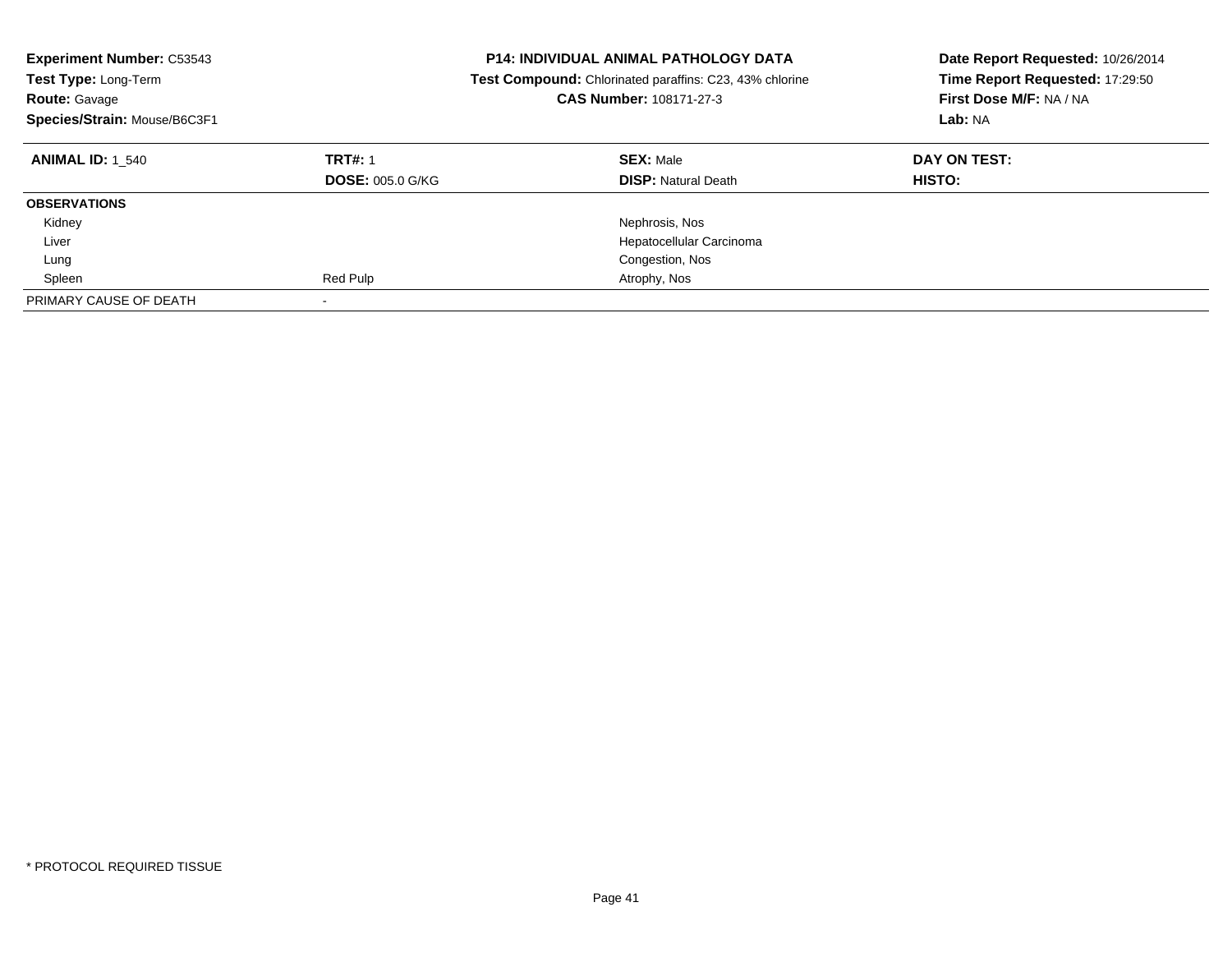| <b>Experiment Number: C53543</b><br>Test Type: Long-Term<br><b>Route: Gavage</b><br>Species/Strain: Mouse/B6C3F1 |                         | <b>P14: INDIVIDUAL ANIMAL PATHOLOGY DATA</b><br>Date Report Requested: 10/26/2014<br>Time Report Requested: 17:29:50<br>Test Compound: Chlorinated paraffins: C23, 43% chlorine<br>First Dose M/F: NA / NA<br>CAS Number: 108171-27-3<br>Lab: NA |               |
|------------------------------------------------------------------------------------------------------------------|-------------------------|--------------------------------------------------------------------------------------------------------------------------------------------------------------------------------------------------------------------------------------------------|---------------|
| <b>ANIMAL ID: 1 541</b>                                                                                          | <b>TRT#: 1</b>          | <b>SEX: Male</b>                                                                                                                                                                                                                                 | DAY ON TEST:  |
|                                                                                                                  | <b>DOSE: 005.0 G/KG</b> | <b>DISP:</b> Terminal Sacrifice                                                                                                                                                                                                                  | <b>HISTO:</b> |
| <b>OBSERVATIONS</b>                                                                                              |                         |                                                                                                                                                                                                                                                  |               |
| <b>Brain</b>                                                                                                     | Thalamus                | Psammoma Bodies                                                                                                                                                                                                                                  |               |
| Heart                                                                                                            | Epicardium              | Fibrosis, Focal                                                                                                                                                                                                                                  |               |
| Lymph node                                                                                                       | Mesenteric Lymph Node   | Congestion, Nos                                                                                                                                                                                                                                  |               |
| PRIMARY CAUSE OF DEATH                                                                                           |                         |                                                                                                                                                                                                                                                  |               |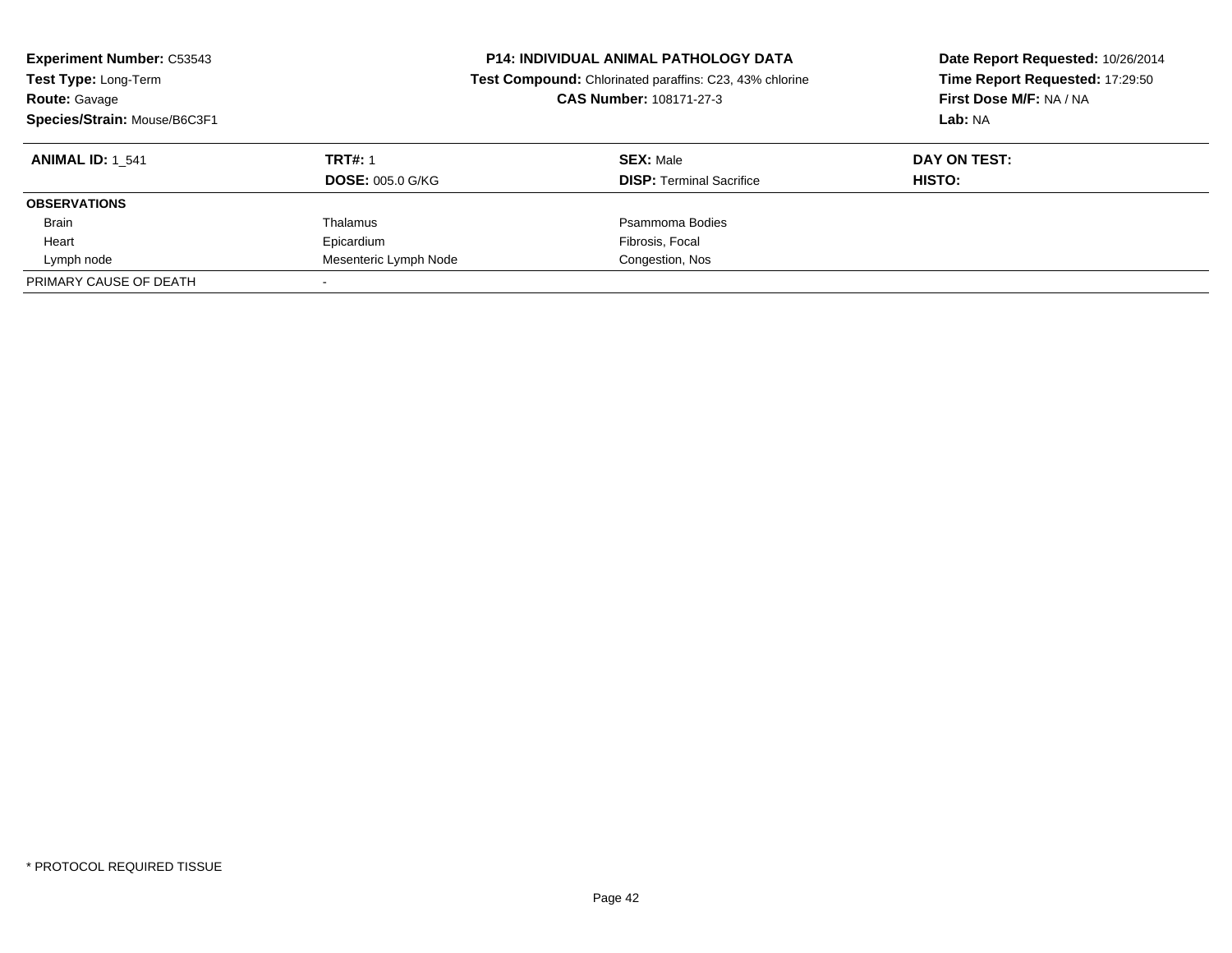| <b>Experiment Number: C53543</b> |                                                         | <b>P14: INDIVIDUAL ANIMAL PATHOLOGY DATA</b> | Date Report Requested: 10/26/2014 |  |
|----------------------------------|---------------------------------------------------------|----------------------------------------------|-----------------------------------|--|
| Test Type: Long-Term             | Test Compound: Chlorinated paraffins: C23, 43% chlorine |                                              | Time Report Requested: 17:29:50   |  |
| <b>Route: Gavage</b>             |                                                         | <b>CAS Number: 108171-27-3</b>               | First Dose M/F: NA / NA           |  |
| Species/Strain: Mouse/B6C3F1     |                                                         |                                              | Lab: NA                           |  |
| <b>ANIMAL ID: 1 542</b>          | <b>TRT#: 1</b>                                          | <b>SEX: Male</b>                             | DAY ON TEST:                      |  |
|                                  | <b>DOSE: 005.0 G/KG</b>                                 | <b>DISP: Natural Death</b>                   | <b>HISTO:</b>                     |  |
| <b>OBSERVATIONS</b>              |                                                         |                                              |                                   |  |
| Brain                            | Thalamus                                                | Psammoma Bodies                              |                                   |  |
| Liver                            |                                                         | Hemorrhage                                   |                                   |  |
|                                  |                                                         | Hepatocellular Carcinoma                     |                                   |  |
| Lymph node                       | Mesenteric Lymph Node                                   | Angiectasis                                  |                                   |  |
| Preputial gland                  |                                                         | <b>Cystic Ducts</b>                          |                                   |  |
| PRIMARY CAUSE OF DEATH           |                                                         |                                              |                                   |  |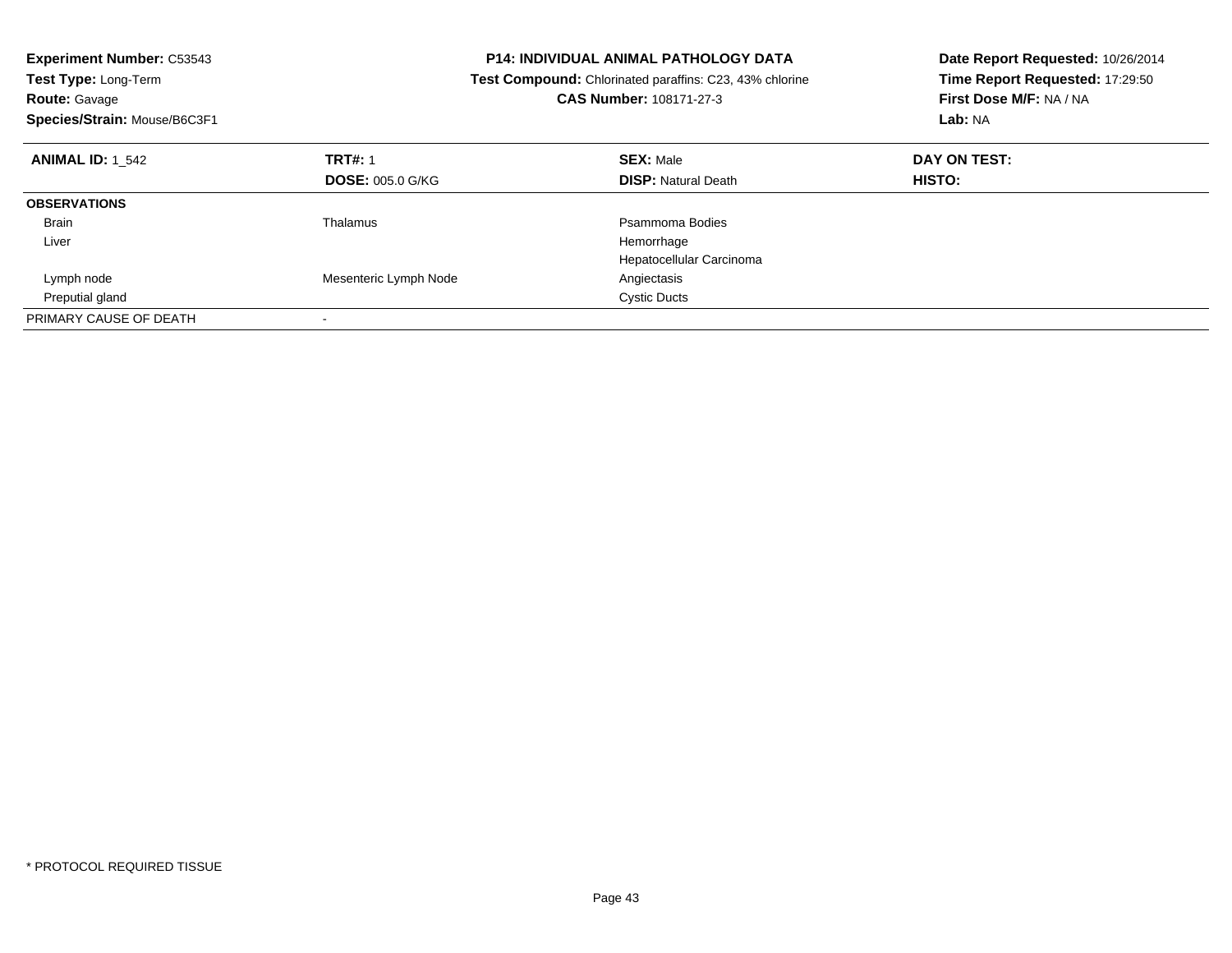| <b>Experiment Number: C53543</b><br>Test Type: Long-Term<br><b>Route: Gavage</b><br>Species/Strain: Mouse/B6C3F1 |                         | <b>P14: INDIVIDUAL ANIMAL PATHOLOGY DATA</b><br>Date Report Requested: 10/26/2014<br>Time Report Requested: 17:29:50<br>Test Compound: Chlorinated paraffins: C23, 43% chlorine<br>First Dose M/F: NA / NA<br>CAS Number: 108171-27-3<br>Lab: NA |               |
|------------------------------------------------------------------------------------------------------------------|-------------------------|--------------------------------------------------------------------------------------------------------------------------------------------------------------------------------------------------------------------------------------------------|---------------|
| <b>ANIMAL ID:</b> 1 543                                                                                          | <b>TRT#: 1</b>          | <b>SEX: Male</b>                                                                                                                                                                                                                                 | DAY ON TEST:  |
|                                                                                                                  | <b>DOSE: 005.0 G/KG</b> | <b>DISP:</b> Terminal Sacrifice                                                                                                                                                                                                                  | <b>HISTO:</b> |
| <b>OBSERVATIONS</b>                                                                                              |                         |                                                                                                                                                                                                                                                  |               |
| <b>Brain</b>                                                                                                     | Thalamus                | Psammoma Bodies                                                                                                                                                                                                                                  |               |
| Thyroid                                                                                                          |                         | Hyperplasia, Follicular Cell                                                                                                                                                                                                                     |               |
| Unspecified                                                                                                      | Multiple Organs Nos     | Lymphoma, Mixed-Malignant Type                                                                                                                                                                                                                   |               |
| PRIMARY CAUSE OF DEATH                                                                                           |                         |                                                                                                                                                                                                                                                  |               |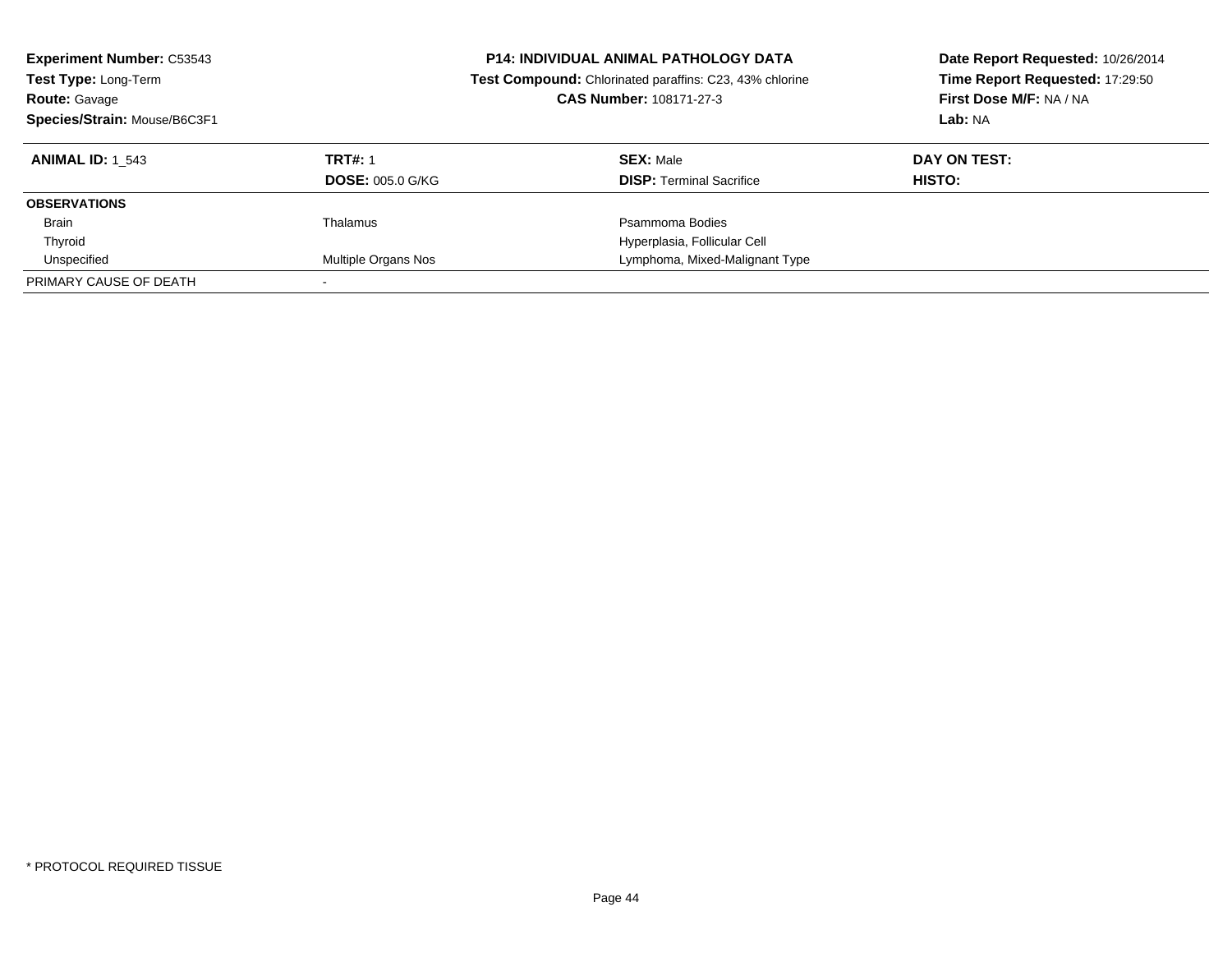| <b>Experiment Number: C53543</b><br><b>Test Type: Long-Term</b><br><b>Route: Gavage</b> |                         | Date Report Requested: 10/26/2014<br><b>P14: INDIVIDUAL ANIMAL PATHOLOGY DATA</b><br>Time Report Requested: 17:29:50<br>Test Compound: Chlorinated paraffins: C23, 43% chlorine<br>First Dose M/F: NA / NA<br>CAS Number: 108171-27-3 |               |
|-----------------------------------------------------------------------------------------|-------------------------|---------------------------------------------------------------------------------------------------------------------------------------------------------------------------------------------------------------------------------------|---------------|
| Species/Strain: Mouse/B6C3F1                                                            |                         |                                                                                                                                                                                                                                       | Lab: NA       |
| <b>ANIMAL ID: 1 544</b>                                                                 | <b>TRT#: 1</b>          | <b>SEX: Male</b>                                                                                                                                                                                                                      | DAY ON TEST:  |
|                                                                                         | <b>DOSE: 005.0 G/KG</b> | <b>DISP: Terminal Sacrifice</b>                                                                                                                                                                                                       | <b>HISTO:</b> |
| <b>OBSERVATIONS</b>                                                                     |                         |                                                                                                                                                                                                                                       |               |
| Lung                                                                                    |                         | Alveolar/Bronchiolar Adenoma                                                                                                                                                                                                          |               |
| Thyroid                                                                                 |                         | Follicular-Cell Carcinoma                                                                                                                                                                                                             |               |
| Tooth                                                                                   | Root                    | Deformity, Nos                                                                                                                                                                                                                        |               |
| Unspecified                                                                             | Multiple Organs Nos     | Lymphoma, Mixed-Malignant Type                                                                                                                                                                                                        |               |
|                                                                                         | Back                    | Sarcoma, Nos                                                                                                                                                                                                                          |               |
| PRIMARY CAUSE OF DEATH                                                                  |                         |                                                                                                                                                                                                                                       |               |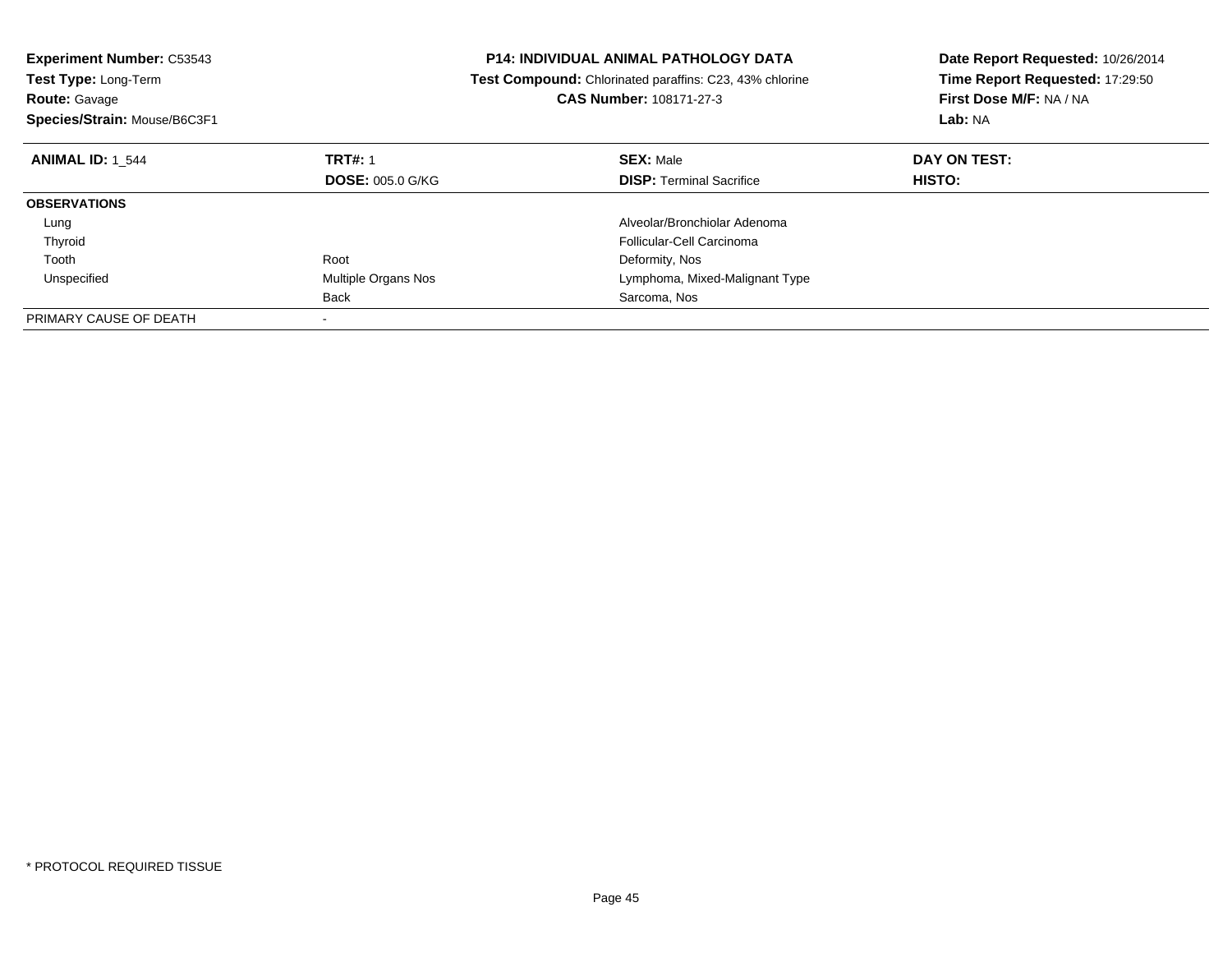| <b>Experiment Number: C53543</b><br><b>Test Type: Long-Term</b><br><b>Route: Gavage</b><br>Species/Strain: Mouse/B6C3F1 |                         | <b>P14: INDIVIDUAL ANIMAL PATHOLOGY DATA</b><br>Date Report Requested: 10/26/2014<br>Time Report Requested: 17:29:50<br>Test Compound: Chlorinated paraffins: C23, 43% chlorine<br>First Dose M/F: NA / NA<br><b>CAS Number: 108171-27-3</b><br><b>Lab: NA</b> |               |
|-------------------------------------------------------------------------------------------------------------------------|-------------------------|----------------------------------------------------------------------------------------------------------------------------------------------------------------------------------------------------------------------------------------------------------------|---------------|
| <b>ANIMAL ID: 1 545</b>                                                                                                 | <b>TRT#: 1</b>          | <b>SEX: Male</b>                                                                                                                                                                                                                                               | DAY ON TEST:  |
|                                                                                                                         | <b>DOSE: 005.0 G/KG</b> | <b>DISP:</b> Terminal Sacrifice                                                                                                                                                                                                                                | <b>HISTO:</b> |
| <b>OBSERVATIONS</b>                                                                                                     |                         |                                                                                                                                                                                                                                                                |               |
| Adrenal gland                                                                                                           | Capsule                 | Adenoma, Nos                                                                                                                                                                                                                                                   |               |
| Liver                                                                                                                   |                         | Hepatocellular Adenoma                                                                                                                                                                                                                                         |               |
| Lung                                                                                                                    |                         | Alveolar/Bronchiolar Adenoma                                                                                                                                                                                                                                   |               |
| Unspecified                                                                                                             | Multiple Organs Nos     | Lymphoma, Mixed-Malignant Type                                                                                                                                                                                                                                 |               |
| PRIMARY CAUSE OF DEATH                                                                                                  |                         |                                                                                                                                                                                                                                                                |               |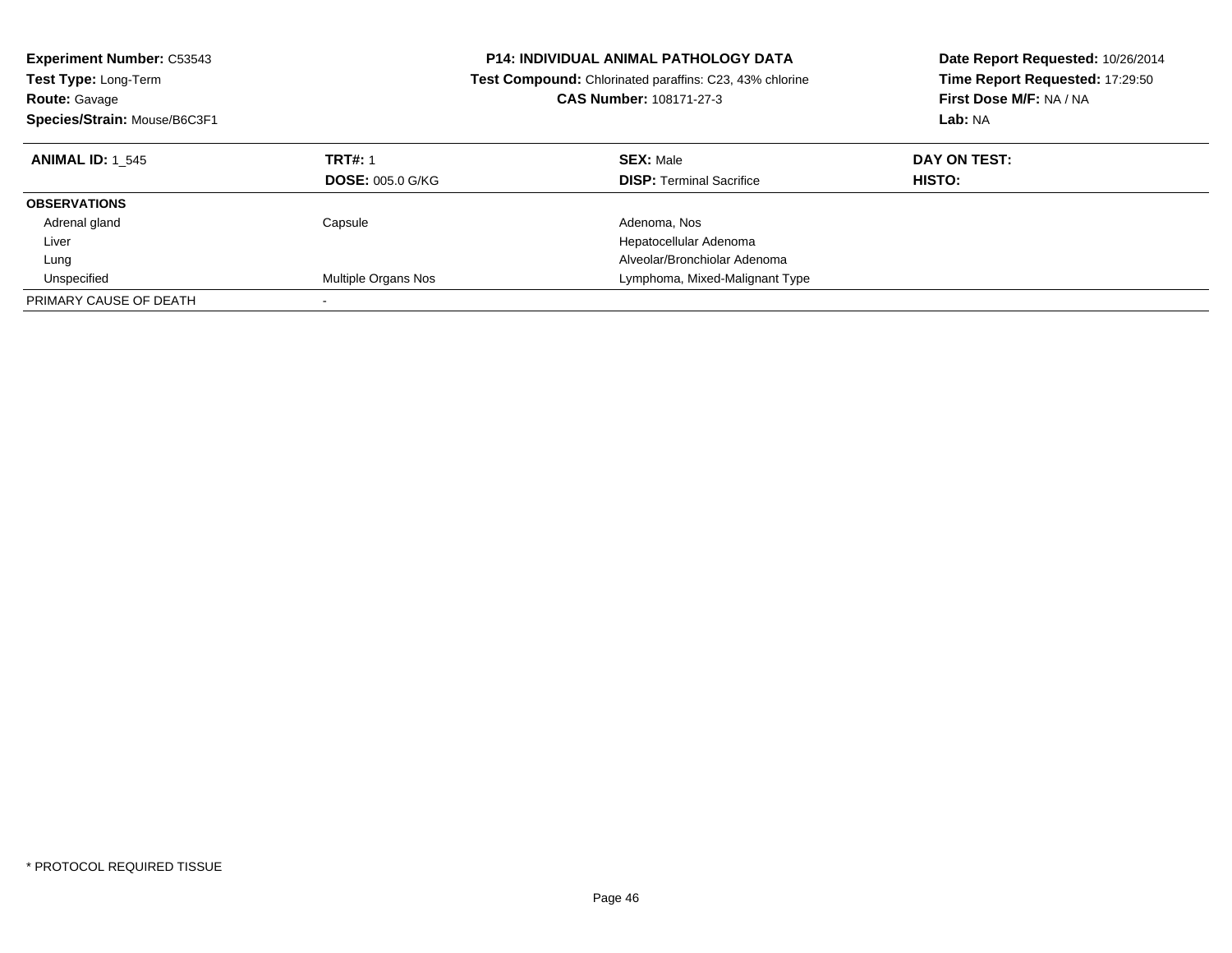**Experiment Number:** C53543

**Test Type:** Long-Term**Route:** Gavage

**Species/Strain:** Mouse/B6C3F1

## **P14: INDIVIDUAL ANIMAL PATHOLOGY DATA**

 **Test Compound:** Chlorinated paraffins: C23, 43% chlorine**CAS Number:** 108171-27-3

| <b>ANIMAL ID: 1_546</b> | <b>TRT#: 1</b>          | <b>SEX: Male</b>                | DAY ON TEST: |  |
|-------------------------|-------------------------|---------------------------------|--------------|--|
|                         | <b>DOSE: 005.0 G/KG</b> | <b>DISP:</b> Moribund Sacrifice | HISTO:       |  |
| <b>OBSERVATIONS</b>     |                         |                                 |              |  |
| Kidney                  |                         | Nephrosis, Nos                  |              |  |
| Liver                   |                         | Angiectasis                     |              |  |
|                         |                         | Hepatocellular Carcinoma        |              |  |
|                         |                         | Histiocytosis                   |              |  |
| Lung                    |                         | Alveolar/Bronchiolar Adenoma    |              |  |
|                         |                         | Alveolar/Bronchiolar Carcinoma  |              |  |
| Lymph node              | Mesenteric Lymph Node   | Angiectasis                     |              |  |
|                         | Inguinal Lymph Node     | Congestion, Nos                 |              |  |
|                         | Iliac Lymph Node        | Hyperplasia, Nos                |              |  |
|                         | Inguinal Lymph Node     | Hyperplasia, Nos                |              |  |
| Pancreas                |                         | Atrophy, Nos                    |              |  |
|                         |                         | <b>Cystic Ducts</b>             |              |  |
| Skin                    | Back                    | Inflammation, Chronic           |              |  |
|                         | Groin                   | Inflammation, Chronic           |              |  |
| Spleen                  |                         | Hemangiosarcoma                 |              |  |
| Thyroid                 |                         | Degeneration, Cystic            |              |  |
|                         |                         | Follicular-Cell Adenoma         |              |  |
| Unspecified             | Groin                   | Abscess, Nos                    |              |  |
|                         | Thorax                  | Sarcoma, Nos                    |              |  |
| PRIMARY CAUSE OF DEATH  |                         |                                 |              |  |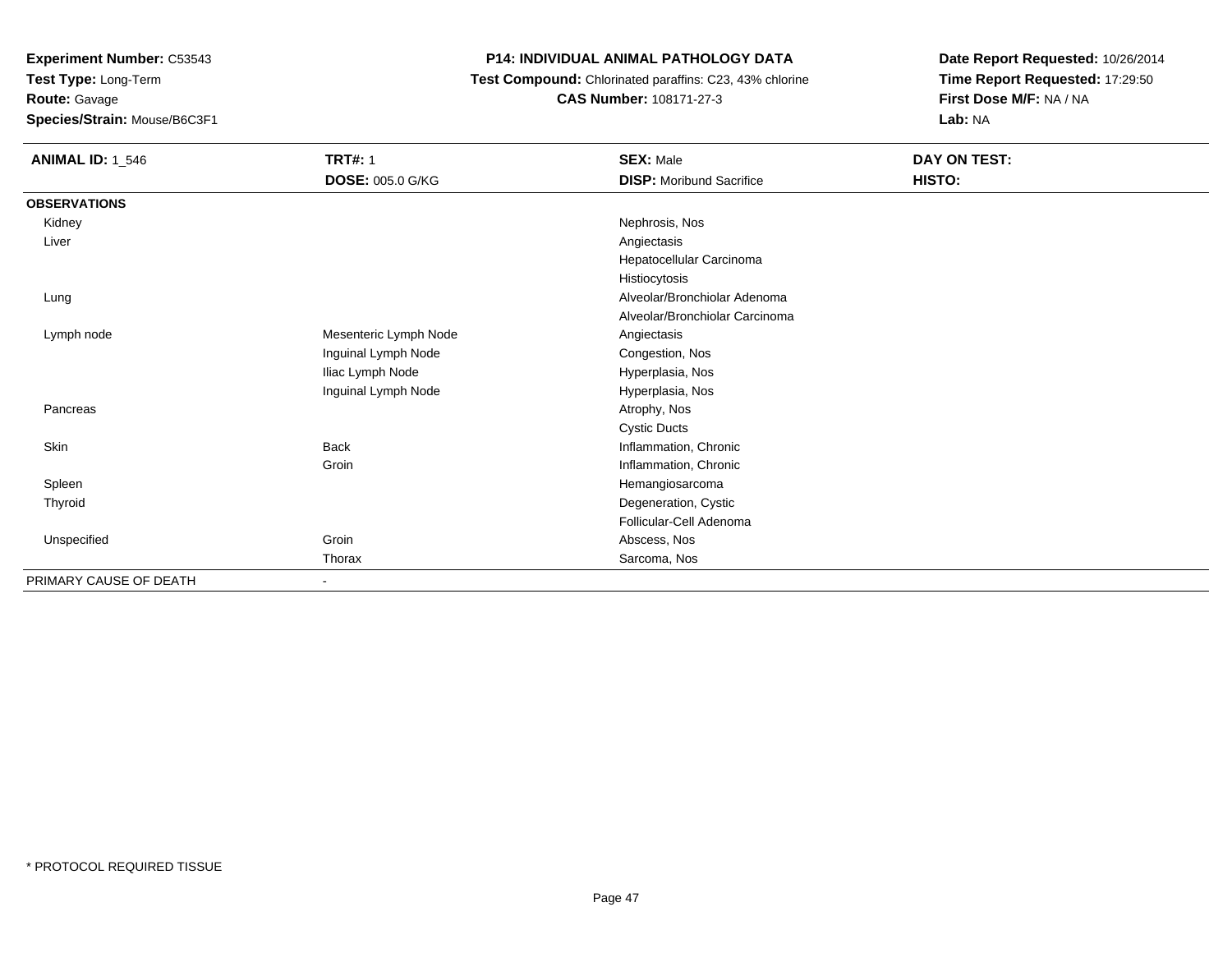**Experiment Number:** C53543**Test Type:** Long-Term**Route:** Gavage **Species/Strain:** Mouse/B6C3F1**P14: INDIVIDUAL ANIMAL PATHOLOGY DATA Test Compound:** Chlorinated paraffins: C23, 43% chlorine**CAS Number:** 108171-27-3**Date Report Requested:** 10/26/2014**Time Report Requested:** 17:29:50**First Dose M/F:** NA / NA**Lab:** NA**ANIMAL ID:** 1\_547 **TRT#:** <sup>1</sup> **SEX:** Male **DAY ON TEST: DOSE:** 005.0 G/KG**DISP:** Natural Death **HISTO: OBSERVATIONS** BrainThalamus **Participality Control** Press, Participality Psammoma Bodies<br>Tubule Press, Participality Poster Press, Poetar Press, Poetar Press, Poetar Press, Poetar Press, Press, Press, Kidneyy the contract of the contract of the contract of the contract of the contract of the contract of the contract of the contract of the contract of the contract of the contract of the contract of the contract of the contract Degeneration, Hyaline Lung Alveolar/Bronchiolar Adenoma Preputial glandd and the control of the control of the control of the control of the control of the control of the control of the control of the control of the control of the control of the control of the control of the control of the co Inflammation, Nos Spleenn and the state of the state of the state of the state of the state of the state of the state of the state of the state of the state of the state of the state of the state of the state of the state of the state of the stat Unspecified Multiple Organs Nos Lymphoma, Histiocytic-Malignant Type PRIMARY CAUSE OF DEATH-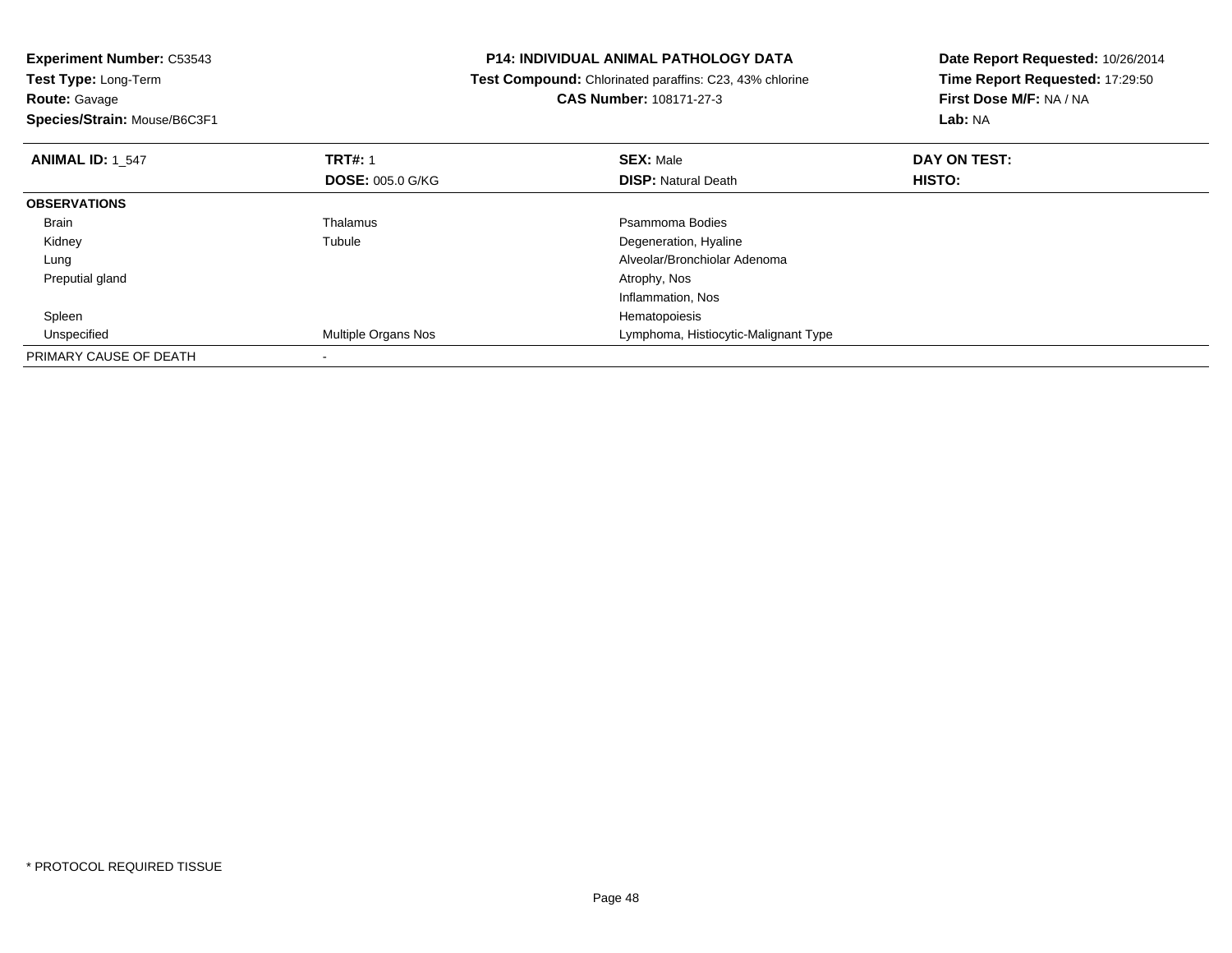**Experiment Number:** C53543**Test Type:** Long-Term**Route:** Gavage

**Species/Strain:** Mouse/B6C3F1

#### **P14: INDIVIDUAL ANIMAL PATHOLOGY DATA**

 **Test Compound:** Chlorinated paraffins: C23, 43% chlorine**CAS Number:** 108171-27-3

| <b>ANIMAL ID: 1 548</b> | <b>TRT#: 1</b>            | <b>SEX: Male</b>                | DAY ON TEST: |  |
|-------------------------|---------------------------|---------------------------------|--------------|--|
|                         | <b>DOSE: 005.0 G/KG</b>   | <b>DISP: Terminal Sacrifice</b> | HISTO:       |  |
| <b>OBSERVATIONS</b>     |                           |                                 |              |  |
| Brain                   | Thalamus                  | Psammoma Bodies                 |              |  |
| Kidney                  | Cortex                    | Cyst, Nos                       |              |  |
| Liver                   |                           | Hepatocellular Carcinoma        |              |  |
| Lymph node              | Mesenteric Lymph Node     | Angiectasis                     |              |  |
|                         | Mesenteric Lymph Node     | Hyperplasia, Lymphoid           |              |  |
| Pituitary gland         | <b>Anterior Pituitary</b> | Cyst, Embryonal Duct            |              |  |
| Skin                    | <b>Back</b>               | Inflammation, Chronic           |              |  |
| Spleen                  |                           | Hyperplasia, Lymphoid           |              |  |
| Stomach                 | Forestomach               | Cyst, Nos                       |              |  |
| PRIMARY CAUSE OF DEATH  |                           |                                 |              |  |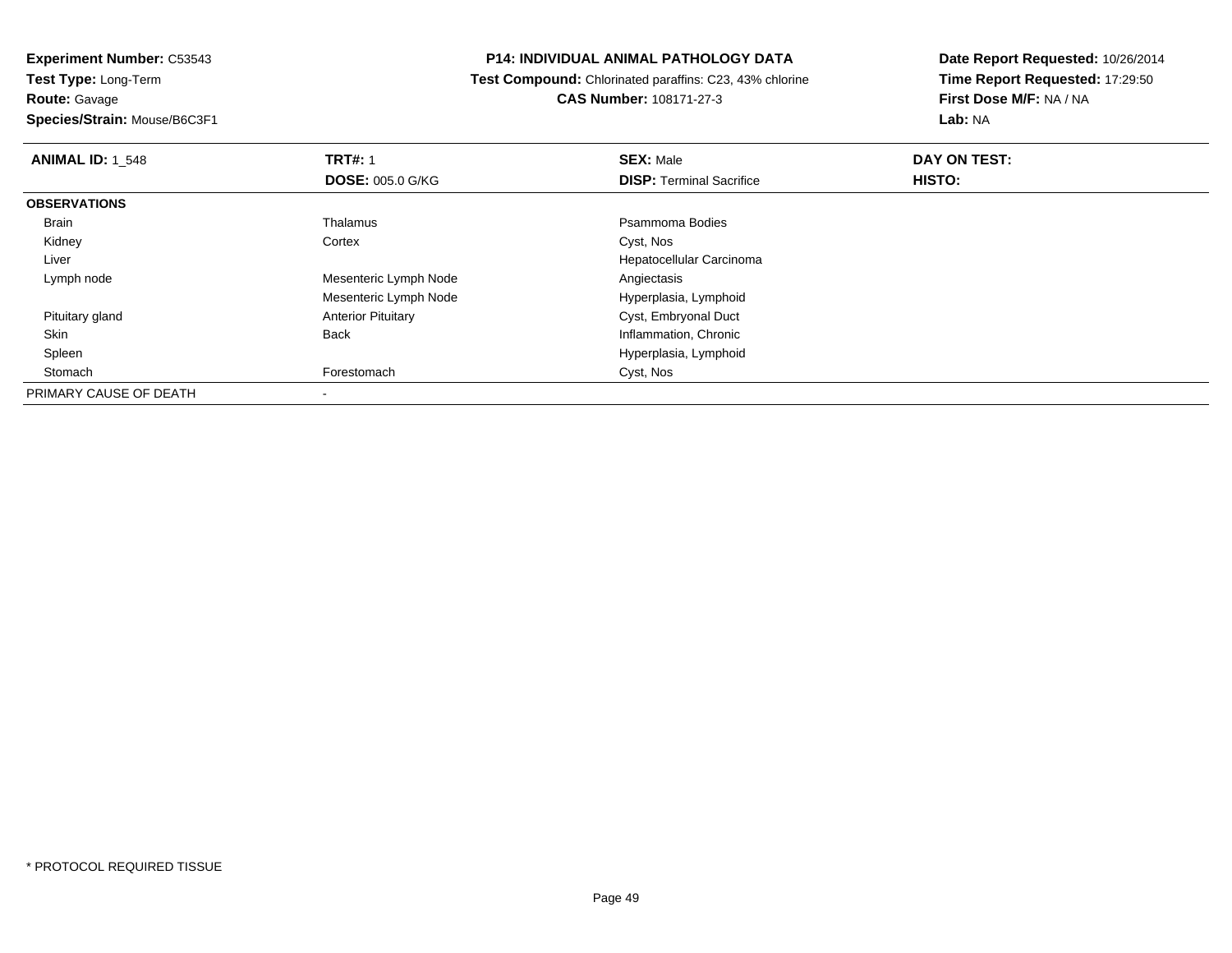**Experiment Number:** C53543

**Test Type:** Long-Term**Route:** Gavage

**Species/Strain:** Mouse/B6C3F1

## **P14: INDIVIDUAL ANIMAL PATHOLOGY DATA**

 **Test Compound:** Chlorinated paraffins: C23, 43% chlorine**CAS Number:** 108171-27-3

| <b>ANIMAL ID: 1 549</b> | <b>TRT#: 1</b><br><b>DOSE: 005.0 G/KG</b> | <b>SEX: Male</b><br><b>DISP:</b> Moribund Sacrifice | DAY ON TEST:<br>HISTO: |
|-------------------------|-------------------------------------------|-----------------------------------------------------|------------------------|
| <b>OBSERVATIONS</b>     |                                           |                                                     |                        |
| Brain                   | Thalamus                                  | Psammoma Bodies                                     |                        |
| Kidney                  |                                           | Nephrosis, Nos                                      |                        |
|                         |                                           | Tubular-Cell Adenocarcinoma                         |                        |
| Liver                   |                                           | Cytoplasmic Vacuolization                           |                        |
|                         |                                           | Hepatocellular Adenoma                              |                        |
| Lymph node              | Mesenteric Lymph Node                     | Angiectasis                                         |                        |
| Pancreas                |                                           | Atrophy, Focal                                      |                        |
| Stomach                 | <b>Glandular Stomach</b>                  | Periarteritis                                       |                        |
| Thymus                  |                                           | Cyst, Embryonal Duct                                |                        |
| Thyroid                 |                                           | Cyst, Embryonal Duct                                |                        |
|                         |                                           | Degeneration, Cystic                                |                        |
| Unspecified             | <b>Mediastinum Nos</b>                    | Periarteritis                                       |                        |
| PRIMARY CAUSE OF DEATH  |                                           |                                                     |                        |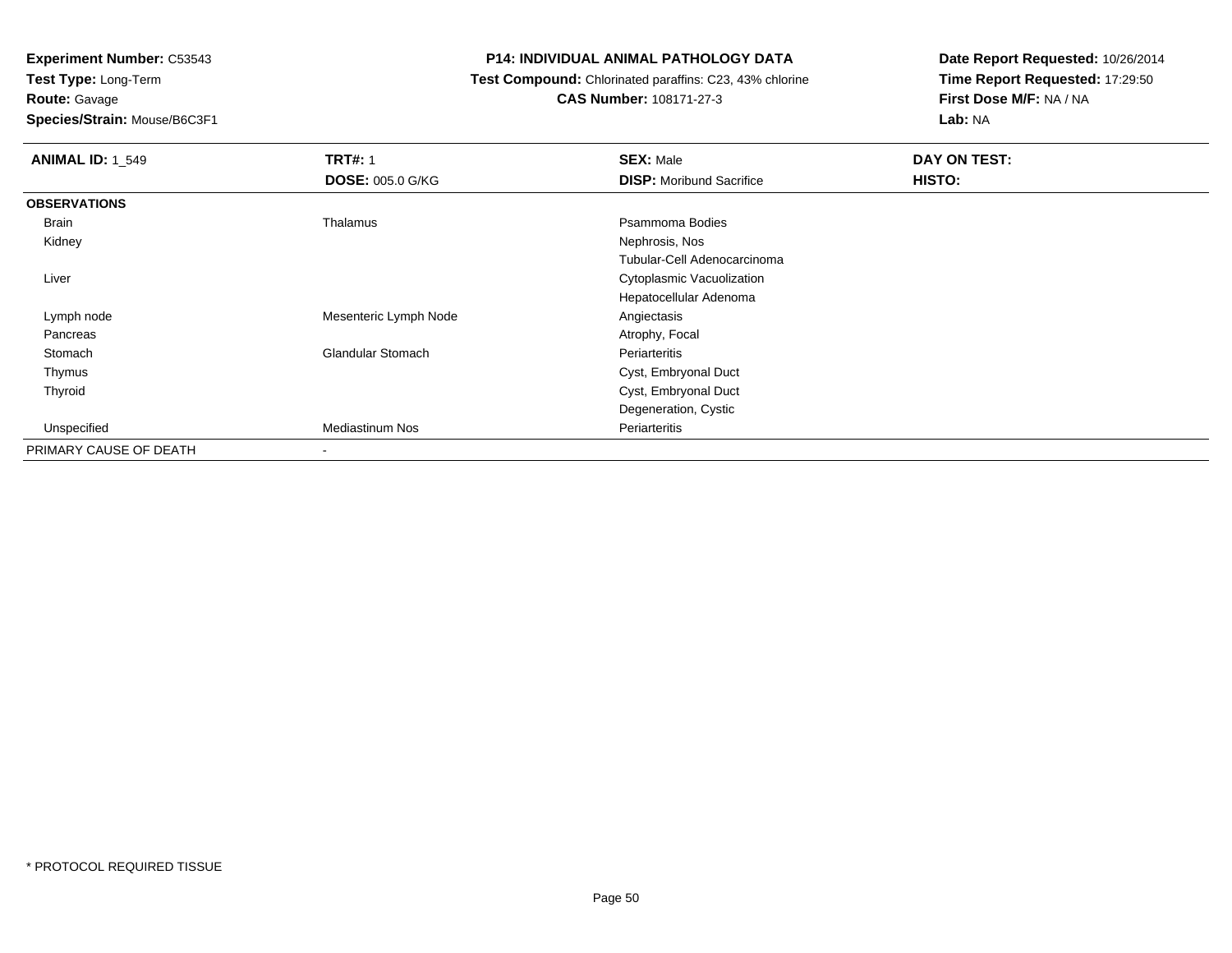| <b>Experiment Number: C53543</b><br><b>Test Type: Long-Term</b> |                         | <b>P14: INDIVIDUAL ANIMAL PATHOLOGY DATA</b><br>Date Report Requested: 10/26/2014<br>Time Report Requested: 17:29:50<br>Test Compound: Chlorinated paraffins: C23, 43% chlorine |                                    |
|-----------------------------------------------------------------|-------------------------|---------------------------------------------------------------------------------------------------------------------------------------------------------------------------------|------------------------------------|
| <b>Route: Gavage</b><br>Species/Strain: Mouse/B6C3F1            |                         | CAS Number: 108171-27-3                                                                                                                                                         | First Dose M/F: NA / NA<br>Lab: NA |
|                                                                 |                         |                                                                                                                                                                                 |                                    |
| <b>ANIMAL ID: 1 550</b>                                         | <b>TRT#: 1</b>          | <b>SEX: Male</b>                                                                                                                                                                | DAY ON TEST:                       |
|                                                                 | <b>DOSE: 005.0 G/KG</b> | <b>DISP:</b> Terminal Sacrifice                                                                                                                                                 | <b>HISTO:</b>                      |
| <b>OBSERVATIONS</b>                                             |                         |                                                                                                                                                                                 |                                    |
| Adrenal gland                                                   | Cortex Nos              | <b>Accessory Structure</b>                                                                                                                                                      |                                    |
| Kidney                                                          |                         | Nephrosis, Nos                                                                                                                                                                  |                                    |
| Liver                                                           |                         | Hepatocellular Adenoma                                                                                                                                                          |                                    |
| Thyroid                                                         |                         | Follicular-Cell Adenoma                                                                                                                                                         |                                    |
|                                                                 |                         | Hyperplasia, Follicular Cell                                                                                                                                                    |                                    |
| Unspecified                                                     | Multiple Organs Nos     | Lymphoma, Mixed-Malignant Type                                                                                                                                                  |                                    |
| PRIMARY CAUSE OF DEATH                                          |                         |                                                                                                                                                                                 |                                    |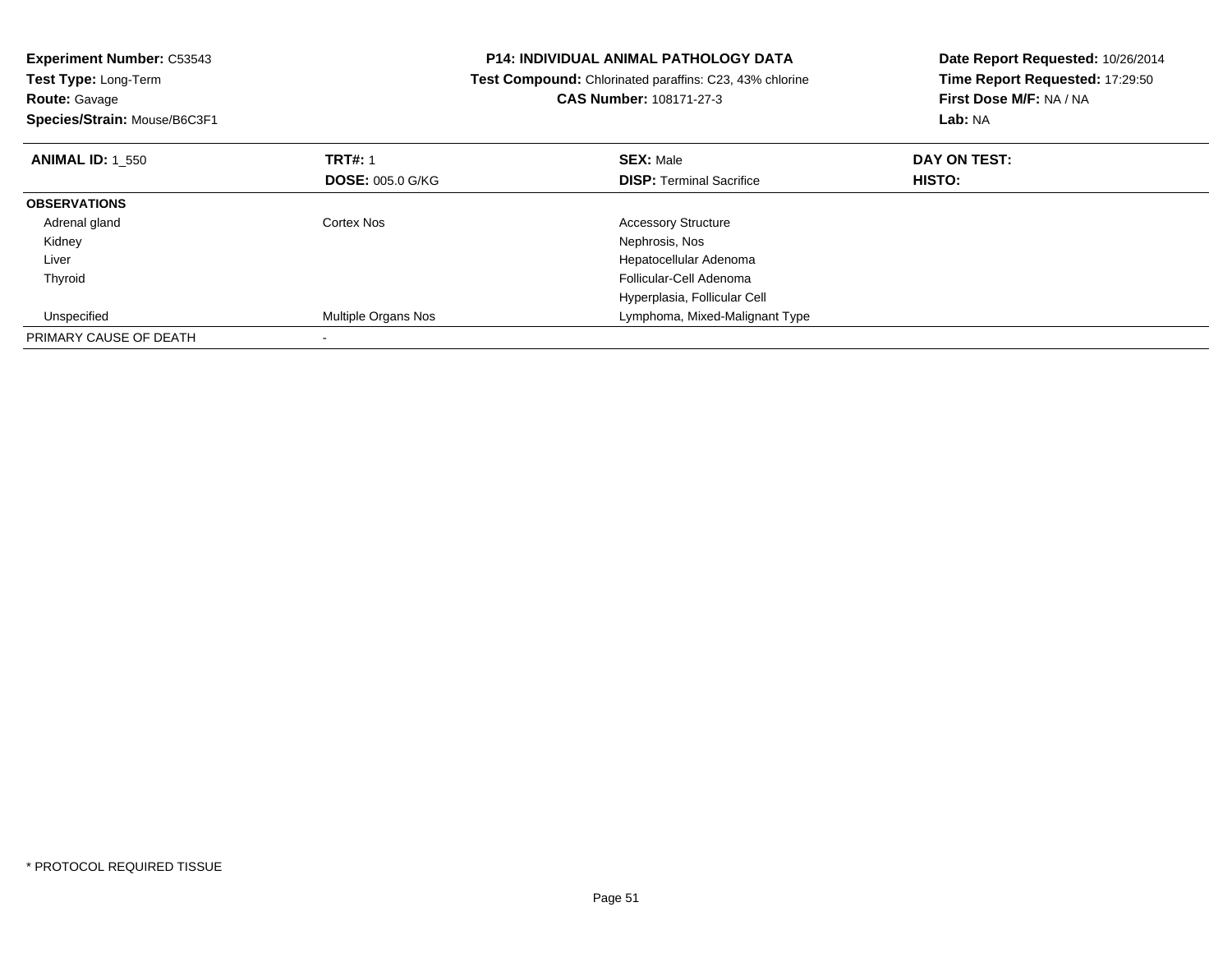**Route:** Gavage

**Species/Strain:** Mouse/B6C3F1

## **P14: INDIVIDUAL ANIMAL PATHOLOGY DATA**

 **Test Compound:** Chlorinated paraffins: C23, 43% chlorine**CAS Number:** 108171-27-3

| <b>ANIMAL ID: 2 501</b> | <b>TRT#: 2</b>           | <b>SEX: Male</b>                 | DAY ON TEST: |
|-------------------------|--------------------------|----------------------------------|--------------|
|                         | <b>DOSE: 002.5 G/KG</b>  | <b>DISP: Natural Death</b>       | HISTO:       |
| <b>OBSERVATIONS</b>     |                          |                                  |              |
| Brain                   | Thalamus                 | Psammoma Bodies                  |              |
| Liver                   |                          | Leukocytosis, Nos                |              |
| Lung                    |                          | Hyperplasia, Alveolar Epithelium |              |
| Lymph node              | Inguinal Lymph Node      | Angiectasis                      |              |
|                         | Inguinal Lymph Node      | Hyperplasia, Lymphoid            |              |
|                         | Mesenteric Lymph Node    | Hyperplasia, Nos                 |              |
| Spleen                  |                          | Hematopoiesis                    |              |
| Testis                  |                          | Interstitial-Cell Tumor          |              |
| Thyroid                 |                          | Hyperplasia, Follicular Cell     |              |
| Unspecified             | <b>Back</b>              | Sarcoma, Nos                     |              |
| PRIMARY CAUSE OF DEATH  | $\overline{\phantom{a}}$ |                                  |              |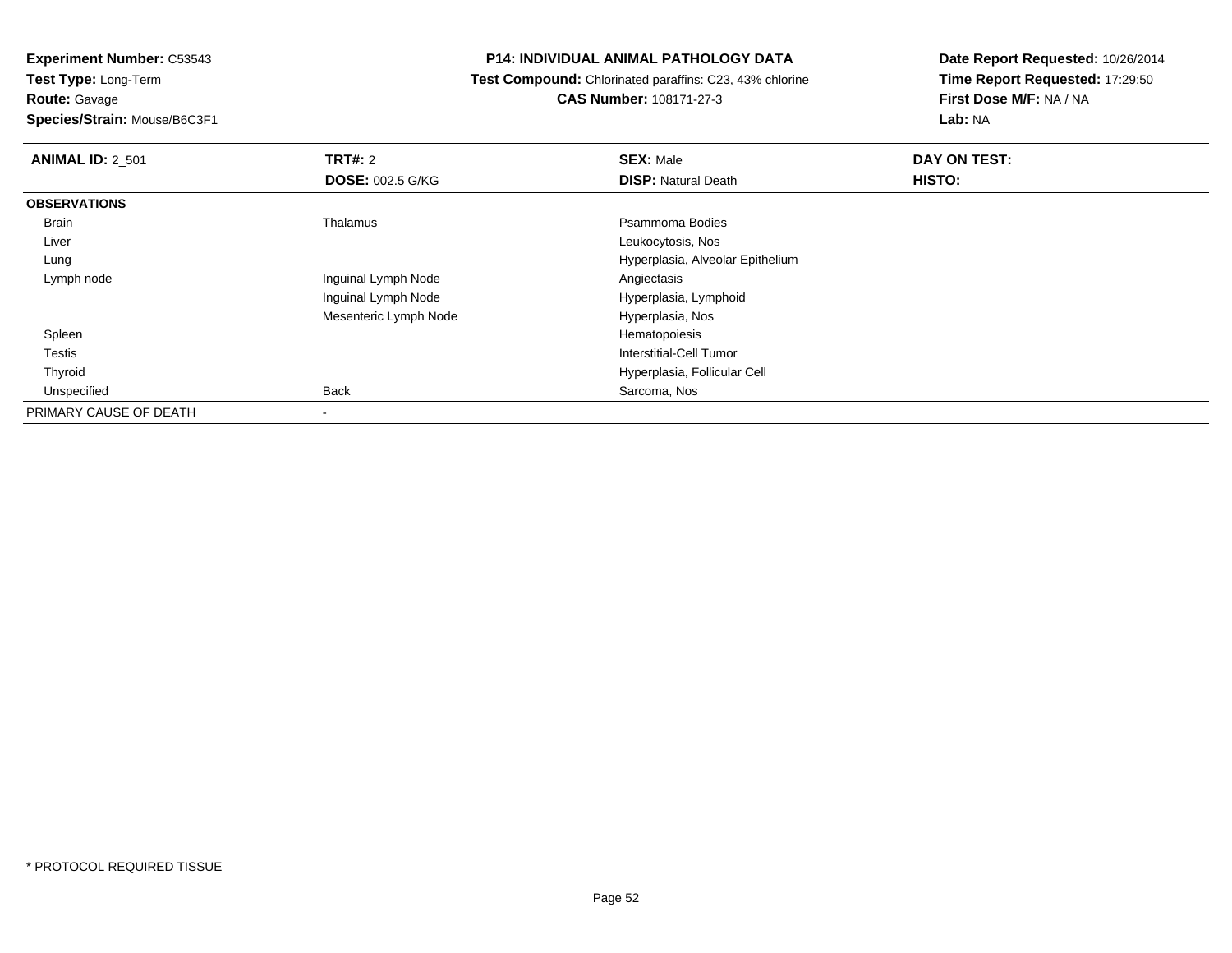**Route:** Gavage

**Species/Strain:** Mouse/B6C3F1

### **P14: INDIVIDUAL ANIMAL PATHOLOGY DATA**

 **Test Compound:** Chlorinated paraffins: C23, 43% chlorine**CAS Number:** 108171-27-3

| <b>ANIMAL ID: 2 502</b> | TRT#: 2                 | <b>SEX: Male</b>               | DAY ON TEST: |  |
|-------------------------|-------------------------|--------------------------------|--------------|--|
|                         | <b>DOSE: 002.5 G/KG</b> | <b>DISP: Natural Death</b>     | HISTO:       |  |
| <b>OBSERVATIONS</b>     |                         |                                |              |  |
| <b>Brain</b>            | Thalamus                | Psammoma Bodies                |              |  |
| Kidney                  | Medulla                 | Congestion, Nos                |              |  |
| Liver                   |                         | Hepatocellular Adenoma         |              |  |
|                         |                         | Hepatocellular Carcinoma       |              |  |
| Lung                    |                         | Congestion, Nos                |              |  |
| Lymph node              | Mesenteric Lymph Node   | Angiectasis                    |              |  |
|                         | Mesenteric Lymph Node   | Lymphoma, Mixed-Malignant Type |              |  |
| Spleen                  |                         | Hematopoiesis                  |              |  |
| PRIMARY CAUSE OF DEATH  |                         |                                |              |  |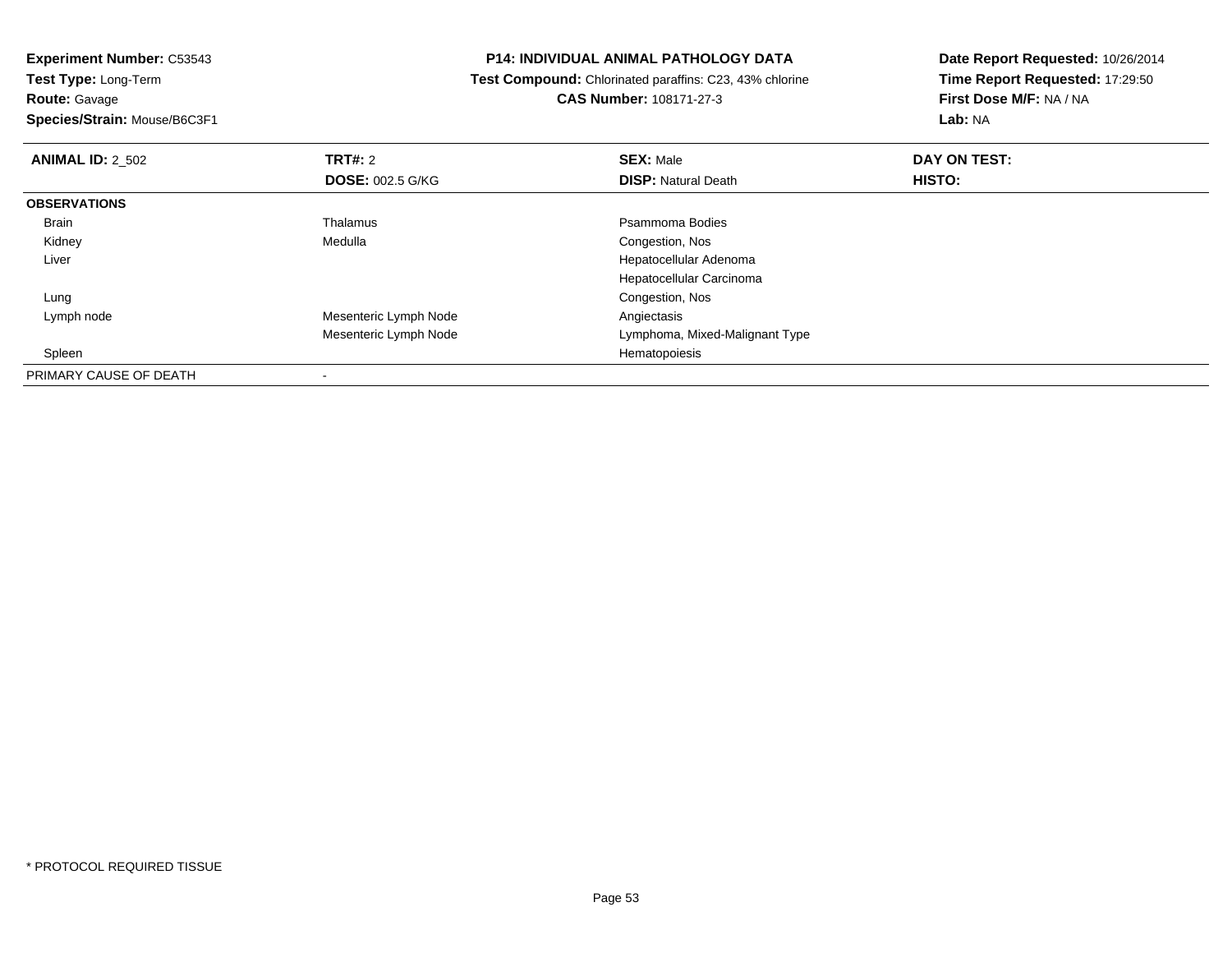**Experiment Number:** C53543**Test Type:** Long-Term**Route:** Gavage **Species/Strain:** Mouse/B6C3F1**P14: INDIVIDUAL ANIMAL PATHOLOGY DATA Test Compound:** Chlorinated paraffins: C23, 43% chlorine**CAS Number:** 108171-27-3**Date Report Requested:** 10/26/2014**Time Report Requested:** 17:29:50**First Dose M/F:** NA / NA**Lab:** NA**ANIMAL ID:** 2\_503**TRT#:** 2 **SEX:** Male **DAY ON TEST: DOSE:** 002.5 G/KG**DISP:** Natural Death **HISTO: OBSERVATIONS** BrainThalamus **Properties** Psammoma Bodies Liver Cytoplasmic Vacuolization**Centrilobular**  Necrosis, NosCongestion, Nos Lymph nodeMesenteric Lymph Node Nasal cavity Inflammation, Nos Spleenn and the state of the state of the state of the state of the state of the state of the state of the state of the state of the state of the state of the state of the state of the state of the state of the state of the stat Unspecifiedd **Sarcoma, Nos and Sarcoma, Nos and Sarcoma**, Nos and Sarcoma, Nos and Sarcoma, Nos and Sarcoma, Nos and Sarcoma, Nos and Sarcoma, Nos and Sarcoma, Nos and Sarcoma, Nos and Sarcoma, Nos and Sarcoma, Nos and Sarcoma, Nos a

PRIMARY CAUSE OF DEATH-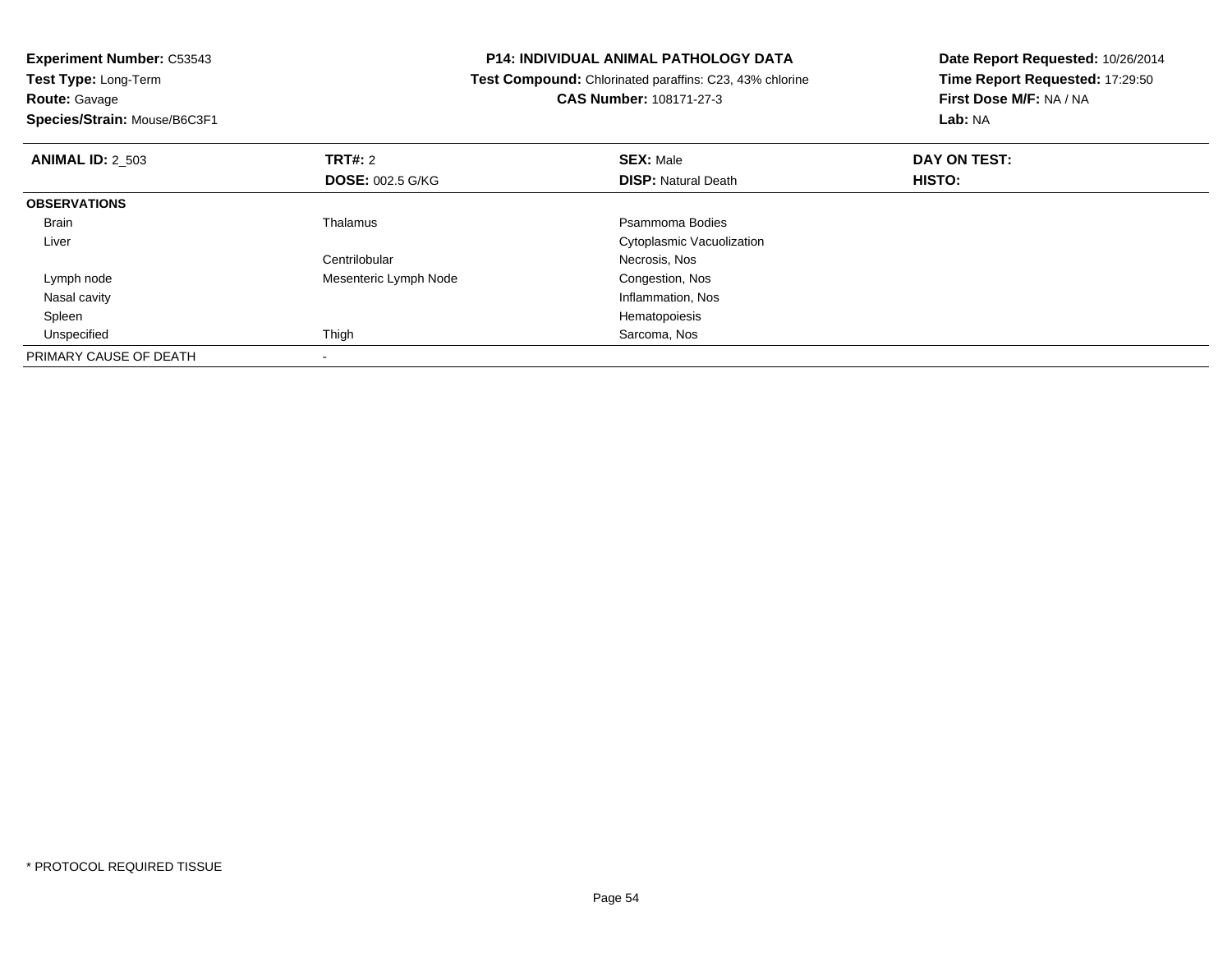| <b>Experiment Number: C53543</b><br>Test Type: Long-Term<br><b>Route: Gavage</b> |                         | <b>P14: INDIVIDUAL ANIMAL PATHOLOGY DATA</b><br>Date Report Requested: 10/26/2014<br>Time Report Requested: 17:29:50<br>Test Compound: Chlorinated paraffins: C23, 43% chlorine<br>First Dose M/F: NA / NA<br><b>CAS Number: 108171-27-3</b> |              |
|----------------------------------------------------------------------------------|-------------------------|----------------------------------------------------------------------------------------------------------------------------------------------------------------------------------------------------------------------------------------------|--------------|
| Species/Strain: Mouse/B6C3F1                                                     |                         |                                                                                                                                                                                                                                              | Lab: NA      |
| <b>ANIMAL ID: 2_504</b>                                                          | TRT#: 2                 | <b>SEX: Male</b>                                                                                                                                                                                                                             | DAY ON TEST: |
|                                                                                  | <b>DOSE: 002.5 G/KG</b> | <b>DISP:</b> Terminal Sacrifice                                                                                                                                                                                                              | HISTO:       |
| <b>OBSERVATIONS</b>                                                              |                         |                                                                                                                                                                                                                                              |              |
| Skin                                                                             | <b>Back</b>             | Ulcer, Chronic                                                                                                                                                                                                                               |              |
| Thyroid                                                                          |                         | Degeneration, Cystic                                                                                                                                                                                                                         |              |
| PRIMARY CAUSE OF DEATH                                                           |                         |                                                                                                                                                                                                                                              |              |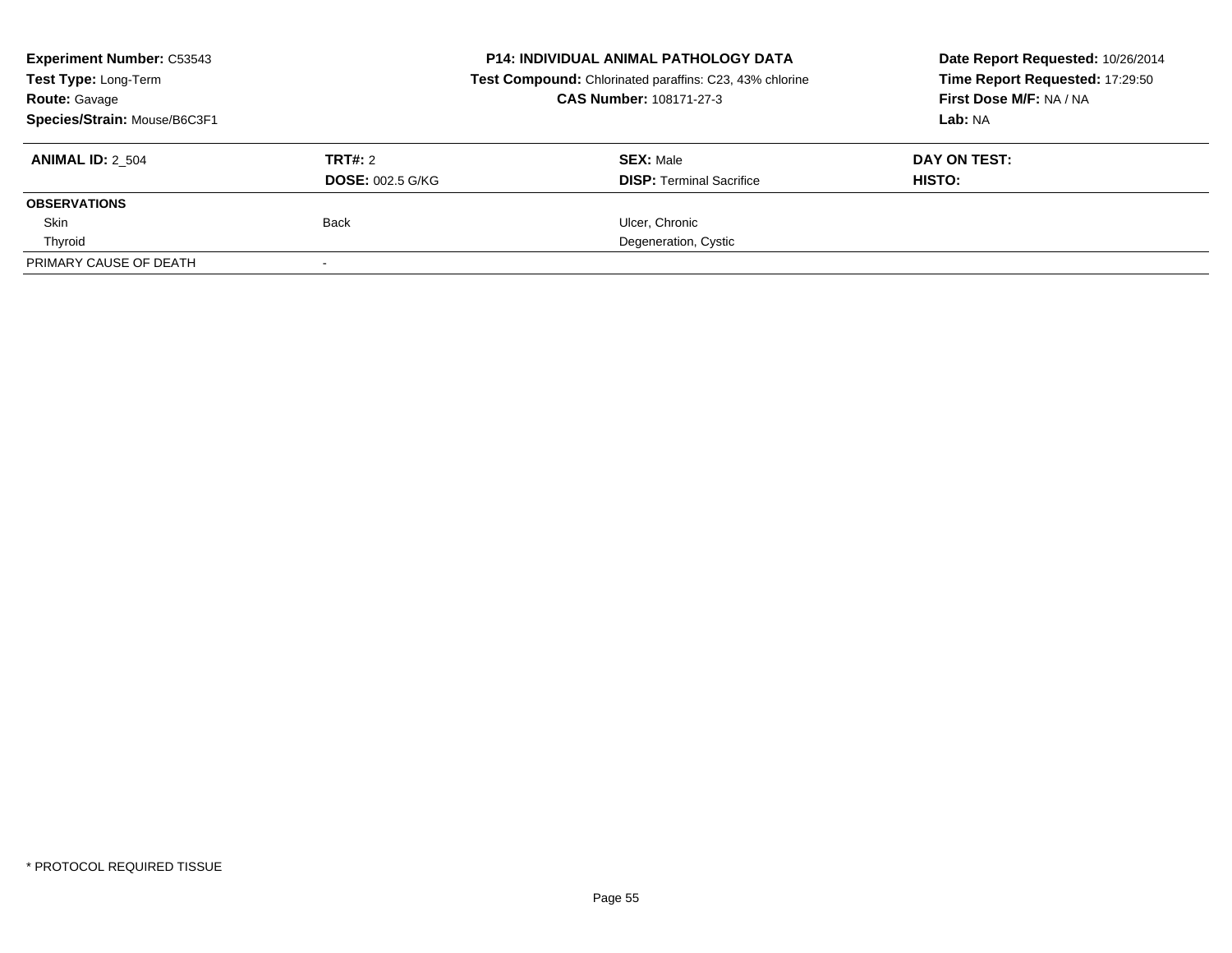| <b>Experiment Number: C53543</b><br>Test Type: Long-Term<br><b>Route: Gavage</b><br>Species/Strain: Mouse/B6C3F1 |                         | <b>P14: INDIVIDUAL ANIMAL PATHOLOGY DATA</b><br>Test Compound: Chlorinated paraffins: C23, 43% chlorine<br><b>CAS Number: 108171-27-3</b> | Date Report Requested: 10/26/2014<br>Time Report Requested: 17:29:50<br>First Dose M/F: NA / NA<br>Lab: NA |  |
|------------------------------------------------------------------------------------------------------------------|-------------------------|-------------------------------------------------------------------------------------------------------------------------------------------|------------------------------------------------------------------------------------------------------------|--|
| <b>ANIMAL ID: 2 505</b>                                                                                          | TRT#: 2                 | <b>SEX: Male</b>                                                                                                                          | DAY ON TEST:                                                                                               |  |
|                                                                                                                  | <b>DOSE: 002.5 G/KG</b> | <b>DISP: Terminal Sacrifice</b>                                                                                                           | HISTO:                                                                                                     |  |
| <b>OBSERVATIONS</b>                                                                                              |                         |                                                                                                                                           |                                                                                                            |  |
| Preputial gland                                                                                                  |                         | Inflammation, Suppurative                                                                                                                 |                                                                                                            |  |
| PRIMARY CAUSE OF DEATH                                                                                           |                         |                                                                                                                                           |                                                                                                            |  |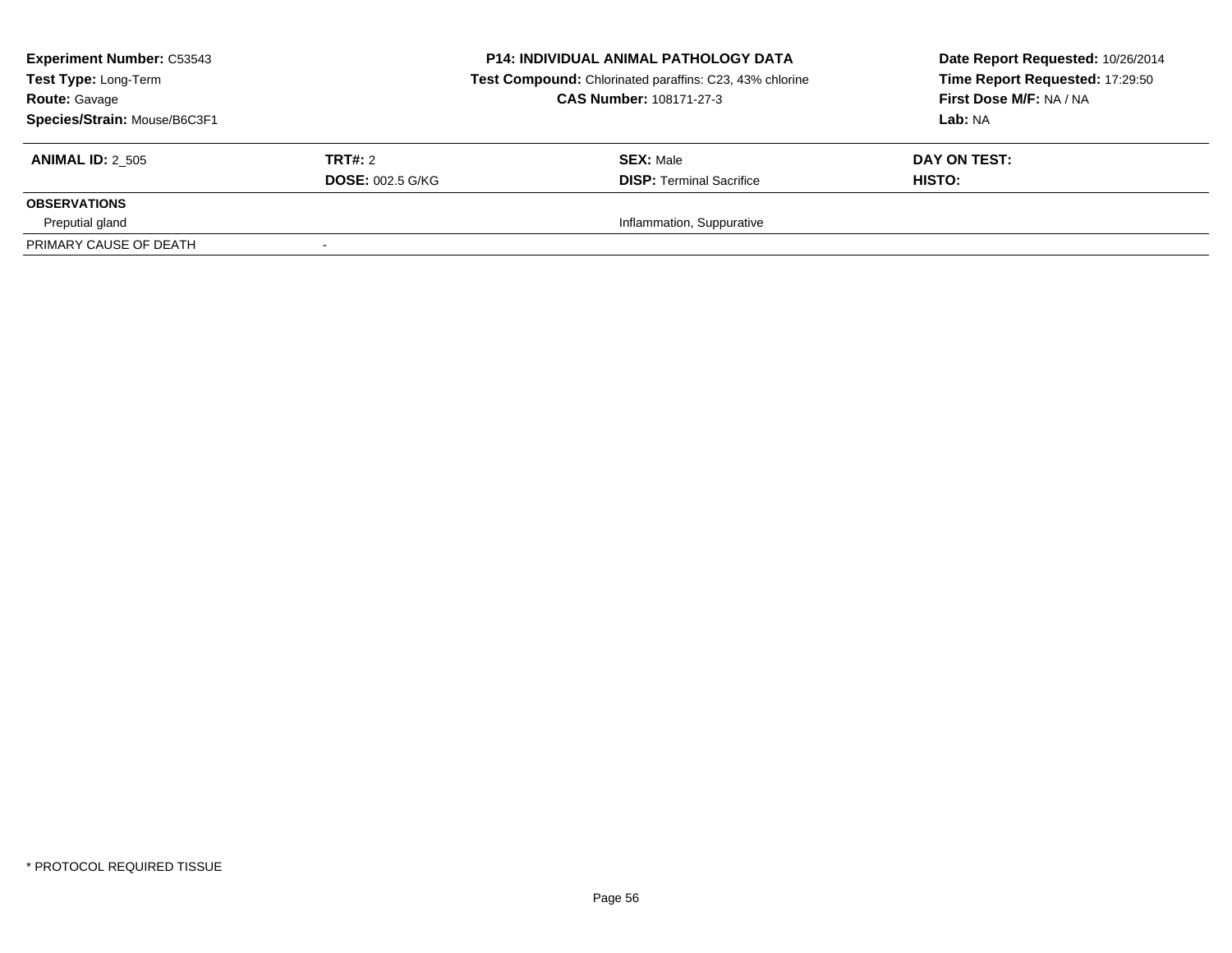| <b>Experiment Number: C53543</b><br><b>Test Type: Long-Term</b><br><b>Route: Gavage</b><br>Species/Strain: Mouse/B6C3F1 |                                    | <b>P14: INDIVIDUAL ANIMAL PATHOLOGY DATA</b><br>Date Report Requested: 10/26/2014<br>Time Report Requested: 17:29:50<br><b>Test Compound:</b> Chlorinated paraffins: C23, 43% chlorine<br>CAS Number: 108171-27-3<br>First Dose M/F: NA / NA<br>Lab: NA |                               |
|-------------------------------------------------------------------------------------------------------------------------|------------------------------------|---------------------------------------------------------------------------------------------------------------------------------------------------------------------------------------------------------------------------------------------------------|-------------------------------|
| <b>ANIMAL ID: 2 506</b>                                                                                                 | TRT#: 2<br><b>DOSE: 002.5 G/KG</b> | <b>SEX: Male</b><br><b>DISP:</b> Terminal Sacrifice                                                                                                                                                                                                     | DAY ON TEST:<br><b>HISTO:</b> |
| <b>OBSERVATIONS</b>                                                                                                     |                                    |                                                                                                                                                                                                                                                         |                               |
| Kidney                                                                                                                  |                                    | Nephrosis, Nos                                                                                                                                                                                                                                          |                               |
| Lung                                                                                                                    |                                    | Alveolar/Bronchiolar Carcinoma                                                                                                                                                                                                                          |                               |
| Pituitary gland                                                                                                         | <b>Anterior Pituitary</b>          | Cyst, Embryonal Duct                                                                                                                                                                                                                                    |                               |
| Stomach                                                                                                                 | <b>Glandular Stomach</b>           | Hyperplasia, Epithelial                                                                                                                                                                                                                                 |                               |
| PRIMARY CAUSE OF DEATH                                                                                                  |                                    |                                                                                                                                                                                                                                                         |                               |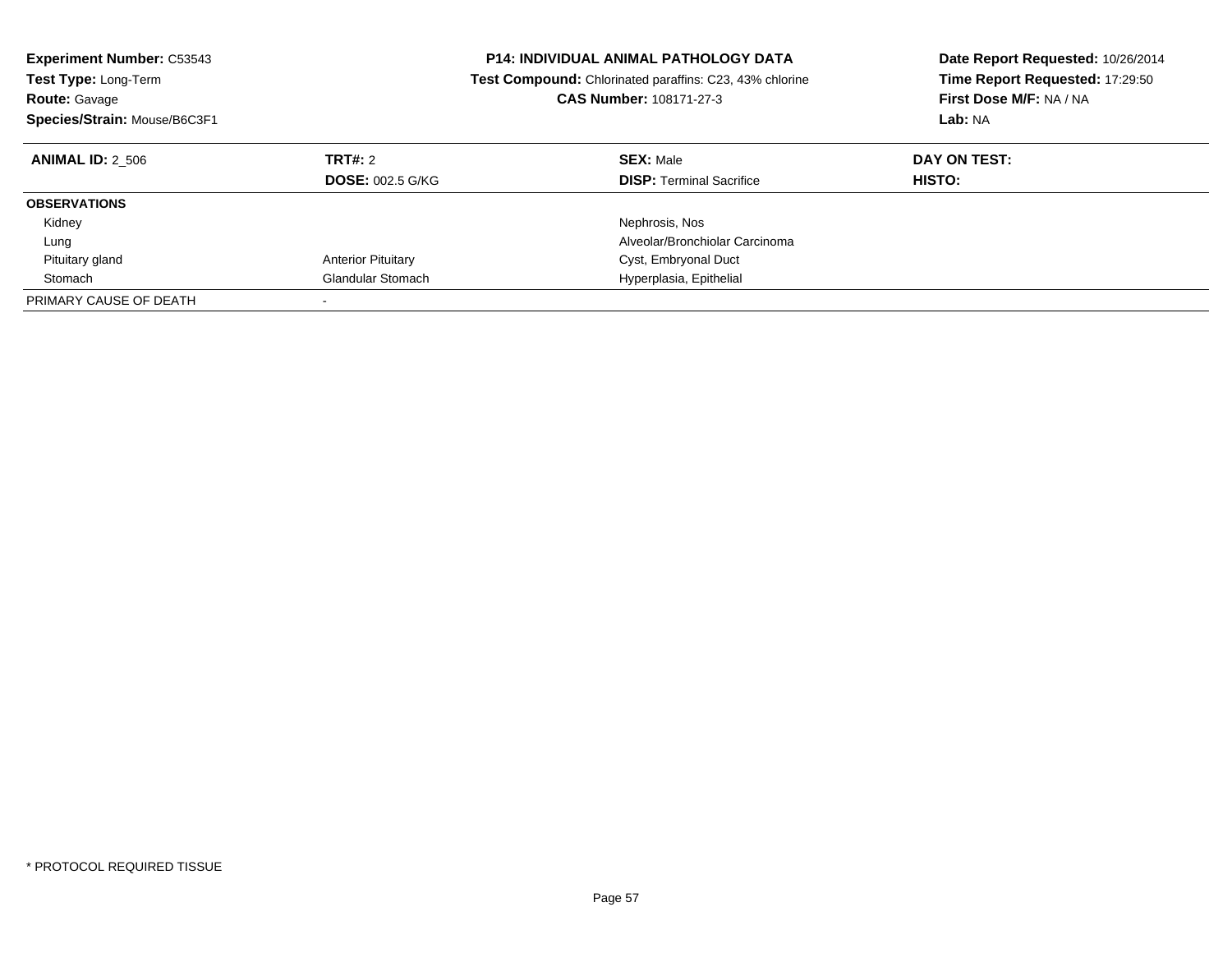| <b>Experiment Number: C53543</b><br>Test Type: Long-Term<br><b>Route: Gavage</b><br>Species/Strain: Mouse/B6C3F1 |                         | <b>P14: INDIVIDUAL ANIMAL PATHOLOGY DATA</b><br>Date Report Requested: 10/26/2014<br>Time Report Requested: 17:29:50<br>Test Compound: Chlorinated paraffins: C23, 43% chlorine<br>CAS Number: 108171-27-3<br>First Dose M/F: NA / NA<br>Lab: NA |               |
|------------------------------------------------------------------------------------------------------------------|-------------------------|--------------------------------------------------------------------------------------------------------------------------------------------------------------------------------------------------------------------------------------------------|---------------|
| <b>ANIMAL ID: 2 507</b>                                                                                          | TRT#: 2                 | <b>SEX: Male</b>                                                                                                                                                                                                                                 | DAY ON TEST:  |
|                                                                                                                  | <b>DOSE: 002.5 G/KG</b> | <b>DISP:</b> Accidently Killed                                                                                                                                                                                                                   | <b>HISTO:</b> |
| <b>OBSERVATIONS</b>                                                                                              |                         |                                                                                                                                                                                                                                                  |               |
| Lung                                                                                                             |                         | Congestion, Nos                                                                                                                                                                                                                                  |               |
| Unspecified                                                                                                      | Mediastinum Nos         | Foreign Body, Reaction                                                                                                                                                                                                                           |               |
|                                                                                                                  | Mediastinum Nos         | Inflammation, Acute Suppurative                                                                                                                                                                                                                  |               |
| PRIMARY CAUSE OF DEATH                                                                                           |                         |                                                                                                                                                                                                                                                  |               |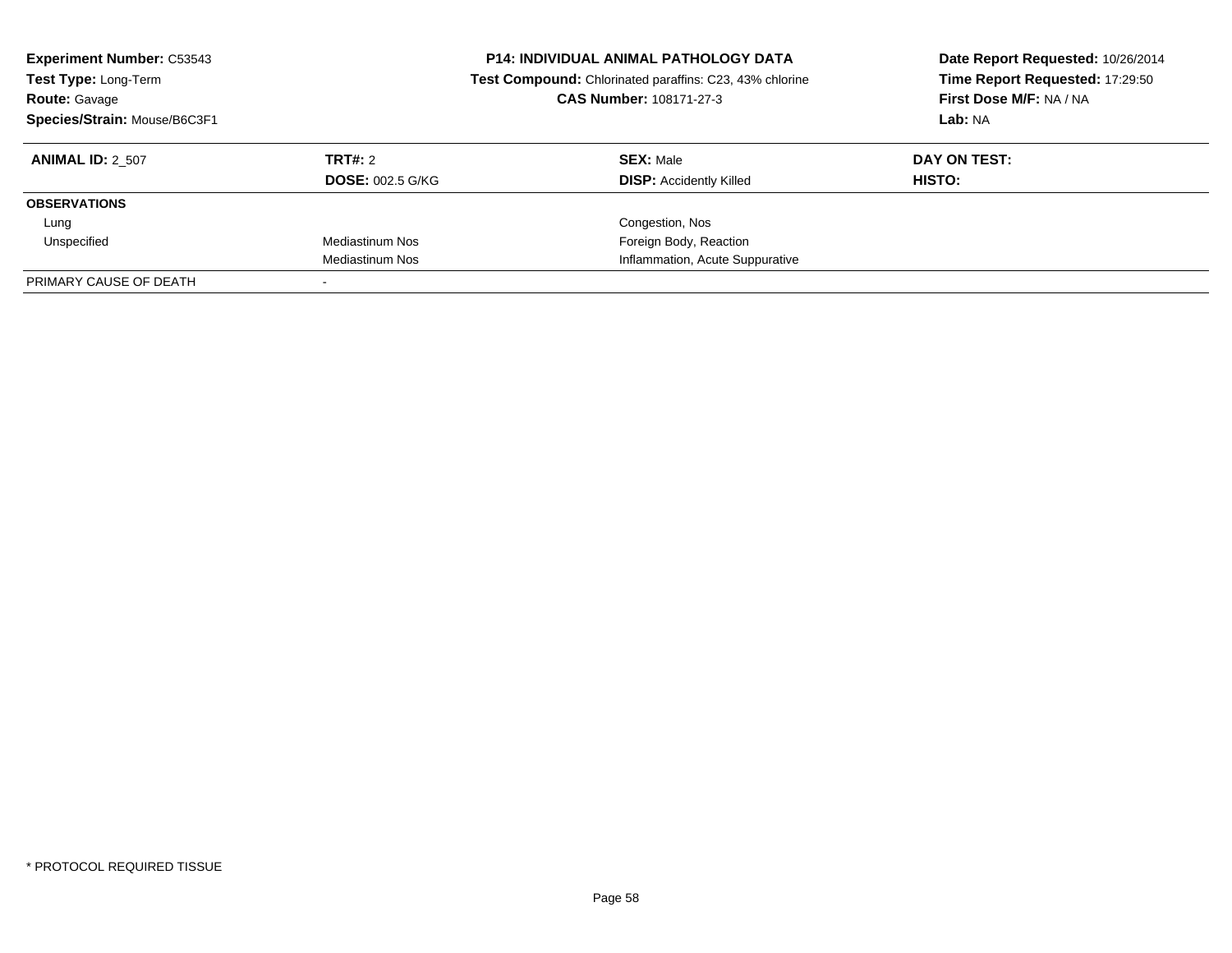| <b>Experiment Number: C53543</b><br><b>Test Type: Long-Term</b><br><b>Route: Gavage</b><br>Species/Strain: Mouse/B6C3F1 |                                    | <b>P14: INDIVIDUAL ANIMAL PATHOLOGY DATA</b><br>Date Report Requested: 10/26/2014<br>Time Report Requested: 17:29:50<br><b>Test Compound:</b> Chlorinated paraffins: C23, 43% chlorine<br>CAS Number: 108171-27-3<br>First Dose M/F: NA / NA<br>Lab: NA |                               |
|-------------------------------------------------------------------------------------------------------------------------|------------------------------------|---------------------------------------------------------------------------------------------------------------------------------------------------------------------------------------------------------------------------------------------------------|-------------------------------|
| <b>ANIMAL ID: 2 508</b>                                                                                                 | TRT#: 2<br><b>DOSE: 002.5 G/KG</b> | <b>SEX: Male</b><br><b>DISP:</b> Terminal Sacrifice                                                                                                                                                                                                     | DAY ON TEST:<br><b>HISTO:</b> |
| <b>OBSERVATIONS</b>                                                                                                     |                                    |                                                                                                                                                                                                                                                         |                               |
| Adrenal gland                                                                                                           | Medulla                            | Pheochromocytoma                                                                                                                                                                                                                                        |                               |
| Kidney                                                                                                                  |                                    | Nephrosis, Nos                                                                                                                                                                                                                                          |                               |
| Lung                                                                                                                    |                                    | Alveolar/Bronchiolar Carcinoma                                                                                                                                                                                                                          |                               |
| Stomach                                                                                                                 | Forestomach                        | Squamous Cell Papilloma                                                                                                                                                                                                                                 |                               |
| PRIMARY CAUSE OF DEATH                                                                                                  |                                    |                                                                                                                                                                                                                                                         |                               |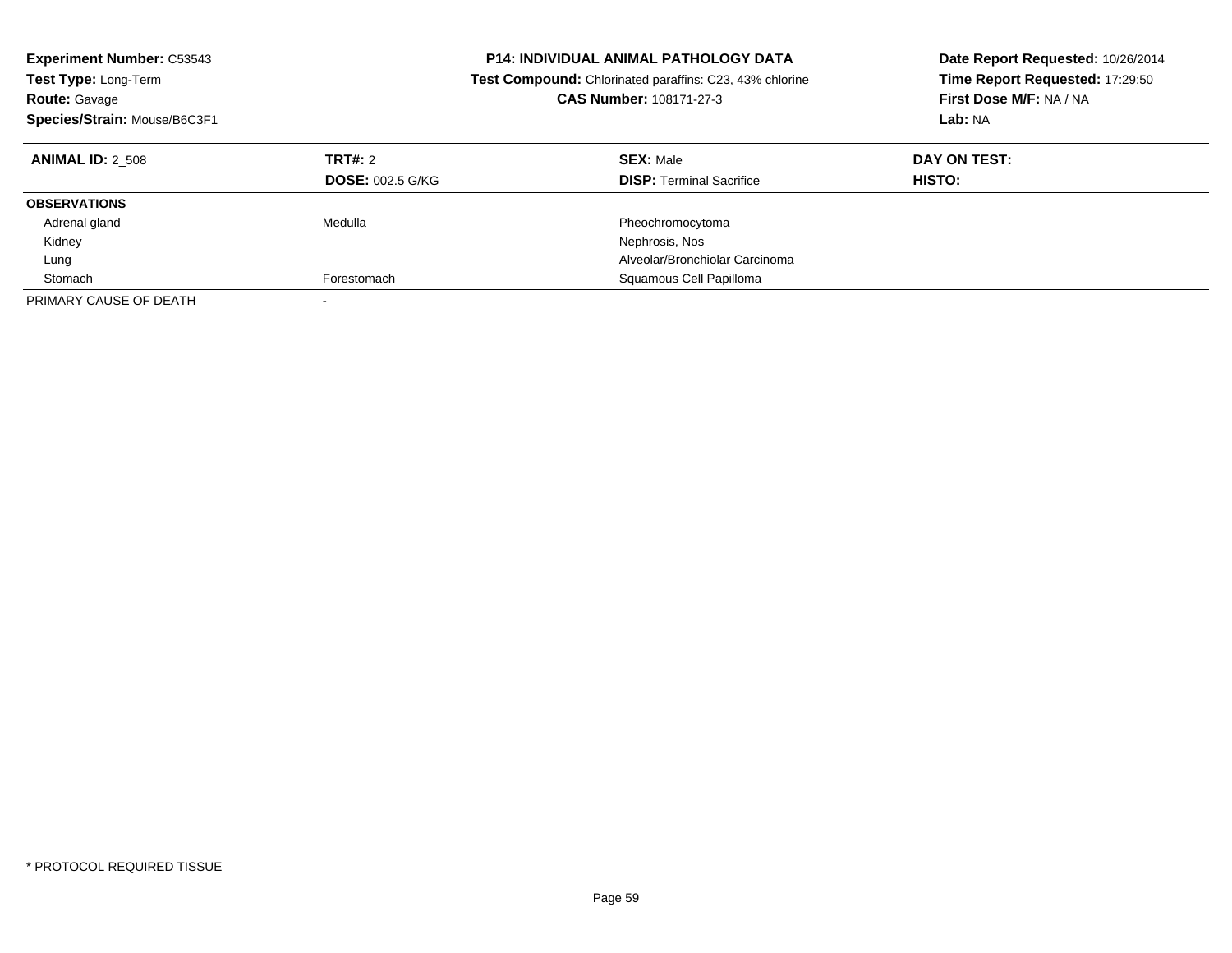**Experiment Number:** C53543**Test Type:** Long-Term**Route:** Gavage

**Species/Strain:** Mouse/B6C3F1

#### **P14: INDIVIDUAL ANIMAL PATHOLOGY DATA**

 **Test Compound:** Chlorinated paraffins: C23, 43% chlorine**CAS Number:** 108171-27-3

| <b>ANIMAL ID: 2_509</b> | TRT#: 2                 | <b>SEX: Male</b>                     | DAY ON TEST: |  |
|-------------------------|-------------------------|--------------------------------------|--------------|--|
|                         | <b>DOSE: 002.5 G/KG</b> | <b>DISP: Terminal Sacrifice</b>      | HISTO:       |  |
| <b>OBSERVATIONS</b>     |                         |                                      |              |  |
| Harderian gland         | Hardarian Gland         | Adenoma, Nos                         |              |  |
| Heart                   | Myocardium Nos          | Fibrosis, Focal                      |              |  |
| Kidney                  |                         | Nephrosis, Nos                       |              |  |
| Liver                   |                         | Hepatocellular Carcinoma             |              |  |
|                         |                         | Leukocytosis, Nos                    |              |  |
| Lung                    |                         | Hepatocellular Carcinoma, Metastatic |              |  |
|                         |                         | Inflammation, Granulomatous          |              |  |
| Lymph node              | Mesenteric Lymph Node   | Angiectasis                          |              |  |
|                         | Mesenteric Lymph Node   | Lymphoma, Lymphocytic-Malignant Type |              |  |
| Skin                    | <b>Back</b>             | Hemorrhage                           |              |  |
|                         | <b>Back</b>             | Inflammation, Chronic                |              |  |
| Spleen                  |                         | Hematopoiesis                        |              |  |
| Thyroid                 |                         | Degeneration, Cystic                 |              |  |
| PRIMARY CAUSE OF DEATH  |                         |                                      |              |  |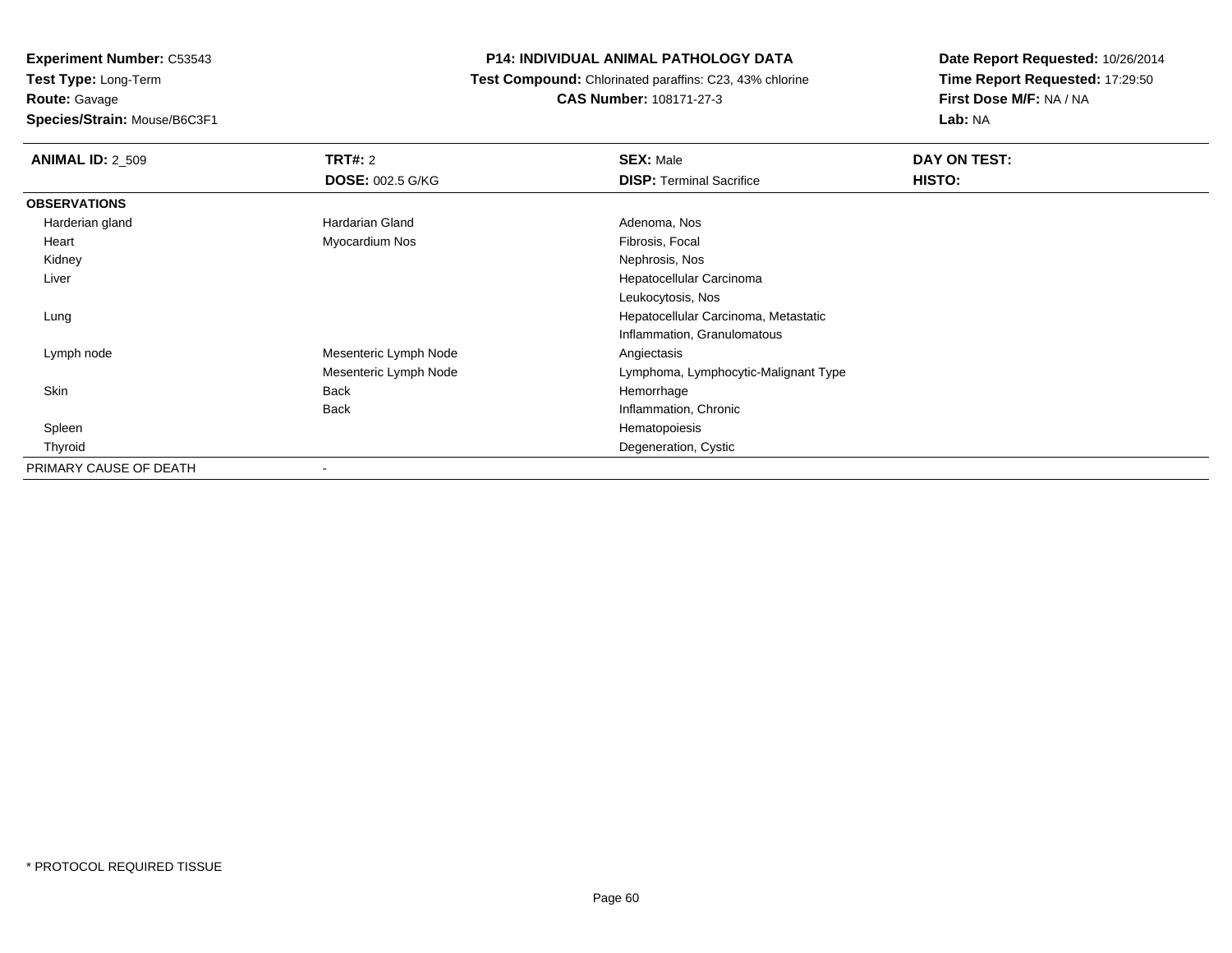| <b>Experiment Number: C53543</b><br>Test Type: Long-Term<br><b>Route: Gavage</b><br>Species/Strain: Mouse/B6C3F1 | <b>P14: INDIVIDUAL ANIMAL PATHOLOGY DATA</b><br><b>Test Compound:</b> Chlorinated paraffins: C23, 43% chlorine<br><b>CAS Number: 108171-27-3</b> |                                                     | Date Report Requested: 10/26/2014<br>Time Report Requested: 17:29:50<br>First Dose M/F: NA / NA<br>Lab: NA |
|------------------------------------------------------------------------------------------------------------------|--------------------------------------------------------------------------------------------------------------------------------------------------|-----------------------------------------------------|------------------------------------------------------------------------------------------------------------|
| <b>ANIMAL ID: 2 510</b>                                                                                          | TRT#: 2<br><b>DOSE: 002.5 G/KG</b>                                                                                                               | <b>SEX: Male</b><br><b>DISP:</b> Terminal Sacrifice | DAY ON TEST:<br><b>HISTO:</b>                                                                              |
| <b>OBSERVATIONS</b>                                                                                              |                                                                                                                                                  |                                                     |                                                                                                            |
| <b>Brain</b>                                                                                                     | Thalamus                                                                                                                                         | Psammoma Bodies                                     |                                                                                                            |
| Kidney                                                                                                           |                                                                                                                                                  | Nephrosis, Nos                                      |                                                                                                            |
| Lymph node                                                                                                       | Mesenteric Lymph Node                                                                                                                            | Angiectasis                                         |                                                                                                            |
| Nasal cavity                                                                                                     | Mucosa                                                                                                                                           | Inflammation, Focal                                 |                                                                                                            |
| PRIMARY CAUSE OF DEATH                                                                                           |                                                                                                                                                  |                                                     |                                                                                                            |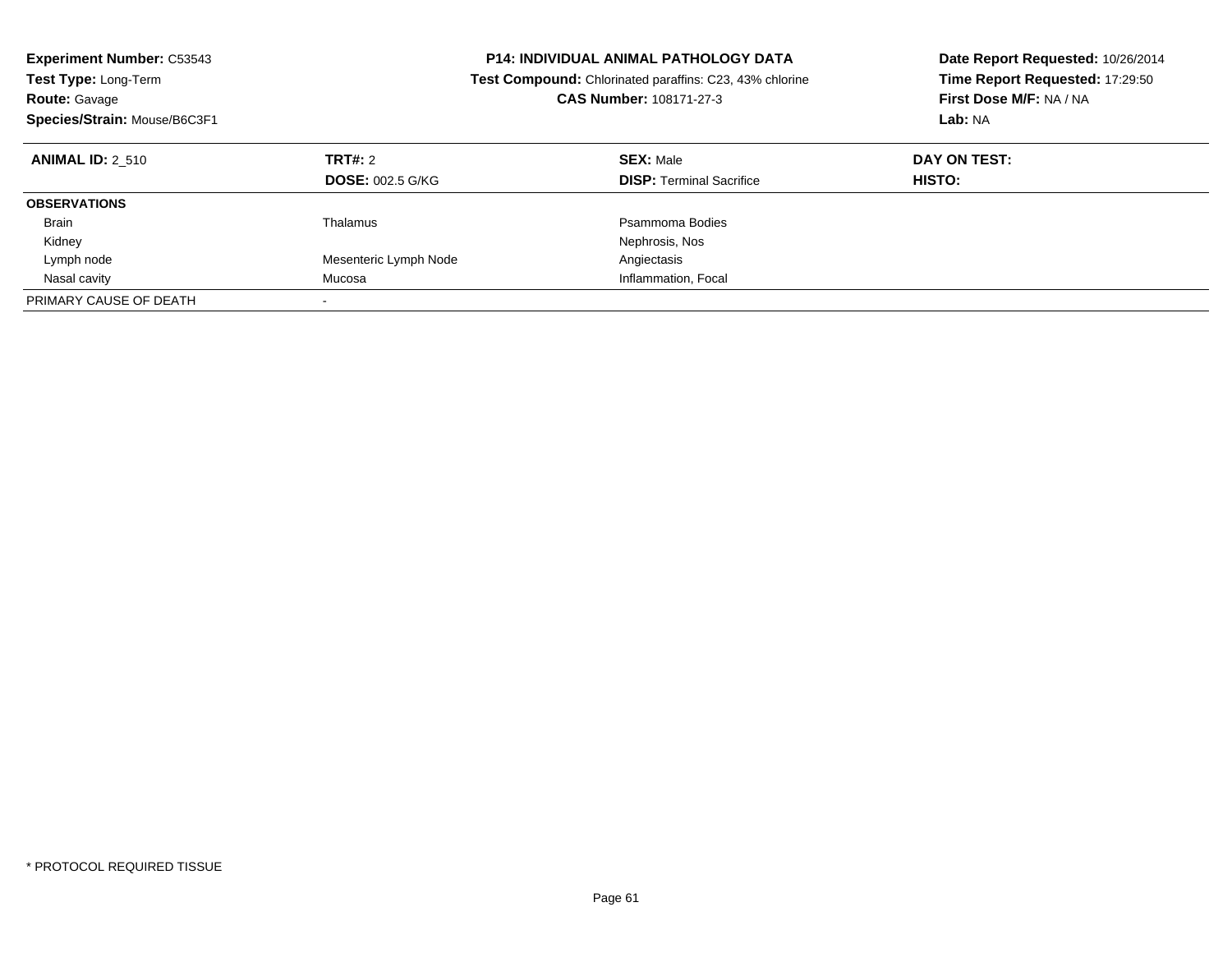**Experiment Number:** C53543**Test Type:** Long-Term**Route:** Gavage

**Species/Strain:** Mouse/B6C3F1

#### **P14: INDIVIDUAL ANIMAL PATHOLOGY DATA**

 **Test Compound:** Chlorinated paraffins: C23, 43% chlorine**CAS Number:** 108171-27-3

| <b>ANIMAL ID: 2 511</b> | TRT#: 2<br><b>DOSE: 002.5 G/KG</b> | <b>SEX: Male</b><br><b>DISP:</b> Moribund Sacrifice | DAY ON TEST:<br>HISTO: |  |
|-------------------------|------------------------------------|-----------------------------------------------------|------------------------|--|
| <b>OBSERVATIONS</b>     |                                    |                                                     |                        |  |
| <b>Brain</b>            | Thalamus                           | Psammoma Bodies                                     |                        |  |
| Kidney                  |                                    | Nephrosis, Nos                                      |                        |  |
| Liver                   | Centrilobular                      | Cytoplasmic Vacuolization                           |                        |  |
| Spleen                  |                                    | Hematopoiesis                                       |                        |  |
| Stomach                 | Forestomach                        | Inflammation, Focal                                 |                        |  |
| Thyroid                 |                                    | Degeneration, Cystic                                |                        |  |
| Unspecified             |                                    | Fibrosarcoma                                        |                        |  |
| PRIMARY CAUSE OF DEATH  |                                    |                                                     |                        |  |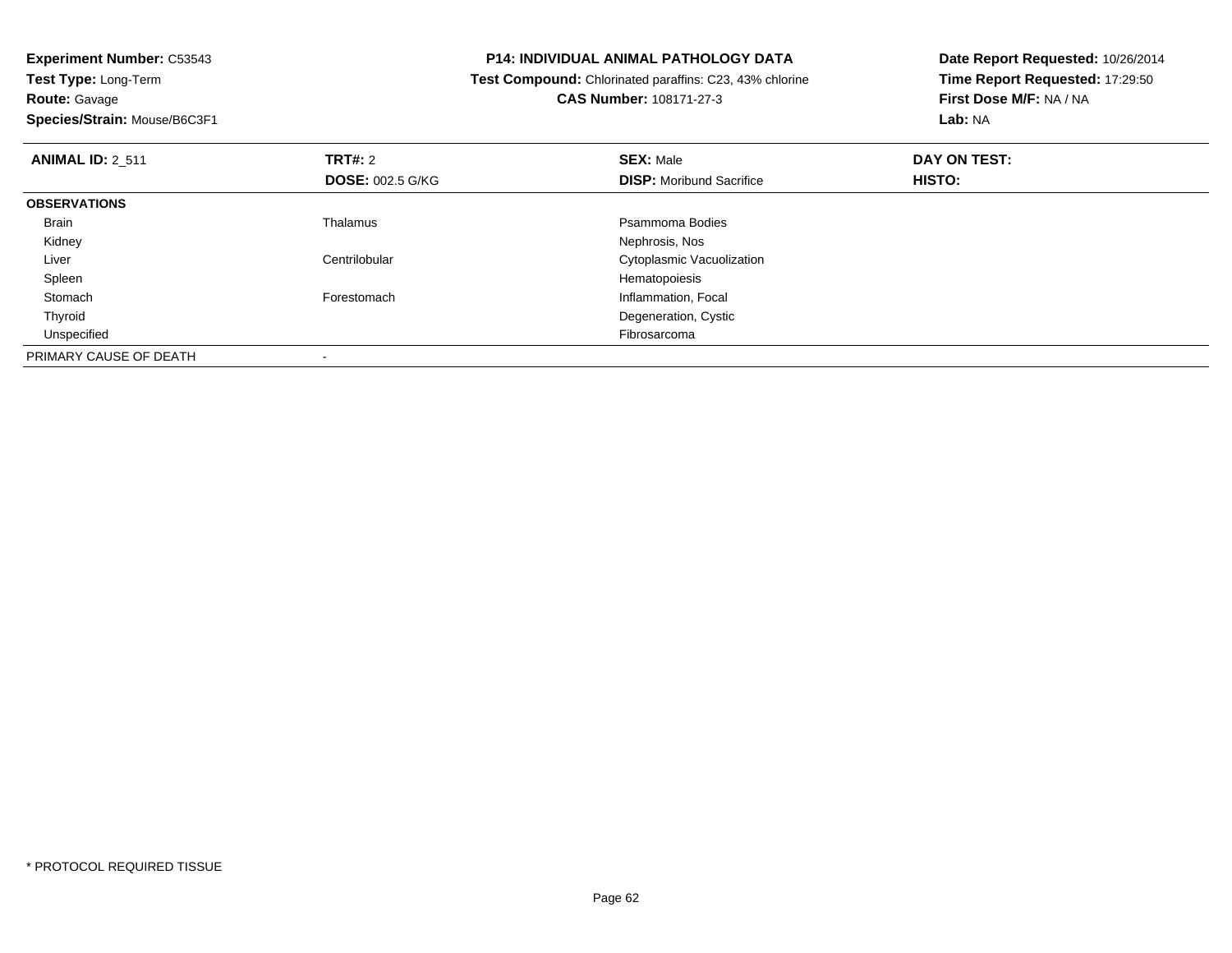**Route:** Gavage

**Species/Strain:** Mouse/B6C3F1

#### **P14: INDIVIDUAL ANIMAL PATHOLOGY DATA**

 **Test Compound:** Chlorinated paraffins: C23, 43% chlorine**CAS Number:** 108171-27-3

| <b>ANIMAL ID: 2 512</b> | <b>TRT#: 2</b>          | <b>SEX: Male</b>                | DAY ON TEST: |  |
|-------------------------|-------------------------|---------------------------------|--------------|--|
|                         | <b>DOSE: 002.5 G/KG</b> | <b>DISP:</b> Moribund Sacrifice | HISTO:       |  |
| <b>OBSERVATIONS</b>     |                         |                                 |              |  |
| Bone marrow             |                         | Hyperplasia, Granulocytic       |              |  |
| <b>Brain</b>            | Thalamus                | Psammoma Bodies                 |              |  |
| Lung                    |                         | Sarcoma, Nos, Metastatic        |              |  |
| Lymph node              | Mesenteric Lymph Node   | Angiectasis                     |              |  |
|                         | Mediastinal Lymph Node  | Sarcoma, Nos, Metastatic        |              |  |
| Skin                    | Thorax                  | Ulcer, Chronic                  |              |  |
| Spleen                  |                         | Hematopoiesis                   |              |  |
| Thyroid                 |                         | Degeneration, Cystic            |              |  |
| Unspecified             | Back                    | Sarcoma, Nos                    |              |  |
| PRIMARY CAUSE OF DEATH  |                         |                                 |              |  |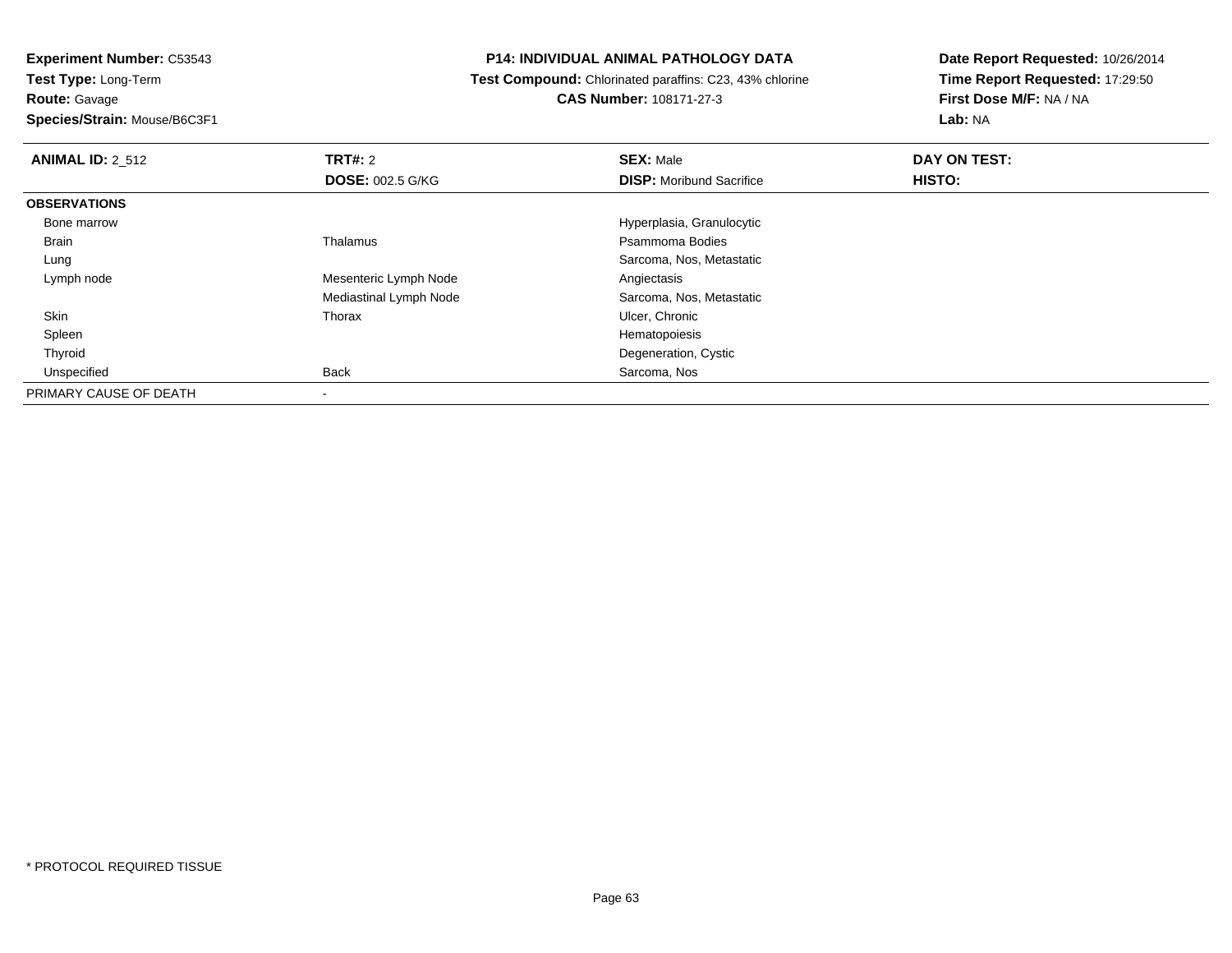| <b>Experiment Number: C53543</b><br><b>Test Type: Long-Term</b><br><b>Route: Gavage</b><br>Species/Strain: Mouse/B6C3F1 |                                    | <b>P14: INDIVIDUAL ANIMAL PATHOLOGY DATA</b><br>Test Compound: Chlorinated paraffins: C23, 43% chlorine<br><b>CAS Number: 108171-27-3</b> | Date Report Requested: 10/26/2014<br>Time Report Requested: 17:29:50<br>First Dose M/F: NA / NA<br>Lab: NA |
|-------------------------------------------------------------------------------------------------------------------------|------------------------------------|-------------------------------------------------------------------------------------------------------------------------------------------|------------------------------------------------------------------------------------------------------------|
| <b>ANIMAL ID: 2 513</b>                                                                                                 | TRT#: 2<br><b>DOSE: 002.5 G/KG</b> | <b>SEX: Male</b><br><b>DISP:</b> Terminal Sacrifice                                                                                       | DAY ON TEST:<br>HISTO:                                                                                     |
| <b>OBSERVATIONS</b>                                                                                                     |                                    |                                                                                                                                           |                                                                                                            |
| Adrenal gland                                                                                                           | Medulla                            | Hyperplasia, Focal                                                                                                                        |                                                                                                            |
| Lymph node                                                                                                              | Mesenteric Lymph Node              | Angiectasis                                                                                                                               |                                                                                                            |
| PRIMARY CAUSE OF DEATH                                                                                                  |                                    |                                                                                                                                           |                                                                                                            |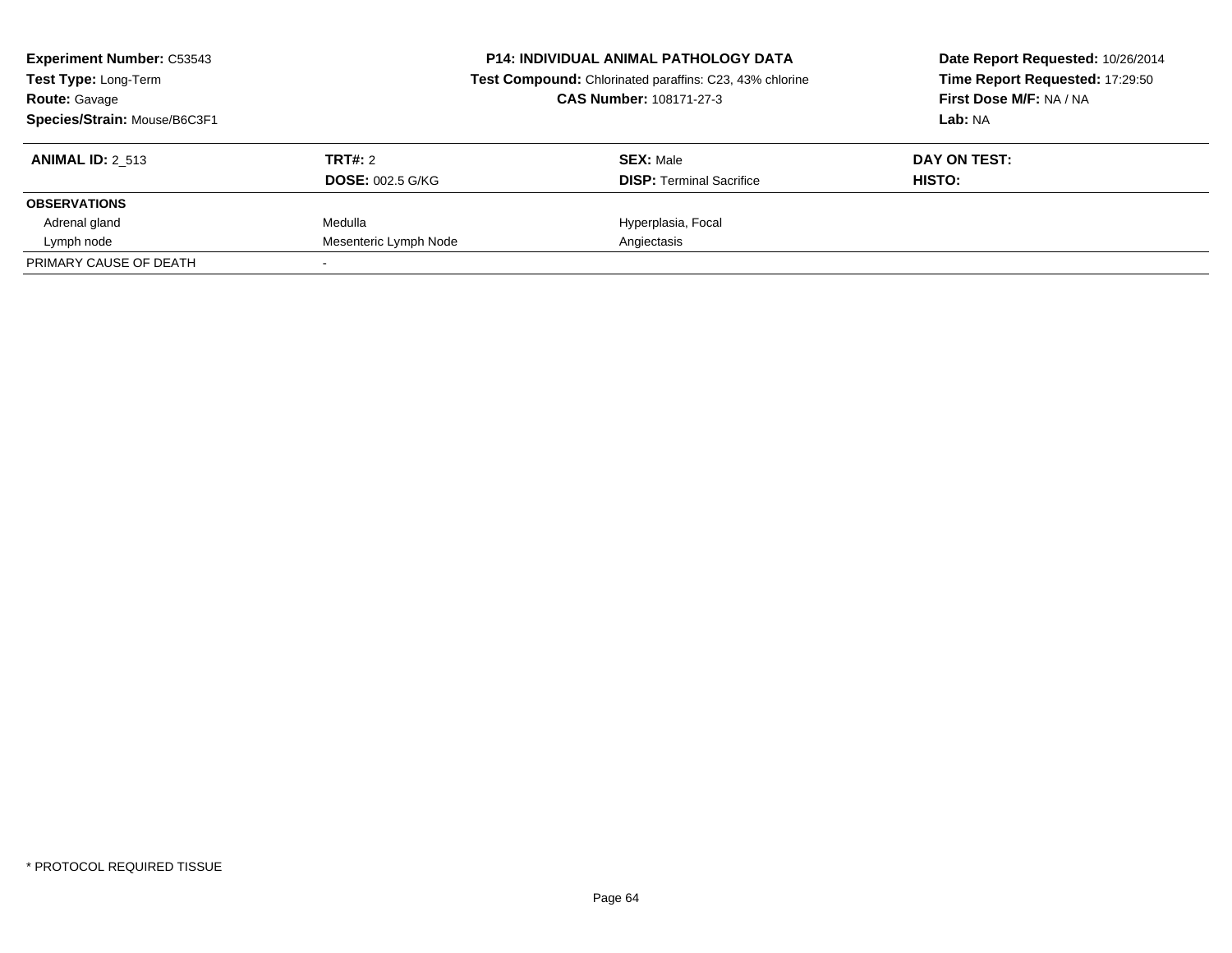| <b>Experiment Number: C53543</b><br>Test Type: Long-Term<br><b>Route: Gavage</b><br>Species/Strain: Mouse/B6C3F1 |                         | <b>P14: INDIVIDUAL ANIMAL PATHOLOGY DATA</b><br>Test Compound: Chlorinated paraffins: C23, 43% chlorine<br>CAS Number: 108171-27-3 | Date Report Requested: 10/26/2014<br>Time Report Requested: 17:29:50<br>First Dose M/F: NA / NA<br>Lab: NA |
|------------------------------------------------------------------------------------------------------------------|-------------------------|------------------------------------------------------------------------------------------------------------------------------------|------------------------------------------------------------------------------------------------------------|
| <b>ANIMAL ID: 2 514</b>                                                                                          | TRT#: 2                 | <b>SEX: Male</b>                                                                                                                   | DAY ON TEST:                                                                                               |
|                                                                                                                  | <b>DOSE: 002.5 G/KG</b> | <b>DISP:</b> Moribund Sacrifice                                                                                                    | <b>HISTO:</b>                                                                                              |
| <b>OBSERVATIONS</b>                                                                                              |                         |                                                                                                                                    |                                                                                                            |
| Kidney                                                                                                           |                         | Nephrosis, Nos                                                                                                                     |                                                                                                            |
| Liver                                                                                                            |                         | Hepatocellular Carcinoma                                                                                                           |                                                                                                            |
| Unspecified                                                                                                      | Multiple Organs Nos     | Mesothelioma, Malignant                                                                                                            |                                                                                                            |
| PRIMARY CAUSE OF DEATH                                                                                           |                         |                                                                                                                                    |                                                                                                            |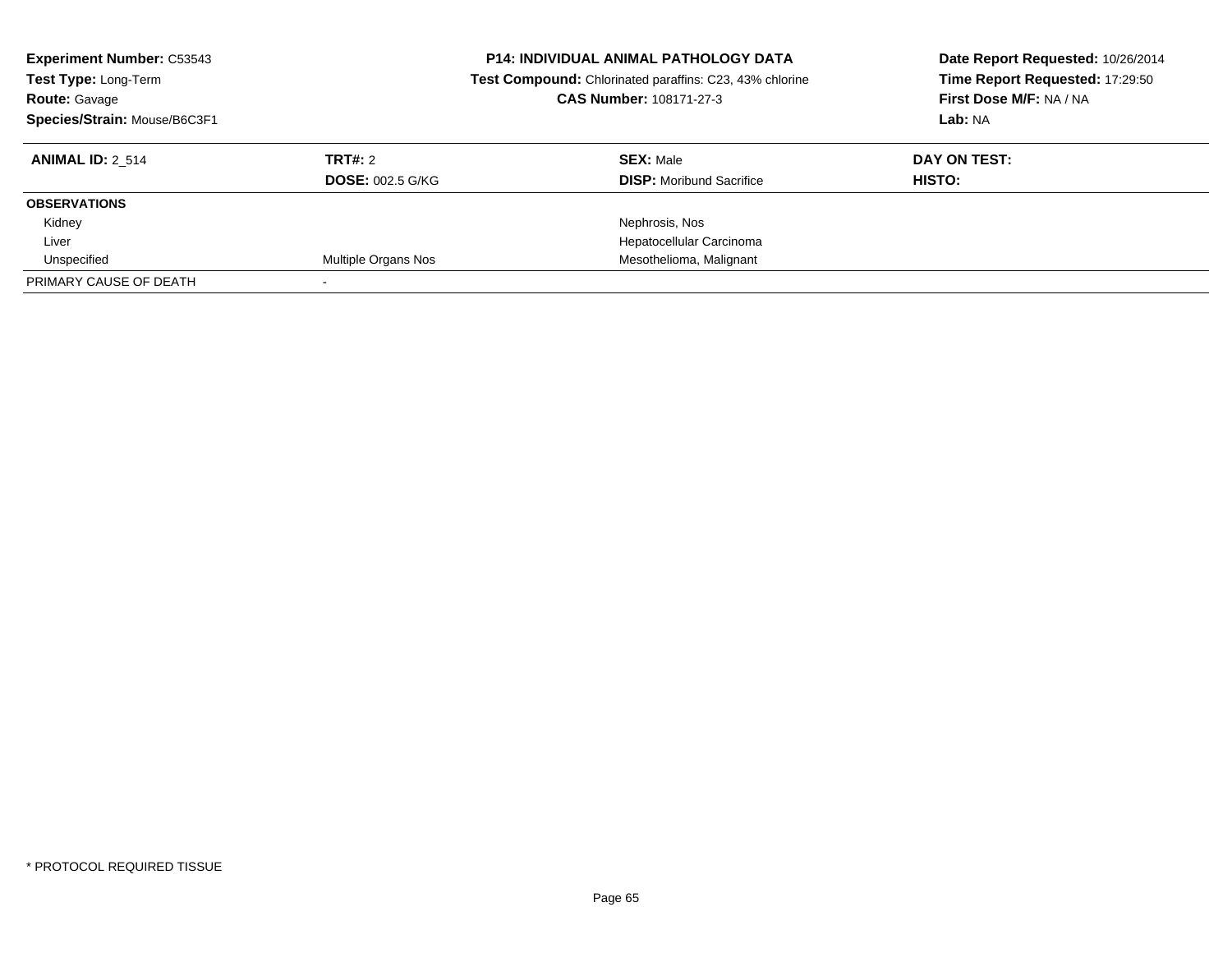| <b>Experiment Number: C53543</b><br>Test Type: Long-Term<br><b>Route: Gavage</b><br>Species/Strain: Mouse/B6C3F1 | <b>P14: INDIVIDUAL ANIMAL PATHOLOGY DATA</b><br>Test Compound: Chlorinated paraffins: C23, 43% chlorine<br>CAS Number: 108171-27-3 |                                 | Date Report Requested: 10/26/2014<br>Time Report Requested: 17:29:50<br>First Dose M/F: NA / NA<br>Lab: NA |
|------------------------------------------------------------------------------------------------------------------|------------------------------------------------------------------------------------------------------------------------------------|---------------------------------|------------------------------------------------------------------------------------------------------------|
| <b>ANIMAL ID: 2 515</b>                                                                                          | TRT#: 2                                                                                                                            | <b>SEX: Male</b>                | DAY ON TEST:                                                                                               |
|                                                                                                                  | <b>DOSE: 002.5 G/KG</b>                                                                                                            | <b>DISP:</b> Terminal Sacrifice | HISTO:                                                                                                     |
| <b>OBSERVATIONS</b>                                                                                              |                                                                                                                                    |                                 |                                                                                                            |
| Liver                                                                                                            |                                                                                                                                    | Hepatocellular Adenoma          |                                                                                                            |
|                                                                                                                  |                                                                                                                                    | Hepatocellular Carcinoma        |                                                                                                            |
|                                                                                                                  |                                                                                                                                    | Infarct, Nos                    |                                                                                                            |
| Preputial gland                                                                                                  |                                                                                                                                    | Inflammation, Nos               |                                                                                                            |
| Thyroid                                                                                                          |                                                                                                                                    | Follicular-Cell Adenoma         |                                                                                                            |
| PRIMARY CAUSE OF DEATH                                                                                           |                                                                                                                                    |                                 |                                                                                                            |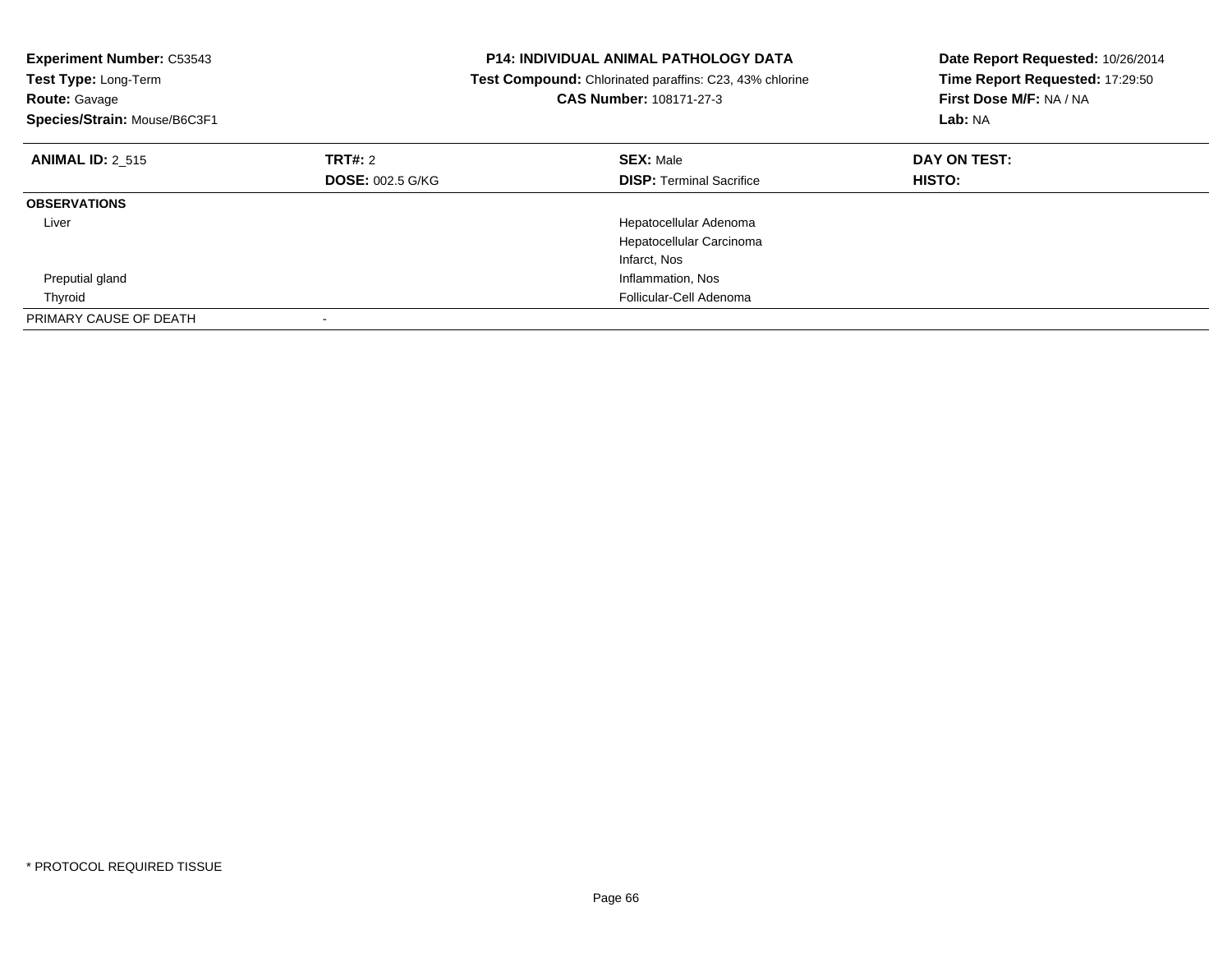| <b>Experiment Number: C53543</b><br>Test Type: Long-Term<br><b>Route: Gavage</b><br>Species/Strain: Mouse/B6C3F1 |                         | <b>P14: INDIVIDUAL ANIMAL PATHOLOGY DATA</b><br>Test Compound: Chlorinated paraffins: C23, 43% chlorine<br>CAS Number: 108171-27-3 | Date Report Requested: 10/26/2014<br>Time Report Requested: 17:29:50<br>First Dose M/F: NA / NA<br>Lab: NA |
|------------------------------------------------------------------------------------------------------------------|-------------------------|------------------------------------------------------------------------------------------------------------------------------------|------------------------------------------------------------------------------------------------------------|
| <b>ANIMAL ID: 2 516</b>                                                                                          | TRT#: 2                 | <b>SEX: Male</b>                                                                                                                   | DAY ON TEST:                                                                                               |
|                                                                                                                  | <b>DOSE: 002.5 G/KG</b> | <b>DISP:</b> Natural Death                                                                                                         | HISTO:                                                                                                     |
| <b>OBSERVATIONS</b>                                                                                              |                         |                                                                                                                                    |                                                                                                            |
| Lung                                                                                                             |                         | Leukocytosis, Nos                                                                                                                  |                                                                                                            |
| Lymph node                                                                                                       | Mesenteric Lymph Node   | Angiectasis                                                                                                                        |                                                                                                            |
| Seminal vesicle                                                                                                  |                         | Dilatation, Nos                                                                                                                    |                                                                                                            |
| PRIMARY CAUSE OF DEATH                                                                                           |                         |                                                                                                                                    |                                                                                                            |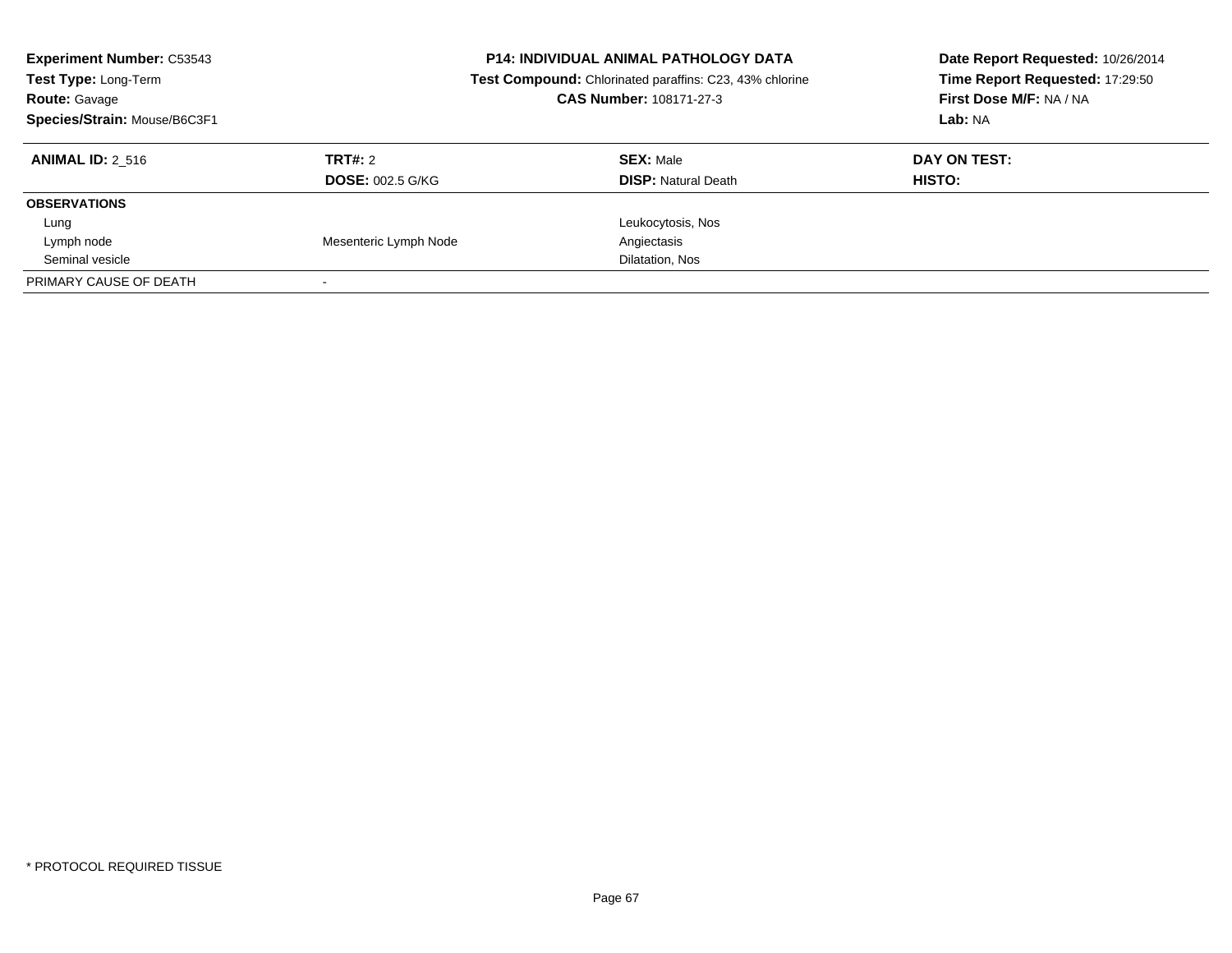| <b>Experiment Number: C53543</b><br><b>Test Type: Long-Term</b><br><b>Route: Gavage</b><br>Species/Strain: Mouse/B6C3F1 |                                    | <b>P14: INDIVIDUAL ANIMAL PATHOLOGY DATA</b><br>Test Compound: Chlorinated paraffins: C23, 43% chlorine<br><b>CAS Number: 108171-27-3</b> | Date Report Requested: 10/26/2014<br>Time Report Requested: 17:29:50<br>First Dose M/F: NA / NA<br>Lab: NA |
|-------------------------------------------------------------------------------------------------------------------------|------------------------------------|-------------------------------------------------------------------------------------------------------------------------------------------|------------------------------------------------------------------------------------------------------------|
| <b>ANIMAL ID: 2 517</b>                                                                                                 | TRT#: 2<br><b>DOSE: 002.5 G/KG</b> | <b>SEX: Male</b><br><b>DISP:</b> Terminal Sacrifice                                                                                       | DAY ON TEST:<br>HISTO:                                                                                     |
| <b>OBSERVATIONS</b>                                                                                                     |                                    |                                                                                                                                           |                                                                                                            |
| Harderian gland                                                                                                         | Hardarian Gland                    | Adenoma, Nos                                                                                                                              |                                                                                                            |
| Skin                                                                                                                    | <b>Buttock</b>                     | Inflammation, Chronic                                                                                                                     |                                                                                                            |
| Unspecified                                                                                                             | Diaphragm Nos                      | Infection, Fungal                                                                                                                         |                                                                                                            |
|                                                                                                                         | Diaphragm Nos                      | Inflammation, Granulomatous Focal                                                                                                         |                                                                                                            |
| PRIMARY CAUSE OF DEATH                                                                                                  |                                    |                                                                                                                                           |                                                                                                            |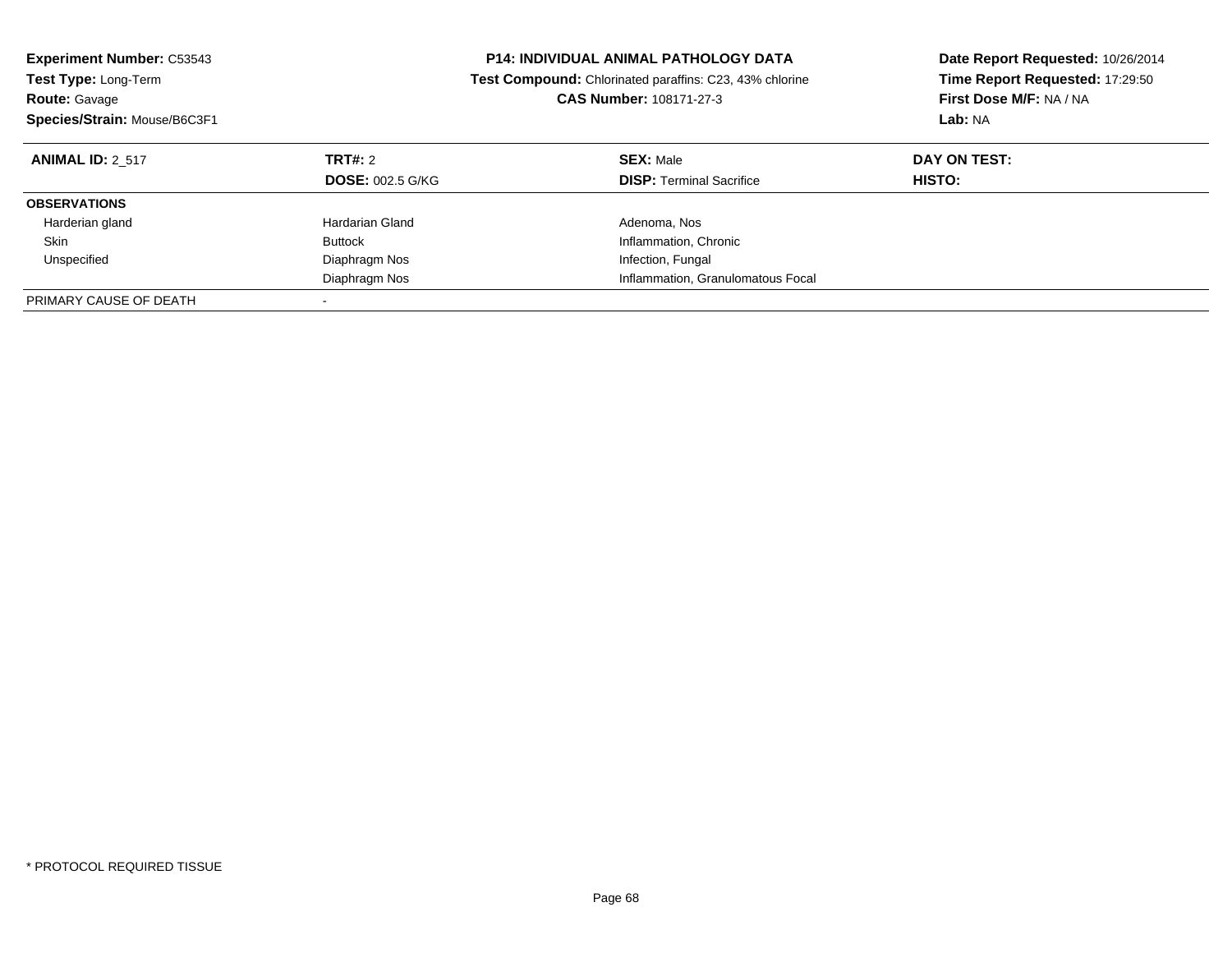# **Route:** Gavage

**Species/Strain:** Mouse/B6C3F1

#### **P14: INDIVIDUAL ANIMAL PATHOLOGY DATA**

#### **Test Compound:** Chlorinated paraffins: C23, 43% chlorine**CAS Number:** 108171-27-3

| <b>ANIMAL ID: 2 518</b> | TRT#: 2                 | <b>SEX: Male</b>                | DAY ON TEST:  |  |
|-------------------------|-------------------------|---------------------------------|---------------|--|
|                         | <b>DOSE: 002.5 G/KG</b> | <b>DISP:</b> Accidently Killed  | <b>HISTO:</b> |  |
| <b>OBSERVATIONS</b>     |                         |                                 |               |  |
| Esophagus               |                         | Wound, Nos                      |               |  |
| Liver                   |                         | <b>Nuclear-Size Alteration</b>  |               |  |
| Lung                    | Pleura Nos              | Inflammation, Necrotizing       |               |  |
| Lymph node              | Mesenteric Lymph Node   | Hyperplasia, Lymphoid           |               |  |
| Thymus                  | Lymphocytes             | Necrosis, Nos                   |               |  |
| Unspecified             | Mediastinum Nos         | Foreign Body, Reaction          |               |  |
|                         | Mediastinum Nos         | Inflammation, Acute Suppurative |               |  |
| PRIMARY CAUSE OF DEATH  |                         |                                 |               |  |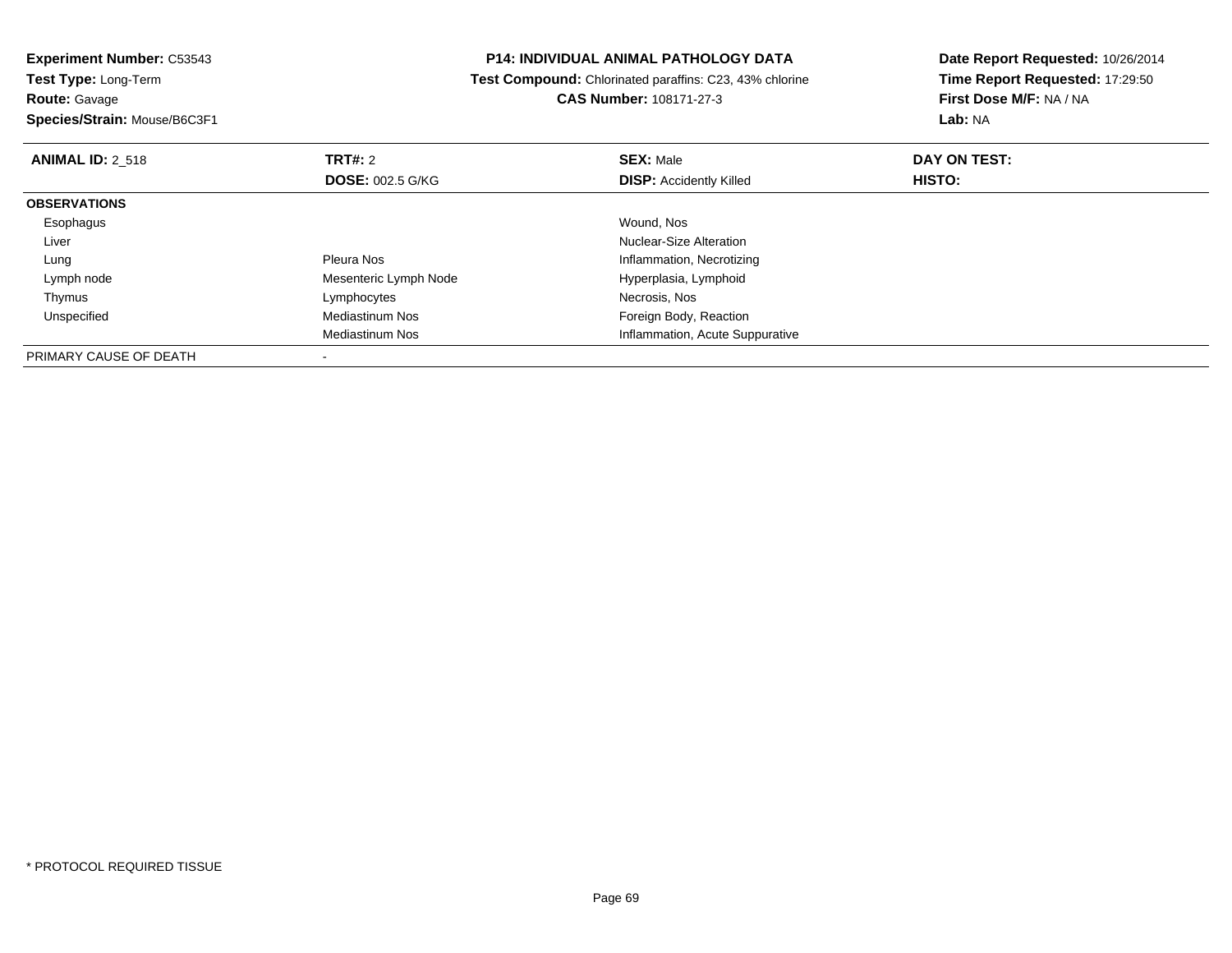**Route:** Gavage

**Species/Strain:** Mouse/B6C3F1

## **P14: INDIVIDUAL ANIMAL PATHOLOGY DATA**

 **Test Compound:** Chlorinated paraffins: C23, 43% chlorine**CAS Number:** 108171-27-3

| <b>ANIMAL ID: 2 519</b> | TRT#: 2                  | <b>SEX: Male</b>                | DAY ON TEST: |  |
|-------------------------|--------------------------|---------------------------------|--------------|--|
|                         | <b>DOSE: 002.5 G/KG</b>  | <b>DISP:</b> Moribund Sacrifice | HISTO:       |  |
| <b>OBSERVATIONS</b>     |                          |                                 |              |  |
| Epididymis              |                          | Inflammation, Focal             |              |  |
| <b>Intestine Small</b>  | Mucosa, Jejunum          | Hyperplasia, Adenomatous        |              |  |
| Kidney                  |                          | Hyperplasia, Lymphoid           |              |  |
| Lung                    |                          | Leukocytosis, Nos               |              |  |
| Lymph node              | Mesenteric Lymph Node    | Angiectasis                     |              |  |
| Skin                    | Groin                    | Inflammation, Nos               |              |  |
| Spleen                  |                          | Hematopoiesis                   |              |  |
| Testis                  |                          | Atrophy, Nos                    |              |  |
| Thyroid                 |                          | Degeneration, Cystic            |              |  |
| Unspecified             | Trunk                    | Fibrosarcoma                    |              |  |
|                         | Trunk                    | Metaplasia, Osseous             |              |  |
| PRIMARY CAUSE OF DEATH  | $\overline{\phantom{a}}$ |                                 |              |  |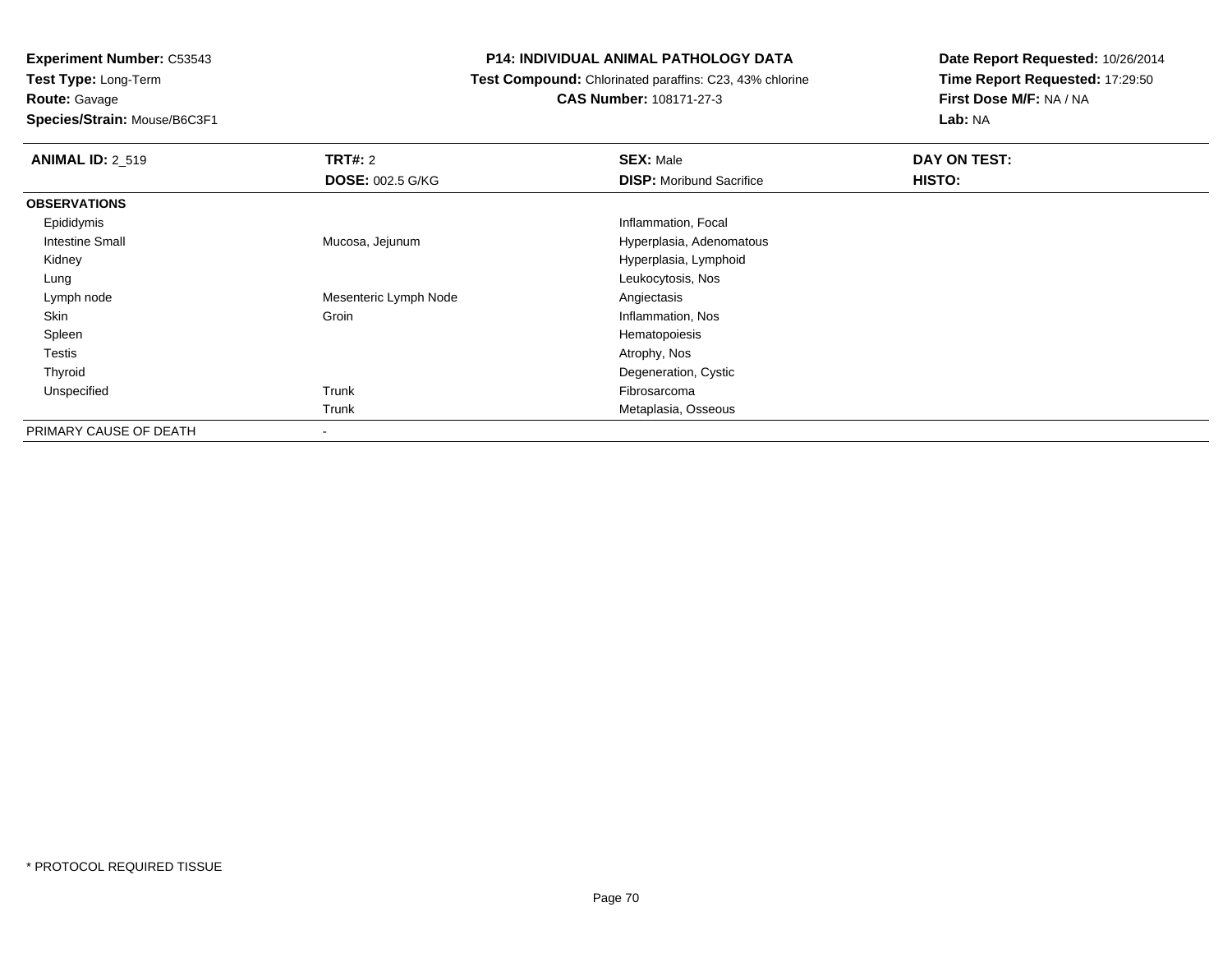| <b>Experiment Number: C53543</b><br>Test Type: Long-Term<br><b>Route: Gavage</b><br>Species/Strain: Mouse/B6C3F1 |                                    | <b>P14: INDIVIDUAL ANIMAL PATHOLOGY DATA</b><br>Test Compound: Chlorinated paraffins: C23, 43% chlorine<br>CAS Number: 108171-27-3 | Date Report Requested: 10/26/2014<br>Time Report Requested: 17:29:50<br>First Dose M/F: NA / NA<br>Lab: NA |
|------------------------------------------------------------------------------------------------------------------|------------------------------------|------------------------------------------------------------------------------------------------------------------------------------|------------------------------------------------------------------------------------------------------------|
| <b>ANIMAL ID: 2 520</b>                                                                                          | TRT#: 2<br><b>DOSE: 002.5 G/KG</b> | <b>SEX: Male</b><br><b>DISP:</b> Terminal Sacrifice                                                                                | DAY ON TEST:<br>HISTO:                                                                                     |
| <b>OBSERVATIONS</b>                                                                                              |                                    |                                                                                                                                    |                                                                                                            |
| Adrenal gland                                                                                                    | Medulla                            | Pheochromocytoma                                                                                                                   |                                                                                                            |
| Thyroid                                                                                                          |                                    | <b>Cystic Follicles</b>                                                                                                            |                                                                                                            |
| Unspecified                                                                                                      | <b>Buttock</b>                     | Fibrosarcoma                                                                                                                       |                                                                                                            |
| PRIMARY CAUSE OF DEATH                                                                                           |                                    |                                                                                                                                    |                                                                                                            |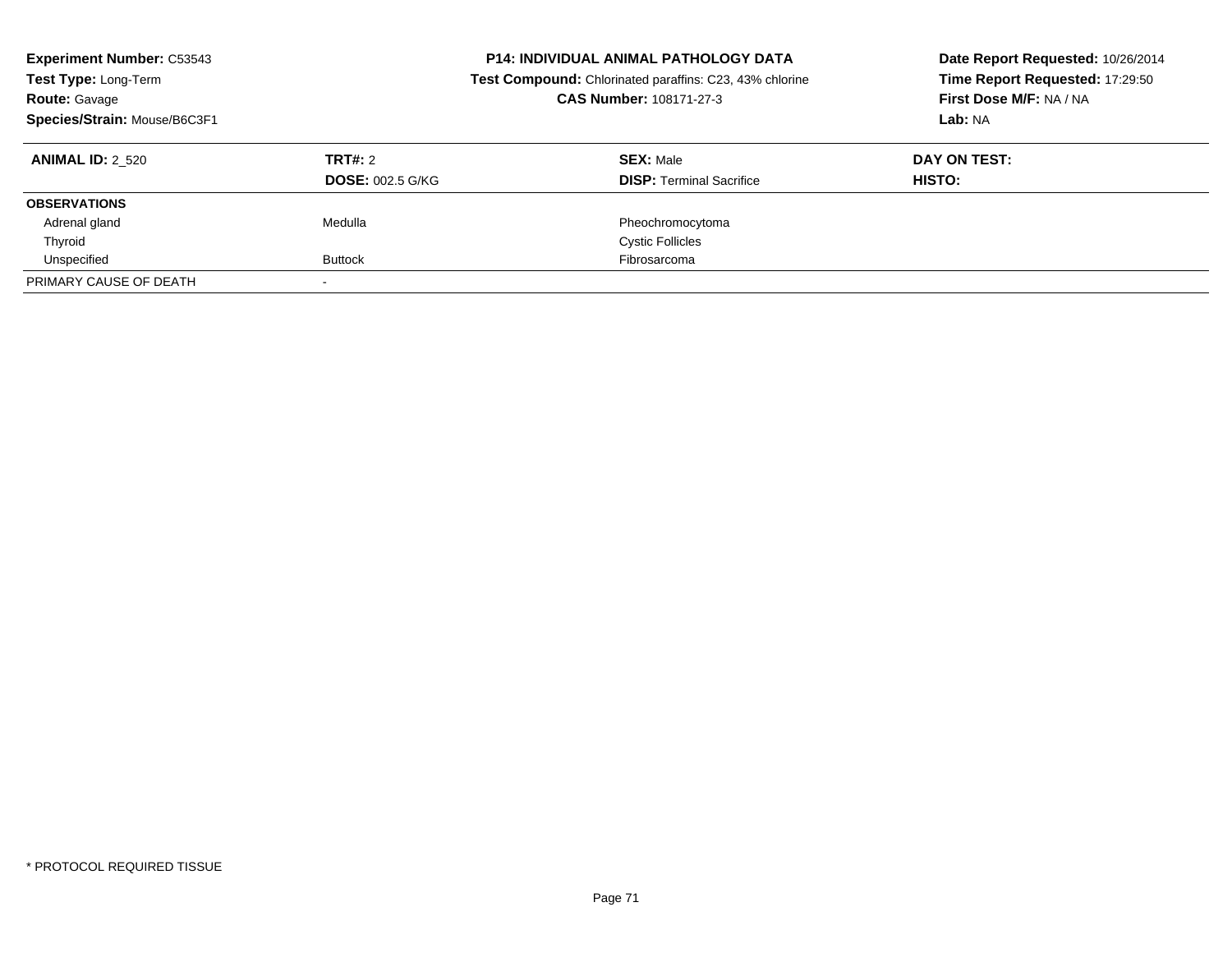| <b>P14: INDIVIDUAL ANIMAL PATHOLOGY DATA</b><br><b>Experiment Number: C53543</b><br>Test Type: Long-Term<br><b>Test Compound:</b> Chlorinated paraffins: C23, 43% chlorine<br><b>CAS Number: 108171-27-3</b><br><b>Route: Gavage</b><br>Species/Strain: Mouse/B6C3F1 |                         | Date Report Requested: 10/26/2014<br>Time Report Requested: 17:29:50<br>First Dose M/F: NA / NA<br>Lab: NA |              |
|----------------------------------------------------------------------------------------------------------------------------------------------------------------------------------------------------------------------------------------------------------------------|-------------------------|------------------------------------------------------------------------------------------------------------|--------------|
| <b>ANIMAL ID: 2 521</b>                                                                                                                                                                                                                                              | TRT#: 2                 | <b>SEX: Male</b>                                                                                           | DAY ON TEST: |
|                                                                                                                                                                                                                                                                      | <b>DOSE: 002.5 G/KG</b> | <b>DISP:</b> Terminal Sacrifice                                                                            | HISTO:       |
| <b>OBSERVATIONS</b>                                                                                                                                                                                                                                                  |                         |                                                                                                            |              |
| Adrenal gland                                                                                                                                                                                                                                                        | Medulla                 | Pheochromocytoma                                                                                           |              |
| Liver                                                                                                                                                                                                                                                                |                         | Fibrosis, Focal                                                                                            |              |
| Lung                                                                                                                                                                                                                                                                 |                         | Alveolar/Bronchiolar Carcinoma                                                                             |              |
| Lymph node                                                                                                                                                                                                                                                           | Mesenteric Lymph Node   | Angiectasis                                                                                                |              |
| PRIMARY CAUSE OF DEATH                                                                                                                                                                                                                                               |                         |                                                                                                            |              |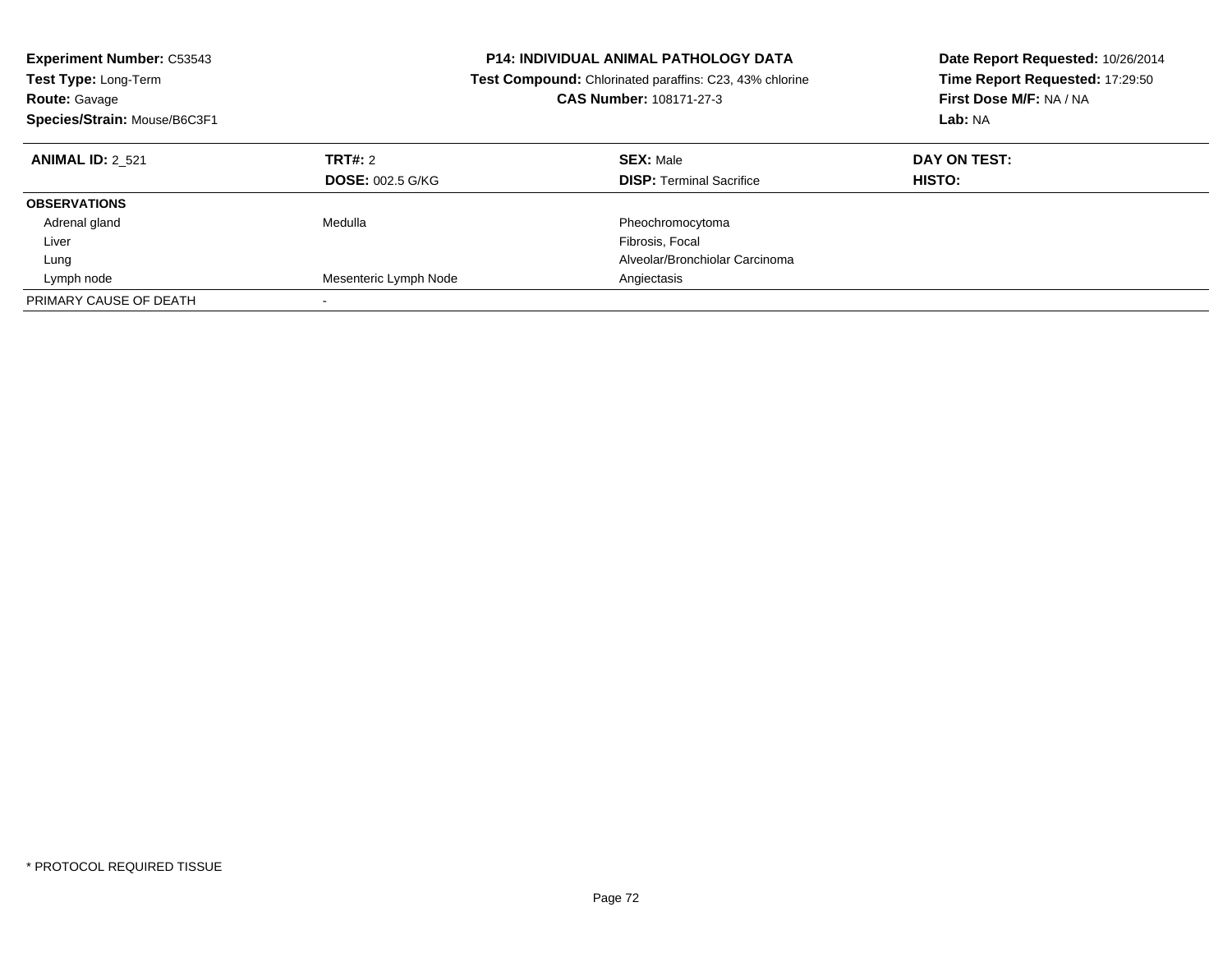| <b>Experiment Number: C53543</b><br>Test Type: Long-Term<br><b>Route: Gavage</b><br>Species/Strain: Mouse/B6C3F1 |                         | <b>P14: INDIVIDUAL ANIMAL PATHOLOGY DATA</b><br>Test Compound: Chlorinated paraffins: C23, 43% chlorine<br><b>CAS Number: 108171-27-3</b> | Date Report Requested: 10/26/2014<br>Time Report Requested: 17:29:50<br>First Dose M/F: NA / NA<br>Lab: NA |
|------------------------------------------------------------------------------------------------------------------|-------------------------|-------------------------------------------------------------------------------------------------------------------------------------------|------------------------------------------------------------------------------------------------------------|
| <b>ANIMAL ID: 2 522</b>                                                                                          | <b>TRT#: 2</b>          | <b>SEX: Male</b>                                                                                                                          | DAY ON TEST:                                                                                               |
|                                                                                                                  | <b>DOSE: 002.5 G/KG</b> | <b>DISP:</b> Terminal Sacrifice                                                                                                           | HISTO:                                                                                                     |
| <b>OBSERVATIONS</b>                                                                                              |                         |                                                                                                                                           |                                                                                                            |
| <b>Brain</b>                                                                                                     | Thalamus                | Psammoma Bodies                                                                                                                           |                                                                                                            |
| Intestine Small                                                                                                  | Peyers Patch            | Hyperplasia, Lymphoid                                                                                                                     |                                                                                                            |
| Kidney                                                                                                           |                         | Nephrosis, Nos                                                                                                                            |                                                                                                            |
| Spleen                                                                                                           |                         | Hemangiosarcoma                                                                                                                           |                                                                                                            |
| Thyroid                                                                                                          |                         | Hyperplasia, Follicular Cell                                                                                                              |                                                                                                            |
| PRIMARY CAUSE OF DEATH                                                                                           |                         |                                                                                                                                           |                                                                                                            |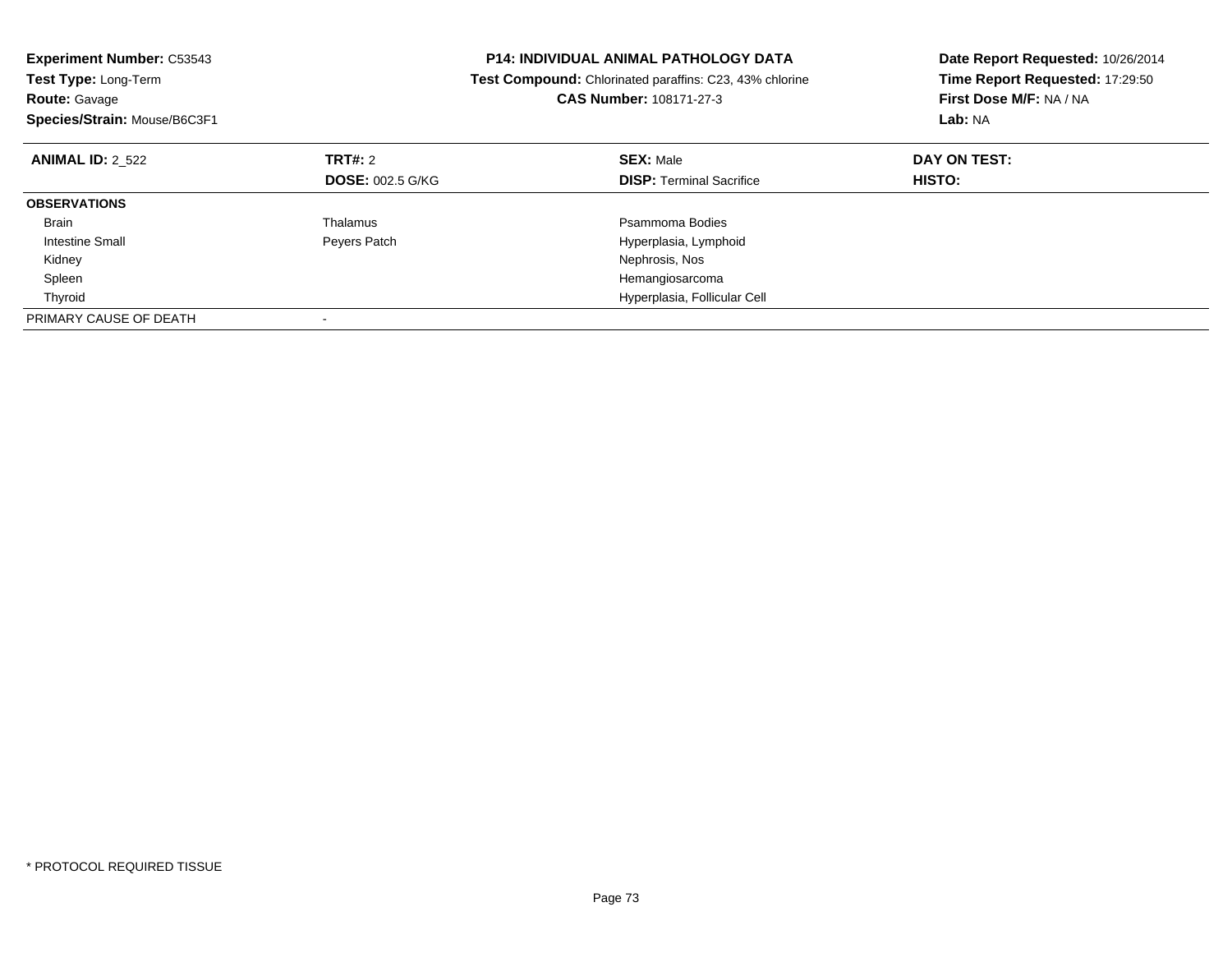**Route:** Gavage

**Species/Strain:** Mouse/B6C3F1

### **P14: INDIVIDUAL ANIMAL PATHOLOGY DATA**

 **Test Compound:** Chlorinated paraffins: C23, 43% chlorine**CAS Number:** 108171-27-3

| <b>ANIMAL ID: 2 523</b> | TRT#: 2                 | <b>SEX: Male</b>                | DAY ON TEST: |  |
|-------------------------|-------------------------|---------------------------------|--------------|--|
|                         | <b>DOSE: 002.5 G/KG</b> | <b>DISP:</b> Terminal Sacrifice | HISTO:       |  |
| <b>OBSERVATIONS</b>     |                         |                                 |              |  |
| Adrenal gland           | Medulla                 | Hyperplasia, Focal              |              |  |
| <b>Brain</b>            | Thalamus                | Psammoma Bodies                 |              |  |
| Esophagus               |                         | Hyperplasia, Epithelial         |              |  |
| Eye                     | Nasolacrimal Duct       | Inflammation, Nos               |              |  |
| Kidney                  | <b>Perirenal Tissue</b> | Hyperplasia, Lymphoid           |              |  |
| Liver                   |                         | Hepatocellular Adenoma          |              |  |
|                         |                         | Hepatocellular Carcinoma        |              |  |
| Stomach                 | Forestomach             | Inflammation, Focal             |              |  |
| PRIMARY CAUSE OF DEATH  |                         |                                 |              |  |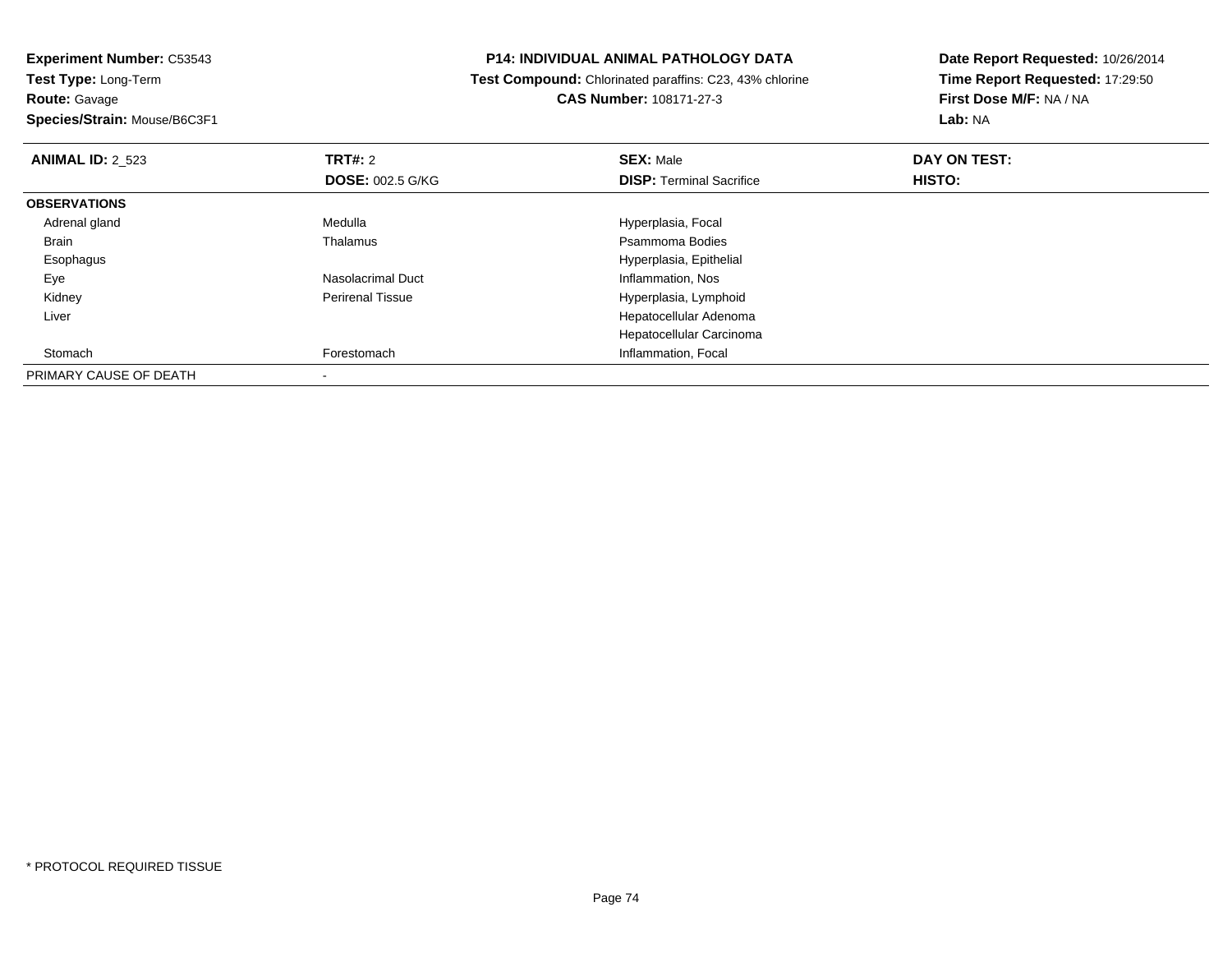| <b>Experiment Number: C53543</b><br><b>Test Type: Long-Term</b><br><b>Route: Gavage</b><br>Species/Strain: Mouse/B6C3F1 | <b>P14: INDIVIDUAL ANIMAL PATHOLOGY DATA</b><br>Test Compound: Chlorinated paraffins: C23, 43% chlorine<br>CAS Number: 108171-27-3 |                                 | Date Report Requested: 10/26/2014<br>Time Report Requested: 17:29:50<br>First Dose M/F: NA / NA<br>Lab: NA |
|-------------------------------------------------------------------------------------------------------------------------|------------------------------------------------------------------------------------------------------------------------------------|---------------------------------|------------------------------------------------------------------------------------------------------------|
| <b>ANIMAL ID: 2 524</b>                                                                                                 | TRT#: 2                                                                                                                            | <b>SEX: Male</b>                | DAY ON TEST:                                                                                               |
|                                                                                                                         | <b>DOSE: 002.5 G/KG</b>                                                                                                            | <b>DISP:</b> Moribund Sacrifice | HISTO:                                                                                                     |
| <b>OBSERVATIONS</b>                                                                                                     |                                                                                                                                    |                                 |                                                                                                            |
| <b>Brain</b>                                                                                                            | Thalamus                                                                                                                           | Psammoma Bodies                 |                                                                                                            |
| Liver                                                                                                                   |                                                                                                                                    | Hepatocellular Carcinoma        |                                                                                                            |
| Skin                                                                                                                    | Thorax                                                                                                                             | Inflammation, Chronic           |                                                                                                            |
| Spleen                                                                                                                  | Red Pulp                                                                                                                           | Atrophy, Nos                    |                                                                                                            |
| Unspecified                                                                                                             | Trunk                                                                                                                              | Fibrosarcoma                    |                                                                                                            |
| PRIMARY CAUSE OF DEATH                                                                                                  |                                                                                                                                    |                                 |                                                                                                            |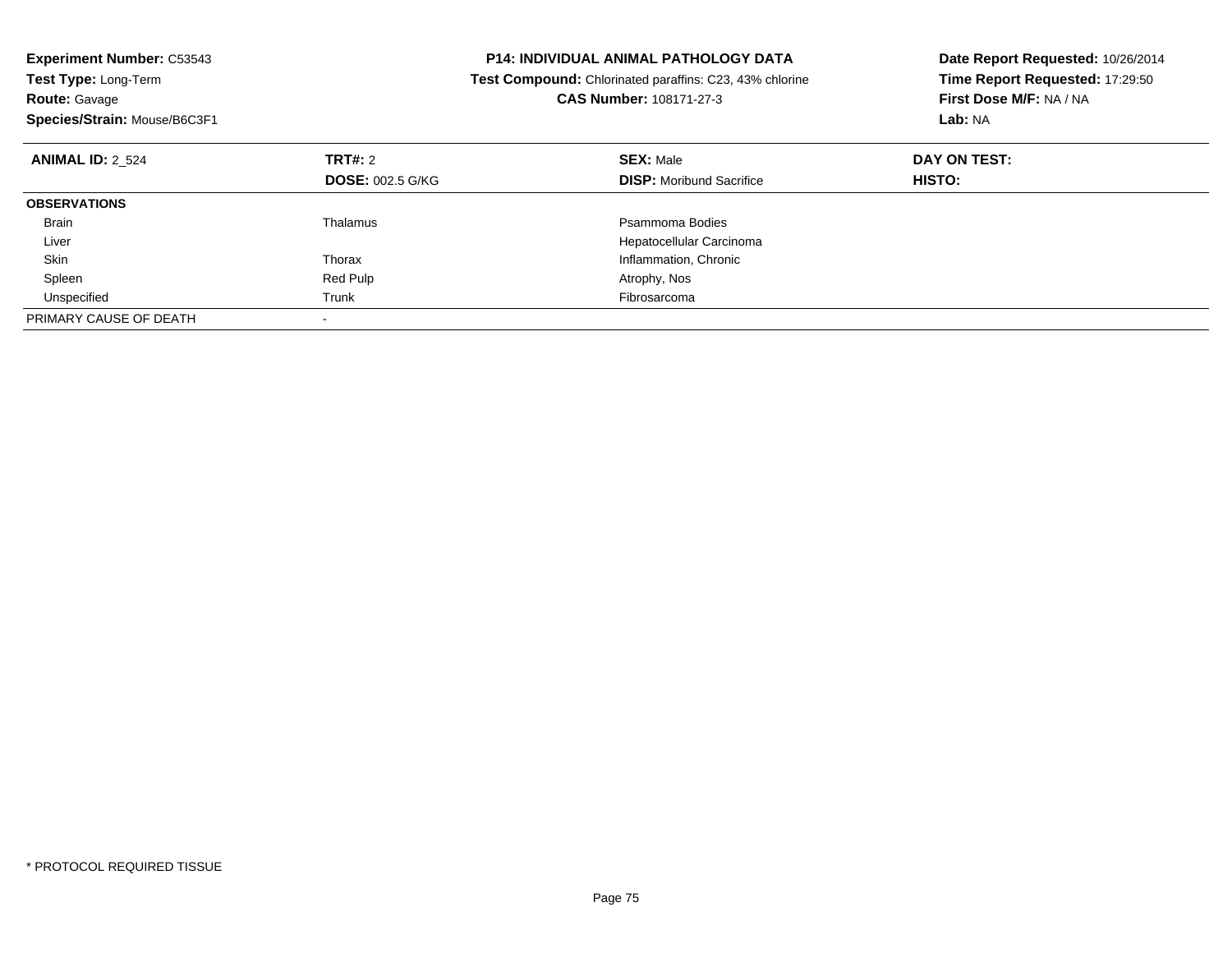**Route:** Gavage

**Species/Strain:** Mouse/B6C3F1

### **P14: INDIVIDUAL ANIMAL PATHOLOGY DATA**

 **Test Compound:** Chlorinated paraffins: C23, 43% chlorine**CAS Number:** 108171-27-3

| <b>ANIMAL ID: 2_525</b> | <b>TRT#: 2</b>             | <b>SEX: Male</b>                | DAY ON TEST: |  |
|-------------------------|----------------------------|---------------------------------|--------------|--|
|                         | <b>DOSE: 002.5 G/KG</b>    | <b>DISP: Terminal Sacrifice</b> | HISTO:       |  |
| <b>OBSERVATIONS</b>     |                            |                                 |              |  |
| Brain                   | Thalamus                   | Psammoma Bodies                 |              |  |
| Intestine Large         | Rectum                     | Dysplasia, Nos                  |              |  |
|                         | Rectum                     | Hyperplasia, Focal              |              |  |
|                         | Rectum                     | Inflammation, Chronic           |              |  |
|                         | Rectum                     | Necrosis, Focal                 |              |  |
| Kidney                  |                            | Nephrosis, Nos                  |              |  |
| Liver                   |                            | Hepatocellular Adenoma          |              |  |
|                         |                            | Hepatocellular Carcinoma        |              |  |
| Unspecified             | <b>Multiple Organs Nos</b> | Lymphoma, Mixed-Malignant Type  |              |  |
| PRIMARY CAUSE OF DEATH  |                            |                                 |              |  |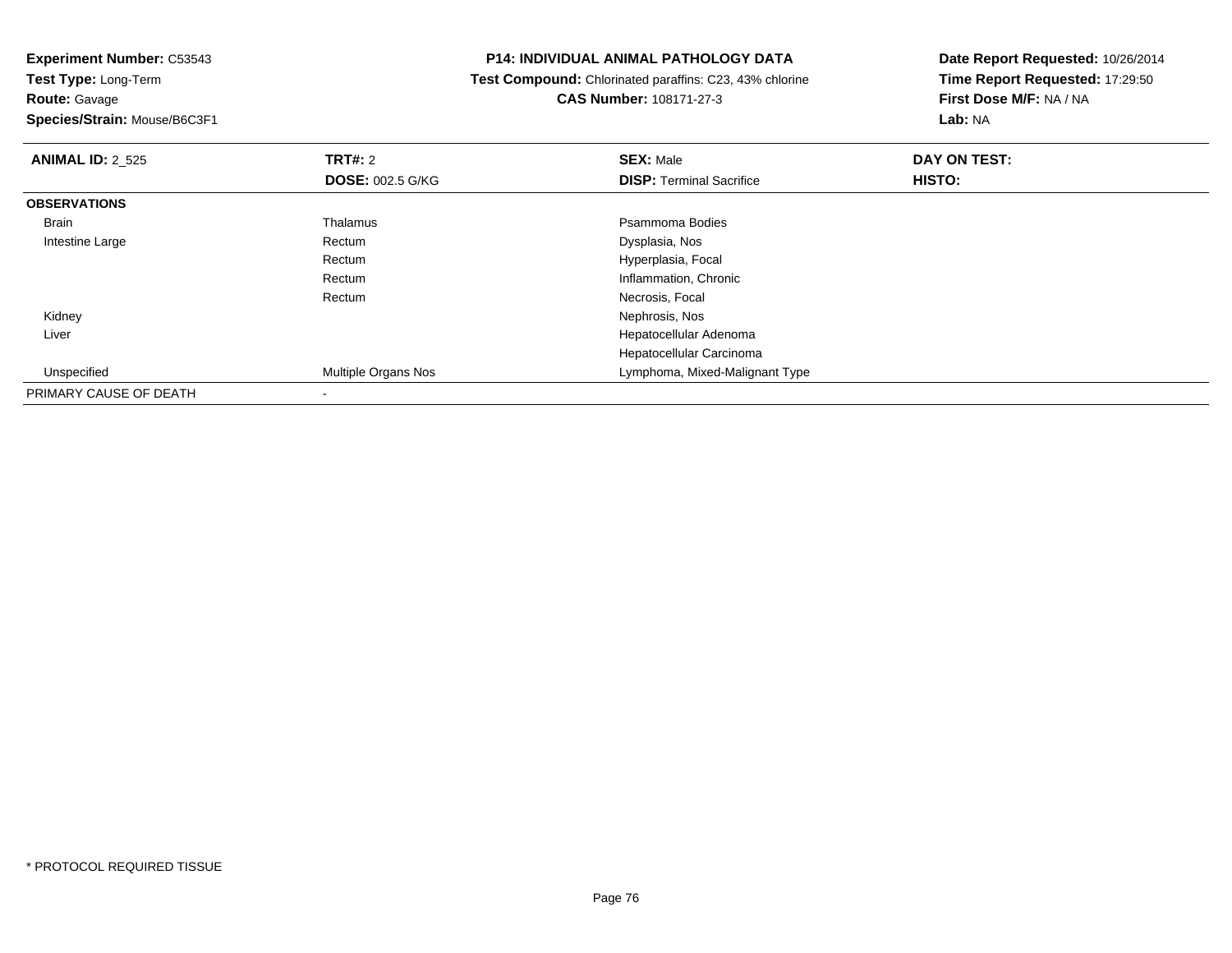**Route:** Gavage

**Species/Strain:** Mouse/B6C3F1

## **P14: INDIVIDUAL ANIMAL PATHOLOGY DATA**

 **Test Compound:** Chlorinated paraffins: C23, 43% chlorine**CAS Number:** 108171-27-3

| <b>ANIMAL ID: 2_526</b> | <b>TRT#: 2</b>          | <b>SEX: Male</b>                     | DAY ON TEST: |  |
|-------------------------|-------------------------|--------------------------------------|--------------|--|
|                         | <b>DOSE: 002.5 G/KG</b> | <b>DISP:</b> Natural Death           | HISTO:       |  |
| <b>OBSERVATIONS</b>     |                         |                                      |              |  |
| Heart                   |                         | Thrombosis, Nos                      |              |  |
| Liver                   |                         | Hepatocellular Carcinoma             |              |  |
|                         |                         | Thrombosis, Nos                      |              |  |
| Nasal cavity            | Mucosa                  | Inflammation, Focal                  |              |  |
| Skin                    | Shoulder                | Inflammation, Chronic                |              |  |
|                         | Groin                   | Inflammation, Suppurative            |              |  |
|                         | Groin                   | Ulcer, Nos                           |              |  |
| Unspecified             | Multiple Organs Nos     | Hepatocellular Carcinoma, Metastatic |              |  |
|                         | Multiple Organs Nos     | Lymphoma, Mixed-Malignant Type       |              |  |
| PRIMARY CAUSE OF DEATH  |                         |                                      |              |  |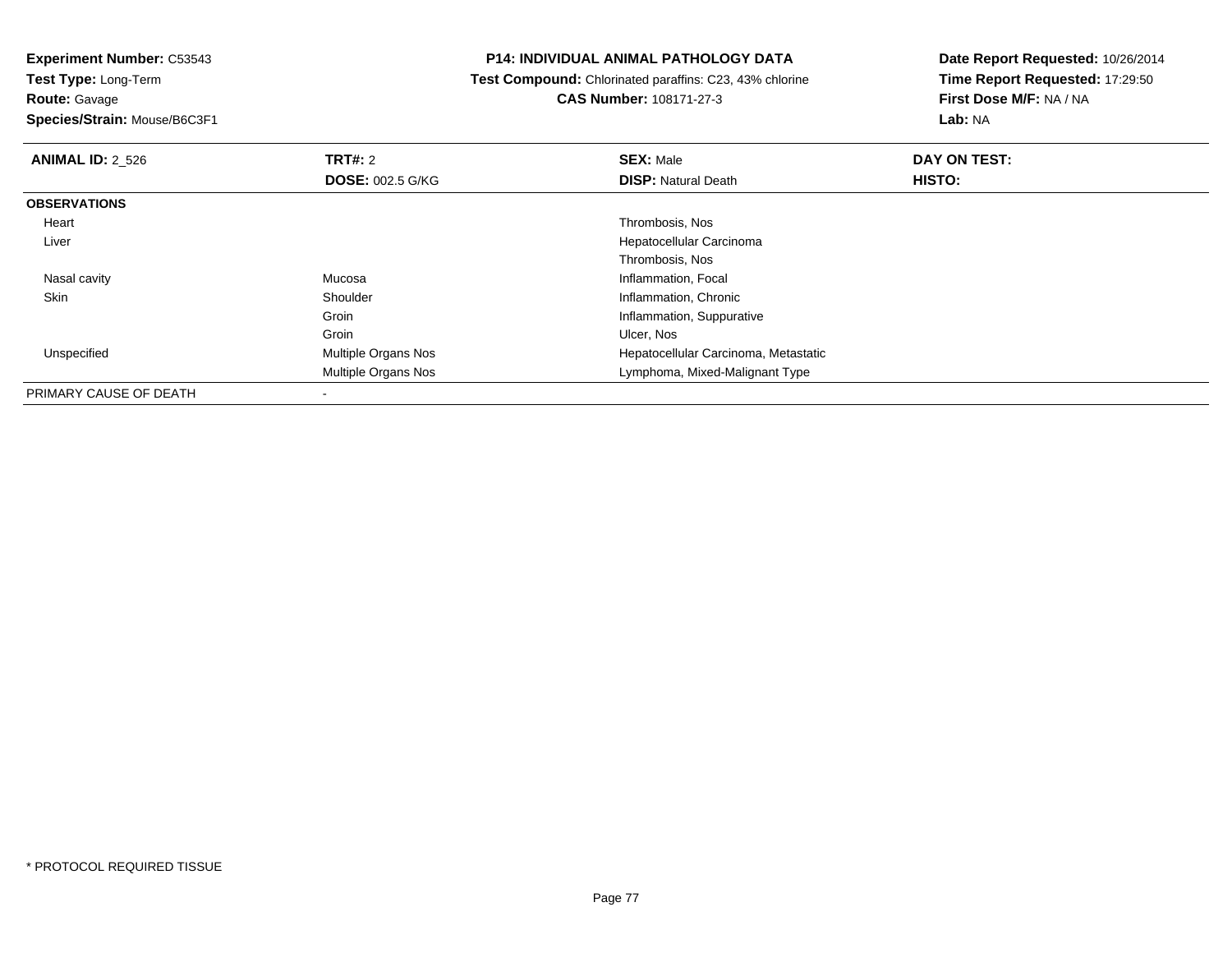| <b>Experiment Number: C53543</b><br>Test Type: Long-Term<br><b>Route: Gavage</b><br>Species/Strain: Mouse/B6C3F1 |                         | <b>P14: INDIVIDUAL ANIMAL PATHOLOGY DATA</b><br><b>Test Compound:</b> Chlorinated paraffins: C23, 43% chlorine<br><b>CAS Number: 108171-27-3</b><br>Lab: NA |               | Date Report Requested: 10/26/2014<br>Time Report Requested: 17:29:50<br>First Dose M/F: NA / NA |  |
|------------------------------------------------------------------------------------------------------------------|-------------------------|-------------------------------------------------------------------------------------------------------------------------------------------------------------|---------------|-------------------------------------------------------------------------------------------------|--|
| <b>ANIMAL ID: 2 527</b>                                                                                          | TRT#: 2                 | <b>SEX: Male</b>                                                                                                                                            | DAY ON TEST:  |                                                                                                 |  |
|                                                                                                                  | <b>DOSE: 002.5 G/KG</b> | <b>DISP:</b> Terminal Sacrifice                                                                                                                             | <b>HISTO:</b> |                                                                                                 |  |
| <b>OBSERVATIONS</b>                                                                                              |                         |                                                                                                                                                             |               |                                                                                                 |  |
| Liver                                                                                                            |                         | Hepatocellular Adenoma                                                                                                                                      |               |                                                                                                 |  |
| Lymph node                                                                                                       | Mesenteric Lymph Node   | Angiectasis                                                                                                                                                 |               |                                                                                                 |  |
|                                                                                                                  | Mesenteric Lymph Node   | Hyperplasia, Lymphoid                                                                                                                                       |               |                                                                                                 |  |
| Spleen                                                                                                           |                         | Hyperplasia, Lymphoid                                                                                                                                       |               |                                                                                                 |  |
| PRIMARY CAUSE OF DEATH                                                                                           |                         |                                                                                                                                                             |               |                                                                                                 |  |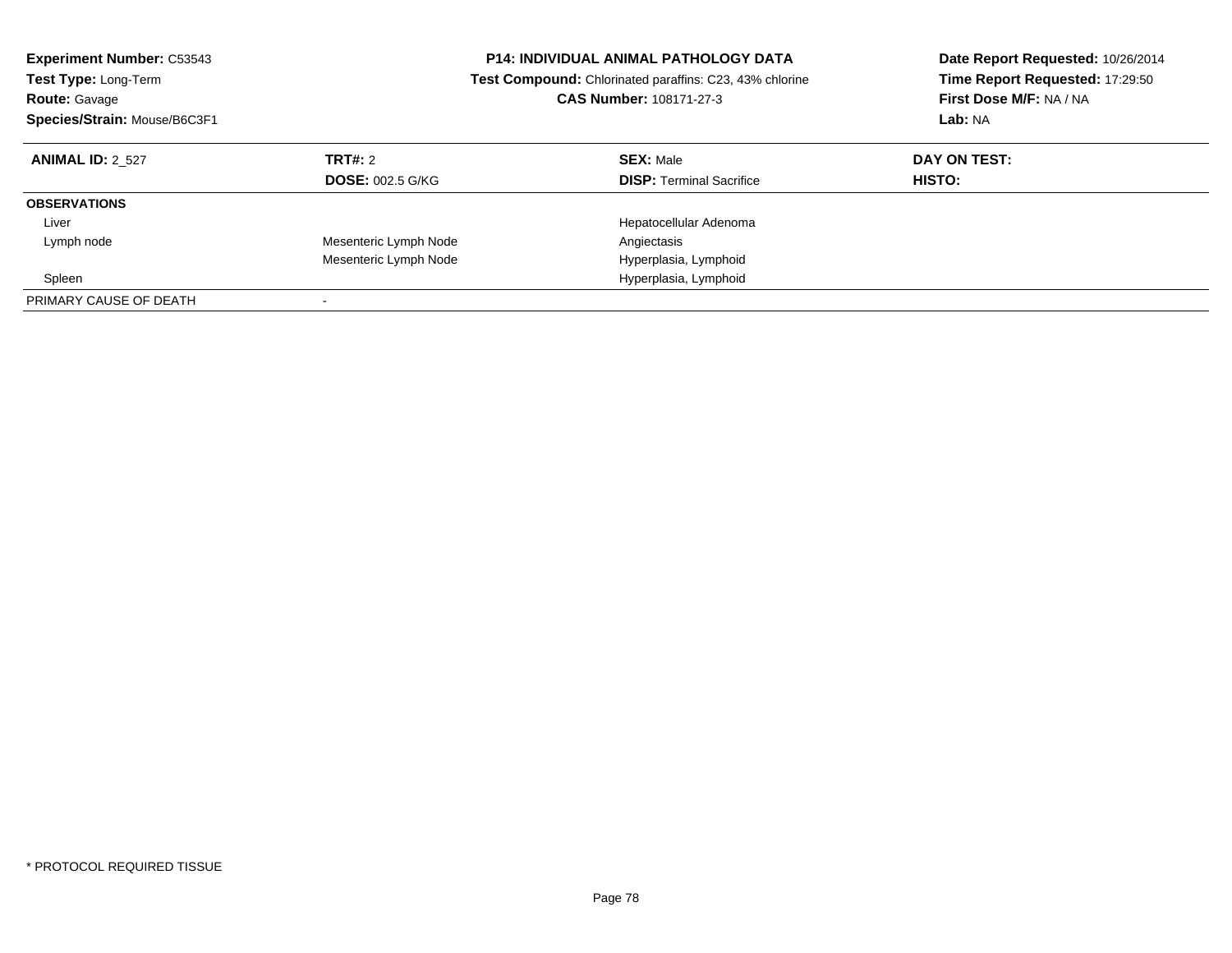| <b>Experiment Number: C53543</b> |                         | <b>P14: INDIVIDUAL ANIMAL PATHOLOGY DATA</b>            | Date Report Requested: 10/26/2014 |  |
|----------------------------------|-------------------------|---------------------------------------------------------|-----------------------------------|--|
| Test Type: Long-Term             |                         | Test Compound: Chlorinated paraffins: C23, 43% chlorine | Time Report Requested: 17:29:50   |  |
| <b>Route: Gavage</b>             |                         | <b>CAS Number: 108171-27-3</b>                          | First Dose M/F: NA / NA           |  |
| Species/Strain: Mouse/B6C3F1     |                         |                                                         | Lab: NA                           |  |
| <b>ANIMAL ID: 2 528</b>          | <b>TRT#: 2</b>          | <b>SEX: Male</b>                                        | DAY ON TEST:                      |  |
|                                  | <b>DOSE: 002.5 G/KG</b> | <b>DISP:</b> Terminal Sacrifice                         | <b>HISTO:</b>                     |  |
| <b>OBSERVATIONS</b>              |                         |                                                         |                                   |  |
| Eye                              | Nasolacrimal Duct       | Inflammation, Nos                                       |                                   |  |
| Kidney                           |                         | Nephrosis, Nos                                          |                                   |  |
| Lung                             |                         | Alveolar/Bronchiolar Adenoma                            |                                   |  |
| Lymph node                       | Mesenteric Lymph Node   | Angiectasis                                             |                                   |  |
|                                  | Mesenteric Lymph Node   | Hematopoiesis                                           |                                   |  |
| <b>Skin</b>                      | Back                    | Fibrosis                                                |                                   |  |
| PRIMARY CAUSE OF DEATH           |                         |                                                         |                                   |  |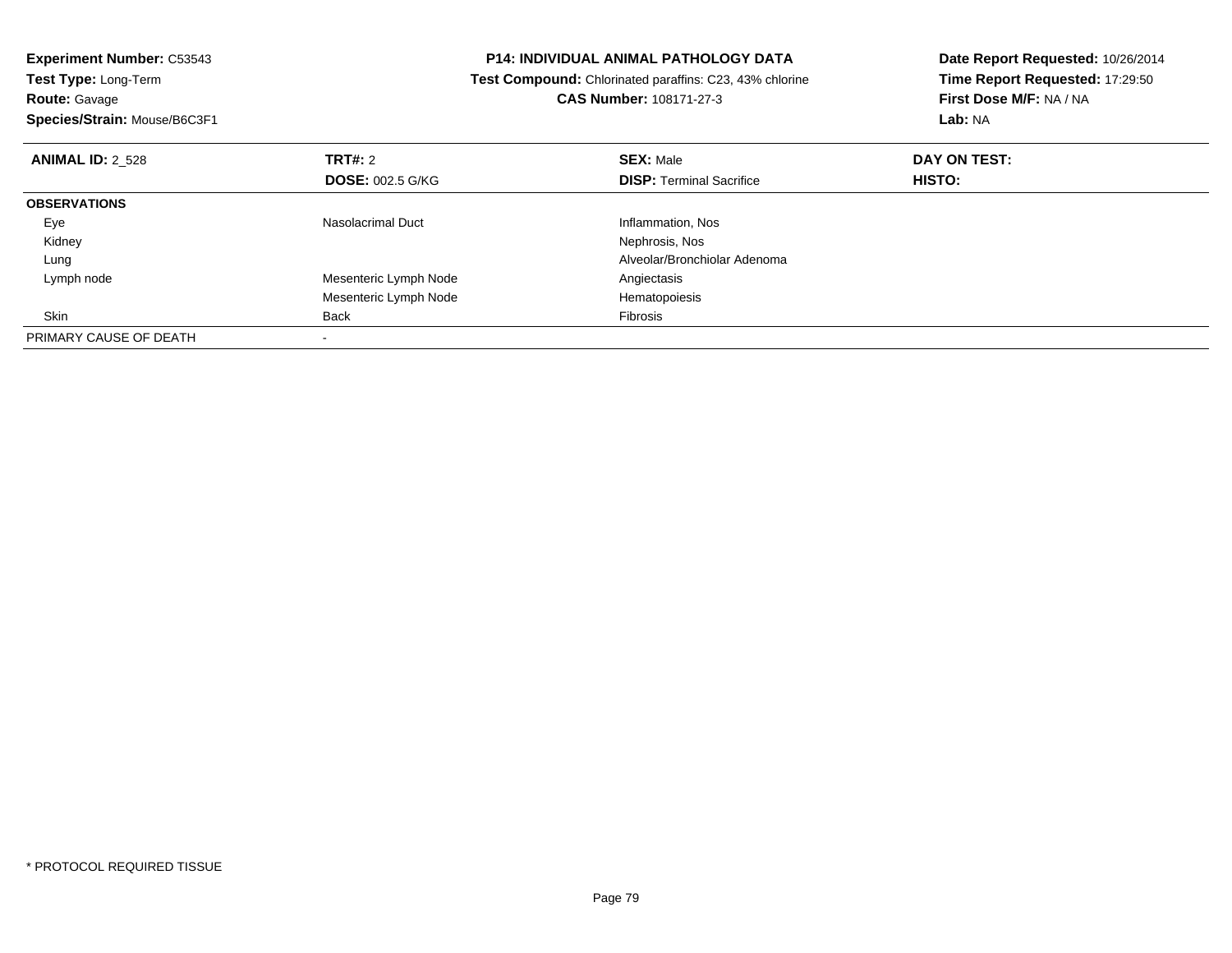| <b>Experiment Number: C53543</b><br><b>Test Type: Long-Term</b><br><b>Route: Gavage</b><br>Species/Strain: Mouse/B6C3F1 |                                    | <b>P14: INDIVIDUAL ANIMAL PATHOLOGY DATA</b><br><b>Test Compound:</b> Chlorinated paraffins: C23, 43% chlorine<br>CAS Number: 108171-27-3 | Date Report Requested: 10/26/2014<br>Time Report Requested: 17:29:51<br>First Dose M/F: NA / NA<br>Lab: NA |
|-------------------------------------------------------------------------------------------------------------------------|------------------------------------|-------------------------------------------------------------------------------------------------------------------------------------------|------------------------------------------------------------------------------------------------------------|
| <b>ANIMAL ID: 2 529</b>                                                                                                 | TRT#: 2<br><b>DOSE: 002.5 G/KG</b> | <b>SEX: Male</b><br><b>DISP: Terminal Sacrifice</b>                                                                                       | DAY ON TEST:<br><b>HISTO:</b>                                                                              |
| <b>OBSERVATIONS</b>                                                                                                     |                                    |                                                                                                                                           |                                                                                                            |
| Liver                                                                                                                   |                                    | Hepatocellular Adenoma                                                                                                                    |                                                                                                            |
| Lung                                                                                                                    |                                    | Alveolar/Bronchiolar Adenoma                                                                                                              |                                                                                                            |
| Lymph node                                                                                                              | Mesenteric Lymph Node              | Hematopoiesis                                                                                                                             |                                                                                                            |
| Unspecified                                                                                                             | <b>Back</b>                        | Fibroma                                                                                                                                   |                                                                                                            |
| PRIMARY CAUSE OF DEATH                                                                                                  | $\overline{\phantom{a}}$           |                                                                                                                                           |                                                                                                            |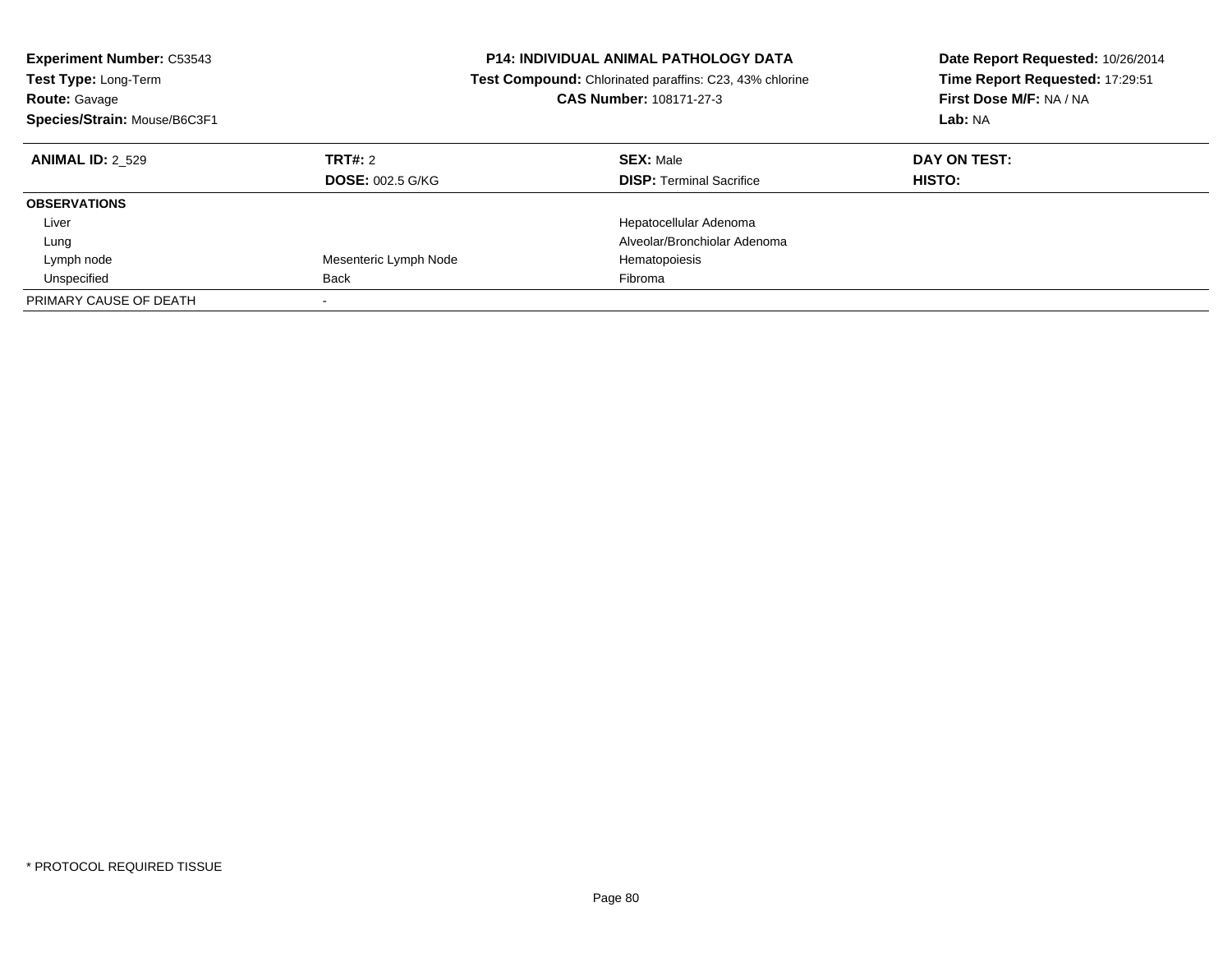| <b>Experiment Number: C53543</b><br>Test Type: Long-Term<br><b>Route: Gavage</b><br>Species/Strain: Mouse/B6C3F1 |                         | <b>P14: INDIVIDUAL ANIMAL PATHOLOGY DATA</b><br>Date Report Requested: 10/26/2014<br>Time Report Requested: 17:29:51<br>Test Compound: Chlorinated paraffins: C23, 43% chlorine<br>CAS Number: 108171-27-3<br>First Dose M/F: NA / NA<br>Lab: NA |              |
|------------------------------------------------------------------------------------------------------------------|-------------------------|--------------------------------------------------------------------------------------------------------------------------------------------------------------------------------------------------------------------------------------------------|--------------|
| <b>ANIMAL ID: 2 530</b>                                                                                          | TRT#: 2                 | <b>SEX: Male</b>                                                                                                                                                                                                                                 | DAY ON TEST: |
|                                                                                                                  | <b>DOSE: 002.5 G/KG</b> | <b>DISP:</b> Terminal Sacrifice                                                                                                                                                                                                                  | HISTO:       |
| <b>OBSERVATIONS</b>                                                                                              |                         |                                                                                                                                                                                                                                                  |              |
| <b>Brain</b>                                                                                                     | Thalamus                | Psammoma Bodies                                                                                                                                                                                                                                  |              |
| Kidney                                                                                                           |                         | Hyperplasia, Lymphoid                                                                                                                                                                                                                            |              |
| Spleen                                                                                                           |                         | Hemangiosarcoma                                                                                                                                                                                                                                  |              |
| PRIMARY CAUSE OF DEATH                                                                                           |                         |                                                                                                                                                                                                                                                  |              |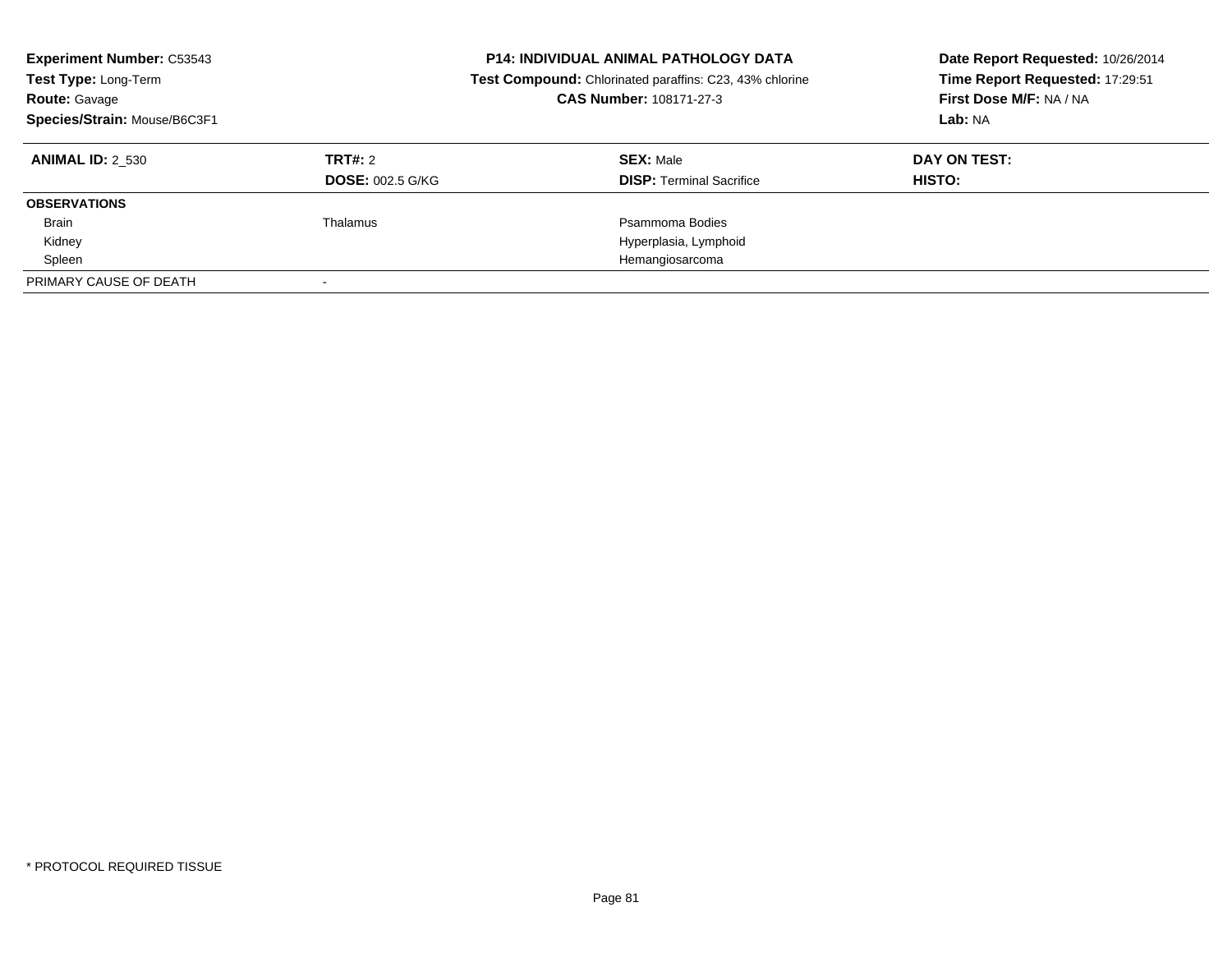| <b>Experiment Number: C53543</b> | <b>P14: INDIVIDUAL ANIMAL PATHOLOGY DATA</b> |                                                                | Date Report Requested: 10/26/2014 |
|----------------------------------|----------------------------------------------|----------------------------------------------------------------|-----------------------------------|
| Test Type: Long-Term             |                                              | <b>Test Compound:</b> Chlorinated paraffins: C23, 43% chlorine | Time Report Requested: 17:29:51   |
| <b>Route: Gavage</b>             |                                              | CAS Number: 108171-27-3                                        | First Dose M/F: NA / NA           |
| Species/Strain: Mouse/B6C3F1     |                                              |                                                                | Lab: NA                           |
| <b>ANIMAL ID: 2 531</b>          | TRT#: 2                                      | <b>SEX: Male</b>                                               | DAY ON TEST:                      |
|                                  | <b>DOSE: 002.5 G/KG</b>                      | <b>DISP: Terminal Sacrifice</b>                                | HISTO:                            |
| <b>OBSERVATIONS</b>              |                                              |                                                                |                                   |
| Adrenal gland                    | Medulla                                      | Fibrosis, Focal                                                |                                   |
| Kidney                           |                                              | Nephrosis, Nos                                                 |                                   |
| Liver                            |                                              | Hepatocellular Adenoma                                         |                                   |
| Lymph node                       | Mesenteric Lymph Node                        | Angiectasis                                                    |                                   |
| Parathyroid gland                |                                              | Cyst, Nos                                                      |                                   |
| Unspecified                      | Chest                                        | Fibroma                                                        |                                   |
| PRIMARY CAUSE OF DEATH           | $\overline{\phantom{a}}$                     |                                                                |                                   |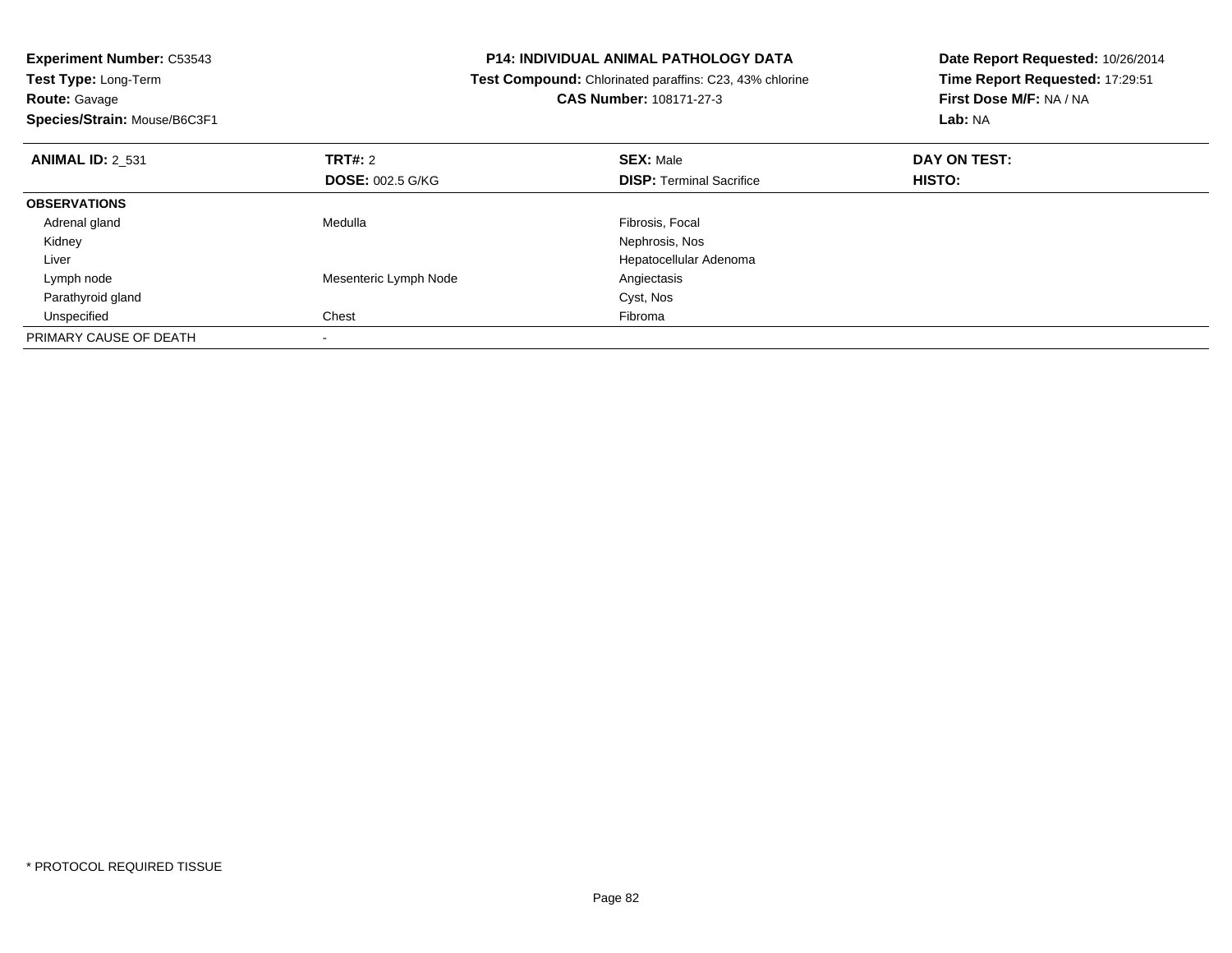| <b>Experiment Number: C53543</b> |                         | <b>P14: INDIVIDUAL ANIMAL PATHOLOGY DATA</b>            | Date Report Requested: 10/26/2014 |  |
|----------------------------------|-------------------------|---------------------------------------------------------|-----------------------------------|--|
| Test Type: Long-Term             |                         | Test Compound: Chlorinated paraffins: C23, 43% chlorine | Time Report Requested: 17:29:51   |  |
| <b>Route: Gavage</b>             |                         | CAS Number: 108171-27-3                                 | First Dose M/F: NA / NA           |  |
| Species/Strain: Mouse/B6C3F1     |                         |                                                         | Lab: NA                           |  |
| <b>ANIMAL ID: 2 532</b>          | TRT#: 2                 | <b>SEX: Male</b>                                        | DAY ON TEST:                      |  |
|                                  | <b>DOSE: 002.5 G/KG</b> | <b>DISP: Terminal Sacrifice</b>                         | HISTO:                            |  |
| <b>OBSERVATIONS</b>              |                         |                                                         |                                   |  |
| <b>Brain</b>                     | Thalamus                | Psammoma Bodies                                         |                                   |  |
| Kidney                           |                         | Nephrosis, Nos                                          |                                   |  |
| Skin                             | Chest                   | Ulcer, Chronic                                          |                                   |  |
| Unspecified                      | Chest                   | Fibroma                                                 |                                   |  |
|                                  | Multiple Organs Nos     | Lymphoma, Lymphocytic-Malignant Type                    |                                   |  |
| PRIMARY CAUSE OF DEATH           |                         |                                                         |                                   |  |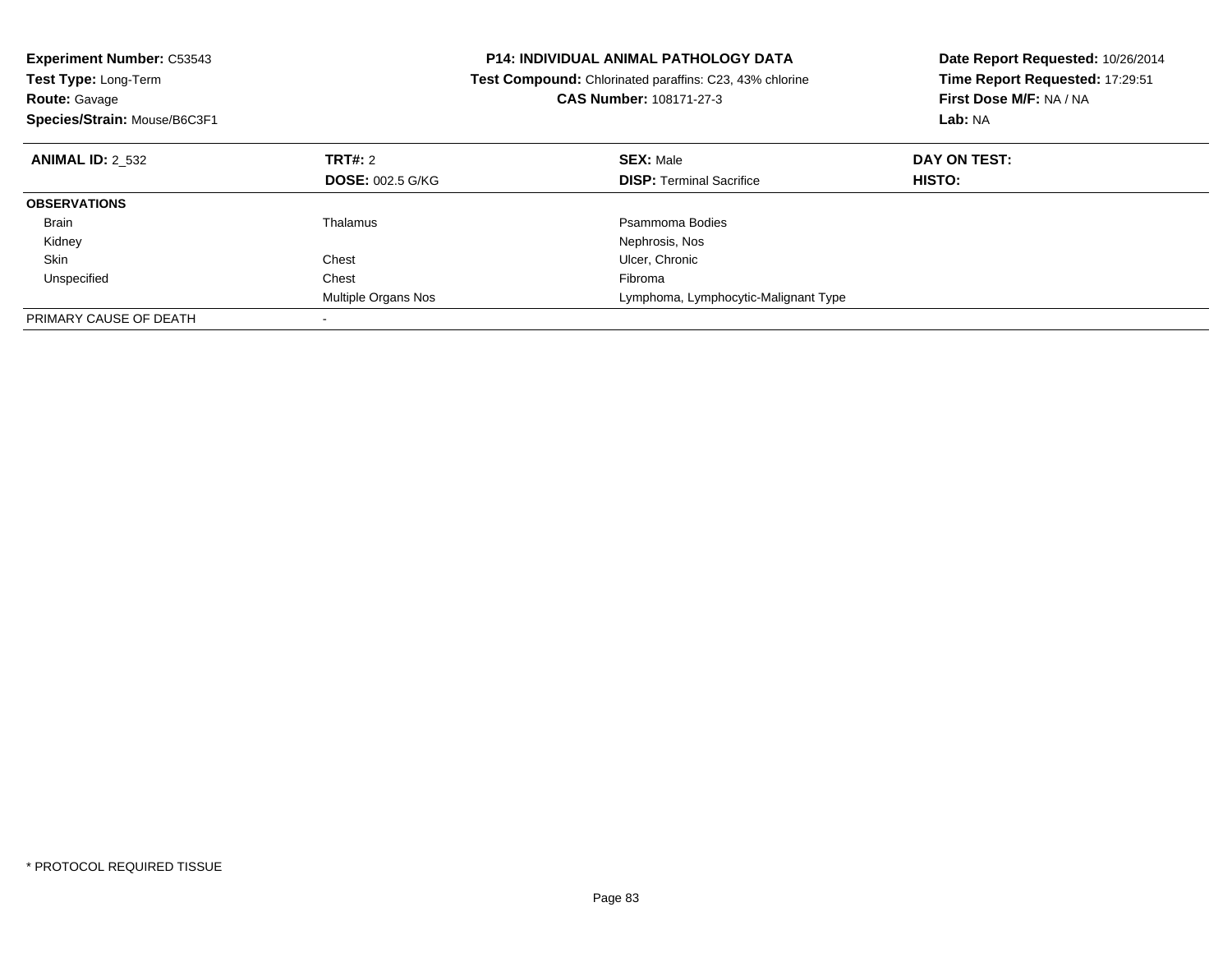**Route:** Gavage

**Species/Strain:** Mouse/B6C3F1

### **P14: INDIVIDUAL ANIMAL PATHOLOGY DATA**

 **Test Compound:** Chlorinated paraffins: C23, 43% chlorine**CAS Number:** 108171-27-3

| <b>ANIMAL ID: 2 533</b> | <b>TRT#: 2</b><br><b>DOSE: 002.5 G/KG</b> | <b>SEX: Male</b><br><b>DISP: Terminal Sacrifice</b> | DAY ON TEST:<br>HISTO: |  |
|-------------------------|-------------------------------------------|-----------------------------------------------------|------------------------|--|
| <b>OBSERVATIONS</b>     |                                           |                                                     |                        |  |
| <b>Brain</b>            | Thalamus                                  | Psammoma Bodies                                     |                        |  |
| Kidney                  |                                           | Nephrosis, Nos                                      |                        |  |
| Liver                   |                                           | Hepatocellular Adenoma                              |                        |  |
| Lung                    | Alveoli                                   | Histiocytosis                                       |                        |  |
| Lymph node              | Mesenteric Lymph Node                     | Angiectasis                                         |                        |  |
| Pancreas                |                                           | Cytoplasmic Change, Basophilic                      |                        |  |
| Spleen                  |                                           | Lymphoma, Mixed-Malignant Type                      |                        |  |
| PRIMARY CAUSE OF DEATH  |                                           |                                                     |                        |  |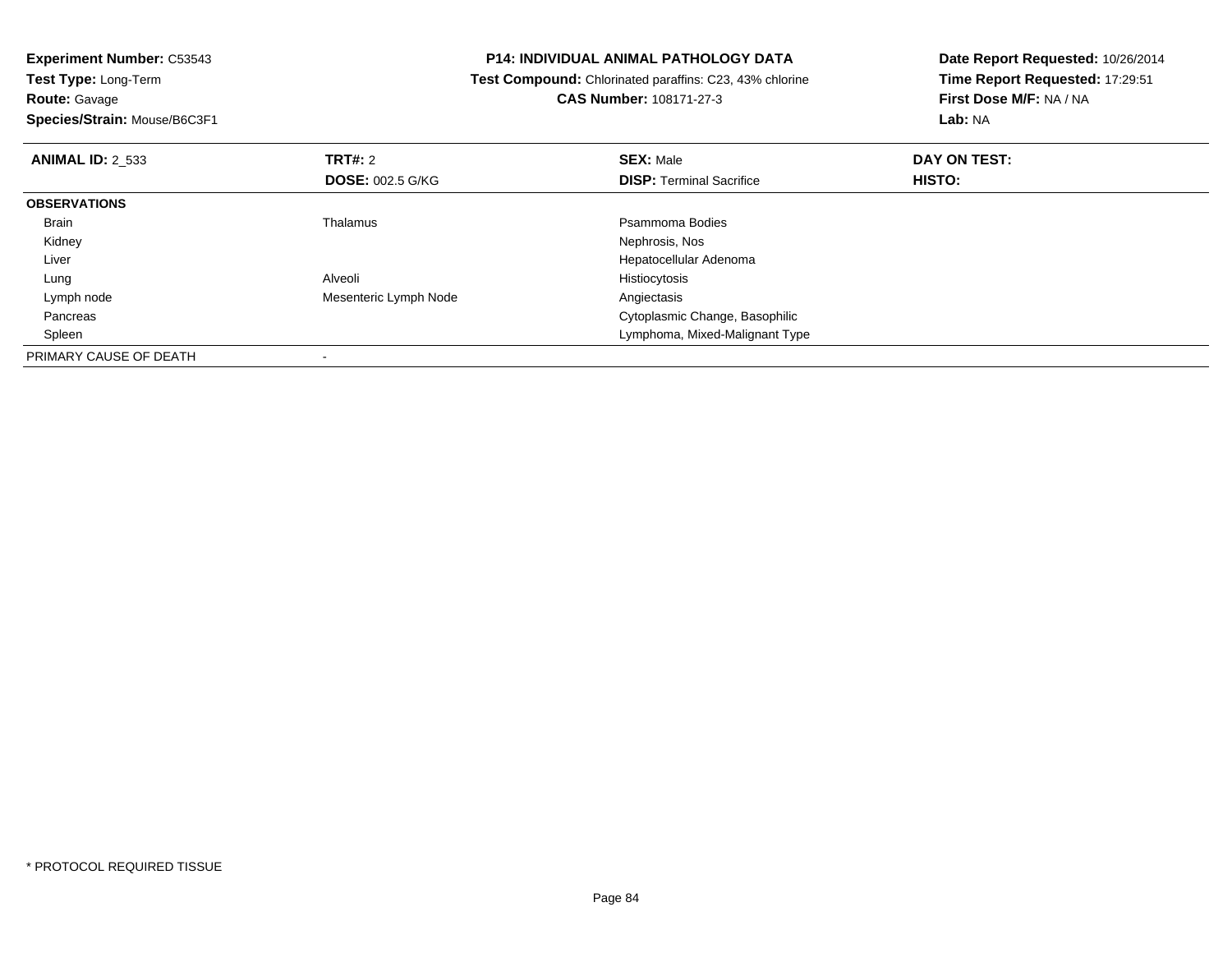| <b>Experiment Number: C53543</b> | <b>P14: INDIVIDUAL ANIMAL PATHOLOGY DATA</b><br>Test Compound: Chlorinated paraffins: C23, 43% chlorine |                                 | Date Report Requested: 10/26/2014 |
|----------------------------------|---------------------------------------------------------------------------------------------------------|---------------------------------|-----------------------------------|
| Test Type: Long-Term             |                                                                                                         |                                 | Time Report Requested: 17:29:51   |
| <b>Route: Gavage</b>             |                                                                                                         | <b>CAS Number: 108171-27-3</b>  | First Dose M/F: NA / NA           |
| Species/Strain: Mouse/B6C3F1     |                                                                                                         |                                 | Lab: NA                           |
| <b>ANIMAL ID: 2 534</b>          | <b>TRT#: 2</b>                                                                                          | <b>SEX: Male</b>                | DAY ON TEST:                      |
|                                  | <b>DOSE: 002.5 G/KG</b>                                                                                 | <b>DISP: Terminal Sacrifice</b> | HISTO:                            |
| <b>OBSERVATIONS</b>              |                                                                                                         |                                 |                                   |
| Brain                            | <b>Thalamus</b>                                                                                         | Psammoma Bodies                 |                                   |
| Kidney                           |                                                                                                         | Nephrosis, Nos                  |                                   |
| Liver                            |                                                                                                         | Hepatocellular Adenoma          |                                   |
| Lymph node                       | Mesenteric Lymph Node                                                                                   | Angiectasis                     |                                   |
|                                  | Mandibular Lymph Node                                                                                   | Hyperplasia, Nos                |                                   |
| Skin                             | Neck                                                                                                    | Ulcer, Nos                      |                                   |
| PRIMARY CAUSE OF DEATH           |                                                                                                         |                                 |                                   |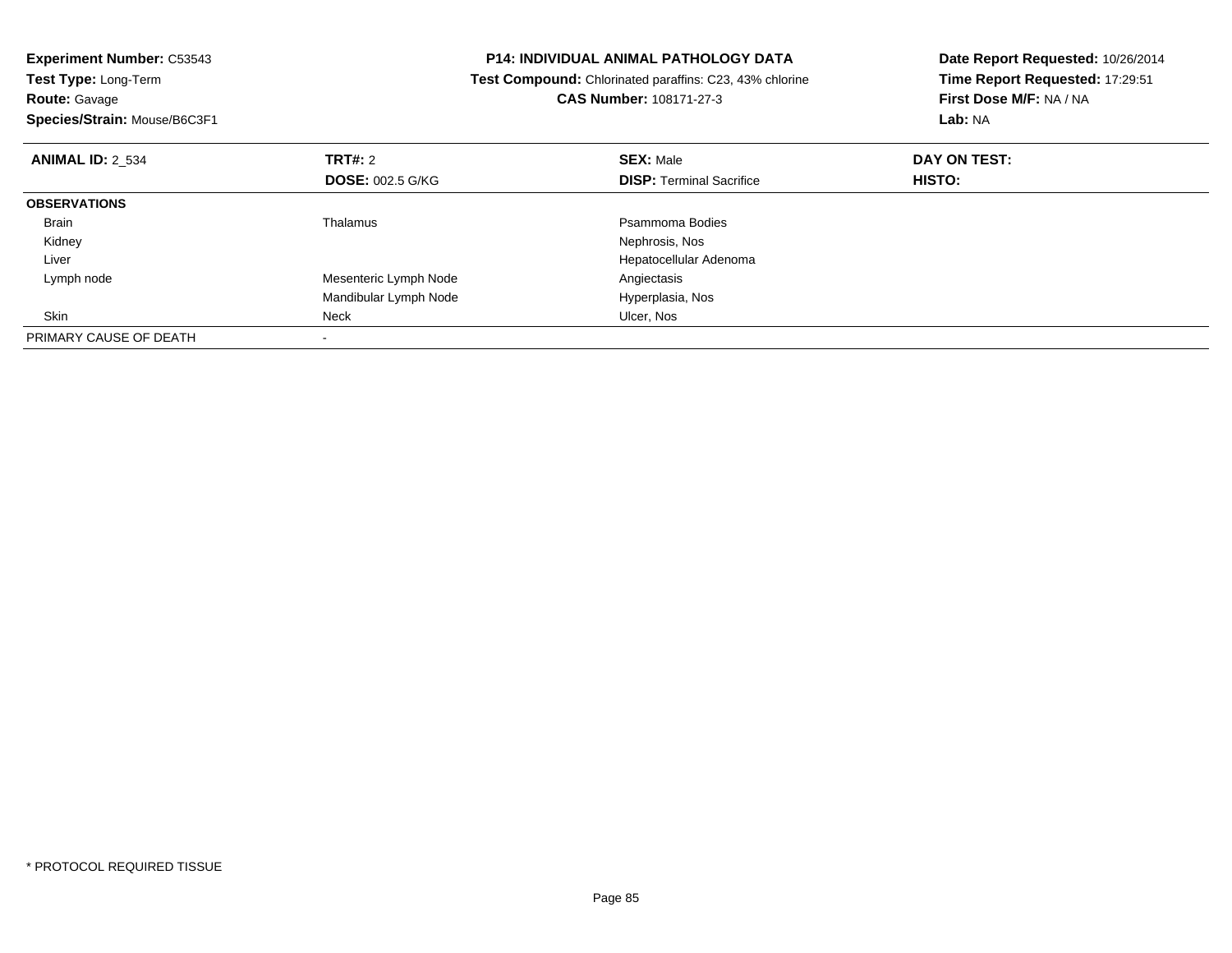**Experiment Number:** C53543**Test Type:** Long-Term**Route:** Gavage

**Species/Strain:** Mouse/B6C3F1

### **P14: INDIVIDUAL ANIMAL PATHOLOGY DATA**

 **Test Compound:** Chlorinated paraffins: C23, 43% chlorine**CAS Number:** 108171-27-3

| <b>ANIMAL ID: 2_535</b> | TRT#: 2                 | <b>SEX: Male</b>                | DAY ON TEST:  |  |
|-------------------------|-------------------------|---------------------------------|---------------|--|
|                         | <b>DOSE: 002.5 G/KG</b> | <b>DISP: Terminal Sacrifice</b> | <b>HISTO:</b> |  |
| <b>OBSERVATIONS</b>     |                         |                                 |               |  |
| Adrenal gland           | Capsule                 | Hyperplasia, Focal              |               |  |
| <b>Brain</b>            | Thalamus                | Psammoma Bodies                 |               |  |
| <b>Intestine Small</b>  | Mesentery Nos           | Sarcoma, Nos                    |               |  |
| Kidney                  |                         | Nephrosis, Nos                  |               |  |
| Liver                   |                         | Hepatocellular Adenoma          |               |  |
|                         |                         | Hepatocellular Carcinoma        |               |  |
| Lymph node              | Mesenteric Lymph Node   | Hematopoiesis                   |               |  |
| Spleen                  |                         | Hematopoiesis                   |               |  |
| Unspecified             | Back                    | Fibroma                         |               |  |
| PRIMARY CAUSE OF DEATH  |                         |                                 |               |  |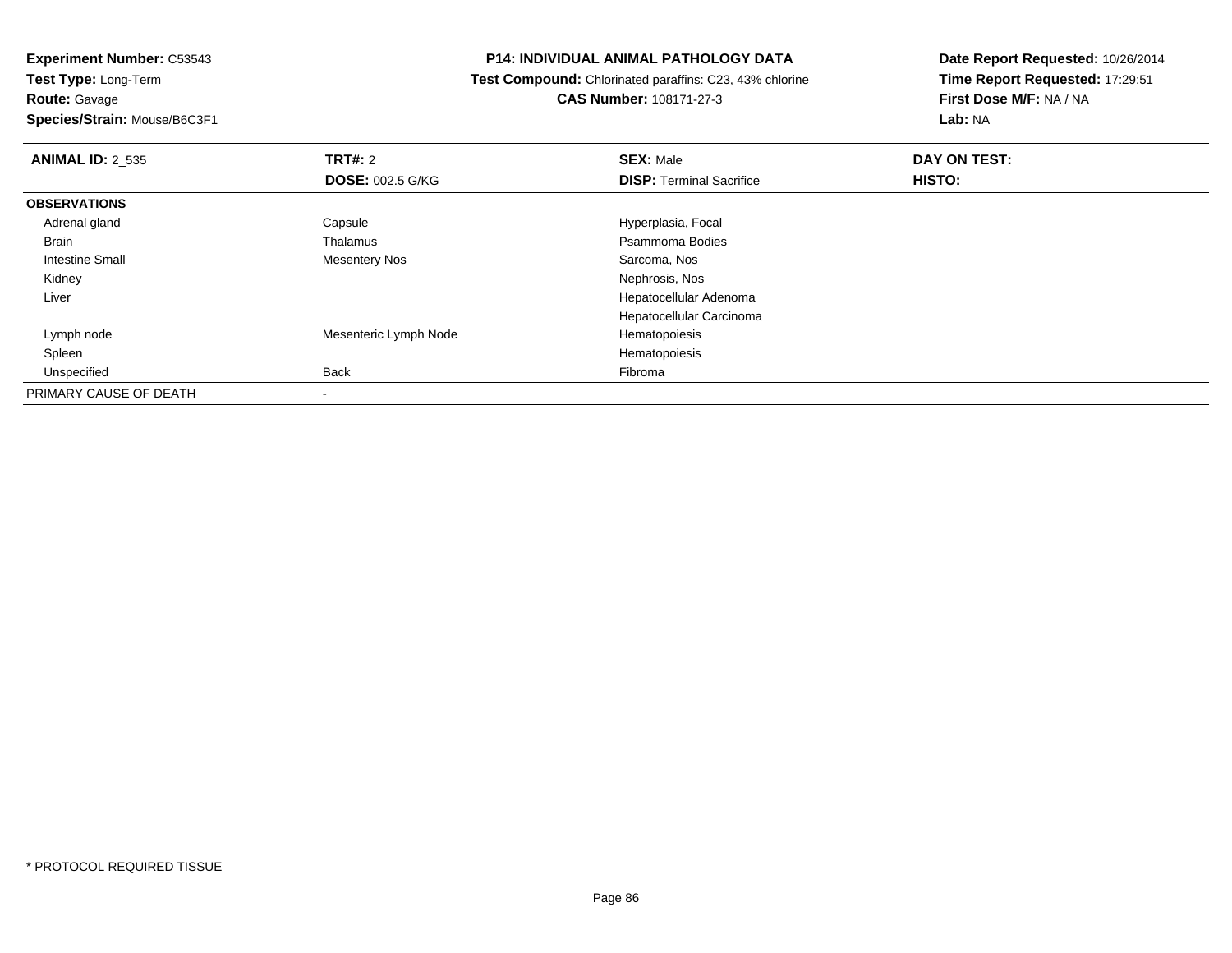| <b>Experiment Number: C53543</b><br>Test Type: Long-Term<br><b>Route: Gavage</b><br>Species/Strain: Mouse/B6C3F1 |                         | <b>P14: INDIVIDUAL ANIMAL PATHOLOGY DATA</b><br>Date Report Requested: 10/26/2014<br>Time Report Requested: 17:29:51<br>Test Compound: Chlorinated paraffins: C23, 43% chlorine<br>First Dose M/F: NA / NA<br><b>CAS Number: 108171-27-3</b><br>Lab: NA |               |
|------------------------------------------------------------------------------------------------------------------|-------------------------|---------------------------------------------------------------------------------------------------------------------------------------------------------------------------------------------------------------------------------------------------------|---------------|
| <b>ANIMAL ID: 2 536</b>                                                                                          | <b>TRT#: 2</b>          | <b>SEX: Male</b>                                                                                                                                                                                                                                        | DAY ON TEST:  |
|                                                                                                                  | <b>DOSE: 002.5 G/KG</b> | <b>DISP:</b> Terminal Sacrifice                                                                                                                                                                                                                         | <b>HISTO:</b> |
| <b>OBSERVATIONS</b>                                                                                              |                         |                                                                                                                                                                                                                                                         |               |
| Adrenal gland                                                                                                    | Cortex Nos              | Hyperplasia, Focal                                                                                                                                                                                                                                      |               |
| Lymph node                                                                                                       | Mesenteric Lymph Node   | Angiectasis                                                                                                                                                                                                                                             |               |
| Thyroid                                                                                                          |                         | Follicular-Cell Adenoma                                                                                                                                                                                                                                 |               |
|                                                                                                                  |                         | Hyperplasia, Follicular Cell                                                                                                                                                                                                                            |               |
| PRIMARY CAUSE OF DEATH                                                                                           |                         |                                                                                                                                                                                                                                                         |               |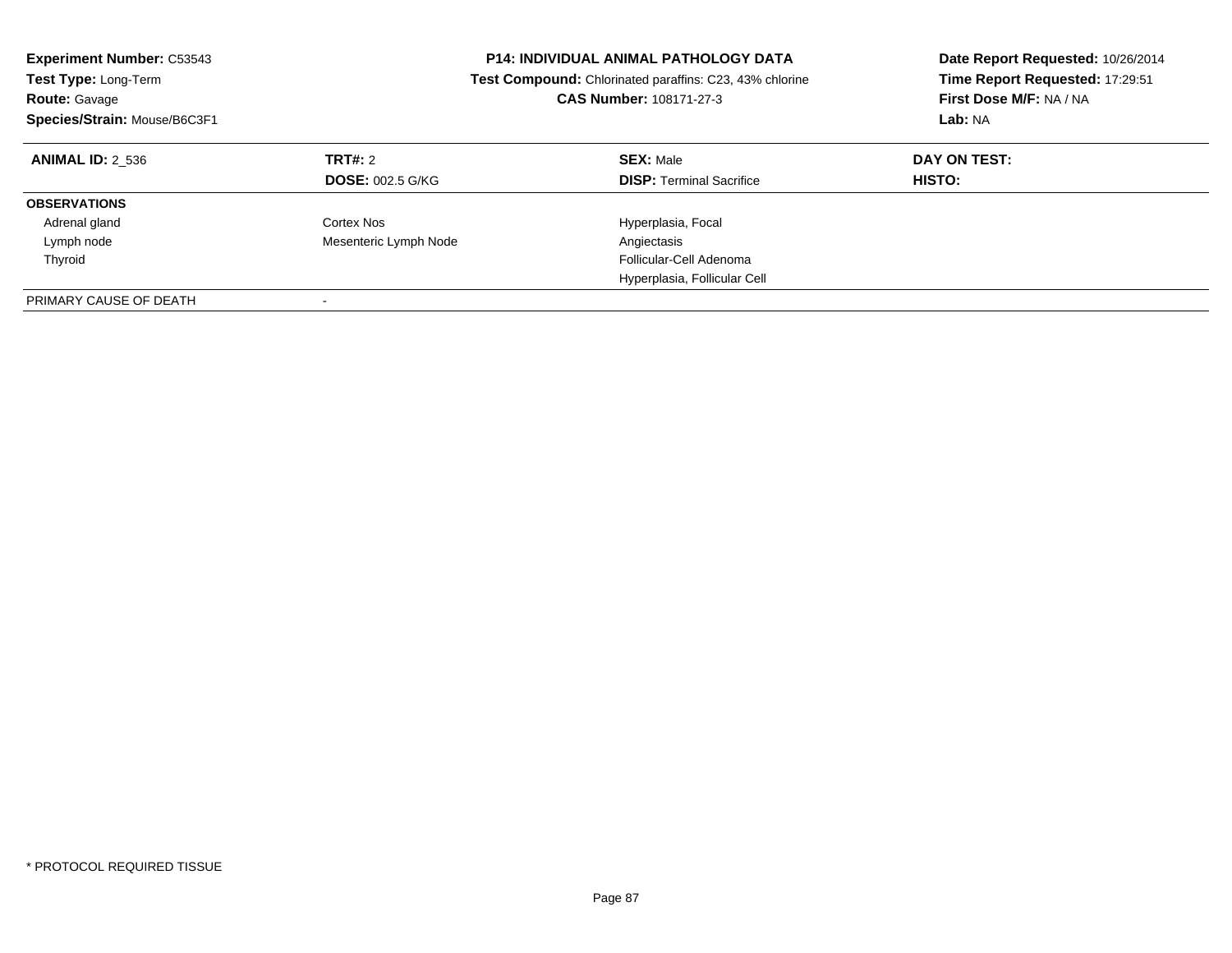| <b>Experiment Number: C53543</b><br>Test Type: Long-Term<br><b>Route: Gavage</b><br>Species/Strain: Mouse/B6C3F1 |                                           | <b>P14: INDIVIDUAL ANIMAL PATHOLOGY DATA</b><br>Date Report Requested: 10/26/2014<br>Time Report Requested: 17:29:51<br><b>Test Compound:</b> Chlorinated paraffins: C23, 43% chlorine<br>First Dose M/F: NA / NA<br>CAS Number: 108171-27-3<br>Lab: NA |                               |
|------------------------------------------------------------------------------------------------------------------|-------------------------------------------|---------------------------------------------------------------------------------------------------------------------------------------------------------------------------------------------------------------------------------------------------------|-------------------------------|
| <b>ANIMAL ID: 2 537</b>                                                                                          | <b>TRT#: 2</b><br><b>DOSE: 002.5 G/KG</b> | <b>SEX: Male</b><br><b>DISP:</b> Terminal Sacrifice                                                                                                                                                                                                     | DAY ON TEST:<br><b>HISTO:</b> |
| <b>OBSERVATIONS</b>                                                                                              |                                           |                                                                                                                                                                                                                                                         |                               |
| <b>Intestine Small</b><br>Kidney                                                                                 | <b>Mesentery Nos</b>                      | Necrosis, Fat<br>Nephrosis, Nos                                                                                                                                                                                                                         |                               |
| Liver                                                                                                            |                                           | Hepatocellular Carcinoma                                                                                                                                                                                                                                |                               |
| Thyroid                                                                                                          |                                           | Follicular-Cell Adenoma                                                                                                                                                                                                                                 |                               |
| PRIMARY CAUSE OF DEATH                                                                                           |                                           |                                                                                                                                                                                                                                                         |                               |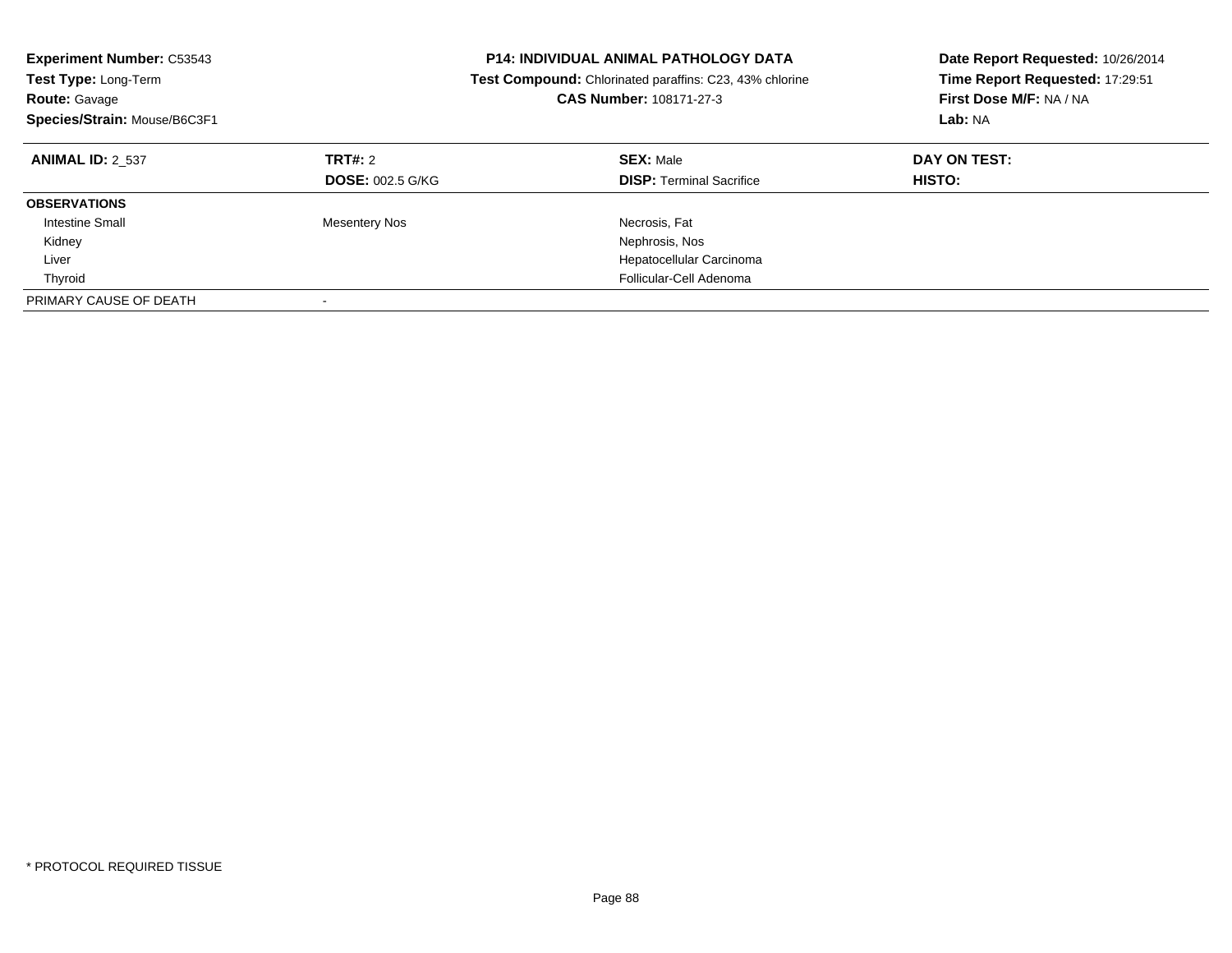| <b>Experiment Number: C53543</b> |                                                         | <b>P14: INDIVIDUAL ANIMAL PATHOLOGY DATA</b> | Date Report Requested: 10/26/2014 |  |
|----------------------------------|---------------------------------------------------------|----------------------------------------------|-----------------------------------|--|
| Test Type: Long-Term             | Test Compound: Chlorinated paraffins: C23, 43% chlorine |                                              | Time Report Requested: 17:29:51   |  |
| <b>Route: Gavage</b>             |                                                         | <b>CAS Number: 108171-27-3</b>               | First Dose M/F: NA / NA           |  |
| Species/Strain: Mouse/B6C3F1     |                                                         |                                              | Lab: NA                           |  |
| <b>ANIMAL ID: 2 538</b>          | TRT#: 2                                                 | <b>SEX: Male</b>                             | DAY ON TEST:                      |  |
|                                  | <b>DOSE: 002.5 G/KG</b>                                 | <b>DISP:</b> Terminal Sacrifice              | HISTO:                            |  |
| <b>OBSERVATIONS</b>              |                                                         |                                              |                                   |  |
| Intestine Small                  | Peyers Patch                                            | Hyperplasia, Lymphoid                        |                                   |  |
| Lung                             |                                                         | Alveolar/Bronchiolar Carcinoma               |                                   |  |
| Lymph node                       | Mesenteric Lymph Node                                   | Angiectasis                                  |                                   |  |
| Stomach                          | Forestomach                                             | Cyst, Nos                                    |                                   |  |
| Unspecified                      | Multiple Organs Nos                                     | Lymphoma, Mixed-Malignant Type               |                                   |  |
|                                  | Buttock                                                 | Sarcoma, Nos                                 |                                   |  |
| PRIMARY CAUSE OF DEATH           |                                                         |                                              |                                   |  |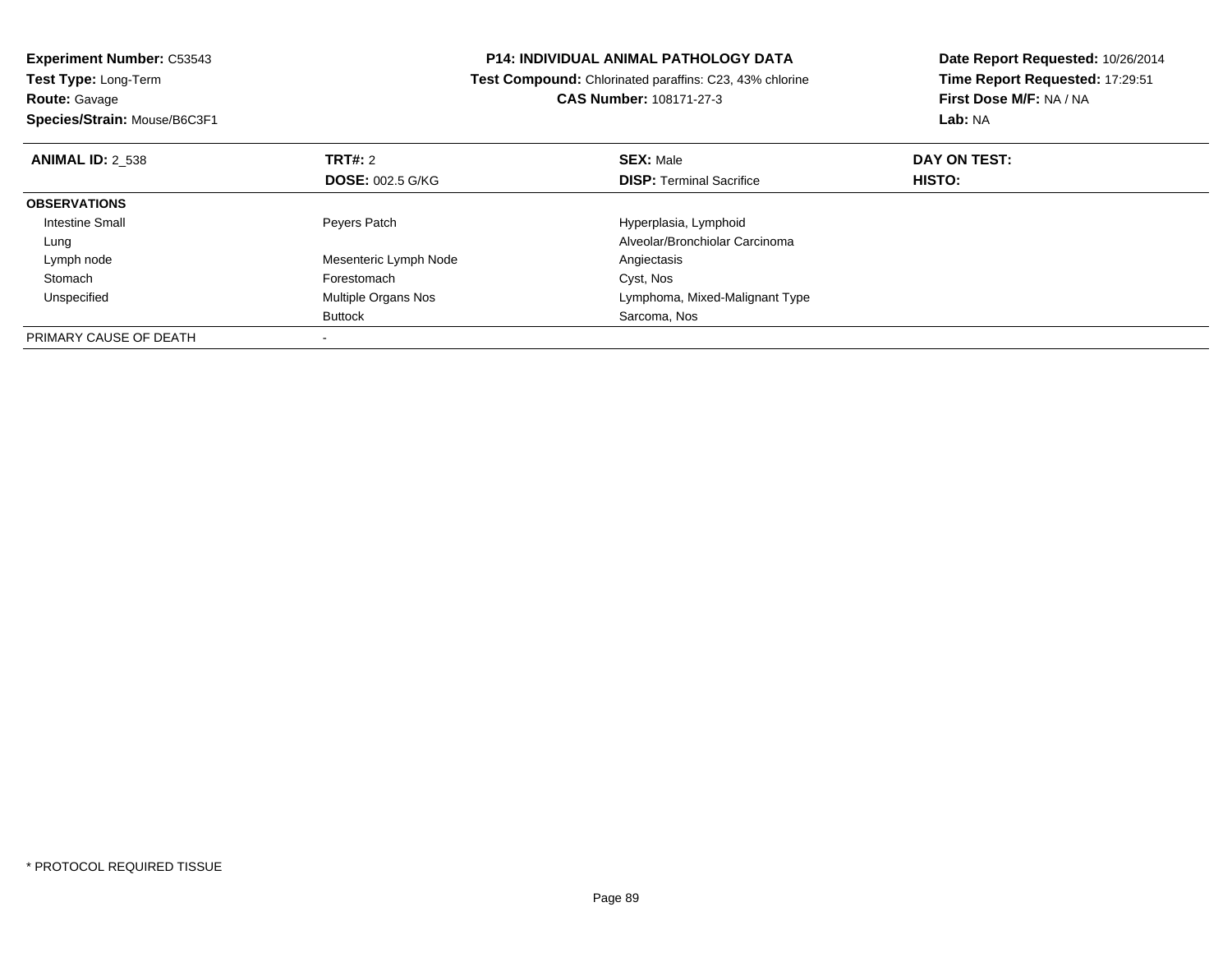| <b>Experiment Number: C53543</b><br>Test Type: Long-Term<br><b>Route: Gavage</b><br>Species/Strain: Mouse/B6C3F1 |                                           | <b>P14: INDIVIDUAL ANIMAL PATHOLOGY DATA</b><br>Date Report Requested: 10/26/2014<br>Time Report Requested: 17:29:51<br>Test Compound: Chlorinated paraffins: C23, 43% chlorine<br>First Dose M/F: NA / NA<br>CAS Number: 108171-27-3<br>Lab: NA |                        |
|------------------------------------------------------------------------------------------------------------------|-------------------------------------------|--------------------------------------------------------------------------------------------------------------------------------------------------------------------------------------------------------------------------------------------------|------------------------|
| <b>ANIMAL ID: 2 539</b>                                                                                          | <b>TRT#: 2</b><br><b>DOSE: 002.5 G/KG</b> | <b>SEX: Male</b><br><b>DISP:</b> Terminal Sacrifice                                                                                                                                                                                              | DAY ON TEST:<br>HISTO: |
|                                                                                                                  |                                           |                                                                                                                                                                                                                                                  |                        |
| <b>OBSERVATIONS</b>                                                                                              |                                           |                                                                                                                                                                                                                                                  |                        |
| <b>Brain</b>                                                                                                     | Thalamus                                  | Psammoma Bodies                                                                                                                                                                                                                                  |                        |
| Skin                                                                                                             | <b>Buttock</b>                            | Atrophy, Nos                                                                                                                                                                                                                                     |                        |
| Thyroid                                                                                                          |                                           | <b>Cystic Follicles</b>                                                                                                                                                                                                                          |                        |
| PRIMARY CAUSE OF DEATH                                                                                           |                                           |                                                                                                                                                                                                                                                  |                        |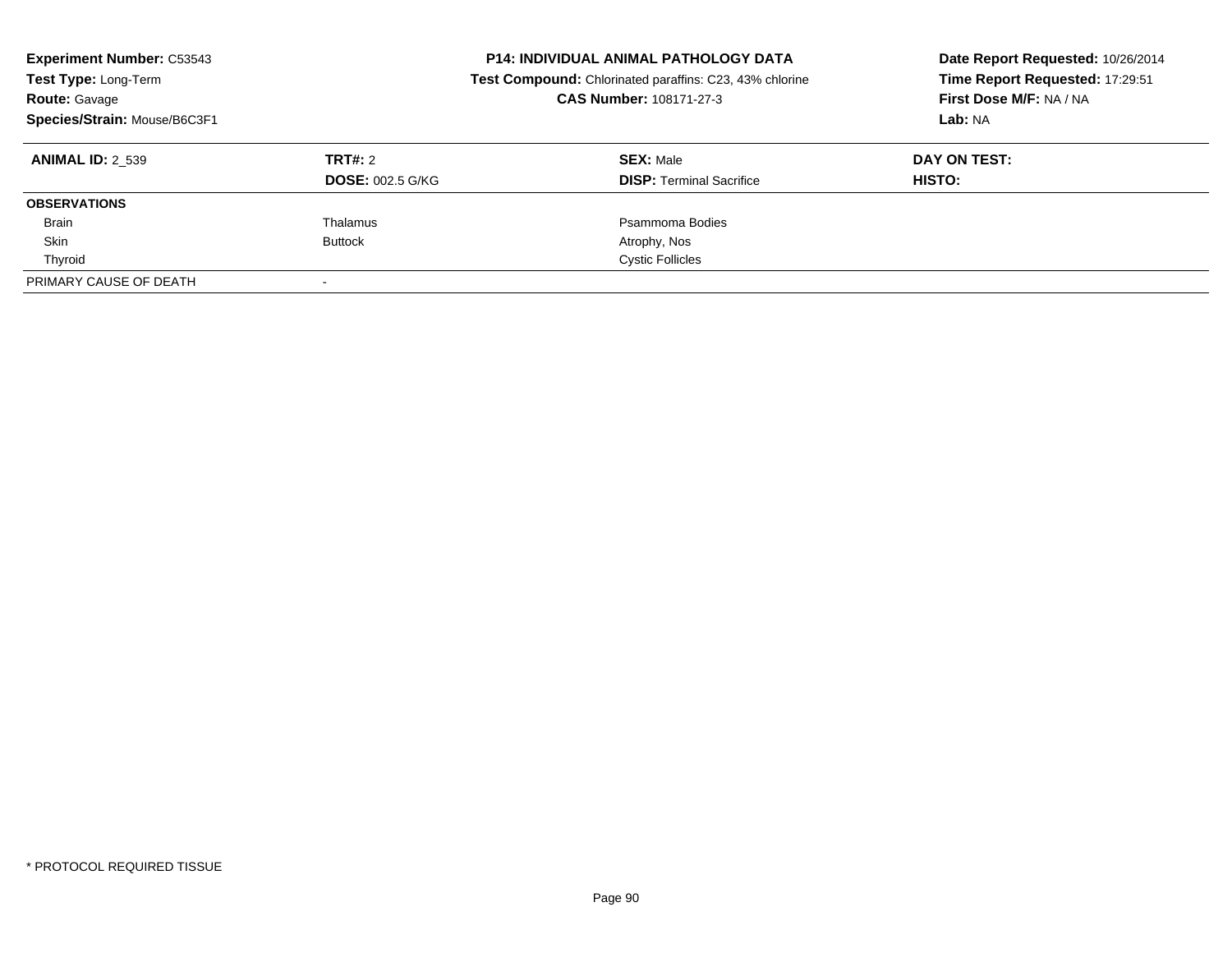| <b>Experiment Number: C53543</b><br><b>Test Type: Long-Term</b> | P14: INDIVIDUAL ANIMAL PATHOLOGY DATA<br>Test Compound: Chlorinated paraffins: C23, 43% chlorine |                                 | Date Report Requested: 10/26/2014<br>Time Report Requested: 17:29:51<br>First Dose M/F: NA / NA |  |
|-----------------------------------------------------------------|--------------------------------------------------------------------------------------------------|---------------------------------|-------------------------------------------------------------------------------------------------|--|
| <b>Route: Gavage</b><br>Species/Strain: Mouse/B6C3F1            |                                                                                                  | <b>CAS Number: 108171-27-3</b>  | Lab: NA                                                                                         |  |
|                                                                 |                                                                                                  |                                 |                                                                                                 |  |
| <b>ANIMAL ID: 2 540</b>                                         | <b>TRT#: 2</b>                                                                                   | <b>SEX: Male</b>                | DAY ON TEST:                                                                                    |  |
|                                                                 | <b>DOSE: 002.5 G/KG</b>                                                                          | <b>DISP: Terminal Sacrifice</b> | <b>HISTO:</b>                                                                                   |  |
| <b>OBSERVATIONS</b>                                             |                                                                                                  |                                 |                                                                                                 |  |
| Adrenal gland                                                   | Medulla                                                                                          | Pheochromocytoma                |                                                                                                 |  |
| Brain                                                           | Thalamus                                                                                         | Psammoma Bodies                 |                                                                                                 |  |
| Harderian gland                                                 | Hardarian Gland                                                                                  | Adenoma, Nos                    |                                                                                                 |  |
| Kidney                                                          |                                                                                                  | Nephrosis, Nos                  |                                                                                                 |  |
| Lymph node                                                      | Mesenteric Lymph Node                                                                            | Angiectasis                     |                                                                                                 |  |
| Unspecified                                                     | Chest                                                                                            | Fibroma                         |                                                                                                 |  |
| PRIMARY CAUSE OF DEATH                                          |                                                                                                  |                                 |                                                                                                 |  |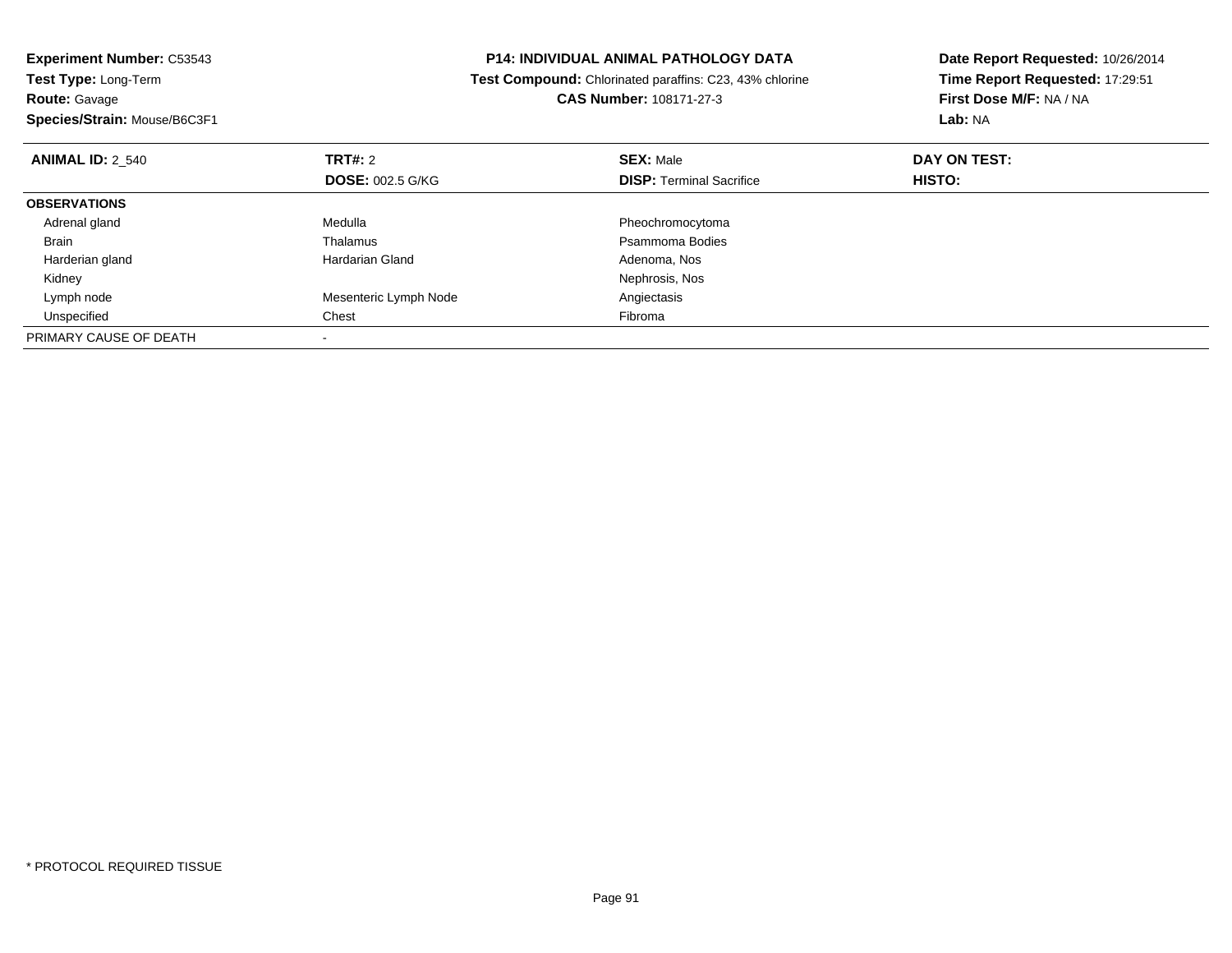| <b>Experiment Number: C53543</b><br>Test Type: Long-Term<br><b>Route: Gavage</b><br>Species/Strain: Mouse/B6C3F1 |                                           | <b>P14: INDIVIDUAL ANIMAL PATHOLOGY DATA</b><br>Test Compound: Chlorinated paraffins: C23, 43% chlorine<br>CAS Number: 108171-27-3 | Date Report Requested: 10/26/2014<br>Time Report Requested: 17:29:51<br>First Dose M/F: NA / NA<br>Lab: NA |
|------------------------------------------------------------------------------------------------------------------|-------------------------------------------|------------------------------------------------------------------------------------------------------------------------------------|------------------------------------------------------------------------------------------------------------|
| <b>ANIMAL ID: 2 541</b>                                                                                          | <b>TRT#: 2</b><br><b>DOSE: 002.5 G/KG</b> | <b>SEX: Male</b><br><b>DISP:</b> Terminal Sacrifice                                                                                | DAY ON TEST:<br>HISTO:                                                                                     |
| <b>OBSERVATIONS</b>                                                                                              |                                           |                                                                                                                                    |                                                                                                            |
| <b>Brain</b>                                                                                                     | Thalamus                                  | Psammoma Bodies                                                                                                                    |                                                                                                            |
| Lymph node                                                                                                       | Mandibular Lymph Node                     | Hyperplasia, Nos                                                                                                                   |                                                                                                            |
| PRIMARY CAUSE OF DEATH                                                                                           |                                           |                                                                                                                                    |                                                                                                            |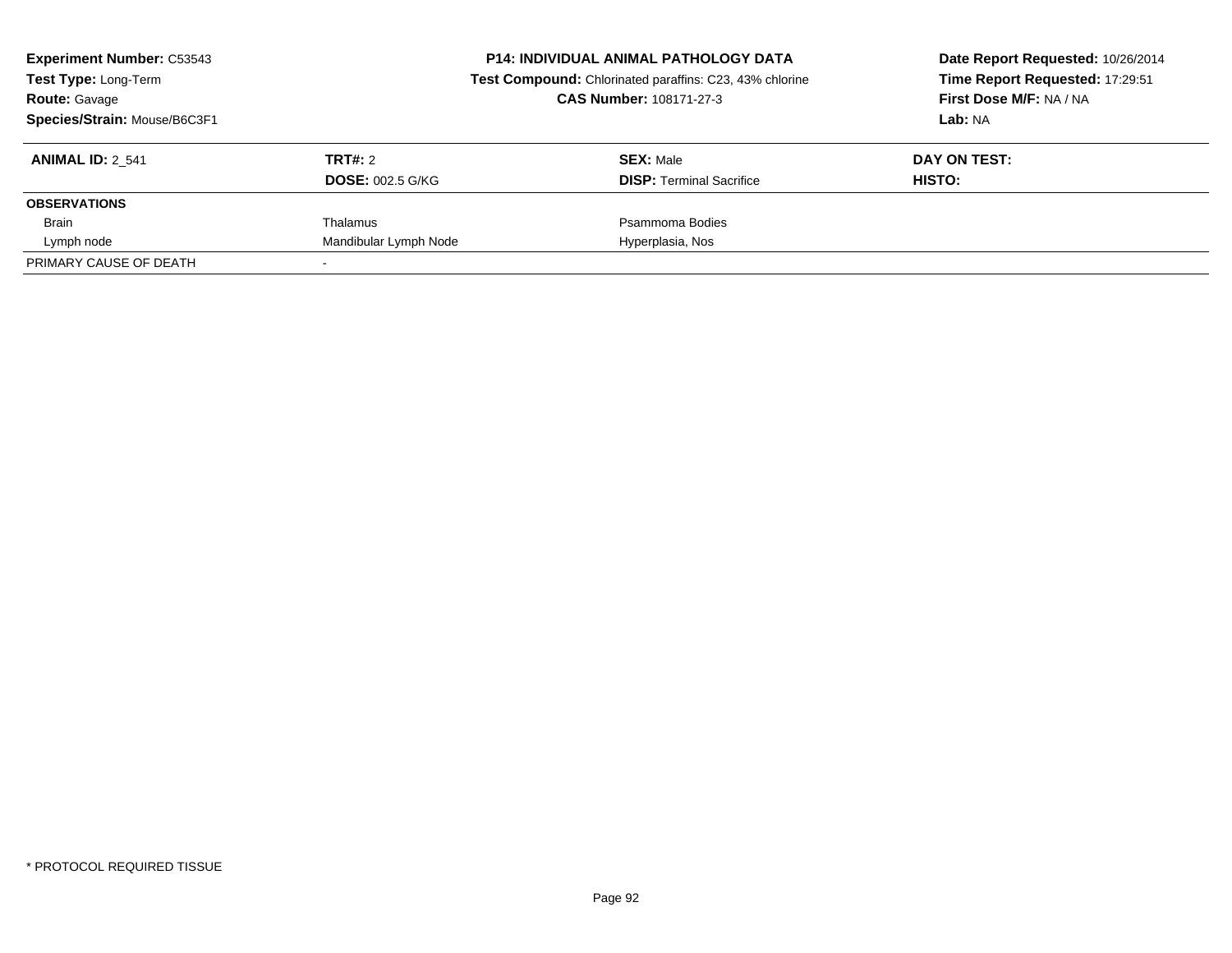| <b>Experiment Number: C53543</b><br>Test Type: Long-Term<br><b>Route: Gavage</b><br>Species/Strain: Mouse/B6C3F1 |                                    | <b>P14: INDIVIDUAL ANIMAL PATHOLOGY DATA</b><br>Date Report Requested: 10/26/2014<br>Time Report Requested: 17:29:51<br><b>Test Compound:</b> Chlorinated paraffins: C23, 43% chlorine<br>First Dose M/F: NA / NA<br>CAS Number: 108171-27-3<br>Lab: NA |                        |
|------------------------------------------------------------------------------------------------------------------|------------------------------------|---------------------------------------------------------------------------------------------------------------------------------------------------------------------------------------------------------------------------------------------------------|------------------------|
| <b>ANIMAL ID: 2 542</b>                                                                                          | TRT#: 2<br><b>DOSE: 002.5 G/KG</b> | <b>SEX: Male</b><br><b>DISP:</b> Terminal Sacrifice                                                                                                                                                                                                     | DAY ON TEST:<br>HISTO: |
| <b>OBSERVATIONS</b>                                                                                              |                                    |                                                                                                                                                                                                                                                         |                        |
| <b>Brain</b>                                                                                                     | Thalamus                           | Psammoma Bodies                                                                                                                                                                                                                                         |                        |
| Kidney                                                                                                           |                                    | Nephrosis, Nos                                                                                                                                                                                                                                          |                        |
| Lung                                                                                                             |                                    | Alveolar/Bronchiolar Carcinoma                                                                                                                                                                                                                          |                        |
| Unspecified                                                                                                      | Flank                              | Neurilemoma                                                                                                                                                                                                                                             |                        |
| PRIMARY CAUSE OF DEATH                                                                                           |                                    |                                                                                                                                                                                                                                                         |                        |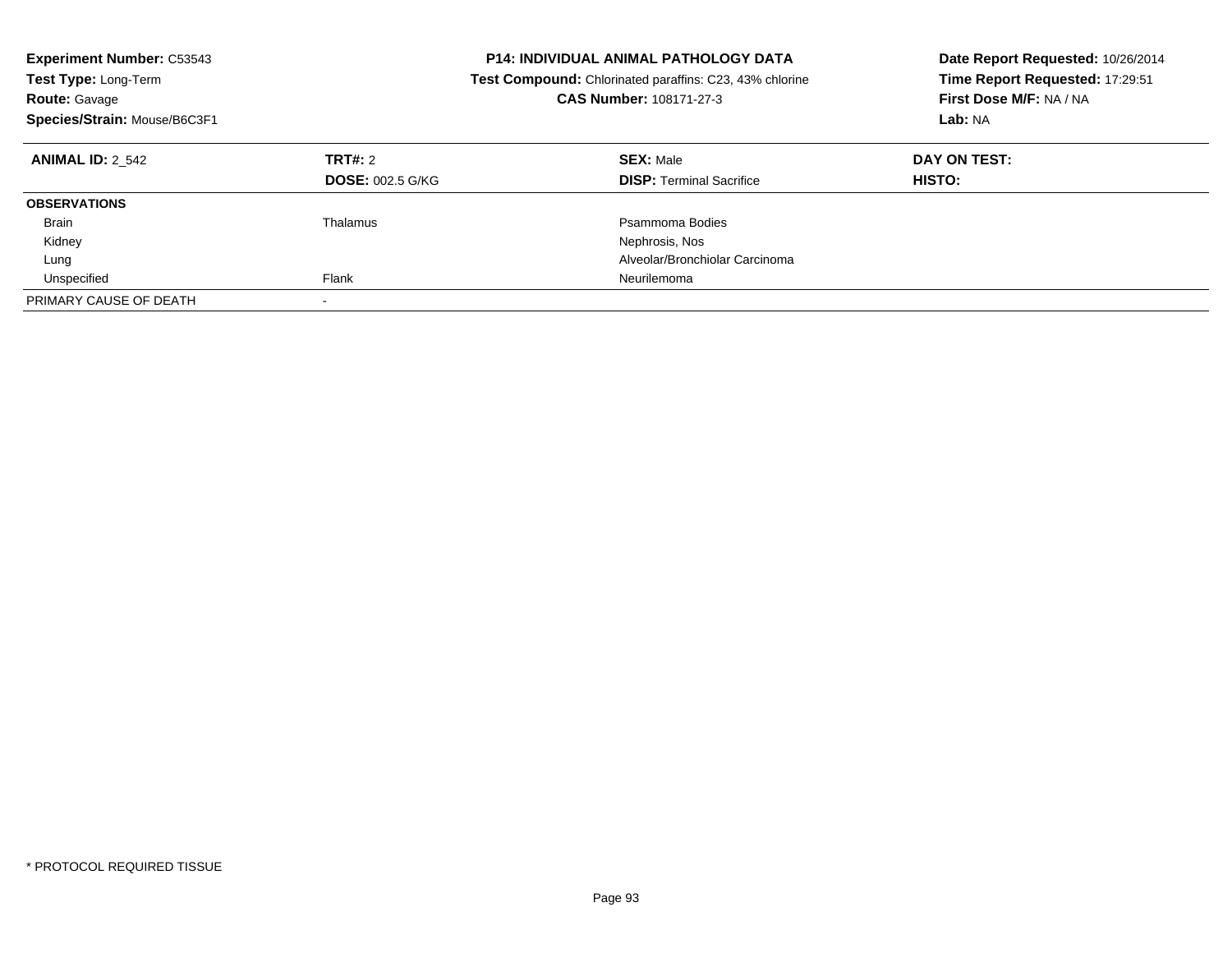| <b>Experiment Number: C53543</b> | <b>P14: INDIVIDUAL ANIMAL PATHOLOGY DATA</b><br>Test Compound: Chlorinated paraffins: C23, 43% chlorine |                                 | Date Report Requested: 10/26/2014 |
|----------------------------------|---------------------------------------------------------------------------------------------------------|---------------------------------|-----------------------------------|
| Test Type: Long-Term             |                                                                                                         |                                 | Time Report Requested: 17:29:51   |
| <b>Route: Gavage</b>             |                                                                                                         | <b>CAS Number: 108171-27-3</b>  | First Dose M/F: NA / NA           |
| Species/Strain: Mouse/B6C3F1     |                                                                                                         |                                 | Lab: NA                           |
| <b>ANIMAL ID: 2 543</b>          | TRT#: 2                                                                                                 | <b>SEX: Male</b>                | DAY ON TEST:                      |
|                                  | <b>DOSE: 002.5 G/KG</b>                                                                                 | <b>DISP:</b> Terminal Sacrifice | <b>HISTO:</b>                     |
| <b>OBSERVATIONS</b>              |                                                                                                         |                                 |                                   |
| Brain                            | Thalamus                                                                                                | Psammoma Bodies                 |                                   |
| Kidney                           |                                                                                                         | Nephrosis, Nos                  |                                   |
| Liver                            |                                                                                                         | Hepatocellular Carcinoma        |                                   |
| Lymph node                       | Mesenteric Lymph Node                                                                                   | Hyperplasia, Lymphoid           |                                   |
| Spleen                           |                                                                                                         | Lymphoma, Mixed-Malignant Type  |                                   |
| PRIMARY CAUSE OF DEATH           |                                                                                                         |                                 |                                   |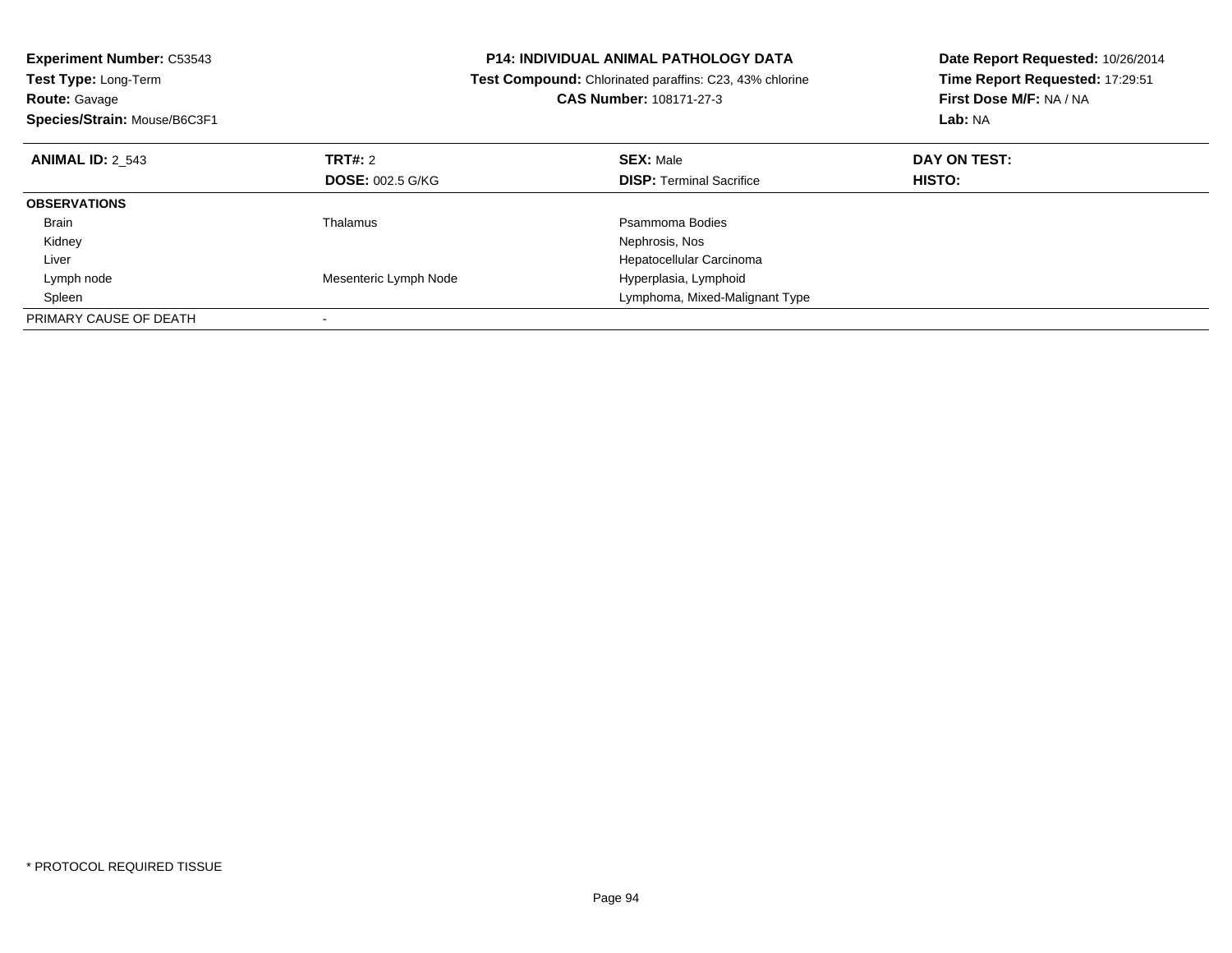| <b>Experiment Number: C53543</b> | <b>P14: INDIVIDUAL ANIMAL PATHOLOGY DATA</b><br>Test Compound: Chlorinated paraffins: C23, 43% chlorine |                                 | Date Report Requested: 10/26/2014 |
|----------------------------------|---------------------------------------------------------------------------------------------------------|---------------------------------|-----------------------------------|
| Test Type: Long-Term             |                                                                                                         |                                 | Time Report Requested: 17:29:51   |
| <b>Route: Gavage</b>             |                                                                                                         | <b>CAS Number: 108171-27-3</b>  | First Dose M/F: NA / NA           |
| Species/Strain: Mouse/B6C3F1     |                                                                                                         |                                 | Lab: NA                           |
| <b>ANIMAL ID: 2 544</b>          | <b>TRT#: 2</b>                                                                                          | <b>SEX: Male</b>                | DAY ON TEST:                      |
|                                  | <b>DOSE: 002.5 G/KG</b>                                                                                 | <b>DISP:</b> Terminal Sacrifice | <b>HISTO:</b>                     |
| <b>OBSERVATIONS</b>              |                                                                                                         |                                 |                                   |
| Kidney                           |                                                                                                         | Nephrosis, Nos                  |                                   |
| Lung                             |                                                                                                         | Alveolar/Bronchiolar Adenoma    |                                   |
| Lymph node                       | Mesenteric Lymph Node                                                                                   | Angiectasis                     |                                   |
| Skin                             | Chest                                                                                                   | Ulcer, Nos                      |                                   |
| Unspecified                      | Multiple Organs Nos                                                                                     | Lymphoma, Mixed-Malignant Type  |                                   |
| PRIMARY CAUSE OF DEATH           |                                                                                                         |                                 |                                   |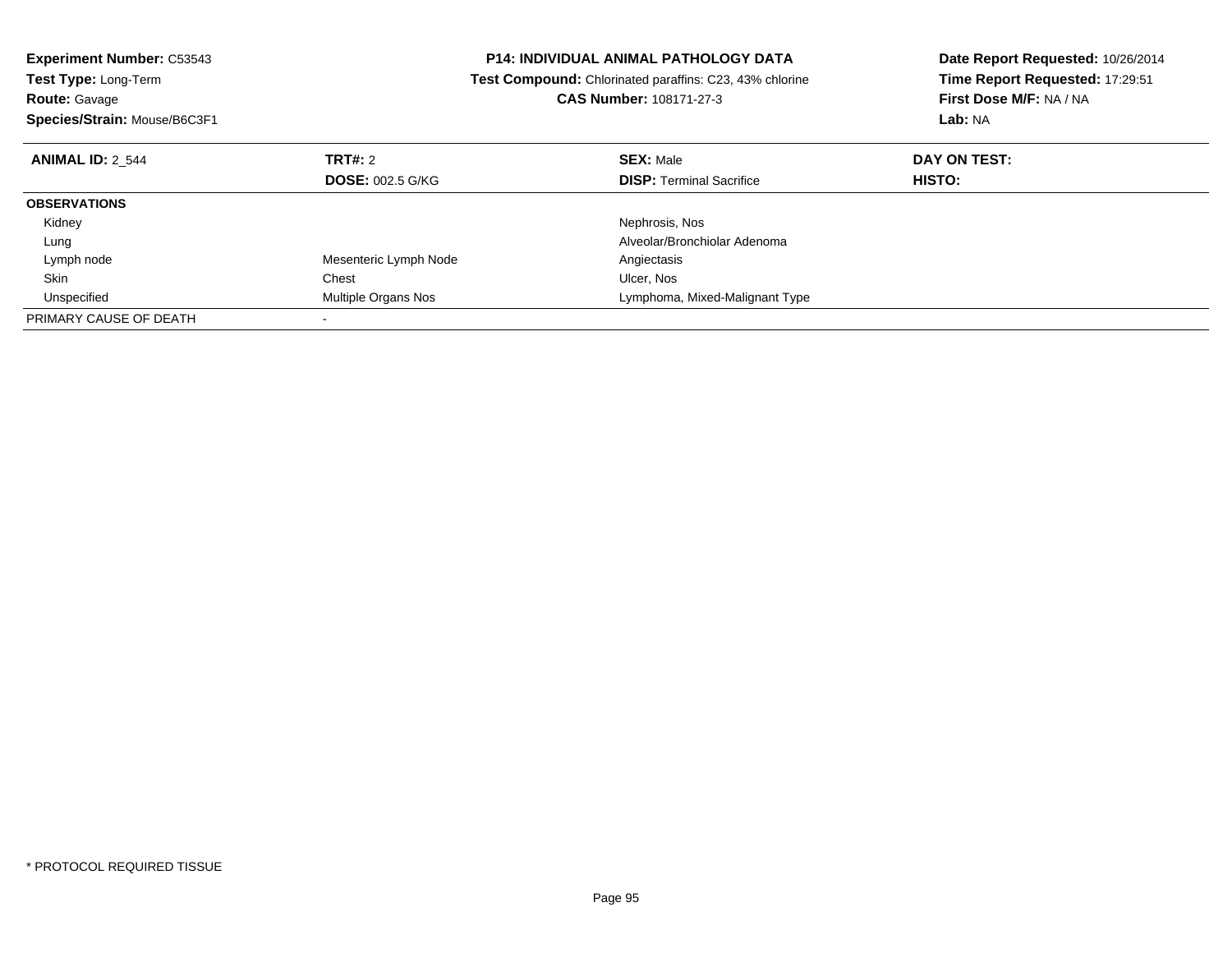**Route:** Gavage

**Species/Strain:** Mouse/B6C3F1

### **P14: INDIVIDUAL ANIMAL PATHOLOGY DATA**

 **Test Compound:** Chlorinated paraffins: C23, 43% chlorine**CAS Number:** 108171-27-3

| <b>ANIMAL ID: 2_545</b> | TRT#: 2                 | <b>SEX: Male</b>                | DAY ON TEST: |  |
|-------------------------|-------------------------|---------------------------------|--------------|--|
|                         | <b>DOSE: 002.5 G/KG</b> | <b>DISP: Terminal Sacrifice</b> | HISTO:       |  |
| <b>OBSERVATIONS</b>     |                         |                                 |              |  |
| Kidney                  |                         | Nephrosis, Nos                  |              |  |
| Liver                   |                         | Hepatocellular Adenoma          |              |  |
| Lung                    |                         | Alveolar/Bronchiolar Adenoma    |              |  |
| Lymph node              | Mesenteric Lymph Node   | Lymphoma, Mixed-Malignant Type  |              |  |
| Spleen                  |                         | Amyloid, Nos                    |              |  |
|                         |                         | Atrophy, Nos                    |              |  |
| Testis                  |                         | Atrophy, Nos                    |              |  |
| Unspecified             | Sole Of Foot            | Callus                          |              |  |
| PRIMARY CAUSE OF DEATH  |                         |                                 |              |  |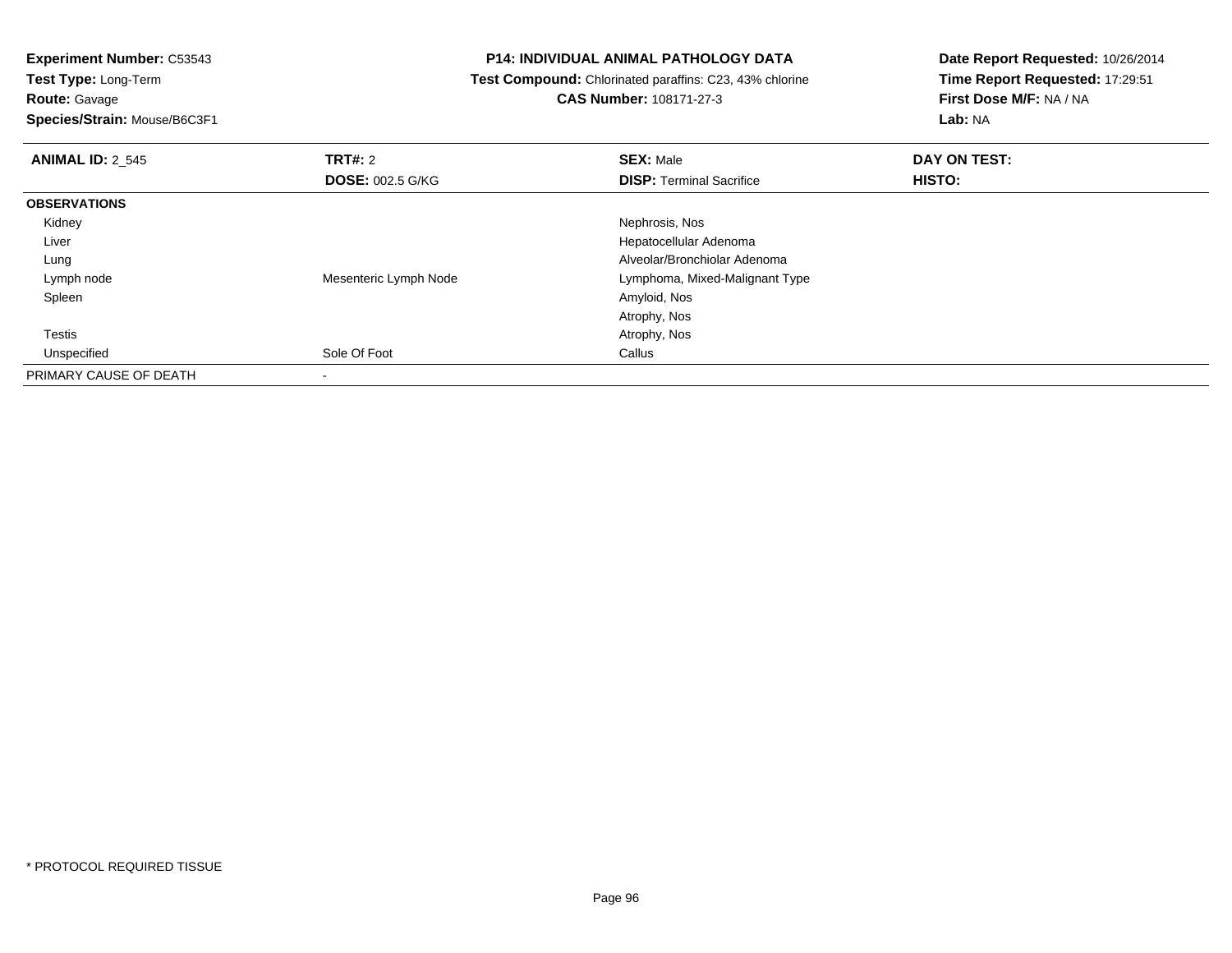| <b>Experiment Number: C53543</b><br><b>Test Type: Long-Term</b><br><b>Route: Gavage</b><br>Species/Strain: Mouse/B6C3F1 | <b>P14: INDIVIDUAL ANIMAL PATHOLOGY DATA</b><br><b>Test Compound:</b> Chlorinated paraffins: C23, 43% chlorine<br>CAS Number: 108171-27-3 |                                                     | Date Report Requested: 10/26/2014<br>Time Report Requested: 17:29:51<br>First Dose M/F: NA / NA<br>Lab: NA |
|-------------------------------------------------------------------------------------------------------------------------|-------------------------------------------------------------------------------------------------------------------------------------------|-----------------------------------------------------|------------------------------------------------------------------------------------------------------------|
| <b>ANIMAL ID: 2 546</b>                                                                                                 | TRT#: 2<br><b>DOSE: 002.5 G/KG</b>                                                                                                        | <b>SEX: Male</b><br><b>DISP:</b> Moribund Sacrifice | DAY ON TEST:<br><b>HISTO:</b>                                                                              |
| <b>OBSERVATIONS</b>                                                                                                     |                                                                                                                                           |                                                     |                                                                                                            |
| Liver                                                                                                                   |                                                                                                                                           | Hepatocellular Carcinoma                            |                                                                                                            |
| Lymph node                                                                                                              | Mesenteric Lymph Node                                                                                                                     | Angiectasis                                         |                                                                                                            |
| Spleen                                                                                                                  |                                                                                                                                           | Hematopoiesis                                       |                                                                                                            |
| Testis                                                                                                                  |                                                                                                                                           | Atrophy, Nos                                        |                                                                                                            |
| PRIMARY CAUSE OF DEATH                                                                                                  |                                                                                                                                           |                                                     |                                                                                                            |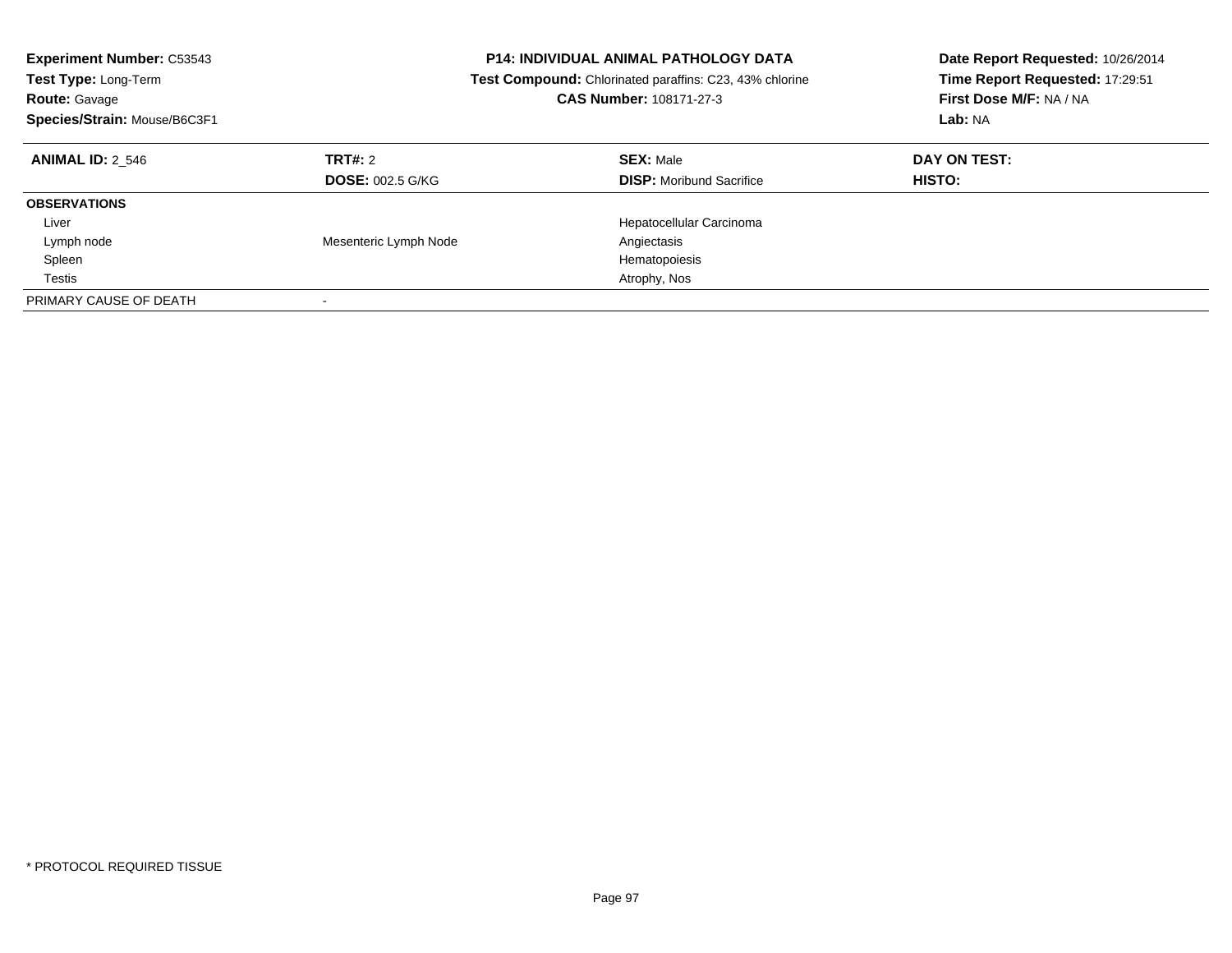| <b>Experiment Number: C53543</b><br>Test Type: Long-Term<br><b>Route: Gavage</b> | <b>P14: INDIVIDUAL ANIMAL PATHOLOGY DATA</b><br>Test Compound: Chlorinated paraffins: C23, 43% chlorine<br><b>CAS Number: 108171-27-3</b> |                                 | Date Report Requested: 10/26/2014<br>Time Report Requested: 17:29:51<br>First Dose M/F: NA / NA<br>Lab: NA |  |
|----------------------------------------------------------------------------------|-------------------------------------------------------------------------------------------------------------------------------------------|---------------------------------|------------------------------------------------------------------------------------------------------------|--|
| Species/Strain: Mouse/B6C3F1                                                     |                                                                                                                                           |                                 |                                                                                                            |  |
| <b>ANIMAL ID: 2 547</b>                                                          | TRT#: 2                                                                                                                                   | <b>SEX: Male</b>                | DAY ON TEST:                                                                                               |  |
|                                                                                  | <b>DOSE: 002.5 G/KG</b>                                                                                                                   | <b>DISP:</b> Terminal Sacrifice | HISTO:                                                                                                     |  |
| <b>OBSERVATIONS</b>                                                              |                                                                                                                                           |                                 |                                                                                                            |  |
| Liver                                                                            |                                                                                                                                           | Hepatocellular Adenoma          |                                                                                                            |  |
| Lymph node                                                                       | Mesenteric Lymph Node                                                                                                                     | Angiectasis                     |                                                                                                            |  |
| Unspecified                                                                      | Multiple Organs Nos                                                                                                                       | Lymphoma, Mixed-Malignant Type  |                                                                                                            |  |
|                                                                                  | Multiple Organs Nos                                                                                                                       | Periarteritis                   |                                                                                                            |  |
| PRIMARY CAUSE OF DEATH                                                           |                                                                                                                                           |                                 |                                                                                                            |  |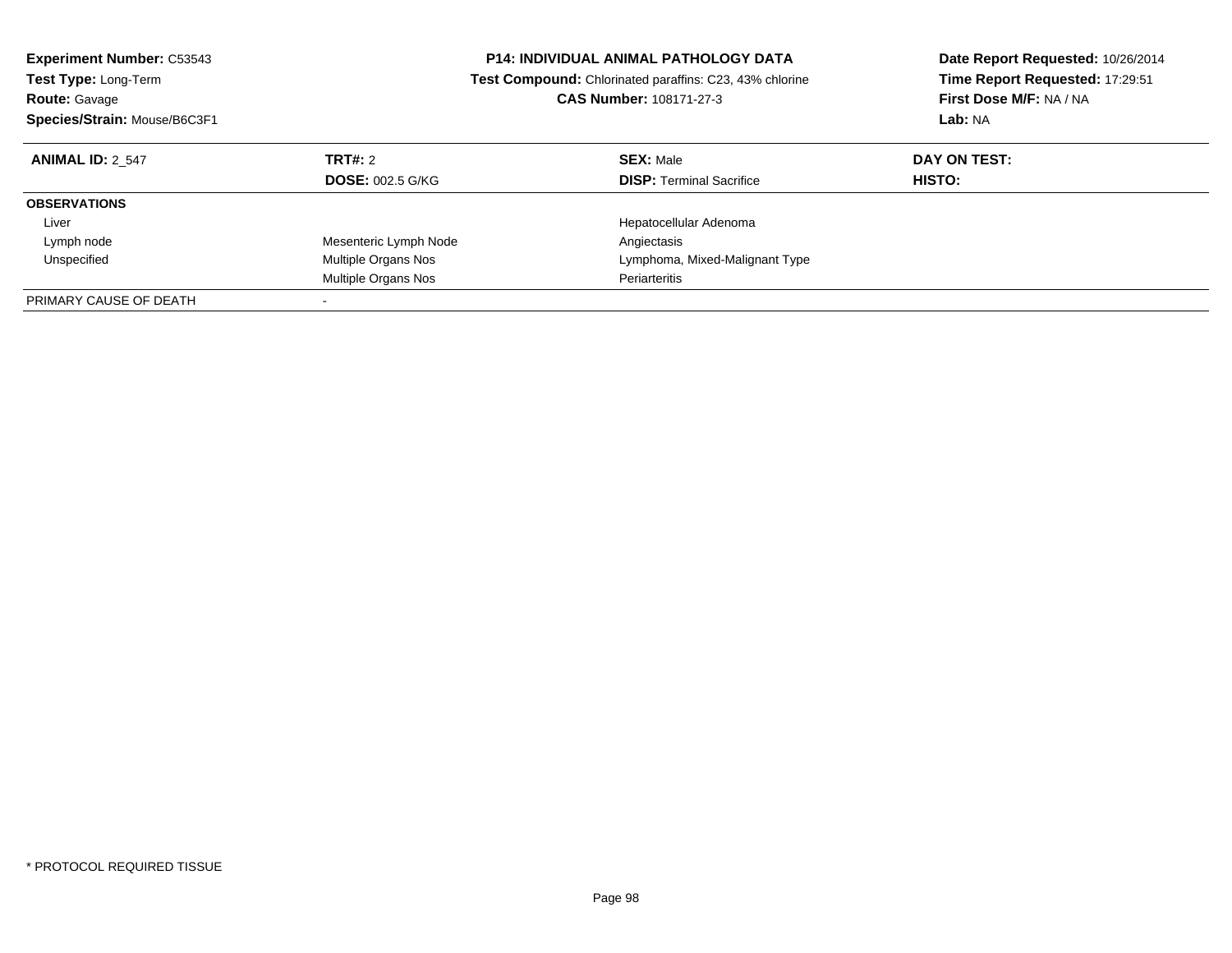**Experiment Number:** C53543**Test Type:** Long-Term**Route:** Gavage

**Species/Strain:** Mouse/B6C3F1

# **P14: INDIVIDUAL ANIMAL PATHOLOGY DATA**

 **Test Compound:** Chlorinated paraffins: C23, 43% chlorine**CAS Number:** 108171-27-3

| <b>ANIMAL ID: 2 548</b> | TRT#: 2                 | <b>SEX: Male</b>                | DAY ON TEST:  |  |
|-------------------------|-------------------------|---------------------------------|---------------|--|
|                         | <b>DOSE: 002.5 G/KG</b> | <b>DISP: Terminal Sacrifice</b> | <b>HISTO:</b> |  |
| <b>OBSERVATIONS</b>     |                         |                                 |               |  |
| <b>Intestine Small</b>  | Ileum, Ileum            | Adenocarcinoma, Nos             |               |  |
| Liver                   |                         | Hematopoiesis                   |               |  |
|                         |                         | Hepatocellular Adenoma          |               |  |
| Lung                    |                         | Alveolar/Bronchiolar Adenoma    |               |  |
| Lymph node              | Mesenteric Lymph Node   | Angiectasis                     |               |  |
| Spleen                  |                         | Hematopoiesis                   |               |  |
| Unspecified             | Multiple Organs Nos     | Lymphoma, Mixed-Malignant Type  |               |  |
| PRIMARY CAUSE OF DEATH  |                         |                                 |               |  |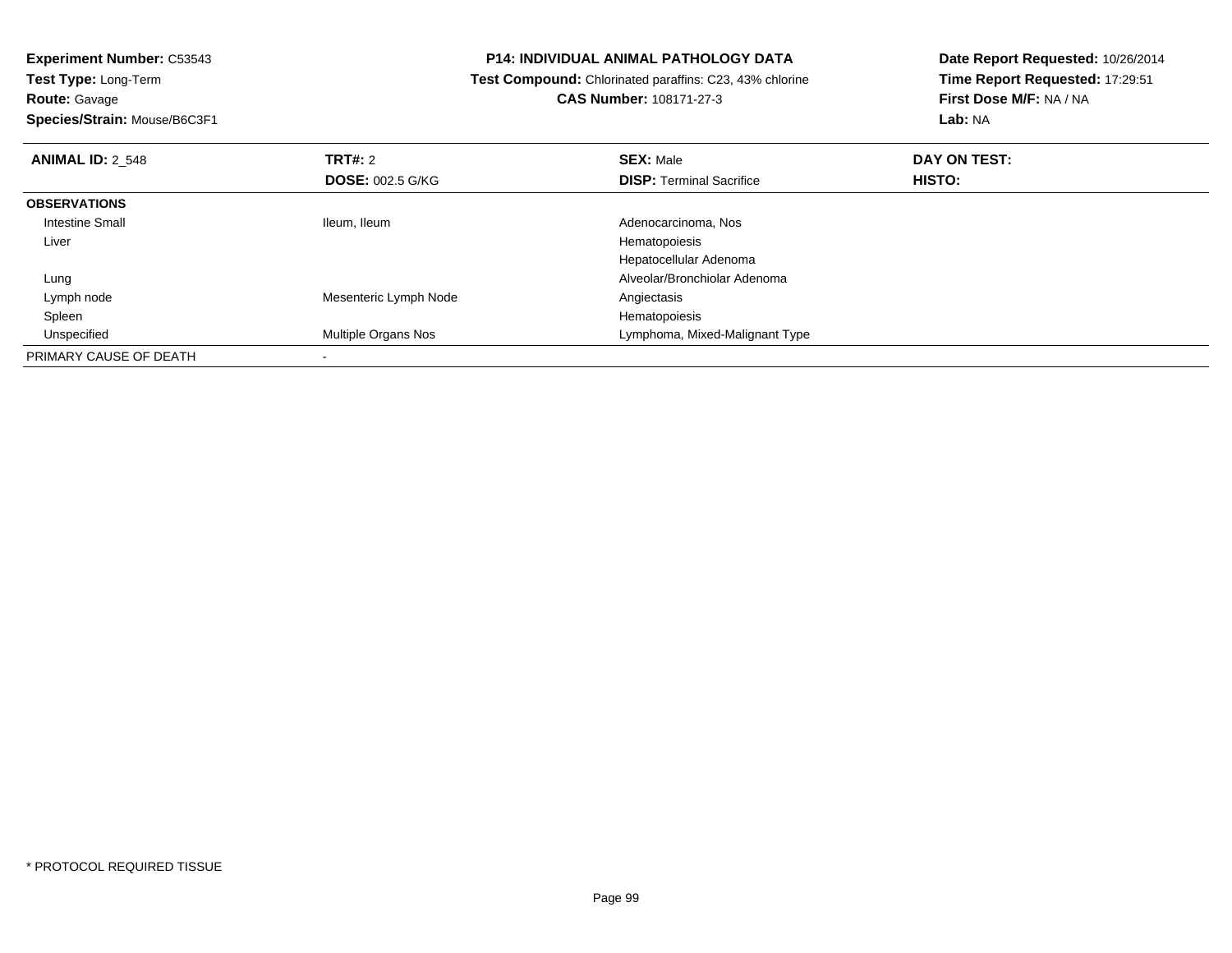| <b>Experiment Number: C53543</b><br><b>Test Type: Long-Term</b><br><b>Route: Gavage</b><br>Species/Strain: Mouse/B6C3F1 | <b>P14: INDIVIDUAL ANIMAL PATHOLOGY DATA</b><br><b>Test Compound:</b> Chlorinated paraffins: C23, 43% chlorine<br>CAS Number: 108171-27-3 |                                                | Date Report Requested: 10/26/2014<br>Time Report Requested: 17:29:51<br>First Dose M/F: NA / NA<br>Lab: NA |
|-------------------------------------------------------------------------------------------------------------------------|-------------------------------------------------------------------------------------------------------------------------------------------|------------------------------------------------|------------------------------------------------------------------------------------------------------------|
| <b>ANIMAL ID: 2 549</b>                                                                                                 | TRT#: 2<br><b>DOSE: 002.5 G/KG</b>                                                                                                        | <b>SEX: Male</b><br><b>DISP:</b> Natural Death | DAY ON TEST:<br>HISTO:                                                                                     |
| <b>OBSERVATIONS</b>                                                                                                     |                                                                                                                                           |                                                |                                                                                                            |
| Lymph node                                                                                                              | Mesenteric Lymph Node                                                                                                                     | Angiectasis                                    |                                                                                                            |
| Spleen                                                                                                                  |                                                                                                                                           | Hematopoiesis                                  |                                                                                                            |
| Unspecified                                                                                                             | Chest                                                                                                                                     | Fibroma                                        |                                                                                                            |
|                                                                                                                         | Flank                                                                                                                                     | Fibrosarcoma                                   |                                                                                                            |
| PRIMARY CAUSE OF DEATH                                                                                                  |                                                                                                                                           |                                                |                                                                                                            |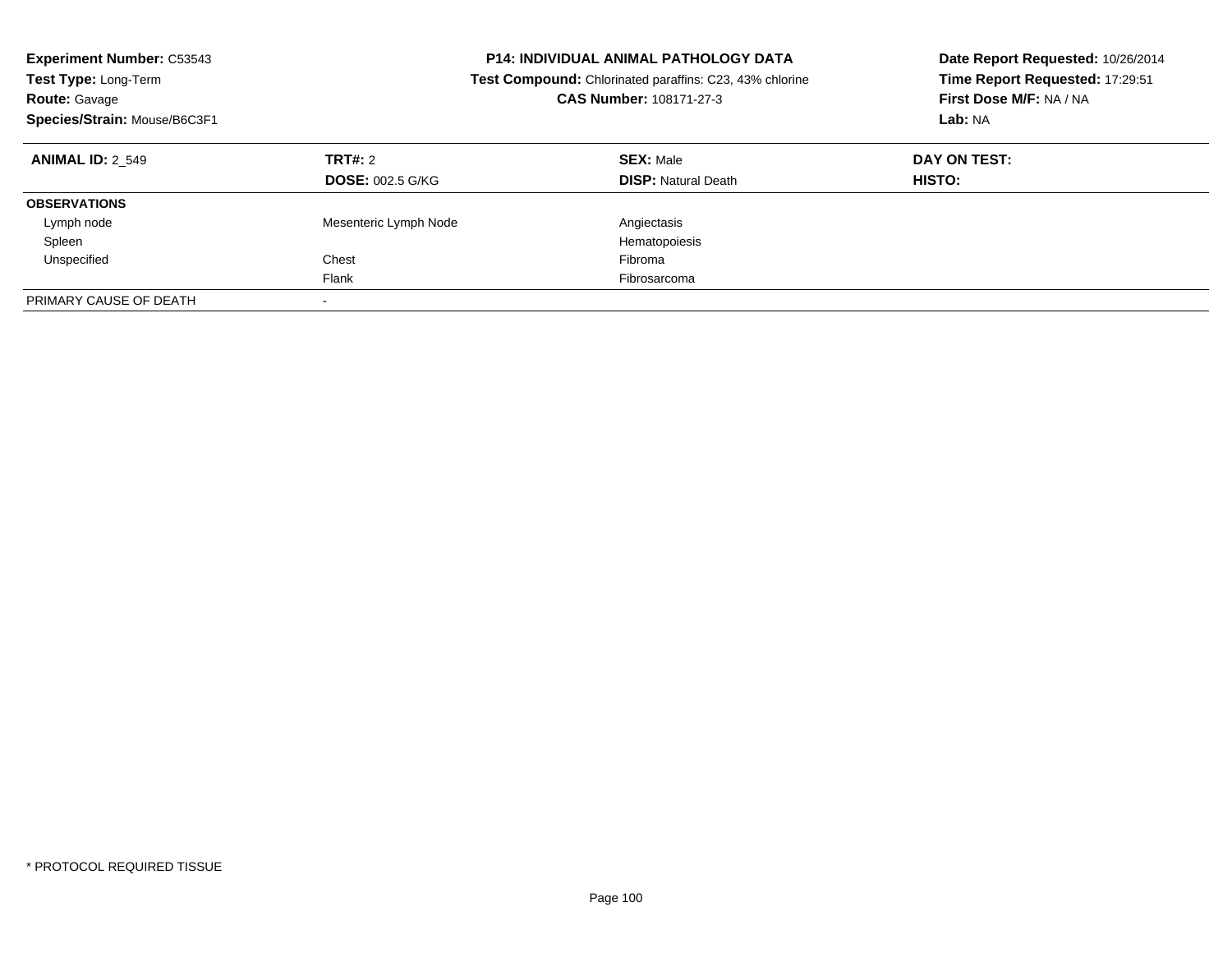| <b>Experiment Number: C53543</b><br><b>P14: INDIVIDUAL ANIMAL PATHOLOGY DATA</b><br>Test Type: Long-Term<br><b>Test Compound:</b> Chlorinated paraffins: C23, 43% chlorine<br>CAS Number: 108171-27-3<br>Route: Gavage<br>Species/Strain: Mouse/B6C3F1 |                                    |                                                     | Date Report Requested: 10/26/2014<br>Time Report Requested: 17:29:51<br>First Dose M/F: NA / NA<br>Lab: NA |
|--------------------------------------------------------------------------------------------------------------------------------------------------------------------------------------------------------------------------------------------------------|------------------------------------|-----------------------------------------------------|------------------------------------------------------------------------------------------------------------|
| <b>ANIMAL ID: 2 550</b>                                                                                                                                                                                                                                | TRT#: 2<br><b>DOSE: 002.5 G/KG</b> | <b>SEX: Male</b><br><b>DISP:</b> Terminal Sacrifice | DAY ON TEST:<br><b>HISTO:</b>                                                                              |
| <b>OBSERVATIONS</b>                                                                                                                                                                                                                                    |                                    |                                                     |                                                                                                            |
| <b>Brain</b>                                                                                                                                                                                                                                           | Thalamus                           | Psammoma Bodies                                     |                                                                                                            |
| Kidney                                                                                                                                                                                                                                                 |                                    | Nephrosis, Nos                                      |                                                                                                            |
| Liver                                                                                                                                                                                                                                                  |                                    | Hepatocellular Adenoma                              |                                                                                                            |
| Lung                                                                                                                                                                                                                                                   |                                    | Inflammation, Multifocal                            |                                                                                                            |
| PRIMARY CAUSE OF DEATH                                                                                                                                                                                                                                 |                                    |                                                     |                                                                                                            |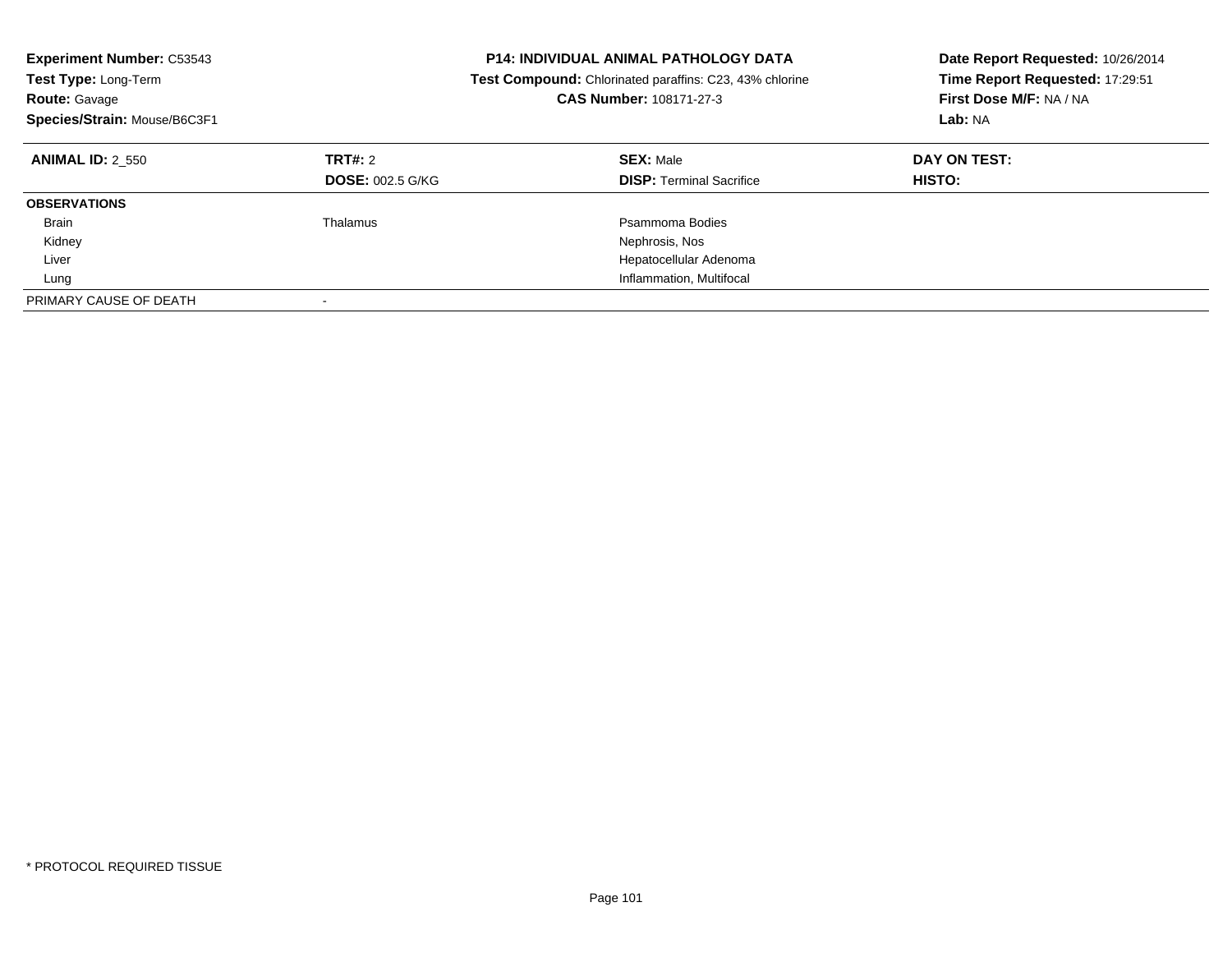| <b>Experiment Number: C53543</b><br>Test Type: Long-Term<br><b>Route: Gavage</b><br>Species/Strain: Mouse/B6C3F1 |         | <b>P14: INDIVIDUAL ANIMAL PATHOLOGY DATA</b><br>Test Compound: Chlorinated paraffins: C23, 43% chlorine<br><b>CAS Number: 108171-27-3</b> | Date Report Requested: 10/26/2014<br>Time Report Requested: 17:29:51<br><b>First Dose M/F: NA / NA</b><br>Lab: NA |  |
|------------------------------------------------------------------------------------------------------------------|---------|-------------------------------------------------------------------------------------------------------------------------------------------|-------------------------------------------------------------------------------------------------------------------|--|
| <b>ANIMAL ID: 3 501</b>                                                                                          | TRT#: 3 | <b>SEX: Male</b>                                                                                                                          | DAY ON TEST:                                                                                                      |  |
|                                                                                                                  | DOSE: 0 | <b>DISP:</b> Natural Death                                                                                                                | HISTO:                                                                                                            |  |
| <b>OBSERVATIONS</b>                                                                                              |         |                                                                                                                                           |                                                                                                                   |  |
| Liver                                                                                                            |         | Hepatocellular Carcinoma                                                                                                                  |                                                                                                                   |  |
| PRIMARY CAUSE OF DEATH                                                                                           |         |                                                                                                                                           |                                                                                                                   |  |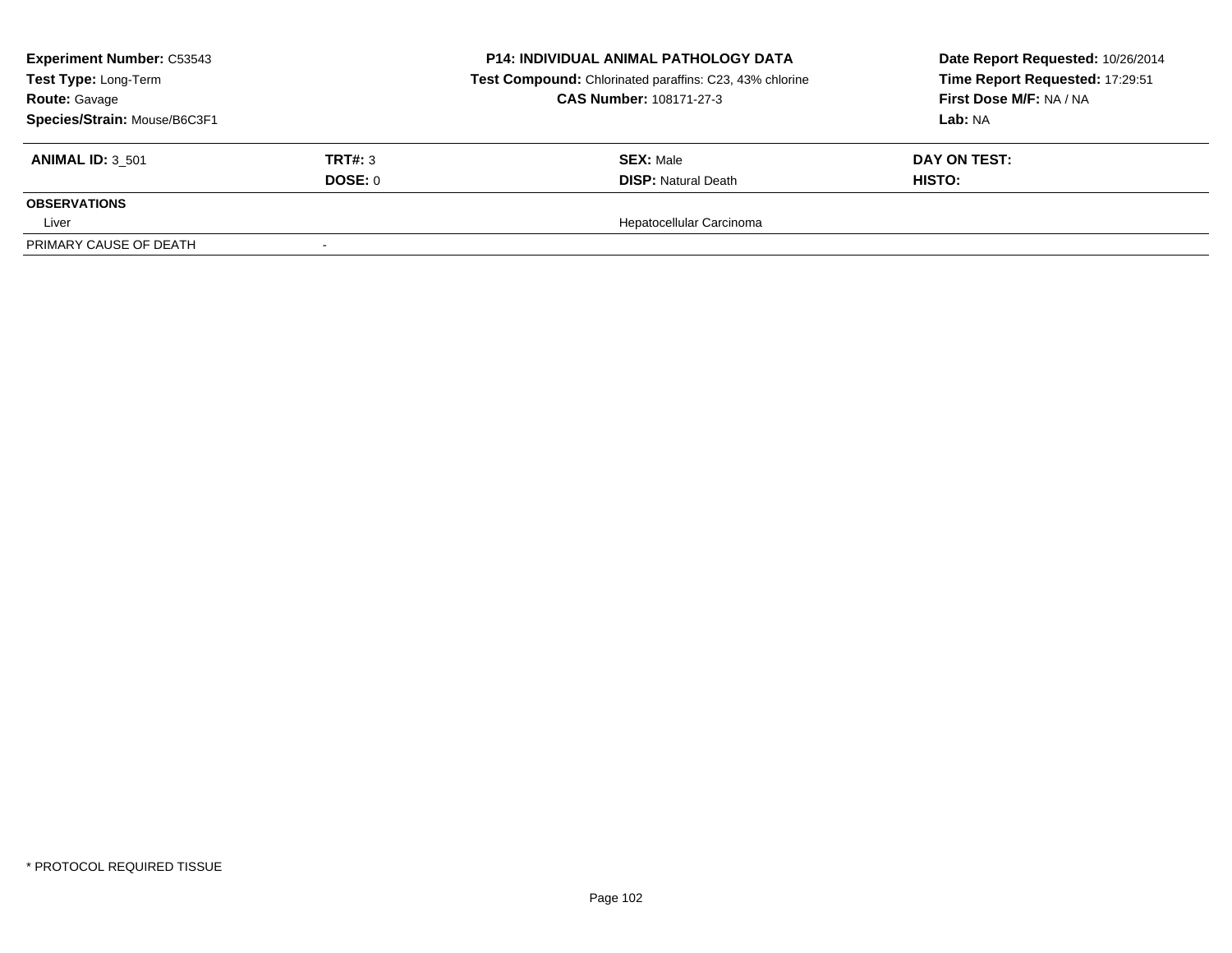| <b>Experiment Number: C53543</b><br>Test Type: Long-Term<br><b>Route: Gavage</b> |          | <b>P14: INDIVIDUAL ANIMAL PATHOLOGY DATA</b><br>Test Compound: Chlorinated paraffins: C23, 43% chlorine<br>CAS Number: 108171-27-3 | Date Report Requested: 10/26/2014<br>Time Report Requested: 17:29:51<br>First Dose M/F: NA / NA |
|----------------------------------------------------------------------------------|----------|------------------------------------------------------------------------------------------------------------------------------------|-------------------------------------------------------------------------------------------------|
| Species/Strain: Mouse/B6C3F1                                                     |          |                                                                                                                                    | Lab: NA                                                                                         |
| <b>ANIMAL ID: 3 502</b>                                                          | TRT#: 3  | <b>SEX: Male</b>                                                                                                                   | DAY ON TEST:                                                                                    |
|                                                                                  | DOSE: 0  | <b>DISP:</b> Natural Death                                                                                                         | HISTO:                                                                                          |
| <b>OBSERVATIONS</b>                                                              |          |                                                                                                                                    |                                                                                                 |
| Brain                                                                            | Thalamus | Psammoma Bodies                                                                                                                    |                                                                                                 |
| Liver                                                                            |          | Hepatocellular Carcinoma                                                                                                           |                                                                                                 |
| PRIMARY CAUSE OF DEATH                                                           |          |                                                                                                                                    |                                                                                                 |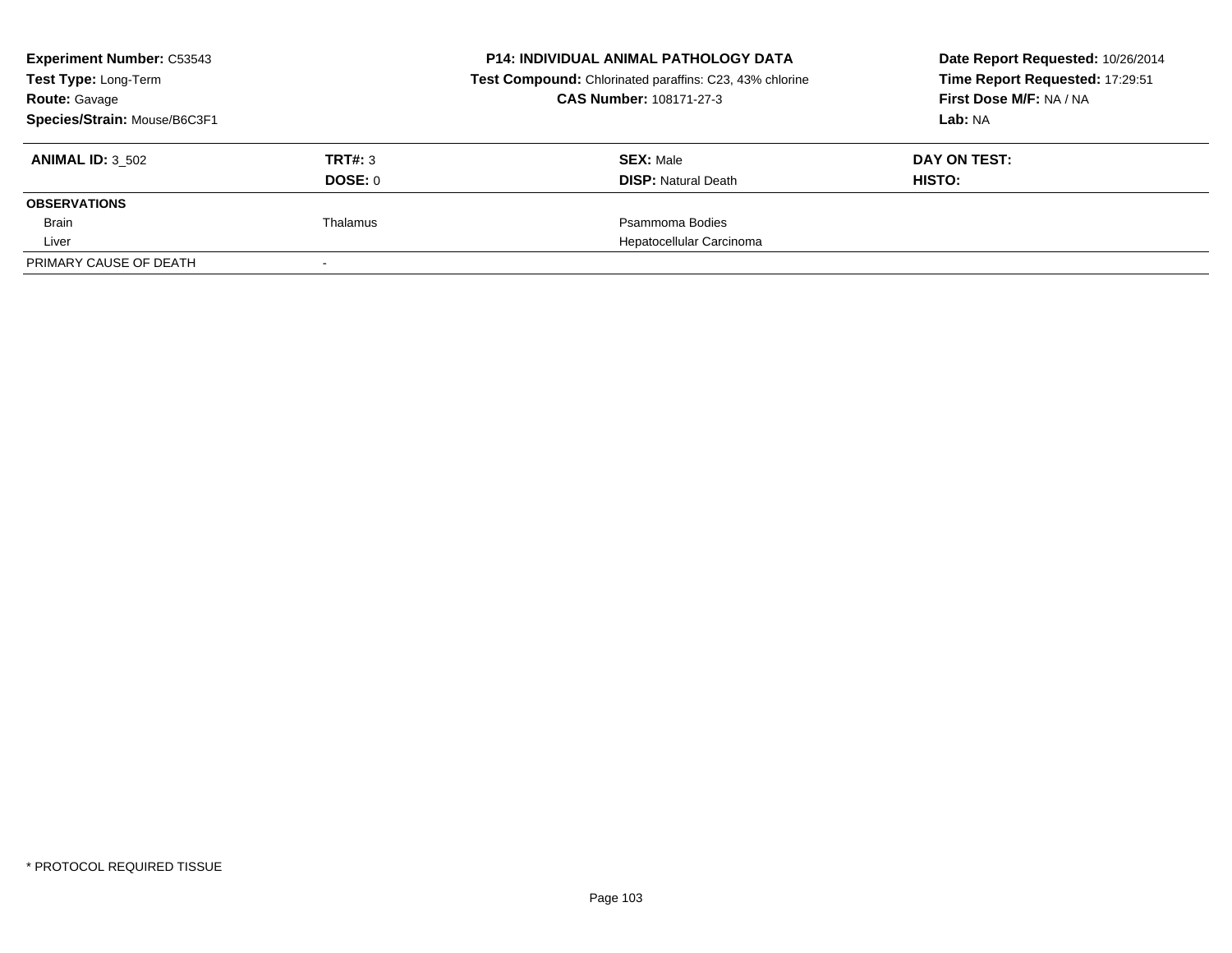| <b>Experiment Number: C53543</b><br>Test Type: Long-Term<br><b>Route: Gavage</b><br>Species/Strain: Mouse/B6C3F1 |                       | <b>P14: INDIVIDUAL ANIMAL PATHOLOGY DATA</b><br>Test Compound: Chlorinated paraffins: C23, 43% chlorine<br>CAS Number: 108171-27-3 | Date Report Requested: 10/26/2014<br>Time Report Requested: 17:29:51<br>First Dose M/F: NA / NA<br>Lab: NA |  |
|------------------------------------------------------------------------------------------------------------------|-----------------------|------------------------------------------------------------------------------------------------------------------------------------|------------------------------------------------------------------------------------------------------------|--|
| <b>ANIMAL ID: 3 503</b>                                                                                          | TRT#: 3               | <b>SEX: Male</b>                                                                                                                   | DAY ON TEST:                                                                                               |  |
|                                                                                                                  | <b>DOSE: 0</b>        | <b>DISP: Natural Death</b>                                                                                                         | HISTO:                                                                                                     |  |
| <b>OBSERVATIONS</b>                                                                                              |                       |                                                                                                                                    |                                                                                                            |  |
| Adrenal gland                                                                                                    | Capsule               | Hyperplasia, Focal                                                                                                                 |                                                                                                            |  |
| Brain                                                                                                            | Thalamus              | Psammoma Bodies                                                                                                                    |                                                                                                            |  |
| Liver                                                                                                            |                       | Hemangiosarcoma                                                                                                                    |                                                                                                            |  |
|                                                                                                                  |                       | Necrosis, Focal                                                                                                                    |                                                                                                            |  |
|                                                                                                                  |                       | Thrombosis, Nos                                                                                                                    |                                                                                                            |  |
| Lymph node                                                                                                       | Mesenteric Lymph Node | Angiectasis                                                                                                                        |                                                                                                            |  |
| Peritoneum                                                                                                       |                       | Hemorrhage, Chronic                                                                                                                |                                                                                                            |  |
| PRIMARY CAUSE OF DEATH                                                                                           |                       |                                                                                                                                    |                                                                                                            |  |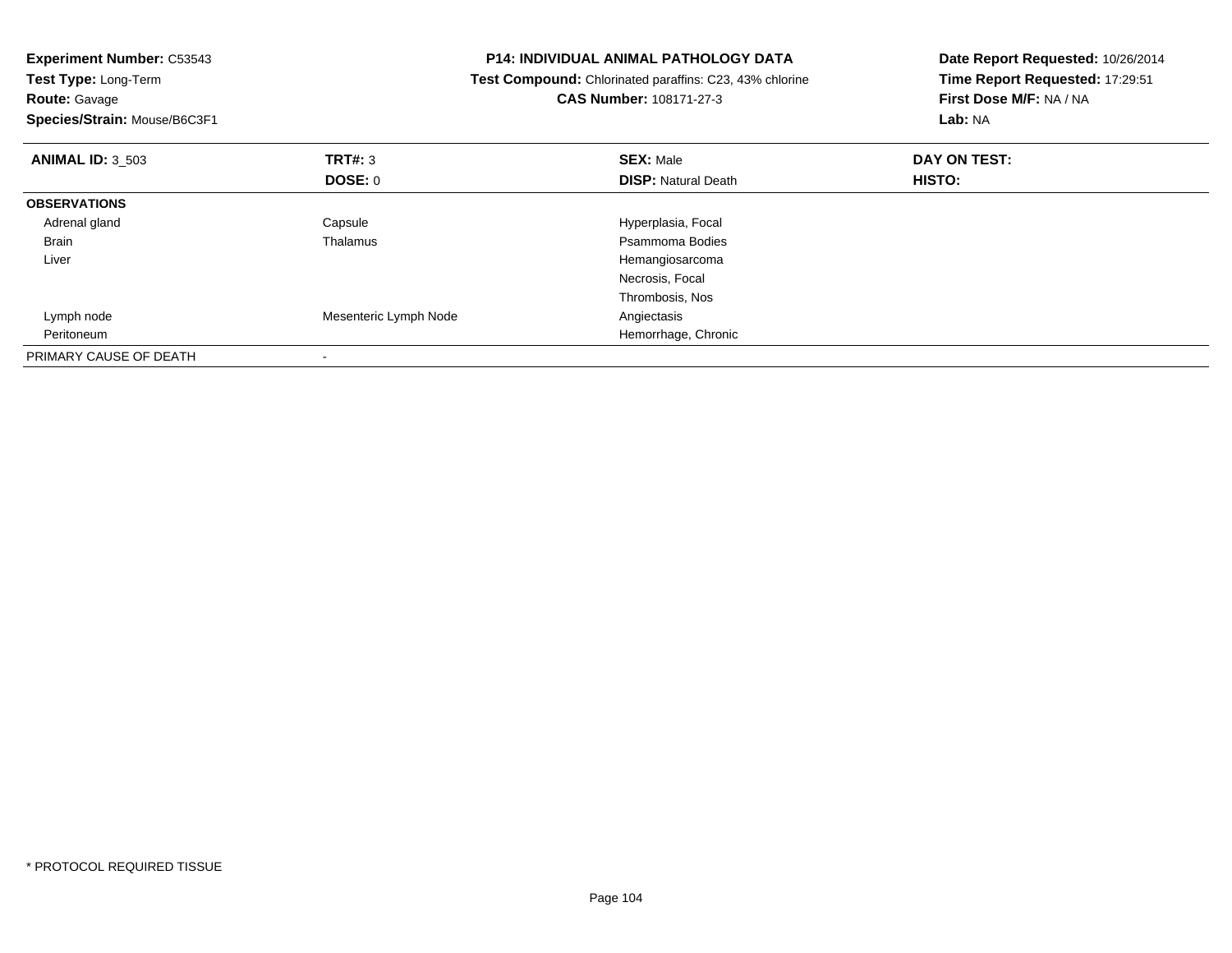| <b>Experiment Number: C53543</b><br>Test Type: Long-Term<br><b>Route: Gavage</b><br>Species/Strain: Mouse/B6C3F1 |                       | <b>P14: INDIVIDUAL ANIMAL PATHOLOGY DATA</b><br>Test Compound: Chlorinated paraffins: C23, 43% chlorine<br><b>CAS Number: 108171-27-3</b> | Date Report Requested: 10/26/2014<br>Time Report Requested: 17:29:51<br>First Dose M/F: NA / NA<br>Lab: NA |
|------------------------------------------------------------------------------------------------------------------|-----------------------|-------------------------------------------------------------------------------------------------------------------------------------------|------------------------------------------------------------------------------------------------------------|
| <b>ANIMAL ID: 3 504</b>                                                                                          | TRT#: 3               | <b>SEX: Male</b>                                                                                                                          | DAY ON TEST:                                                                                               |
|                                                                                                                  | DOSE: 0               | <b>DISP:</b> Terminal Sacrifice                                                                                                           | <b>HISTO:</b>                                                                                              |
| <b>OBSERVATIONS</b>                                                                                              |                       |                                                                                                                                           |                                                                                                            |
| Adrenal gland                                                                                                    | Capsule               | Adenoma, Nos                                                                                                                              |                                                                                                            |
| Kidney                                                                                                           |                       | Nephrosis, Nos                                                                                                                            |                                                                                                            |
| Lymph node                                                                                                       | Mesenteric Lymph Node | Angiectasis                                                                                                                               |                                                                                                            |
| PRIMARY CAUSE OF DEATH                                                                                           |                       |                                                                                                                                           |                                                                                                            |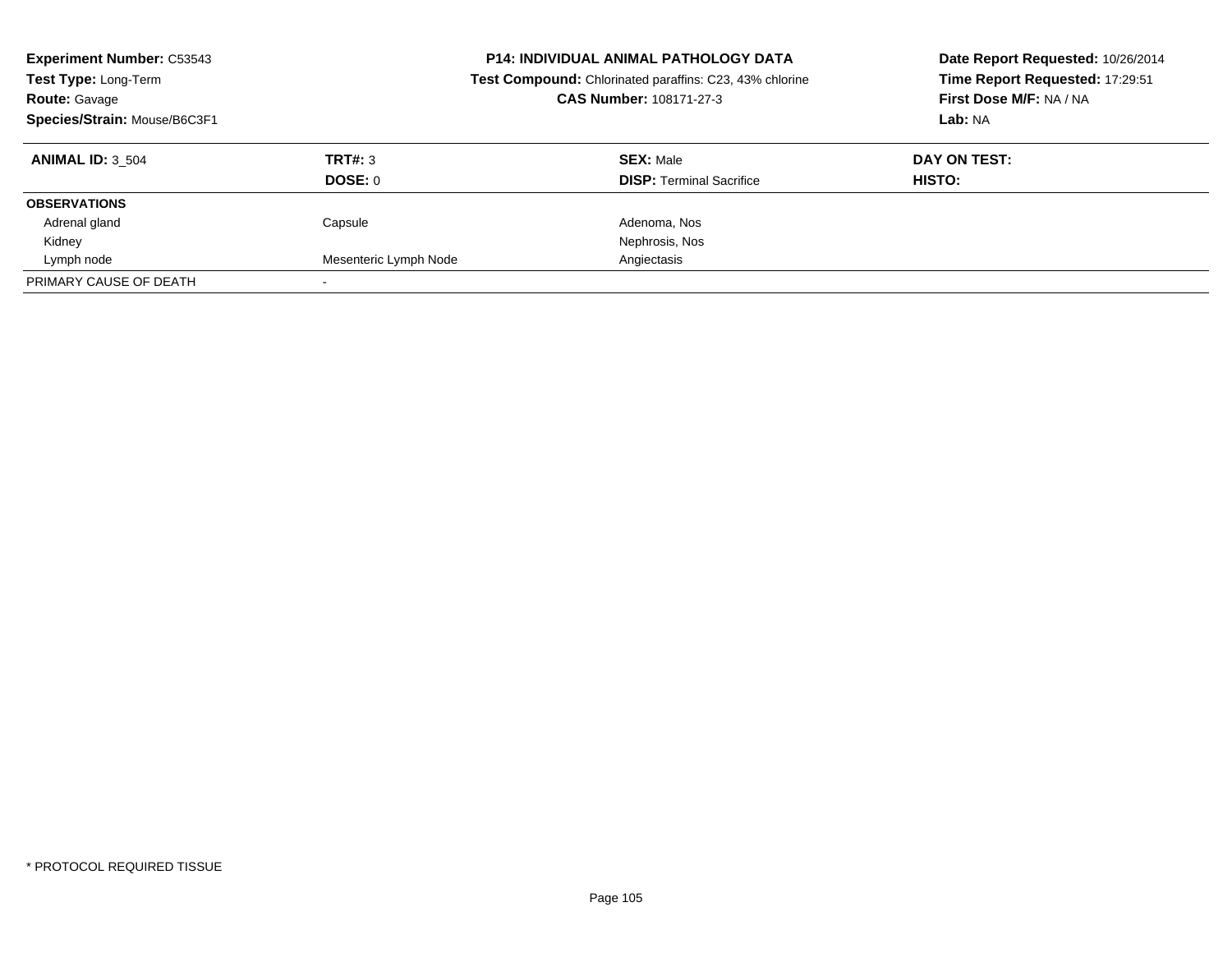| <b>Experiment Number: C53543</b><br><b>Test Type: Long-Term</b><br><b>Route: Gavage</b><br>Species/Strain: Mouse/B6C3F1 |                           | <b>P14: INDIVIDUAL ANIMAL PATHOLOGY DATA</b><br><b>Test Compound:</b> Chlorinated paraffins: C23, 43% chlorine<br>CAS Number: 108171-27-3 | Date Report Requested: 10/26/2014<br>Time Report Requested: 17:29:51<br>First Dose M/F: NA / NA<br>Lab: NA |
|-------------------------------------------------------------------------------------------------------------------------|---------------------------|-------------------------------------------------------------------------------------------------------------------------------------------|------------------------------------------------------------------------------------------------------------|
| <b>ANIMAL ID: 3 505</b>                                                                                                 | TRT#: 3<br><b>DOSE: 0</b> | <b>SEX: Male</b><br><b>DISP: Terminal Sacrifice</b>                                                                                       | DAY ON TEST:<br><b>HISTO:</b>                                                                              |
| <b>OBSERVATIONS</b>                                                                                                     |                           |                                                                                                                                           |                                                                                                            |
| <b>Brain</b>                                                                                                            | Thalamus                  | Psammoma Bodies                                                                                                                           |                                                                                                            |
| Kidney                                                                                                                  |                           | Nephrosis, Nos                                                                                                                            |                                                                                                            |
| Liver                                                                                                                   |                           | Hepatocellular Adenoma                                                                                                                    |                                                                                                            |
| Lymph node                                                                                                              | Mesenteric Lymph Node     | Angiectasis                                                                                                                               |                                                                                                            |
| PRIMARY CAUSE OF DEATH                                                                                                  |                           |                                                                                                                                           |                                                                                                            |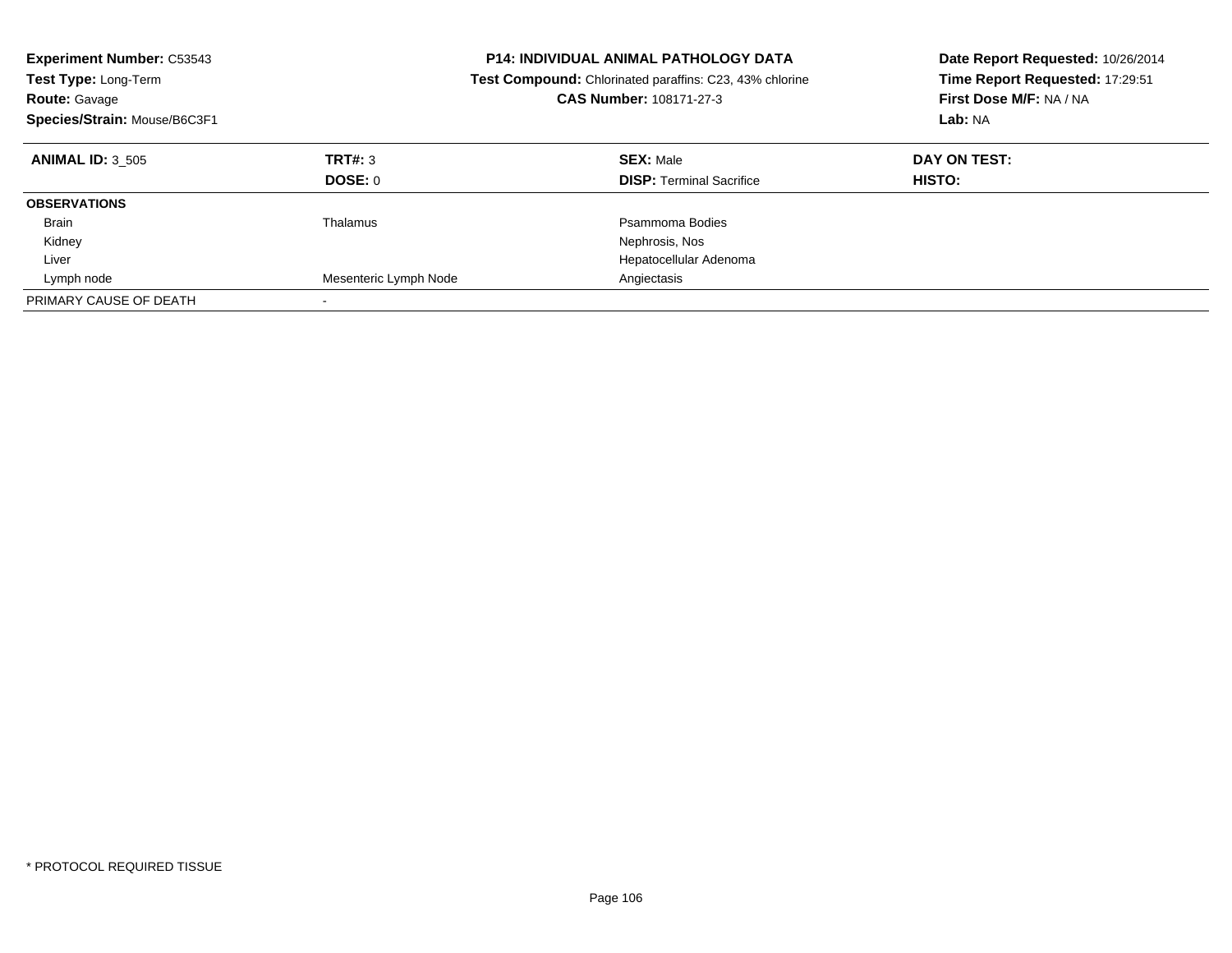| <b>Experiment Number: C53543</b><br>Test Type: Long-Term<br><b>Route: Gavage</b> |          | <b>P14: INDIVIDUAL ANIMAL PATHOLOGY DATA</b><br><b>Test Compound:</b> Chlorinated paraffins: C23, 43% chlorine<br>CAS Number: 108171-27-3 | Date Report Requested: 10/26/2014<br>Time Report Requested: 17:29:51<br>First Dose M/F: NA / NA |
|----------------------------------------------------------------------------------|----------|-------------------------------------------------------------------------------------------------------------------------------------------|-------------------------------------------------------------------------------------------------|
| Species/Strain: Mouse/B6C3F1                                                     |          |                                                                                                                                           | Lab: NA                                                                                         |
| <b>ANIMAL ID: 3_506</b>                                                          | TRT#: 3  | <b>SEX: Male</b>                                                                                                                          | DAY ON TEST:                                                                                    |
|                                                                                  | DOSE: 0  | <b>DISP:</b> Moribund Sacrifice                                                                                                           | HISTO:                                                                                          |
| <b>OBSERVATIONS</b>                                                              |          |                                                                                                                                           |                                                                                                 |
| Brain                                                                            | Thalamus | Psammoma Bodies                                                                                                                           |                                                                                                 |
| Thyroid                                                                          |          | Degeneration, Cystic                                                                                                                      |                                                                                                 |
| PRIMARY CAUSE OF DEATH                                                           |          |                                                                                                                                           |                                                                                                 |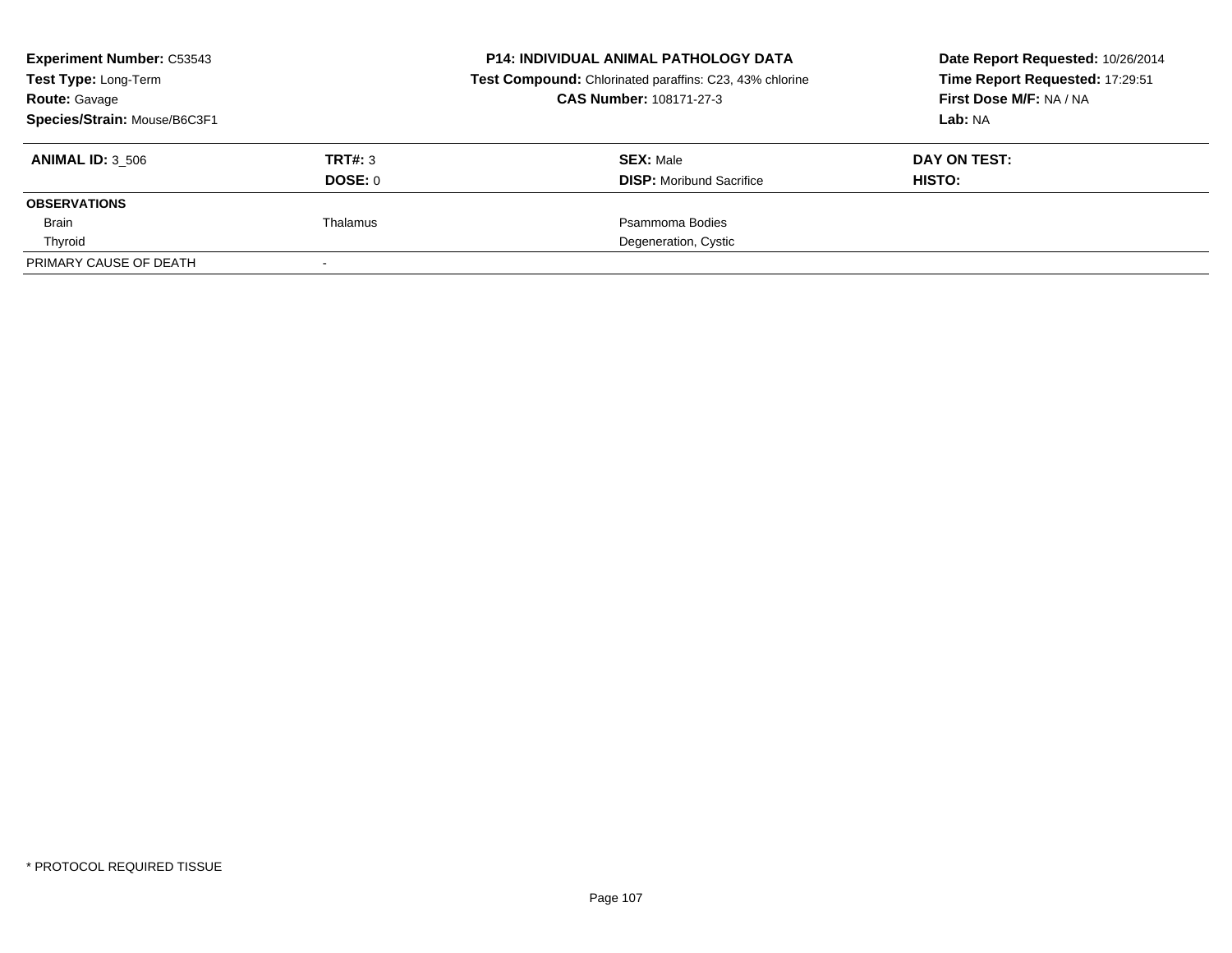| <b>Experiment Number: C53543</b><br><b>P14: INDIVIDUAL ANIMAL PATHOLOGY DATA</b> |                                                         | Date Report Requested: 10/26/2014 |                         |
|----------------------------------------------------------------------------------|---------------------------------------------------------|-----------------------------------|-------------------------|
| Test Type: Long-Term                                                             | Test Compound: Chlorinated paraffins: C23, 43% chlorine | Time Report Requested: 17:29:51   |                         |
| <b>Route: Gavage</b>                                                             | CAS Number: 108171-27-3                                 |                                   | First Dose M/F: NA / NA |
| Species/Strain: Mouse/B6C3F1                                                     |                                                         |                                   | Lab: NA                 |
| <b>ANIMAL ID: 3 507</b>                                                          | <b>TRT#: 3</b>                                          | <b>SEX: Male</b>                  | DAY ON TEST:            |
|                                                                                  | <b>DOSE: 0</b>                                          | <b>DISP: Terminal Sacrifice</b>   | <b>HISTO:</b>           |
| <b>OBSERVATIONS</b>                                                              |                                                         |                                   |                         |
| Adrenal gland                                                                    | Capsule                                                 | Hyperplasia, Focal                |                         |
| Lung                                                                             |                                                         | Alveolar/Bronchiolar Carcinoma    |                         |
| Lymph node                                                                       | Mesenteric Lymph Node                                   | Angiectasis                       |                         |
|                                                                                  | Mesenteric Lymph Node                                   | Lymphoma, Mixed-Malignant Type    |                         |
| Skin                                                                             | Flank                                                   | Inflammation, Chronic             |                         |
|                                                                                  | Thorax                                                  | Ulcer, Chronic                    |                         |
| Unspecified                                                                      | Flank                                                   | Fibroma                           |                         |
| PRIMARY CAUSE OF DEATH                                                           |                                                         |                                   |                         |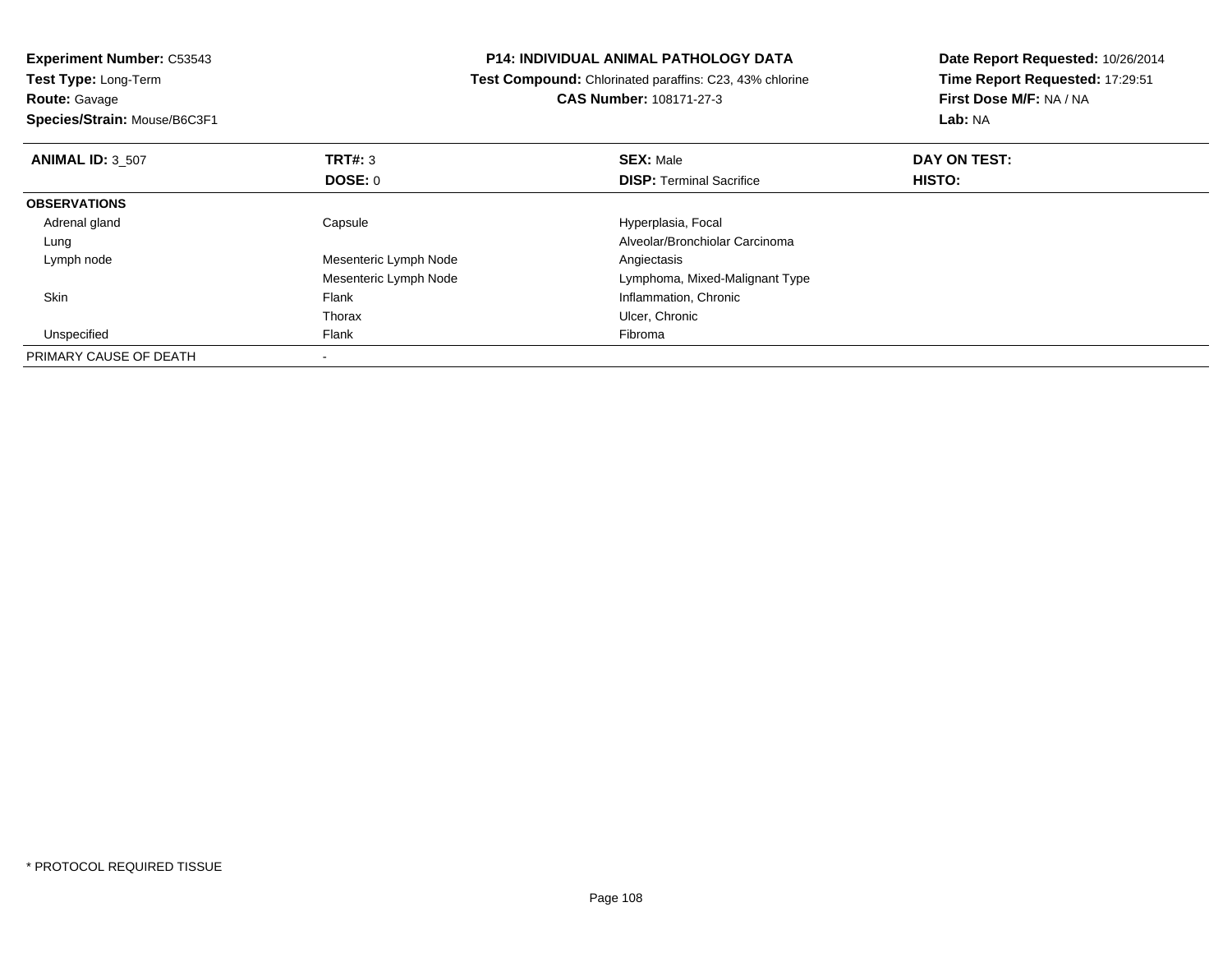| <b>Experiment Number: C53543</b><br><b>Test Type: Long-Term</b><br><b>Route: Gavage</b><br>Species/Strain: Mouse/B6C3F1 |                           | <b>P14: INDIVIDUAL ANIMAL PATHOLOGY DATA</b><br><b>Test Compound:</b> Chlorinated paraffins: C23, 43% chlorine<br>CAS Number: 108171-27-3 | Date Report Requested: 10/26/2014<br>Time Report Requested: 17:29:51<br>First Dose M/F: NA / NA<br>Lab: NA |
|-------------------------------------------------------------------------------------------------------------------------|---------------------------|-------------------------------------------------------------------------------------------------------------------------------------------|------------------------------------------------------------------------------------------------------------|
| <b>ANIMAL ID: 3 508</b>                                                                                                 | TRT#: 3<br><b>DOSE: 0</b> | <b>SEX: Male</b><br><b>DISP:</b> Terminal Sacrifice                                                                                       | DAY ON TEST:<br><b>HISTO:</b>                                                                              |
| <b>OBSERVATIONS</b>                                                                                                     |                           |                                                                                                                                           |                                                                                                            |
| Harderian gland                                                                                                         | Hardarian Gland           | Adenoma, Nos                                                                                                                              |                                                                                                            |
| Intestine Small                                                                                                         | Peyers Patch              | Hyperplasia, Lymphoid                                                                                                                     |                                                                                                            |
| Kidney                                                                                                                  |                           | Nephrosis, Nos                                                                                                                            |                                                                                                            |
| Skin                                                                                                                    | <b>Buttock</b>            | Inflammation, Chronic                                                                                                                     |                                                                                                            |
| PRIMARY CAUSE OF DEATH                                                                                                  | $\overline{\phantom{a}}$  |                                                                                                                                           |                                                                                                            |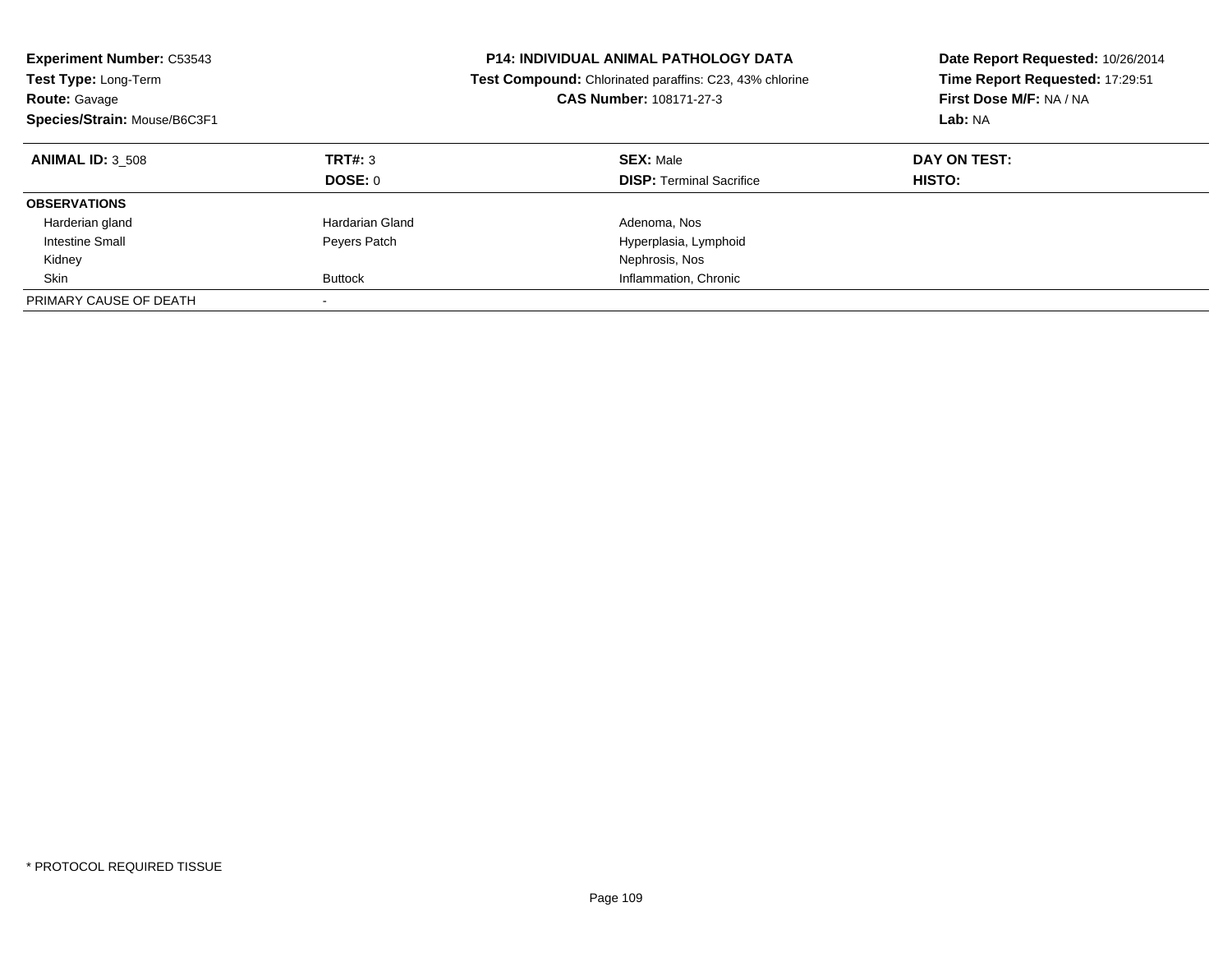| <b>Experiment Number: C53543</b><br><b>Test Type: Long-Term</b><br><b>Route: Gavage</b><br>Species/Strain: Mouse/B6C3F1 |                       | <b>P14: INDIVIDUAL ANIMAL PATHOLOGY DATA</b><br><b>Test Compound:</b> Chlorinated paraffins: C23, 43% chlorine<br>CAS Number: 108171-27-3 | Date Report Requested: 10/26/2014<br>Time Report Requested: 17:29:51<br>First Dose M/F: NA / NA<br>Lab: NA |
|-------------------------------------------------------------------------------------------------------------------------|-----------------------|-------------------------------------------------------------------------------------------------------------------------------------------|------------------------------------------------------------------------------------------------------------|
| <b>ANIMAL ID: 3 509</b>                                                                                                 | TRT#: 3<br>DOSE: 0    | <b>SEX: Male</b><br><b>DISP: Terminal Sacrifice</b>                                                                                       | DAY ON TEST:<br><b>HISTO:</b>                                                                              |
| <b>OBSERVATIONS</b>                                                                                                     |                       |                                                                                                                                           |                                                                                                            |
| Kidney                                                                                                                  |                       | Nephrosis, Nos                                                                                                                            |                                                                                                            |
| Liver                                                                                                                   |                       | Hepatocellular Adenoma                                                                                                                    |                                                                                                            |
| Lymph node                                                                                                              | Mesenteric Lymph Node | Angiectasis                                                                                                                               |                                                                                                            |
| Preputial gland                                                                                                         |                       | Degeneration, Cystic                                                                                                                      |                                                                                                            |
| PRIMARY CAUSE OF DEATH                                                                                                  |                       |                                                                                                                                           |                                                                                                            |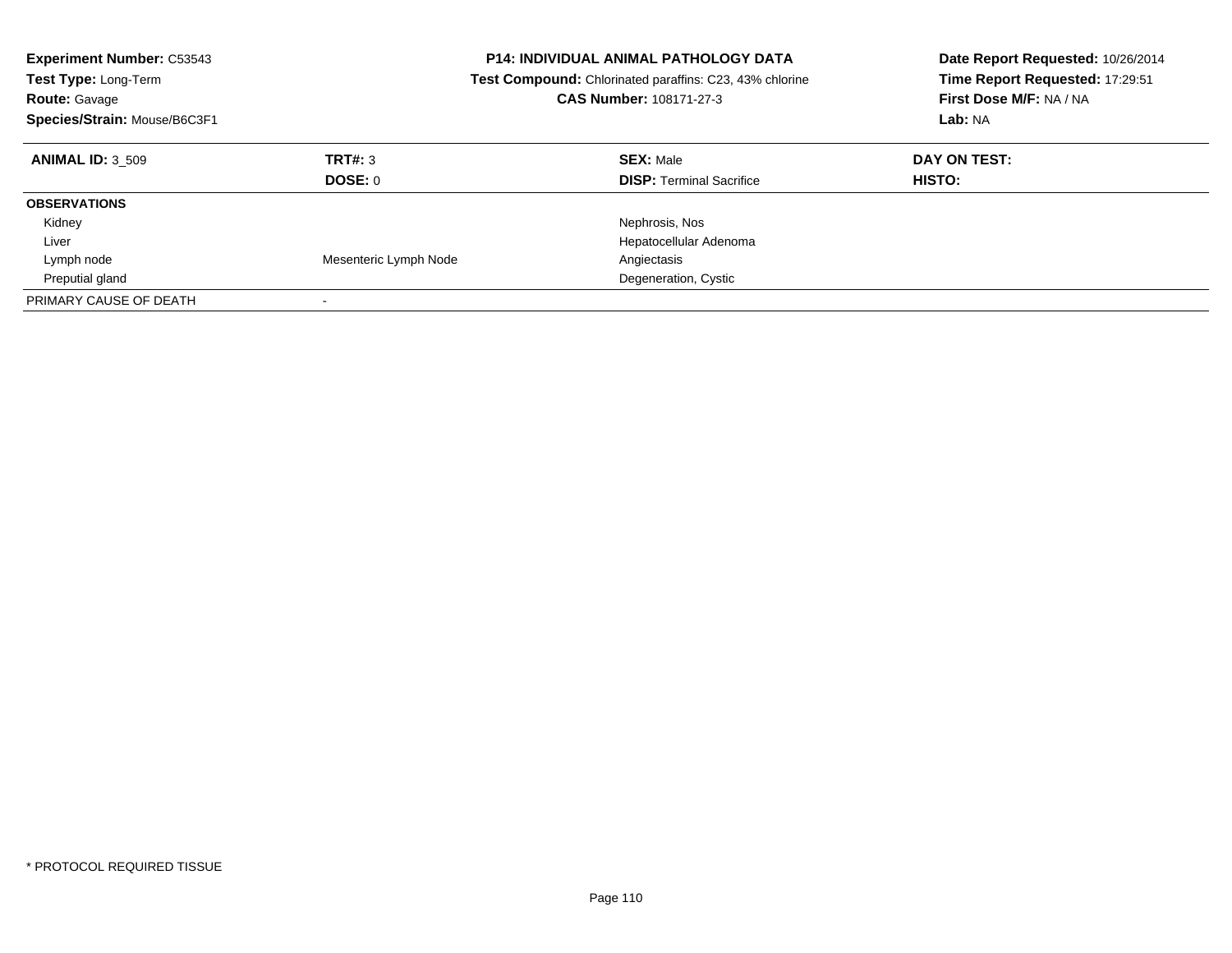| <b>Experiment Number: C53543</b><br><b>Test Type: Long-Term</b><br><b>Route: Gavage</b><br>Species/Strain: Mouse/B6C3F1 |                       | <b>P14: INDIVIDUAL ANIMAL PATHOLOGY DATA</b><br>Test Compound: Chlorinated paraffins: C23, 43% chlorine<br><b>CAS Number: 108171-27-3</b> | Date Report Requested: 10/26/2014<br>Time Report Requested: 17:29:51<br>First Dose M/F: NA / NA<br>Lab: NA |
|-------------------------------------------------------------------------------------------------------------------------|-----------------------|-------------------------------------------------------------------------------------------------------------------------------------------|------------------------------------------------------------------------------------------------------------|
| <b>ANIMAL ID: 3 510</b>                                                                                                 | TRT#: 3               | <b>SEX: Male</b>                                                                                                                          | DAY ON TEST:                                                                                               |
|                                                                                                                         | DOSE: 0               | <b>DISP: Natural Death</b>                                                                                                                | <b>HISTO:</b>                                                                                              |
| <b>OBSERVATIONS</b>                                                                                                     |                       |                                                                                                                                           |                                                                                                            |
| <b>Intestine Small</b>                                                                                                  | <b>Mesentery Nos</b>  | Inflammation, Suppurative                                                                                                                 |                                                                                                            |
| Liver                                                                                                                   |                       | Hepatocellular Adenoma                                                                                                                    |                                                                                                            |
|                                                                                                                         |                       | Necrosis, Nos                                                                                                                             |                                                                                                            |
| Lung                                                                                                                    |                       | Alveolar/Bronchiolar Adenoma                                                                                                              |                                                                                                            |
| Lymph node                                                                                                              | Mesenteric Lymph Node | Angiectasis                                                                                                                               |                                                                                                            |
| PRIMARY CAUSE OF DEATH                                                                                                  |                       |                                                                                                                                           |                                                                                                            |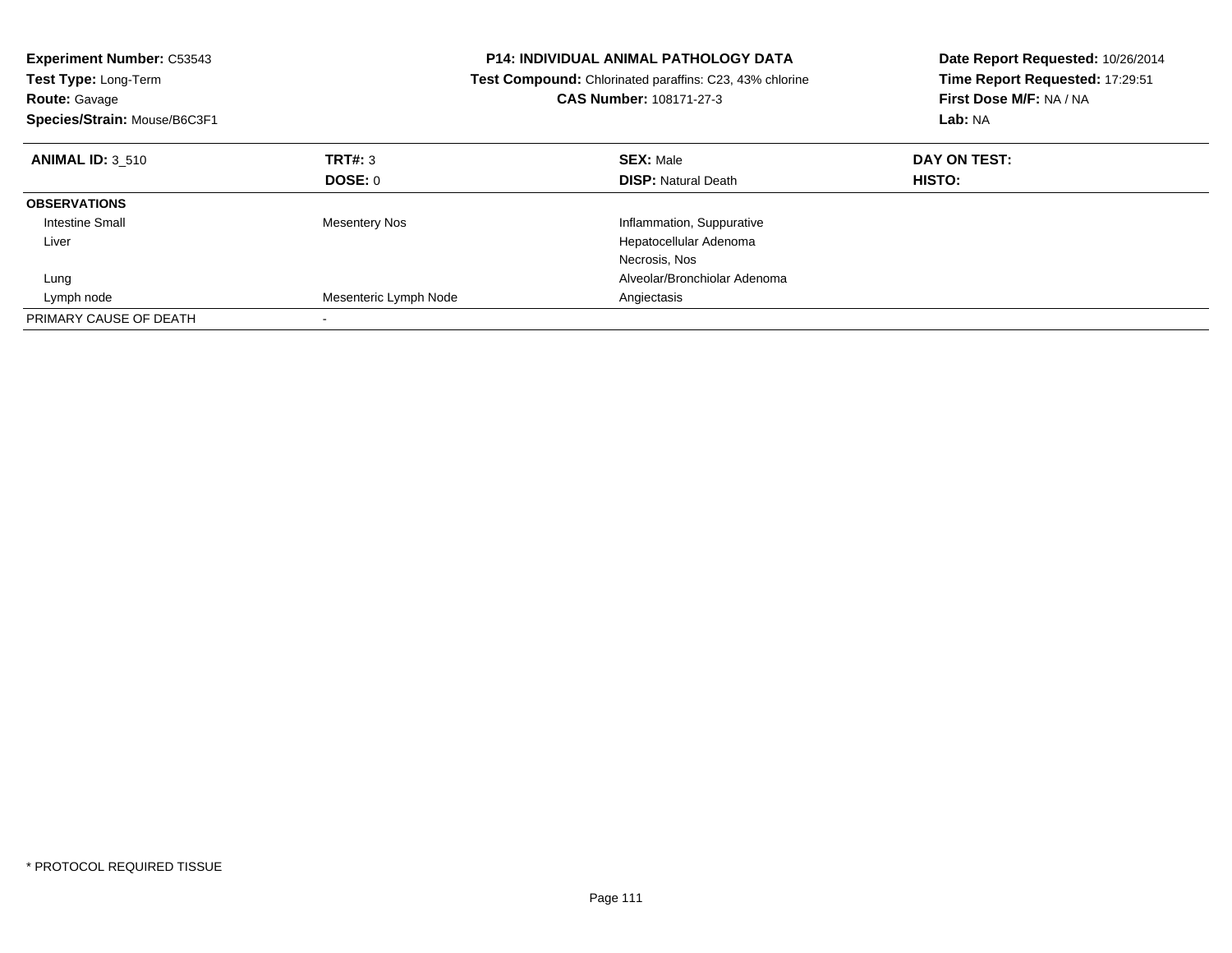| <b>Experiment Number: C53543</b><br><b>Test Type: Long-Term</b><br><b>Route: Gavage</b><br>Species/Strain: Mouse/B6C3F1 |                     | <b>P14: INDIVIDUAL ANIMAL PATHOLOGY DATA</b><br>Test Compound: Chlorinated paraffins: C23, 43% chlorine<br><b>CAS Number: 108171-27-3</b> | Date Report Requested: 10/26/2014<br>Time Report Requested: 17:29:51<br>First Dose M/F: NA / NA<br>Lab: NA |
|-------------------------------------------------------------------------------------------------------------------------|---------------------|-------------------------------------------------------------------------------------------------------------------------------------------|------------------------------------------------------------------------------------------------------------|
| <b>ANIMAL ID: 3 511</b>                                                                                                 | TRT#: 3             | <b>SEX: Male</b>                                                                                                                          | DAY ON TEST:                                                                                               |
|                                                                                                                         | DOSE: 0             | <b>DISP:</b> Terminal Sacrifice                                                                                                           | <b>HISTO:</b>                                                                                              |
| <b>OBSERVATIONS</b>                                                                                                     |                     |                                                                                                                                           |                                                                                                            |
| Adrenal gland                                                                                                           | Capsule             | Hyperplasia, Focal                                                                                                                        |                                                                                                            |
| Liver                                                                                                                   |                     | Fibrosiderotic Nodule                                                                                                                     |                                                                                                            |
|                                                                                                                         | <b>Bile Duct</b>    | Hyperplasia, Nos                                                                                                                          |                                                                                                            |
| Spleen                                                                                                                  |                     | Hematopoiesis                                                                                                                             |                                                                                                            |
| Unspecified                                                                                                             | Multiple Organs Nos | Lymphoma, Mixed-Malignant Type                                                                                                            |                                                                                                            |
| PRIMARY CAUSE OF DEATH                                                                                                  |                     |                                                                                                                                           |                                                                                                            |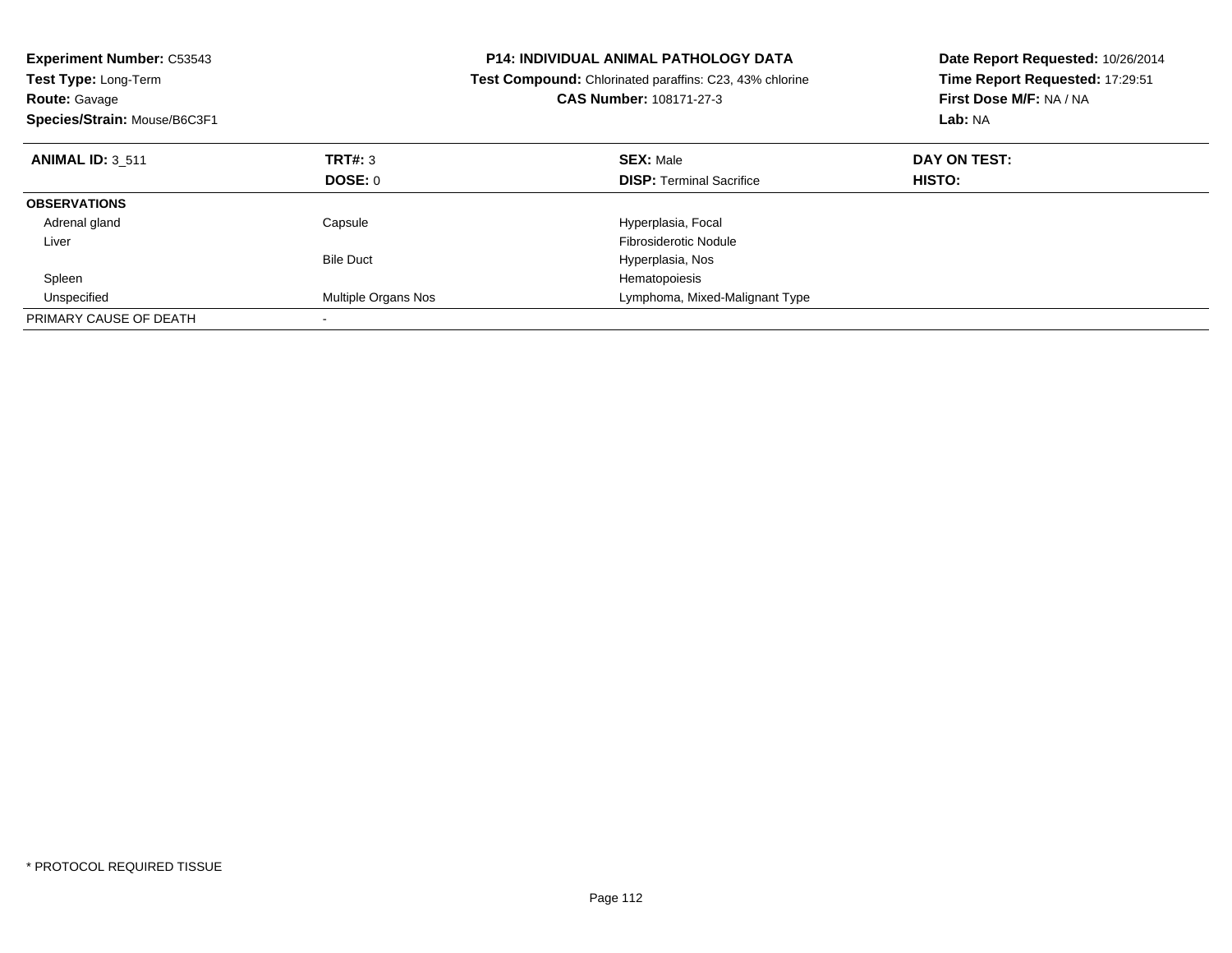| <b>Experiment Number: C53543</b><br>Test Type: Long-Term<br><b>Route: Gavage</b><br>Species/Strain: Mouse/B6C3F1 |                           | <b>P14: INDIVIDUAL ANIMAL PATHOLOGY DATA</b><br>Test Compound: Chlorinated paraffins: C23, 43% chlorine<br>CAS Number: 108171-27-3 | Date Report Requested: 10/26/2014<br>Time Report Requested: 17:29:51<br>First Dose M/F: NA / NA<br>Lab: NA |
|------------------------------------------------------------------------------------------------------------------|---------------------------|------------------------------------------------------------------------------------------------------------------------------------|------------------------------------------------------------------------------------------------------------|
| <b>ANIMAL ID: 3 512</b>                                                                                          | TRT#: 3<br><b>DOSE: 0</b> | <b>SEX: Male</b><br><b>DISP:</b> Terminal Sacrifice                                                                                | DAY ON TEST:<br>HISTO:                                                                                     |
| <b>OBSERVATIONS</b>                                                                                              |                           |                                                                                                                                    |                                                                                                            |
| Kidney                                                                                                           |                           | Nephrosis, Nos                                                                                                                     |                                                                                                            |
| Skin                                                                                                             | <b>Back</b>               | Inflammation, Chronic                                                                                                              |                                                                                                            |
| Thymus                                                                                                           |                           | Hyperplasia, Epithelial                                                                                                            |                                                                                                            |
| PRIMARY CAUSE OF DEATH                                                                                           |                           |                                                                                                                                    |                                                                                                            |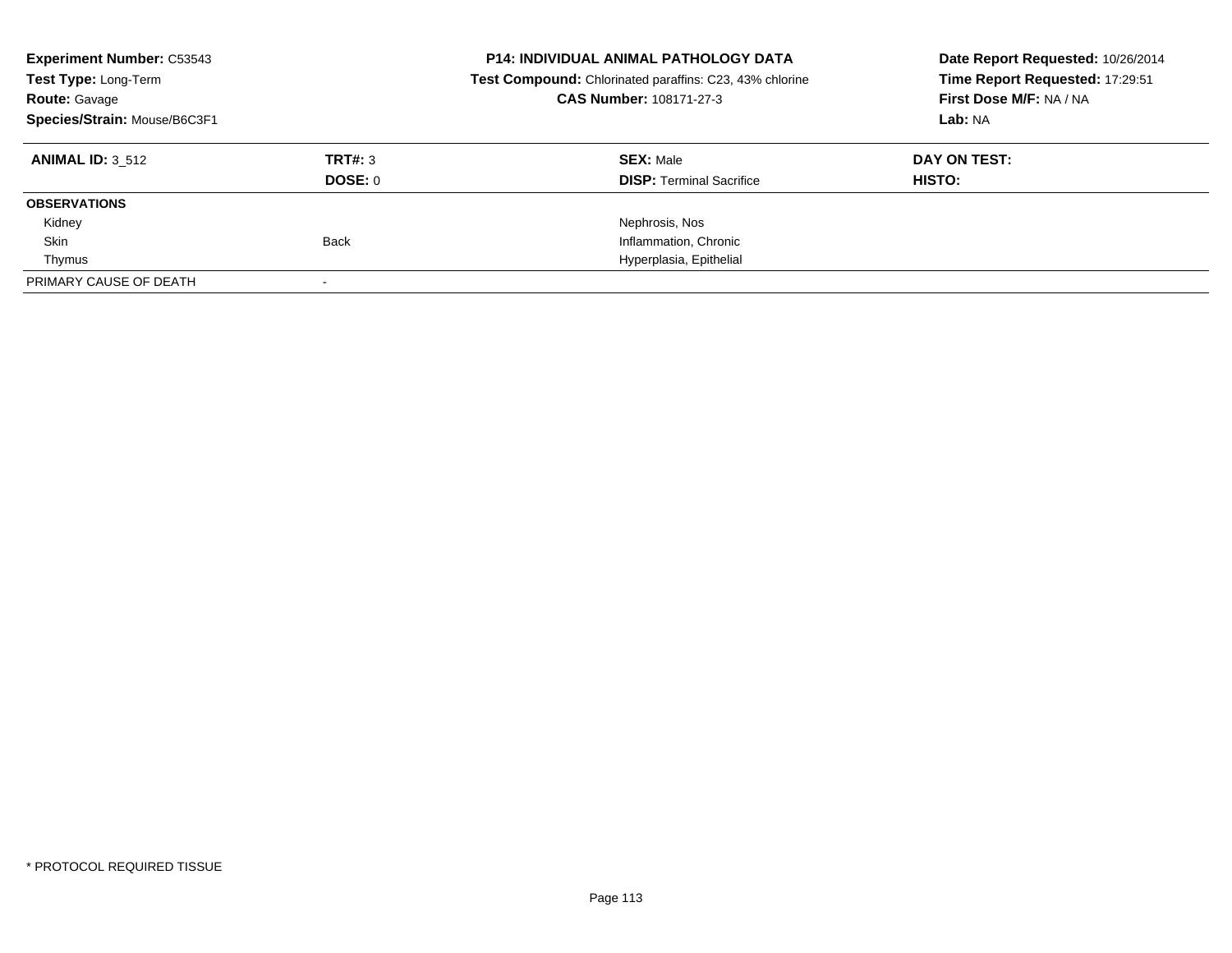**Test Type:** Long-Term**Route:** Gavage

**Species/Strain:** Mouse/B6C3F1

# **P14: INDIVIDUAL ANIMAL PATHOLOGY DATA**

 **Test Compound:** Chlorinated paraffins: C23, 43% chlorine**CAS Number:** 108171-27-3

| <b>ANIMAL ID: 3 513</b> | TRT#: 3               | <b>SEX: Male</b>                     | DAY ON TEST: |
|-------------------------|-----------------------|--------------------------------------|--------------|
|                         | <b>DOSE: 0</b>        | <b>DISP:</b> Moribund Sacrifice      | HISTO:       |
| <b>OBSERVATIONS</b>     |                       |                                      |              |
| Bone marrow             |                       | Hyperplasia, Granulocytic            |              |
| <b>Brain</b>            | Thalamus              | Psammoma Bodies                      |              |
| Harderian gland         | Hardarian Gland       | Adenoma, Nos                         |              |
| Intestine Small         | <b>Mesentery Nos</b>  | Angiectasis                          |              |
| Liver                   |                       | Hepatocellular Carcinoma             |              |
|                         |                       | Necrosis, Nos                        |              |
| Lung                    |                       | Hepatocellular Carcinoma, Metastatic |              |
| Lymph node              | Mesenteric Lymph Node | Angiectasis                          |              |
| Spleen                  |                       | Hematopoiesis                        |              |
| PRIMARY CAUSE OF DEATH  |                       |                                      |              |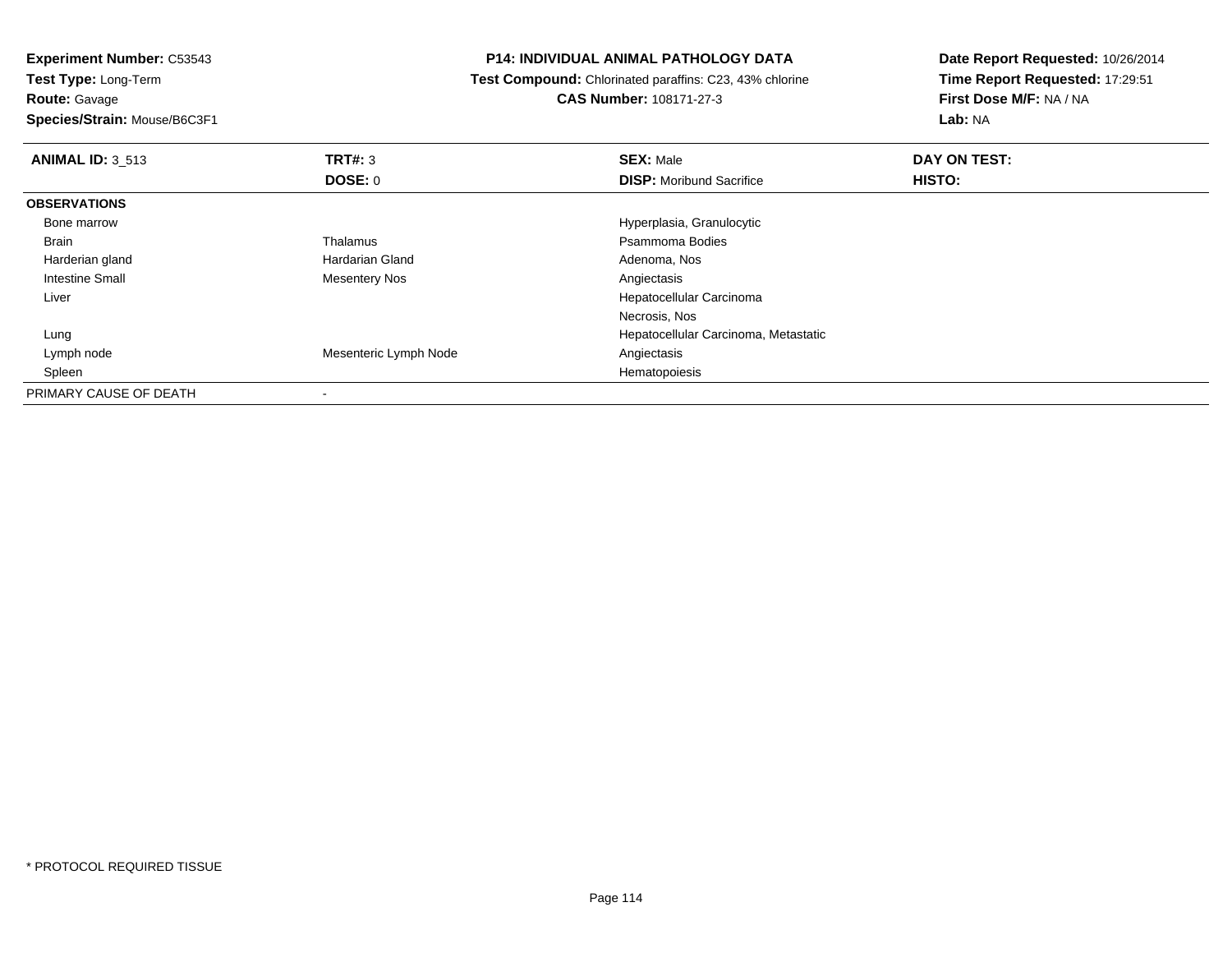| <b>Experiment Number: C53543</b><br>Test Type: Long-Term<br><b>Route: Gavage</b><br>Species/Strain: Mouse/B6C3F1 |                       | <b>P14: INDIVIDUAL ANIMAL PATHOLOGY DATA</b><br>Test Compound: Chlorinated paraffins: C23, 43% chlorine<br>CAS Number: 108171-27-3 | Date Report Requested: 10/26/2014<br>Time Report Requested: 17:29:51<br>First Dose M/F: NA / NA<br>Lab: NA |
|------------------------------------------------------------------------------------------------------------------|-----------------------|------------------------------------------------------------------------------------------------------------------------------------|------------------------------------------------------------------------------------------------------------|
| <b>ANIMAL ID: 3 514</b>                                                                                          | TRT#: 3<br>DOSE: 0    | <b>SEX: Male</b><br><b>DISP:</b> Terminal Sacrifice                                                                                | DAY ON TEST:<br>HISTO:                                                                                     |
| <b>OBSERVATIONS</b>                                                                                              |                       |                                                                                                                                    |                                                                                                            |
| Heart                                                                                                            |                       | Hemangiosarcoma                                                                                                                    |                                                                                                            |
| Liver                                                                                                            |                       | Hepatocellular Adenoma                                                                                                             |                                                                                                            |
| Lymph node                                                                                                       | Pancreatic Lymph Node | Hyperplasia, Lymphoid                                                                                                              |                                                                                                            |
| Skin                                                                                                             | Shoulder              | Inflammation, Focal                                                                                                                |                                                                                                            |
| PRIMARY CAUSE OF DEATH                                                                                           |                       |                                                                                                                                    |                                                                                                            |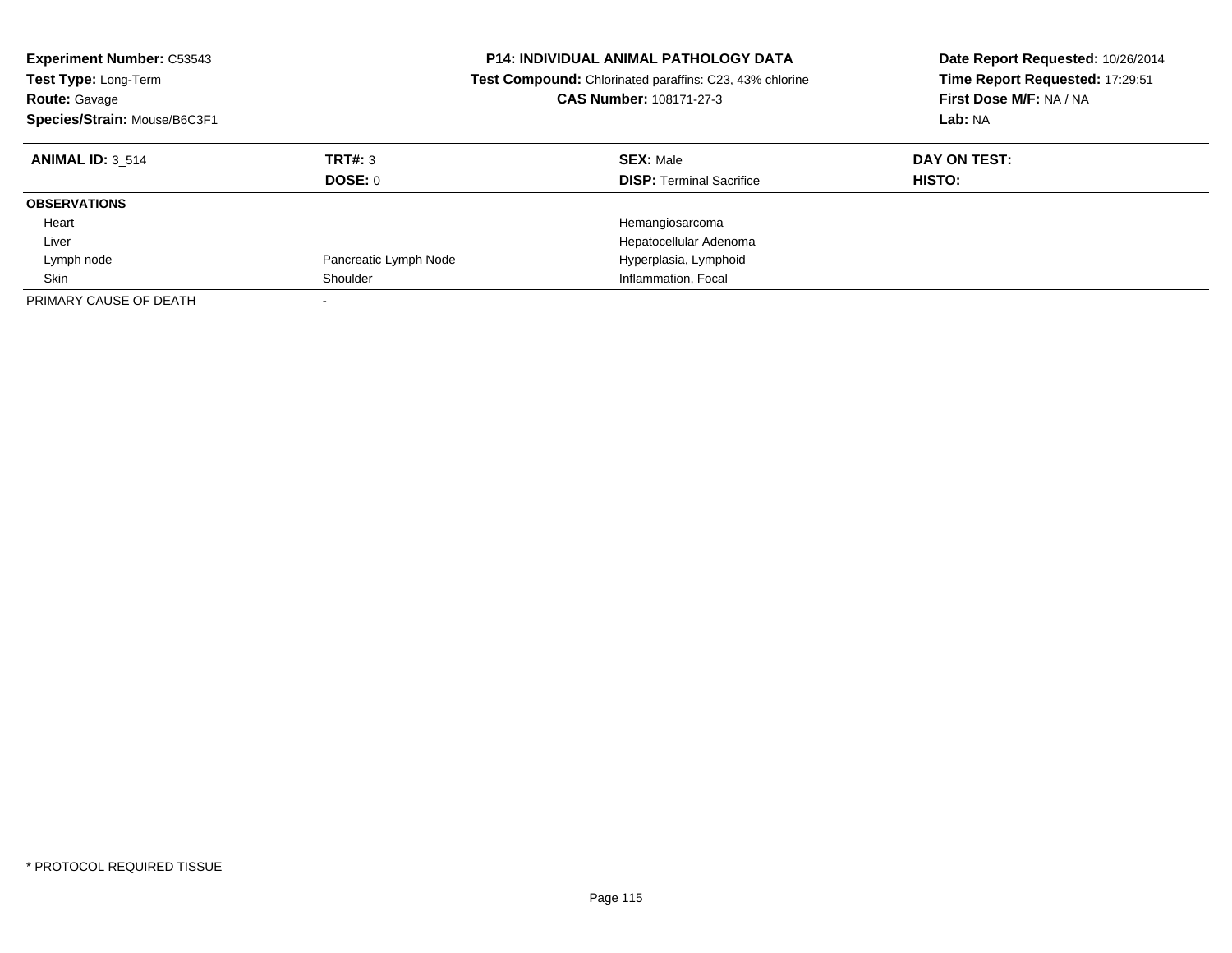| <b>Experiment Number: C53543</b><br><b>Test Type: Long-Term</b><br><b>Route: Gavage</b><br>Species/Strain: Mouse/B6C3F1 |                       | <b>P14: INDIVIDUAL ANIMAL PATHOLOGY DATA</b><br><b>Test Compound:</b> Chlorinated paraffins: C23, 43% chlorine<br><b>CAS Number: 108171-27-3</b> | Date Report Requested: 10/26/2014<br>Time Report Requested: 17:29:51<br>First Dose M/F: NA / NA<br>Lab: NA |
|-------------------------------------------------------------------------------------------------------------------------|-----------------------|--------------------------------------------------------------------------------------------------------------------------------------------------|------------------------------------------------------------------------------------------------------------|
| <b>ANIMAL ID: 3 515</b>                                                                                                 | TRT#: 3<br>DOSE: 0    | <b>SEX: Male</b><br><b>DISP:</b> Terminal Sacrifice                                                                                              | DAY ON TEST:<br>HISTO:                                                                                     |
| <b>OBSERVATIONS</b>                                                                                                     |                       |                                                                                                                                                  |                                                                                                            |
|                                                                                                                         |                       |                                                                                                                                                  |                                                                                                            |
| <b>Brain</b>                                                                                                            | Thalamus              | Psammoma Bodies                                                                                                                                  |                                                                                                            |
| Lymph node                                                                                                              | Mesenteric Lymph Node | Angiectasis                                                                                                                                      |                                                                                                            |
| Skin                                                                                                                    | Back                  | Inflammation, Chronic                                                                                                                            |                                                                                                            |
| Thyroid                                                                                                                 |                       | Follicular-Cell Adenoma                                                                                                                          |                                                                                                            |
| PRIMARY CAUSE OF DEATH                                                                                                  |                       |                                                                                                                                                  |                                                                                                            |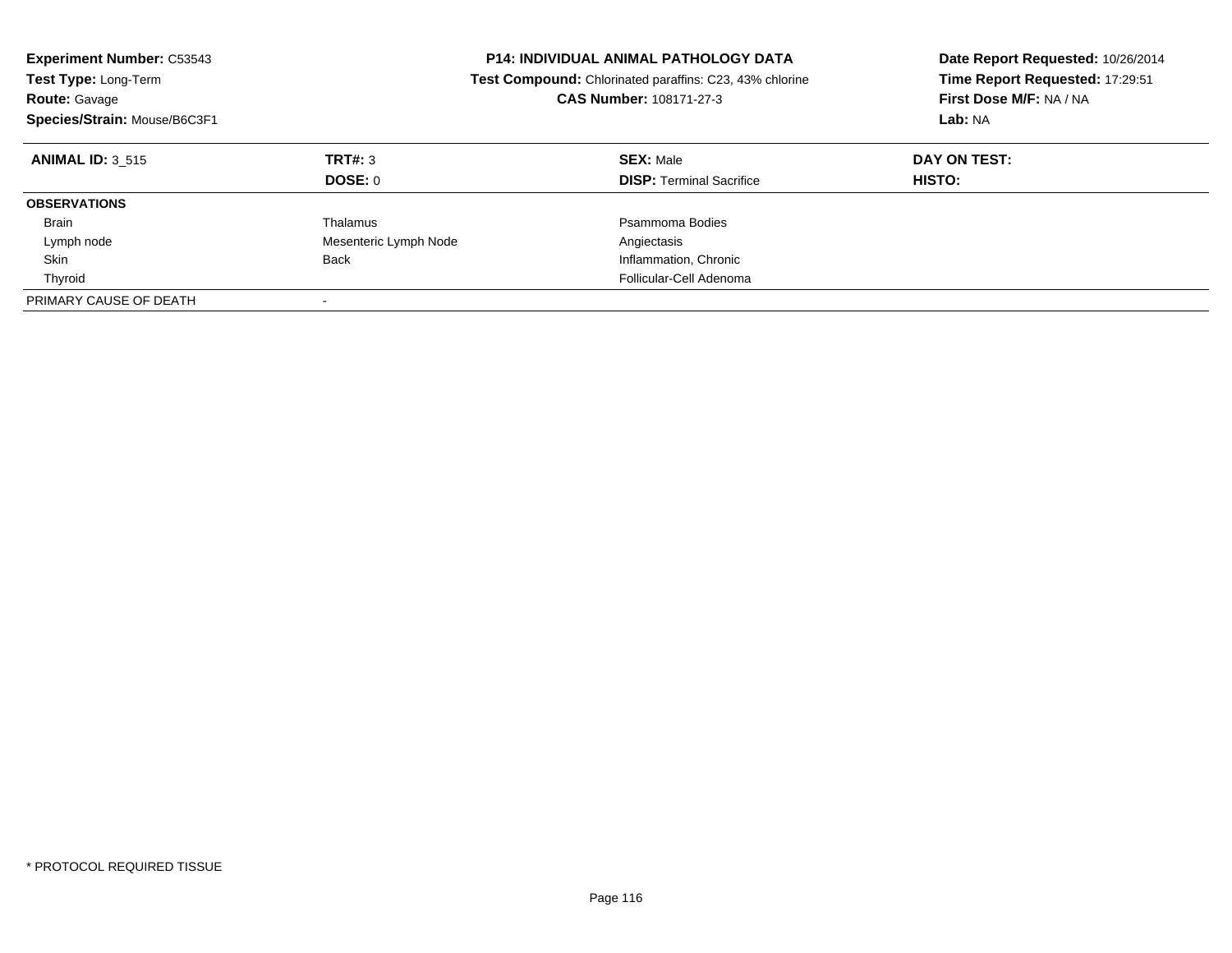| <b>Experiment Number: C53543</b><br>Test Type: Long-Term<br><b>Route: Gavage</b><br>Species/Strain: Mouse/B6C3F1 |                       | <b>P14: INDIVIDUAL ANIMAL PATHOLOGY DATA</b><br>Test Compound: Chlorinated paraffins: C23, 43% chlorine<br>CAS Number: 108171-27-3 | Date Report Requested: 10/26/2014<br>Time Report Requested: 17:29:51<br>First Dose M/F: NA / NA<br>Lab: NA |
|------------------------------------------------------------------------------------------------------------------|-----------------------|------------------------------------------------------------------------------------------------------------------------------------|------------------------------------------------------------------------------------------------------------|
| <b>ANIMAL ID: 3 516</b>                                                                                          | TRT#: 3               | <b>SEX: Male</b>                                                                                                                   | DAY ON TEST:                                                                                               |
|                                                                                                                  | DOSE: 0               | <b>DISP:</b> Terminal Sacrifice                                                                                                    | <b>HISTO:</b>                                                                                              |
| <b>OBSERVATIONS</b>                                                                                              |                       |                                                                                                                                    |                                                                                                            |
| Lymph node                                                                                                       | Mesenteric Lymph Node | Congestion, Nos                                                                                                                    |                                                                                                            |
| Preputial gland                                                                                                  |                       | Inflammation, Suppurative                                                                                                          |                                                                                                            |
| Skin                                                                                                             | Eyelid Nos            | Squamous Cell Papilloma                                                                                                            |                                                                                                            |
| Tooth                                                                                                            | Root                  | Dysplasia, Nos                                                                                                                     |                                                                                                            |
|                                                                                                                  | Root                  | Granuloma, Nos                                                                                                                     |                                                                                                            |
| PRIMARY CAUSE OF DEATH                                                                                           |                       |                                                                                                                                    |                                                                                                            |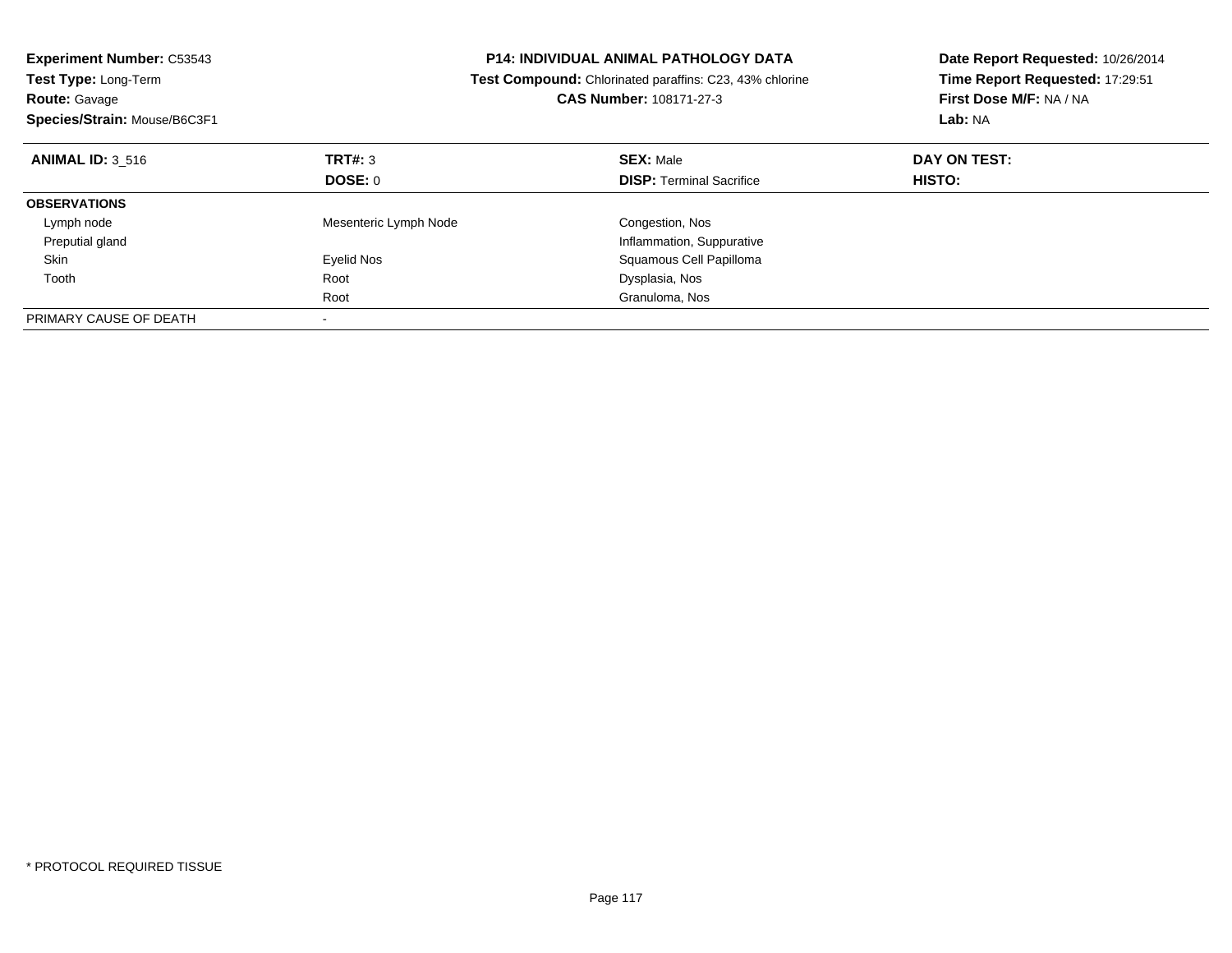| <b>Experiment Number: C53543</b><br>Test Type: Long-Term<br><b>Route: Gavage</b><br>Species/Strain: Mouse/B6C3F1 |                          | <b>P14: INDIVIDUAL ANIMAL PATHOLOGY DATA</b><br>Test Compound: Chlorinated paraffins: C23, 43% chlorine<br>CAS Number: 108171-27-3 | Date Report Requested: 10/26/2014<br>Time Report Requested: 17:29:51<br>First Dose M/F: NA / NA<br>Lab: NA |
|------------------------------------------------------------------------------------------------------------------|--------------------------|------------------------------------------------------------------------------------------------------------------------------------|------------------------------------------------------------------------------------------------------------|
| <b>ANIMAL ID: 3 517</b>                                                                                          | <b>TRT#: 3</b>           | <b>SEX: Male</b>                                                                                                                   | DAY ON TEST:                                                                                               |
|                                                                                                                  | DOSE: 0                  | <b>DISP:</b> Terminal Sacrifice                                                                                                    | <b>HISTO:</b>                                                                                              |
| <b>OBSERVATIONS</b>                                                                                              |                          |                                                                                                                                    |                                                                                                            |
| Adrenal gland                                                                                                    | Capsule                  | Adenoma, Nos                                                                                                                       |                                                                                                            |
| <b>Brain</b>                                                                                                     | Thalamus                 | Psammoma Bodies                                                                                                                    |                                                                                                            |
| Preputial gland                                                                                                  |                          | Inflammation, Nos                                                                                                                  |                                                                                                            |
| Prostate                                                                                                         | <b>Coagulating Gland</b> | Dilatation, Nos                                                                                                                    |                                                                                                            |
| Skin                                                                                                             | Back                     | Inflammation, Chronic                                                                                                              |                                                                                                            |
| PRIMARY CAUSE OF DEATH                                                                                           |                          |                                                                                                                                    |                                                                                                            |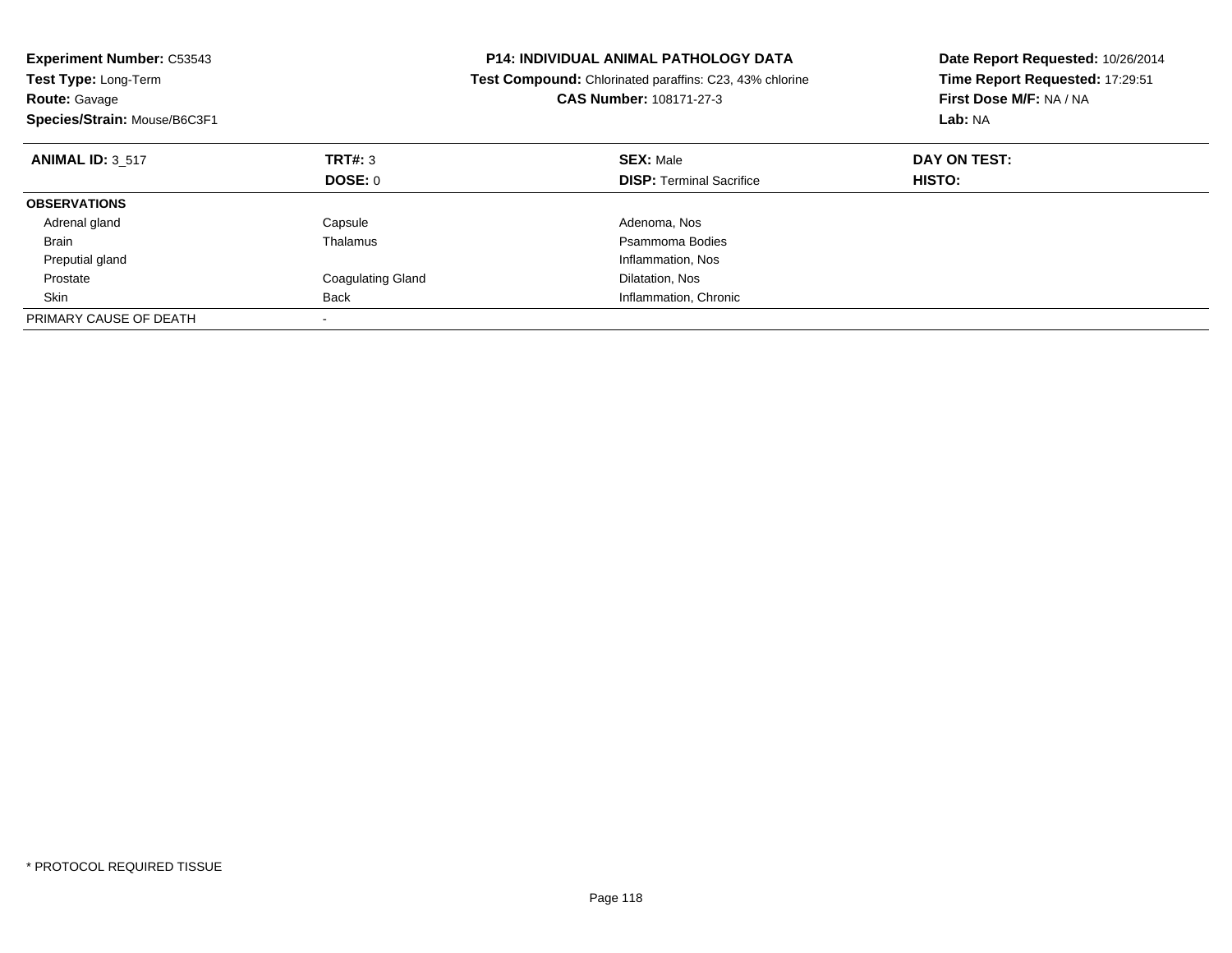| <b>Experiment Number: C53543</b><br><b>Test Type: Long-Term</b><br><b>Route: Gavage</b><br>Species/Strain: Mouse/B6C3F1 |                           | <b>P14: INDIVIDUAL ANIMAL PATHOLOGY DATA</b><br>Test Compound: Chlorinated paraffins: C23, 43% chlorine<br>CAS Number: 108171-27-3 | Date Report Requested: 10/26/2014<br>Time Report Requested: 17:29:51<br>First Dose M/F: NA / NA<br>Lab: NA |
|-------------------------------------------------------------------------------------------------------------------------|---------------------------|------------------------------------------------------------------------------------------------------------------------------------|------------------------------------------------------------------------------------------------------------|
| <b>ANIMAL ID: 3 518</b>                                                                                                 | TRT#: 3                   | <b>SEX: Male</b>                                                                                                                   | DAY ON TEST:                                                                                               |
|                                                                                                                         | <b>DOSE: 0</b>            | <b>DISP:</b> Terminal Sacrifice                                                                                                    | <b>HISTO:</b>                                                                                              |
| <b>OBSERVATIONS</b>                                                                                                     |                           |                                                                                                                                    |                                                                                                            |
| Kidney                                                                                                                  |                           | Nephrosis, Nos                                                                                                                     |                                                                                                            |
| Lung                                                                                                                    |                           | Alveolar/Bronchiolar Adenoma                                                                                                       |                                                                                                            |
| Lymph node                                                                                                              | Mesenteric Lymph Node     | Angiectasis                                                                                                                        |                                                                                                            |
| Pituitary gland                                                                                                         | <b>Anterior Pituitary</b> | Cyst, Embryonal Duct                                                                                                               |                                                                                                            |
| Preputial gland                                                                                                         |                           | Inflammation, Nos                                                                                                                  |                                                                                                            |
| Unspecified                                                                                                             | Groin                     | Sarcoma, Nos                                                                                                                       |                                                                                                            |
| PRIMARY CAUSE OF DEATH                                                                                                  |                           |                                                                                                                                    |                                                                                                            |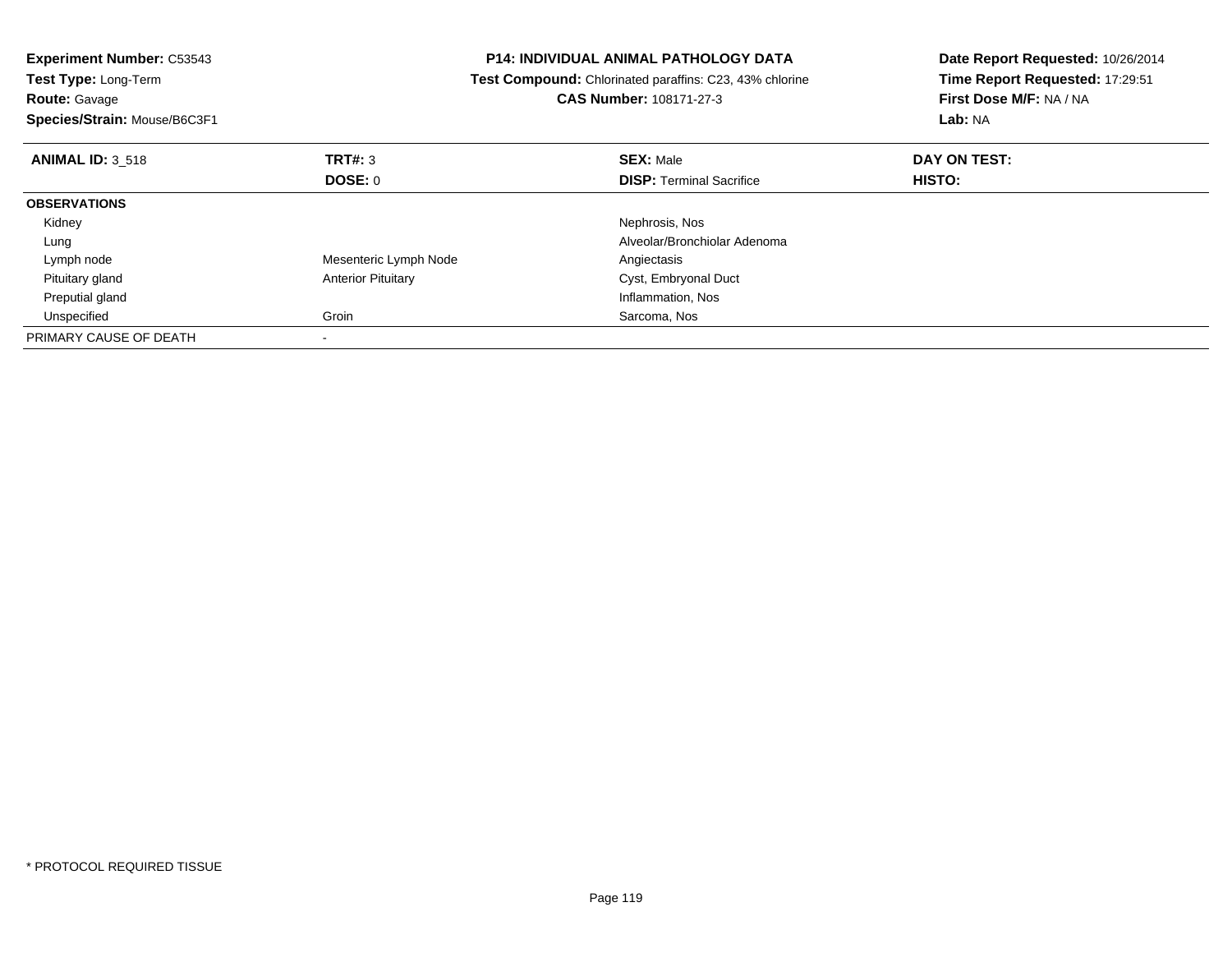| <b>Experiment Number: C53543</b><br>Test Type: Long-Term<br><b>Route: Gavage</b><br>Species/Strain: Mouse/B6C3F1 |                       | <b>P14: INDIVIDUAL ANIMAL PATHOLOGY DATA</b><br>Test Compound: Chlorinated paraffins: C23, 43% chlorine<br>CAS Number: 108171-27-3 | Date Report Requested: 10/26/2014<br>Time Report Requested: 17:29:51<br>First Dose M/F: NA / NA<br>Lab: NA |
|------------------------------------------------------------------------------------------------------------------|-----------------------|------------------------------------------------------------------------------------------------------------------------------------|------------------------------------------------------------------------------------------------------------|
| <b>ANIMAL ID: 3 519</b>                                                                                          | TRT#: 3               | <b>SEX: Male</b>                                                                                                                   | DAY ON TEST:                                                                                               |
|                                                                                                                  | DOSE: 0               | <b>DISP:</b> Moribund Sacrifice                                                                                                    | HISTO:                                                                                                     |
| <b>OBSERVATIONS</b>                                                                                              |                       |                                                                                                                                    |                                                                                                            |
| Lymph node                                                                                                       | Mesenteric Lymph Node | Angiectasis                                                                                                                        |                                                                                                            |
| Unspecified                                                                                                      | Trunk                 | Neurofibrosarcoma                                                                                                                  |                                                                                                            |
| PRIMARY CAUSE OF DEATH                                                                                           |                       |                                                                                                                                    |                                                                                                            |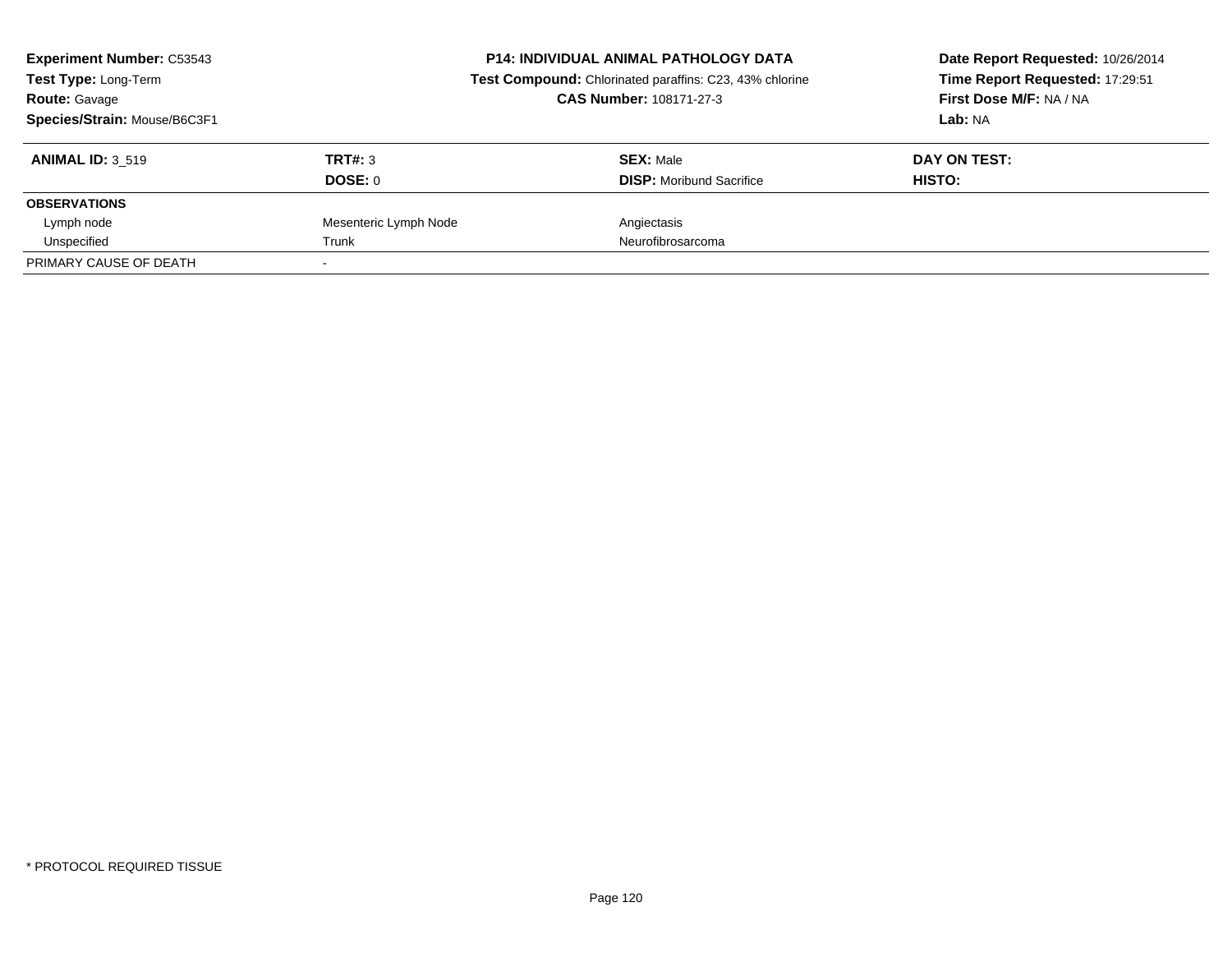| <b>Experiment Number: C53543</b><br><b>Test Type: Long-Term</b><br><b>Route: Gavage</b><br>Species/Strain: Mouse/B6C3F1 |                     | <b>P14: INDIVIDUAL ANIMAL PATHOLOGY DATA</b><br><b>Test Compound:</b> Chlorinated paraffins: C23, 43% chlorine<br><b>CAS Number: 108171-27-3</b> | Date Report Requested: 10/26/2014<br>Time Report Requested: 17:29:51<br>First Dose M/F: NA / NA<br>Lab: NA |
|-------------------------------------------------------------------------------------------------------------------------|---------------------|--------------------------------------------------------------------------------------------------------------------------------------------------|------------------------------------------------------------------------------------------------------------|
| <b>ANIMAL ID: 3 520</b>                                                                                                 | TRT#: 3<br>DOSE: 0  | <b>SEX: Male</b><br><b>DISP:</b> Moribund Sacrifice                                                                                              | DAY ON TEST:<br><b>HISTO:</b>                                                                              |
| <b>OBSERVATIONS</b>                                                                                                     |                     |                                                                                                                                                  |                                                                                                            |
| <b>Intestine Small</b>                                                                                                  | Jejunum             | Inflammation, Suppurative                                                                                                                        |                                                                                                            |
| Stomach                                                                                                                 | Forestomach         | Hyperplasia, Epithelial                                                                                                                          |                                                                                                            |
|                                                                                                                         | Forestomach         | Ulcer, Nos                                                                                                                                       |                                                                                                            |
| Unspecified                                                                                                             | Multiple Organs Nos | Lymphoma, Mixed-Malignant Type                                                                                                                   |                                                                                                            |
| PRIMARY CAUSE OF DEATH                                                                                                  |                     |                                                                                                                                                  |                                                                                                            |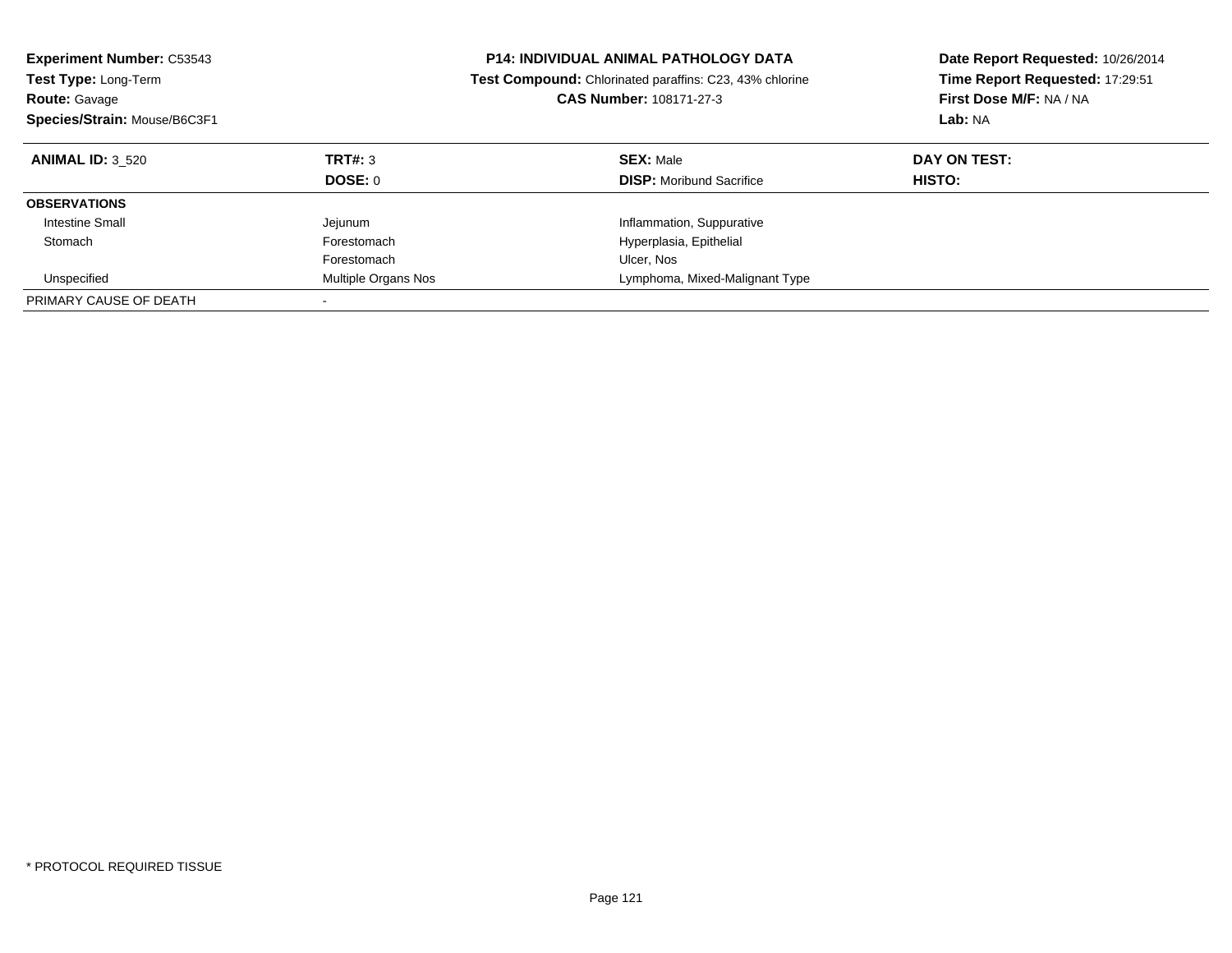| <b>Experiment Number: C53543</b><br>Test Type: Long-Term<br><b>Route: Gavage</b><br>Species/Strain: Mouse/B6C3F1 |                    | <b>P14: INDIVIDUAL ANIMAL PATHOLOGY DATA</b><br>Test Compound: Chlorinated paraffins: C23, 43% chlorine<br>CAS Number: 108171-27-3 | Date Report Requested: 10/26/2014<br>Time Report Requested: 17:29:51<br>First Dose M/F: NA / NA<br>Lab: NA |
|------------------------------------------------------------------------------------------------------------------|--------------------|------------------------------------------------------------------------------------------------------------------------------------|------------------------------------------------------------------------------------------------------------|
| <b>ANIMAL ID: 3 521</b>                                                                                          | TRT#: 3<br>DOSE: 0 | <b>SEX: Male</b><br><b>DISP:</b> Terminal Sacrifice                                                                                | DAY ON TEST:<br>HISTO:                                                                                     |
| <b>OBSERVATIONS</b>                                                                                              |                    |                                                                                                                                    |                                                                                                            |
| Lung                                                                                                             | Alveoli            | Histiocytosis<br>Hyperplasia, Lymphoid                                                                                             |                                                                                                            |
| Skin                                                                                                             | <b>Back</b>        | Inflammation, Chronic                                                                                                              |                                                                                                            |
| PRIMARY CAUSE OF DEATH                                                                                           |                    |                                                                                                                                    |                                                                                                            |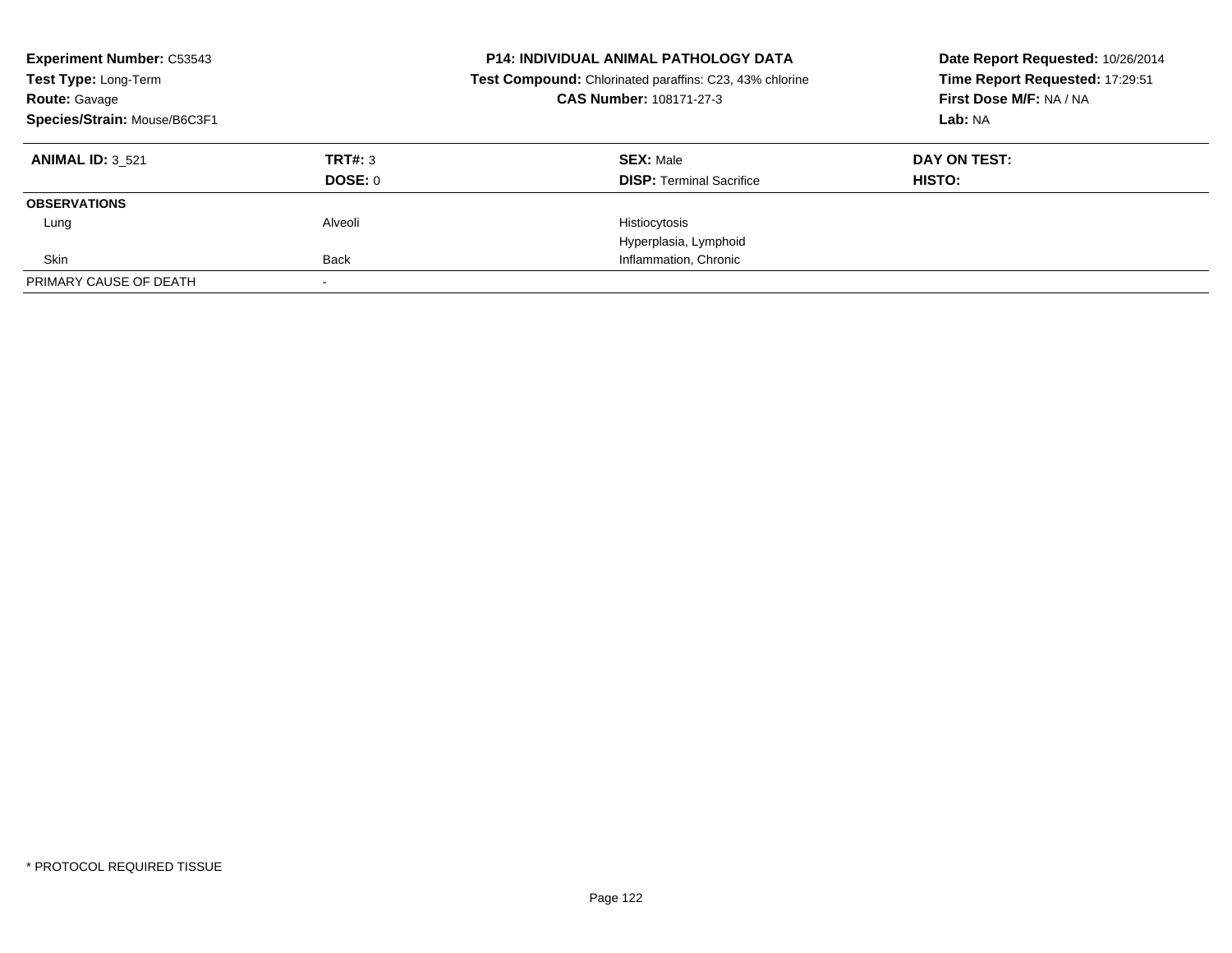| <b>Experiment Number: C53543</b><br>Test Type: Long-Term<br><b>Route: Gavage</b><br>Species/Strain: Mouse/B6C3F1 |                   | <b>P14: INDIVIDUAL ANIMAL PATHOLOGY DATA</b><br>Test Compound: Chlorinated paraffins: C23, 43% chlorine<br><b>CAS Number: 108171-27-3</b> | Date Report Requested: 10/26/2014<br>Time Report Requested: 17:29:51<br>First Dose M/F: NA / NA<br>Lab: NA |
|------------------------------------------------------------------------------------------------------------------|-------------------|-------------------------------------------------------------------------------------------------------------------------------------------|------------------------------------------------------------------------------------------------------------|
| <b>ANIMAL ID: 3 522</b>                                                                                          | TRT#: 3           | <b>SEX: Male</b>                                                                                                                          | DAY ON TEST:                                                                                               |
|                                                                                                                  | DOSE: 0           | <b>DISP:</b> Terminal Sacrifice                                                                                                           | <b>HISTO:</b>                                                                                              |
| <b>OBSERVATIONS</b>                                                                                              |                   |                                                                                                                                           |                                                                                                            |
| Adrenal gland                                                                                                    | Capsule           | Adenoma, Nos                                                                                                                              |                                                                                                            |
| Eye                                                                                                              | Nasolacrimal Duct | Inflammation, Chronic                                                                                                                     |                                                                                                            |
| Liver                                                                                                            |                   | Cytoplasmic Vacuolization                                                                                                                 |                                                                                                            |
|                                                                                                                  |                   | Hemangiosarcoma                                                                                                                           |                                                                                                            |
| Preputial gland                                                                                                  |                   | Inflammation, Suppurative                                                                                                                 |                                                                                                            |
| PRIMARY CAUSE OF DEATH                                                                                           |                   |                                                                                                                                           |                                                                                                            |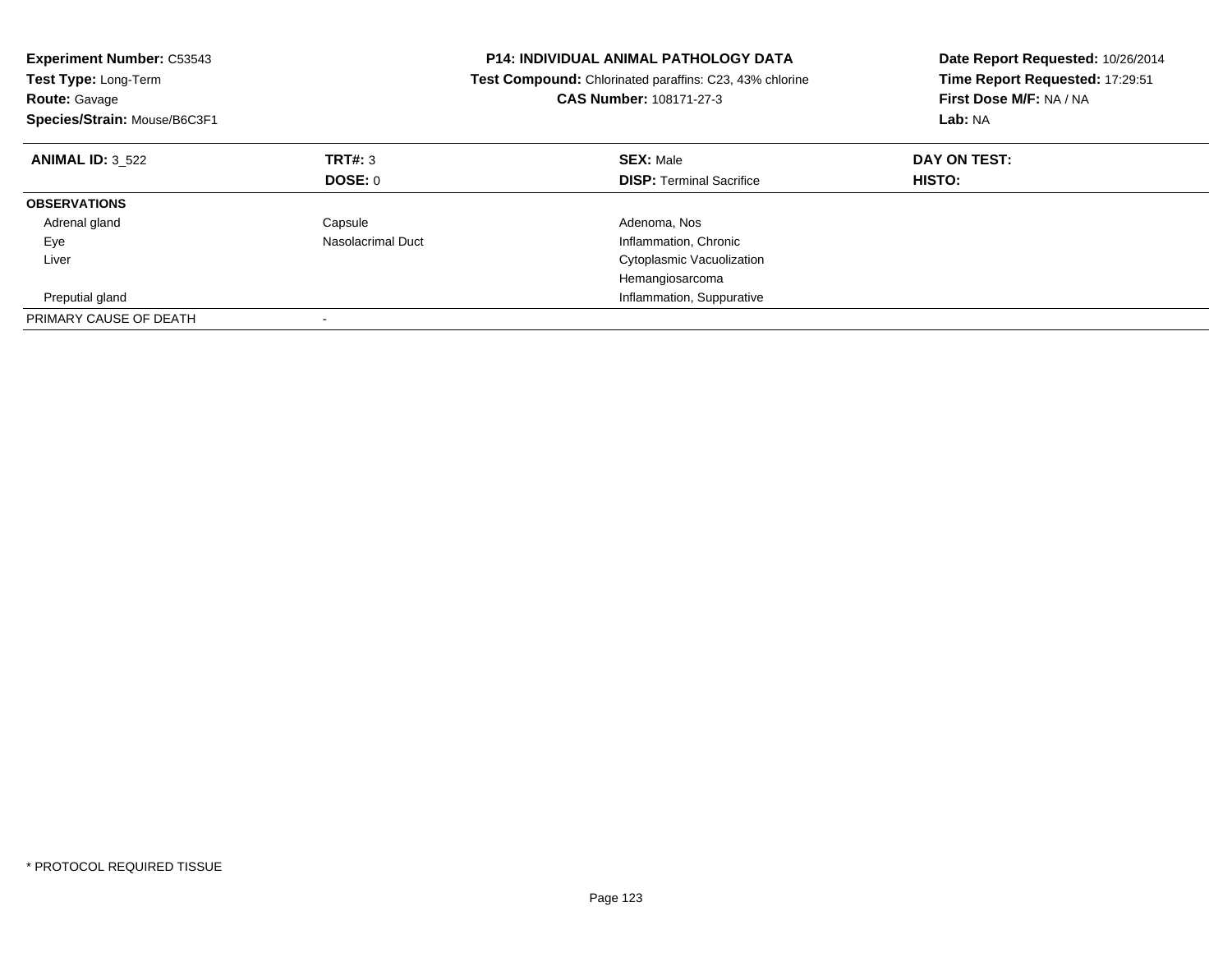| <b>Experiment Number: C53543</b> | <b>P14: INDIVIDUAL ANIMAL PATHOLOGY DATA</b> |                                                         | Date Report Requested: 10/26/2014 |  |
|----------------------------------|----------------------------------------------|---------------------------------------------------------|-----------------------------------|--|
| Test Type: Long-Term             |                                              | Test Compound: Chlorinated paraffins: C23, 43% chlorine | Time Report Requested: 17:29:51   |  |
| <b>Route: Gavage</b>             |                                              | <b>CAS Number: 108171-27-3</b>                          | First Dose M/F: NA / NA           |  |
| Species/Strain: Mouse/B6C3F1     |                                              |                                                         | Lab: NA                           |  |
| <b>ANIMAL ID: 3 523</b>          | TRT#: 3                                      | <b>SEX: Male</b>                                        | DAY ON TEST:                      |  |
|                                  | <b>DOSE: 0</b>                               | <b>DISP: Terminal Sacrifice</b>                         | HISTO:                            |  |
| <b>OBSERVATIONS</b>              |                                              |                                                         |                                   |  |
| Kidney                           |                                              | Nephrosis, Nos                                          |                                   |  |
| Liver                            |                                              | Hepatocellular Adenoma                                  |                                   |  |
| Lung                             |                                              | Alveolar/Bronchiolar Adenoma                            |                                   |  |
|                                  |                                              | Congestion, Nos                                         |                                   |  |
| Lymph node                       | Mesenteric Lymph Node                        | Angiectasis                                             |                                   |  |
| Preputial gland                  |                                              | Inflammation, Suppurative                               |                                   |  |
| Unspecified                      | Groin                                        | Degeneration, Cystic                                    |                                   |  |
| PRIMARY CAUSE OF DEATH           |                                              |                                                         |                                   |  |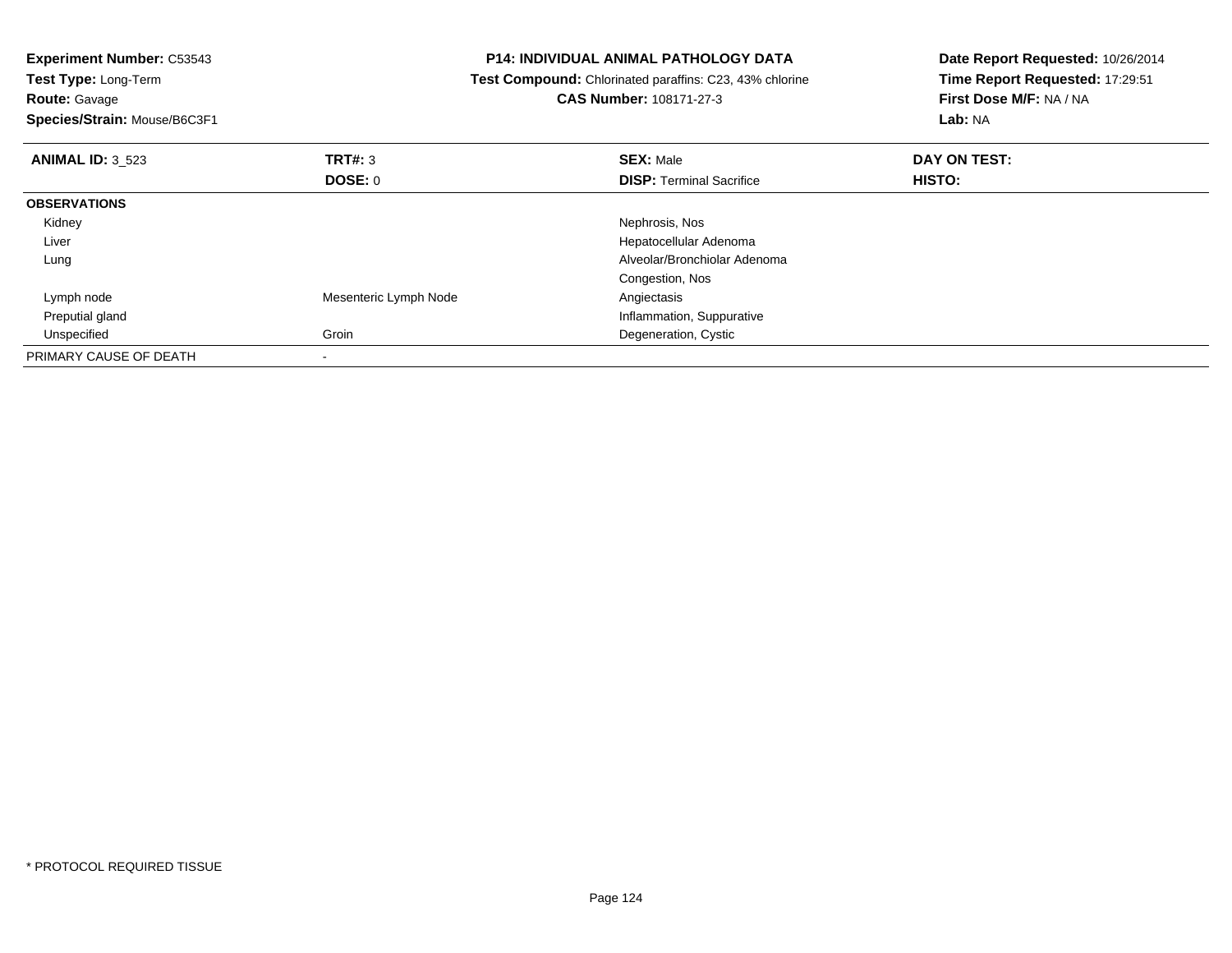**Test Type:** Long-Term

**Route:** Gavage

**Species/Strain:** Mouse/B6C3F1

# **P14: INDIVIDUAL ANIMAL PATHOLOGY DATA**

**Test Compound:** Chlorinated paraffins: C23, 43% chlorine

**CAS Number:** 108171-27-3

| <b>ANIMAL ID: 3 524</b> | TRT#: 3               | <b>SEX: Male</b>                    | DAY ON TEST: |
|-------------------------|-----------------------|-------------------------------------|--------------|
|                         | <b>DOSE: 0</b>        | <b>DISP: Terminal Sacrifice</b>     | HISTO:       |
| <b>OBSERVATIONS</b>     |                       |                                     |              |
| Kidney                  |                       | Nephrosis, Nos                      |              |
| Liver                   |                       | Angiectasis                         |              |
|                         |                       | Hepatocellular Adenoma              |              |
| Lung                    |                       | Alveolar/Bronchiolar Adenoma        |              |
| Lymph node              | Mesenteric Lymph Node | Angiectasis                         |              |
| Skin                    | Back                  | Inflammation, Chronic               |              |
|                         | <b>Buttock</b>        | Inflammation, Chronic               |              |
| Spleen                  |                       | Hemangiosarcoma                     |              |
| Thyroid                 |                       | <b>Cystic Follicles</b>             |              |
|                         |                       | Lymphocytic Inflammatory Infiltrate |              |
| Unspecified             | <b>Buttock</b>        | Fibroma                             |              |
| PRIMARY CAUSE OF DEATH  | $\blacksquare$        |                                     |              |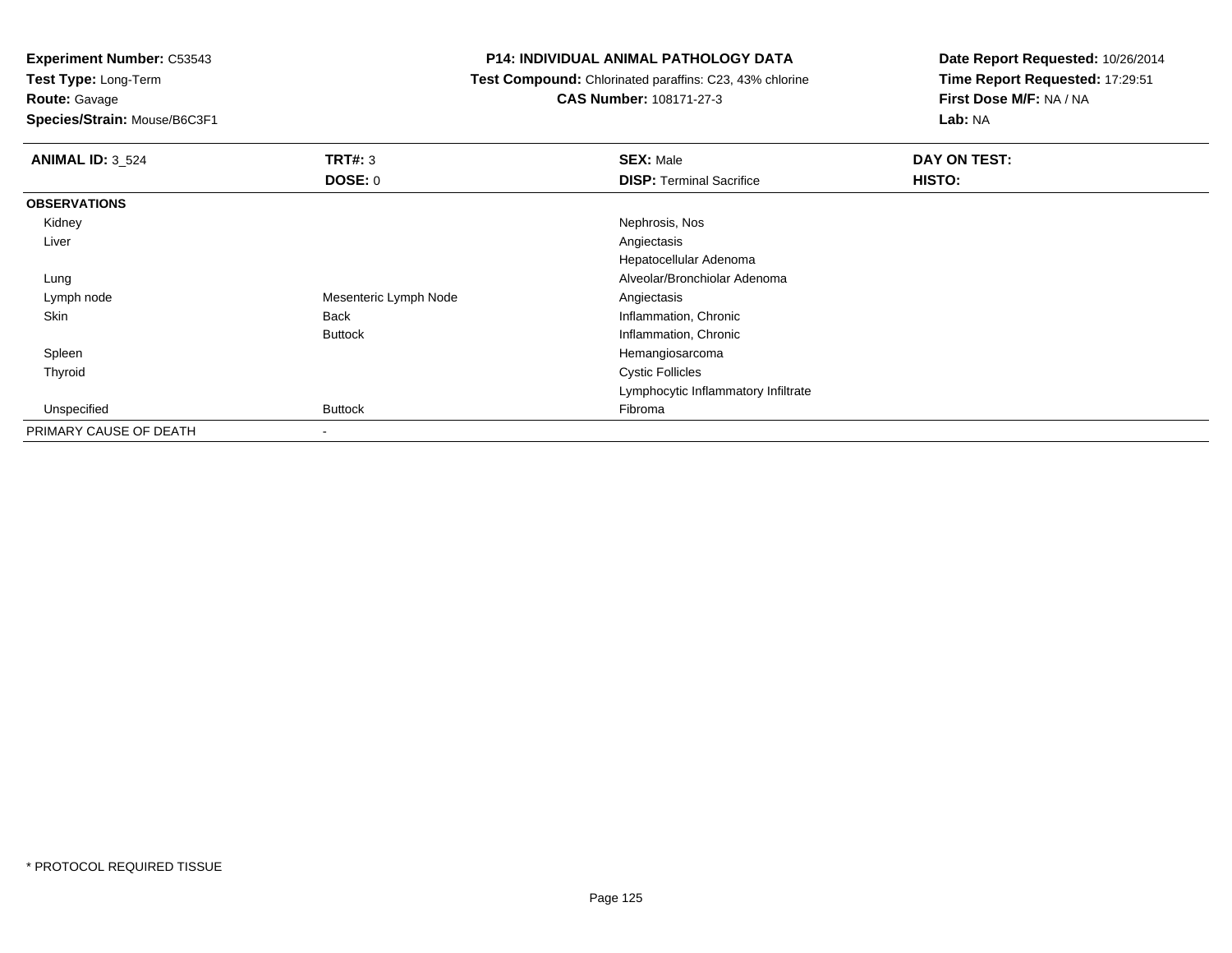**Experiment Number:** C53543**Test Type:** Long-Term

**Route:** Gavage

**Species/Strain:** Mouse/B6C3F1

### **P14: INDIVIDUAL ANIMAL PATHOLOGY DATA**

 **Test Compound:** Chlorinated paraffins: C23, 43% chlorine**CAS Number:** 108171-27-3

| <b>ANIMAL ID: 3_525</b> | TRT#: 3               | <b>SEX: Male</b>                | DAY ON TEST: |  |
|-------------------------|-----------------------|---------------------------------|--------------|--|
|                         | <b>DOSE: 0</b>        | <b>DISP: Terminal Sacrifice</b> | HISTO:       |  |
| <b>OBSERVATIONS</b>     |                       |                                 |              |  |
| <b>Brain</b>            | Thalamus              | Psammoma Bodies                 |              |  |
| Kidney                  | Cortex                | <b>Accessory Structure</b>      |              |  |
| Liver                   |                       | Hepatocellular Adenoma          |              |  |
|                         |                       | Necrosis, Focal                 |              |  |
| Lung                    |                       | Alveolar/Bronchiolar Adenoma    |              |  |
| Lymph node              | Mesenteric Lymph Node | Angiectasis                     |              |  |
|                         | Inguinal Lymph Node   | Fibrosarcoma, Metastatic        |              |  |
| Spleen                  |                       | Hematopoiesis                   |              |  |
| Thyroid                 |                       | <b>Cystic Follicles</b>         |              |  |
| Unspecified             | <b>Buttock</b>        | Fibrosarcoma                    |              |  |
| PRIMARY CAUSE OF DEATH  |                       |                                 |              |  |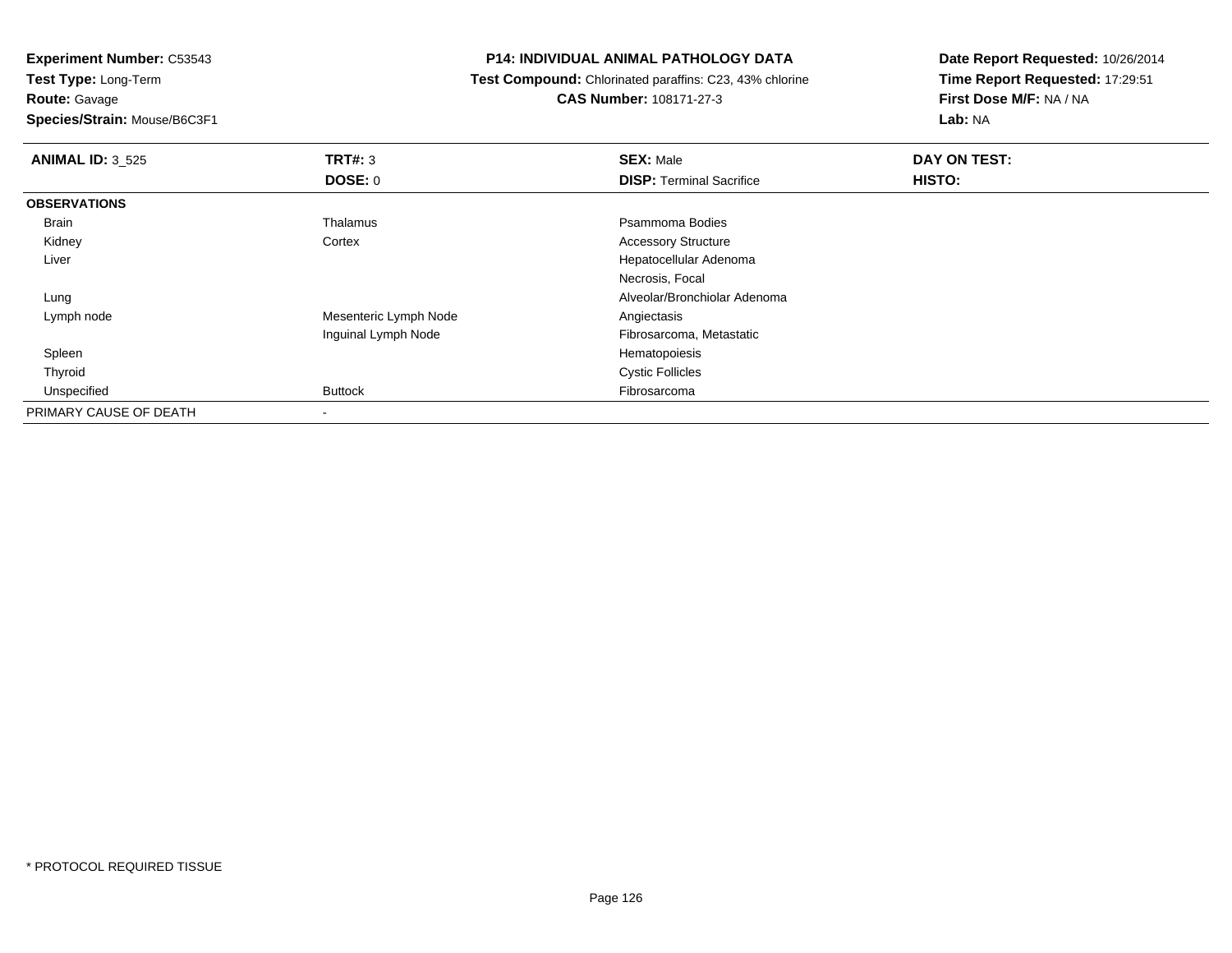| <b>Experiment Number: C53543</b><br>Test Type: Long-Term<br><b>Route: Gavage</b><br>Species/Strain: Mouse/B6C3F1 |                        | <b>P14: INDIVIDUAL ANIMAL PATHOLOGY DATA</b><br>Test Compound: Chlorinated paraffins: C23, 43% chlorine<br><b>CAS Number: 108171-27-3</b> | Date Report Requested: 10/26/2014<br>Time Report Requested: 17:29:51<br>First Dose M/F: NA / NA<br>Lab: NA |  |
|------------------------------------------------------------------------------------------------------------------|------------------------|-------------------------------------------------------------------------------------------------------------------------------------------|------------------------------------------------------------------------------------------------------------|--|
| <b>ANIMAL ID: 3 526</b>                                                                                          | TRT#: 3                | <b>SEX: Male</b>                                                                                                                          | DAY ON TEST:                                                                                               |  |
|                                                                                                                  | <b>DOSE: 0</b>         | <b>DISP: Natural Death</b>                                                                                                                | HISTO:                                                                                                     |  |
| <b>OBSERVATIONS</b>                                                                                              |                        |                                                                                                                                           |                                                                                                            |  |
| Liver                                                                                                            |                        | Angiectasis                                                                                                                               |                                                                                                            |  |
|                                                                                                                  |                        | Hemangiosarcoma                                                                                                                           |                                                                                                            |  |
|                                                                                                                  |                        | Hepatocellular Carcinoma                                                                                                                  |                                                                                                            |  |
|                                                                                                                  |                        | Necrosis, Focal                                                                                                                           |                                                                                                            |  |
|                                                                                                                  |                        | Necrosis, Nos                                                                                                                             |                                                                                                            |  |
| Lymph node                                                                                                       | Mesenteric Lymph Node  | Angiectasis                                                                                                                               |                                                                                                            |  |
|                                                                                                                  | Mediastinal Lymph Node | Hyperplasia, Lymphoid                                                                                                                     |                                                                                                            |  |
| Spleen                                                                                                           |                        | Hematopoiesis                                                                                                                             |                                                                                                            |  |
| PRIMARY CAUSE OF DEATH                                                                                           |                        |                                                                                                                                           |                                                                                                            |  |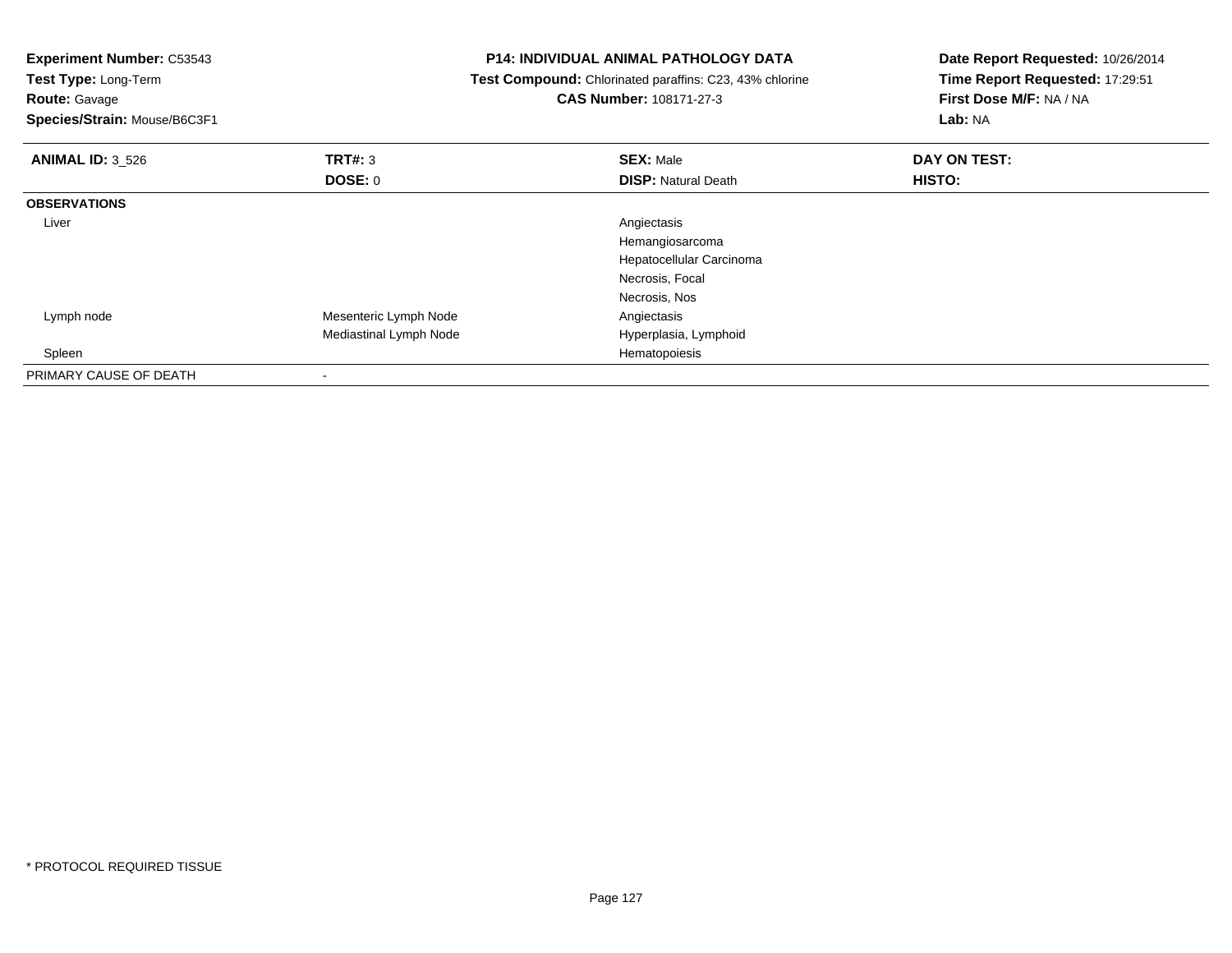| <b>Experiment Number: C53543</b><br><b>Test Type: Long-Term</b><br><b>Route: Gavage</b><br>Species/Strain: Mouse/B6C3F1 |                           | <b>P14: INDIVIDUAL ANIMAL PATHOLOGY DATA</b><br>Test Compound: Chlorinated paraffins: C23, 43% chlorine<br>CAS Number: 108171-27-3 | Date Report Requested: 10/26/2014<br>Time Report Requested: 17:29:51<br>First Dose M/F: NA / NA<br>Lab: NA |  |
|-------------------------------------------------------------------------------------------------------------------------|---------------------------|------------------------------------------------------------------------------------------------------------------------------------|------------------------------------------------------------------------------------------------------------|--|
| <b>ANIMAL ID: 3 527</b>                                                                                                 | TRT#: 3                   | <b>SEX: Male</b>                                                                                                                   | DAY ON TEST:                                                                                               |  |
|                                                                                                                         | DOSE: 0                   | <b>DISP:</b> Terminal Sacrifice                                                                                                    | <b>HISTO:</b>                                                                                              |  |
| <b>OBSERVATIONS</b>                                                                                                     |                           |                                                                                                                                    |                                                                                                            |  |
| Lung                                                                                                                    |                           | Alveolar/Bronchiolar Adenoma                                                                                                       |                                                                                                            |  |
| Lymph node                                                                                                              | Mesenteric Lymph Node     | Angiectasis                                                                                                                        |                                                                                                            |  |
|                                                                                                                         | Mesenteric Lymph Node     | Hyperplasia, Lymphoid                                                                                                              |                                                                                                            |  |
|                                                                                                                         | Inguinal Lymph Node       | Pigmentation, Nos                                                                                                                  |                                                                                                            |  |
| Unspecified                                                                                                             | <b>Abdominal Wall Nos</b> | Hemorrhage                                                                                                                         |                                                                                                            |  |
| PRIMARY CAUSE OF DEATH                                                                                                  |                           |                                                                                                                                    |                                                                                                            |  |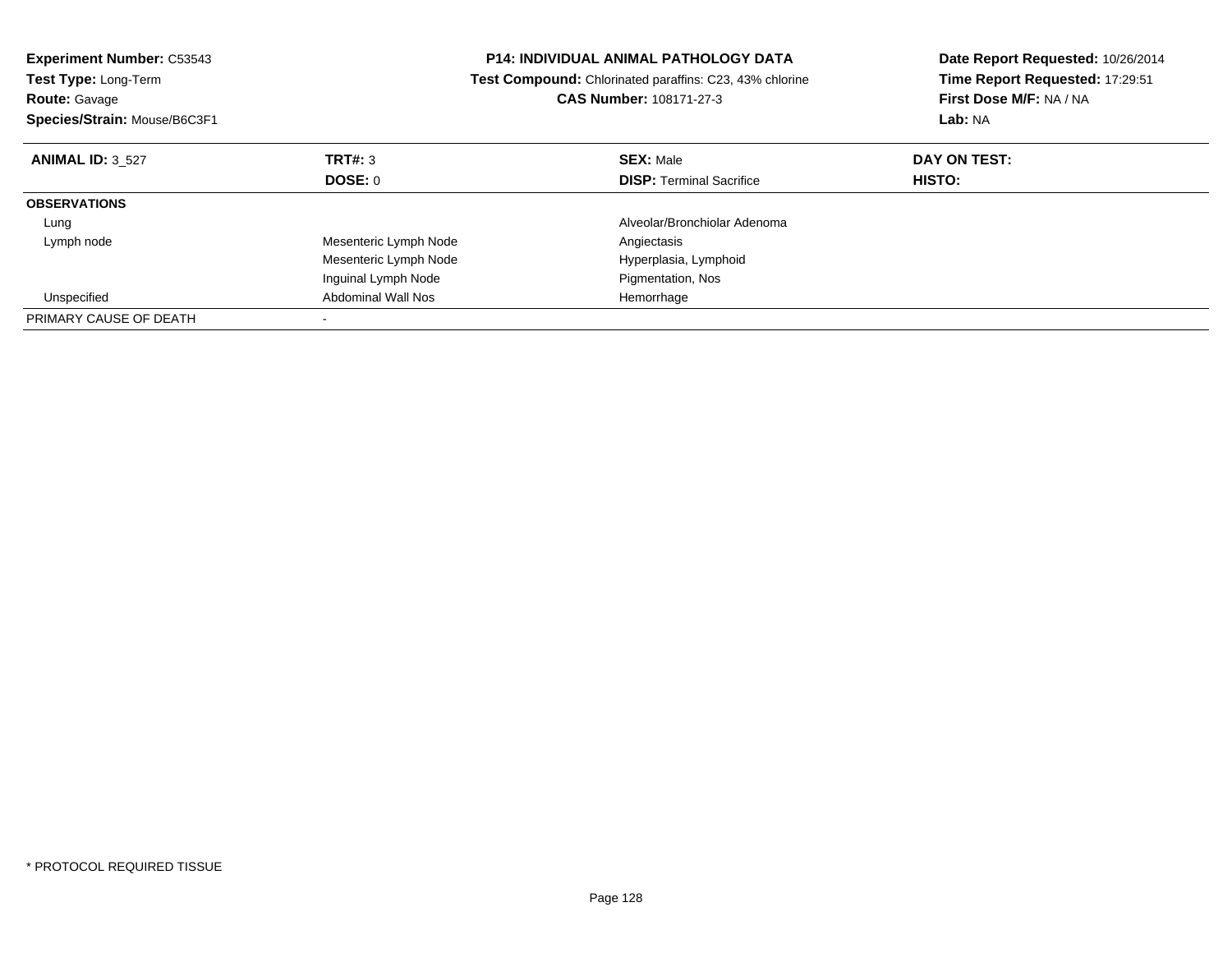**Test Type:** Long-Term**Route:** Gavage

**Species/Strain:** Mouse/B6C3F1

# **P14: INDIVIDUAL ANIMAL PATHOLOGY DATA**

 **Test Compound:** Chlorinated paraffins: C23, 43% chlorine**CAS Number:** 108171-27-3

| <b>ANIMAL ID: 3_528</b> | TRT#: 3               | <b>SEX: Male</b>                | DAY ON TEST: |  |
|-------------------------|-----------------------|---------------------------------|--------------|--|
|                         | <b>DOSE: 0</b>        | <b>DISP:</b> Moribund Sacrifice | HISTO:       |  |
| <b>OBSERVATIONS</b>     |                       |                                 |              |  |
| Adrenal gland           | <b>Cortex Nos</b>     | Amyloidosis                     |              |  |
| Heart                   | Myocardium Nos        | Fibrosis, Focal                 |              |  |
| Kidney                  |                       | Amyloidosis                     |              |  |
|                         |                       | Nephrosis, Nos                  |              |  |
| Liver                   |                       | Amyloidosis                     |              |  |
| Lymph node              | Mesenteric Lymph Node | Congestion, Nos                 |              |  |
| Salivary gland          |                       | Inflammation, Chronic           |              |  |
| Spleen                  |                       | Hematopoiesis                   |              |  |
| Unspecified             | Trunk                 | Fibrosarcoma                    |              |  |
| PRIMARY CAUSE OF DEATH  |                       |                                 |              |  |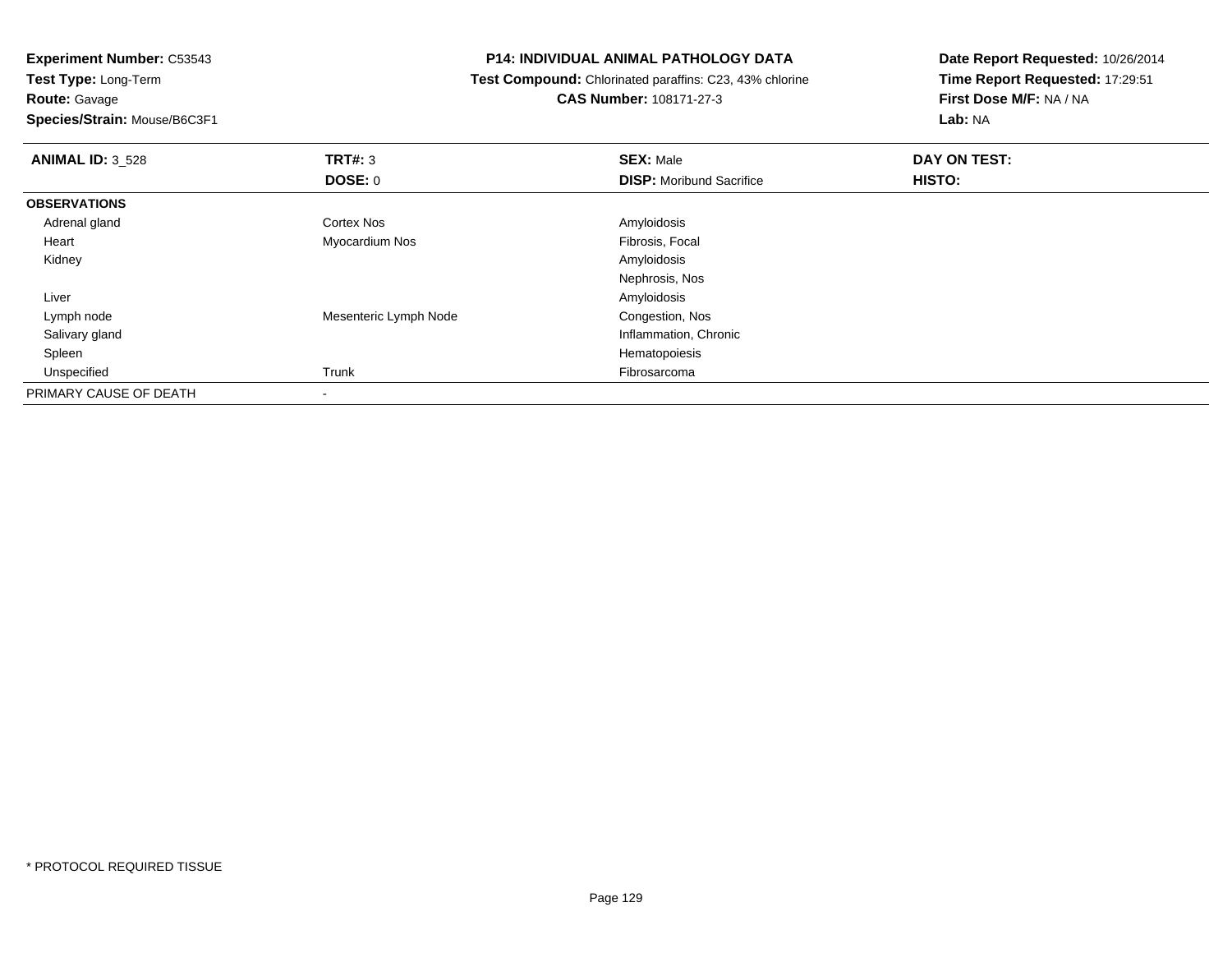| <b>Experiment Number: C53543</b><br>Test Type: Long-Term<br><b>Route: Gavage</b><br>Species/Strain: Mouse/B6C3F1 |                    | <b>P14: INDIVIDUAL ANIMAL PATHOLOGY DATA</b><br>Test Compound: Chlorinated paraffins: C23, 43% chlorine<br><b>CAS Number: 108171-27-3</b> | Date Report Requested: 10/26/2014<br>Time Report Requested: 17:29:51<br>First Dose M/F: NA / NA<br><b>Lab: NA</b> |  |
|------------------------------------------------------------------------------------------------------------------|--------------------|-------------------------------------------------------------------------------------------------------------------------------------------|-------------------------------------------------------------------------------------------------------------------|--|
| <b>ANIMAL ID: 3 529</b>                                                                                          | TRT#: 3<br>DOSE: 0 | <b>SEX: Male</b><br><b>DISP: Terminal Sacrifice</b>                                                                                       | DAY ON TEST:<br><b>HISTO:</b>                                                                                     |  |
| <b>OBSERVATIONS</b>                                                                                              |                    |                                                                                                                                           |                                                                                                                   |  |
| Kidney                                                                                                           |                    | Nephrosis, Nos                                                                                                                            |                                                                                                                   |  |
| PRIMARY CAUSE OF DEATH                                                                                           | $\sim$             |                                                                                                                                           |                                                                                                                   |  |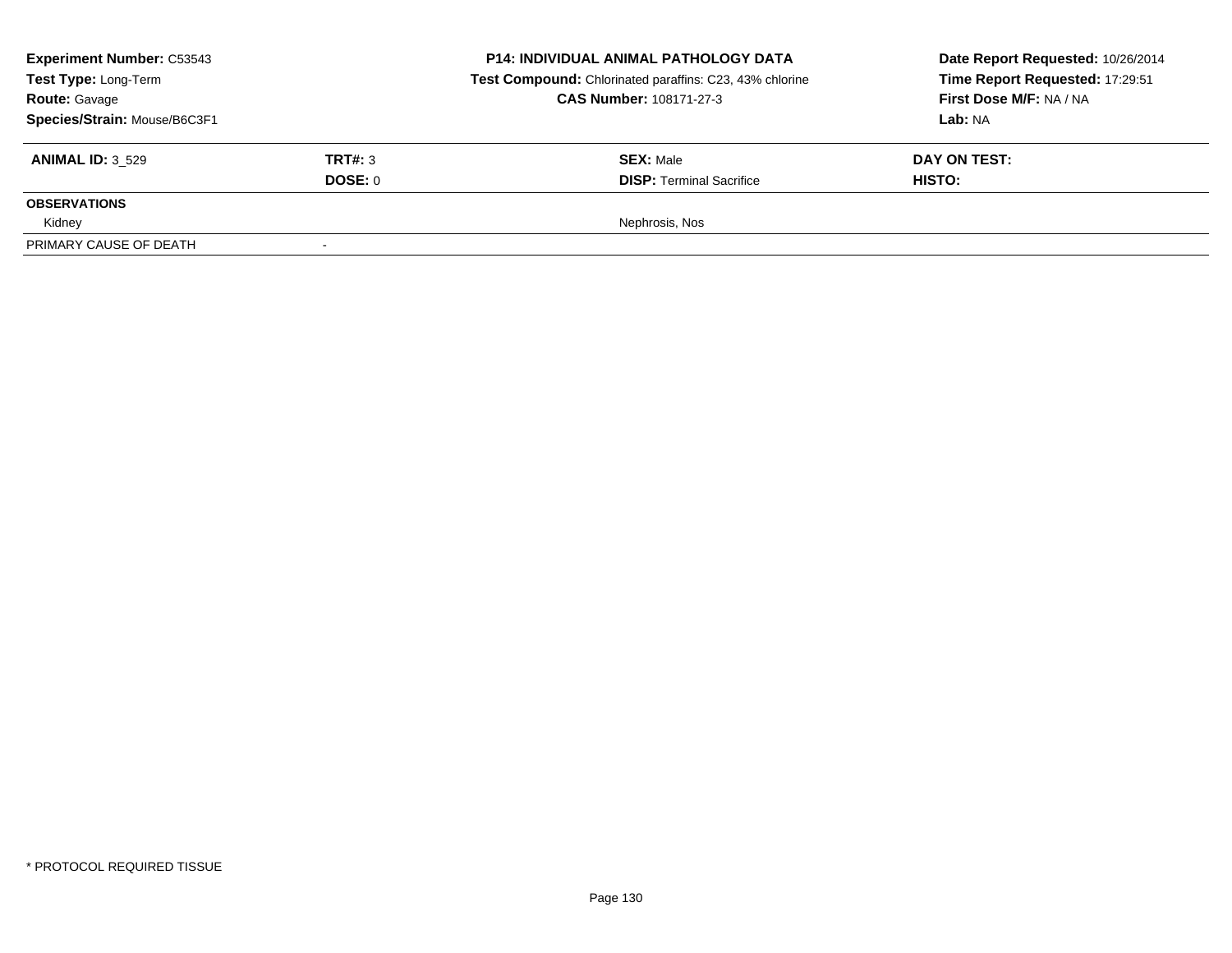| <b>Experiment Number: C53543</b><br>Test Type: Long-Term<br><b>Route: Gavage</b><br>Species/Strain: Mouse/B6C3F1 |         | <b>P14: INDIVIDUAL ANIMAL PATHOLOGY DATA</b><br>Test Compound: Chlorinated paraffins: C23, 43% chlorine<br><b>CAS Number: 108171-27-3</b> | Date Report Requested: 10/26/2014<br>Time Report Requested: 17:29:51<br>First Dose M/F: NA / NA<br>Lab: NA |
|------------------------------------------------------------------------------------------------------------------|---------|-------------------------------------------------------------------------------------------------------------------------------------------|------------------------------------------------------------------------------------------------------------|
| <b>ANIMAL ID: 3 530</b>                                                                                          | TRT#: 3 | <b>SEX: Male</b>                                                                                                                          | DAY ON TEST:                                                                                               |
|                                                                                                                  | DOSE: 0 | <b>DISP:</b> Moribund Sacrifice                                                                                                           | <b>HISTO:</b>                                                                                              |
| <b>OBSERVATIONS</b>                                                                                              |         |                                                                                                                                           |                                                                                                            |
| Kidney                                                                                                           |         | Nephrosis, Nos                                                                                                                            |                                                                                                            |
| Liver                                                                                                            |         | Hepatocellular Carcinoma                                                                                                                  |                                                                                                            |
|                                                                                                                  |         | Infarct, Nos                                                                                                                              |                                                                                                            |
| Lung                                                                                                             |         | Hepatocellular Carcinoma, Metastatic                                                                                                      |                                                                                                            |
| Nasal cavity                                                                                                     | Mucosa  | Inflammation, Focal                                                                                                                       |                                                                                                            |
| Preputial gland                                                                                                  |         | Inflammation, Suppurative                                                                                                                 |                                                                                                            |
| PRIMARY CAUSE OF DEATH                                                                                           |         |                                                                                                                                           |                                                                                                            |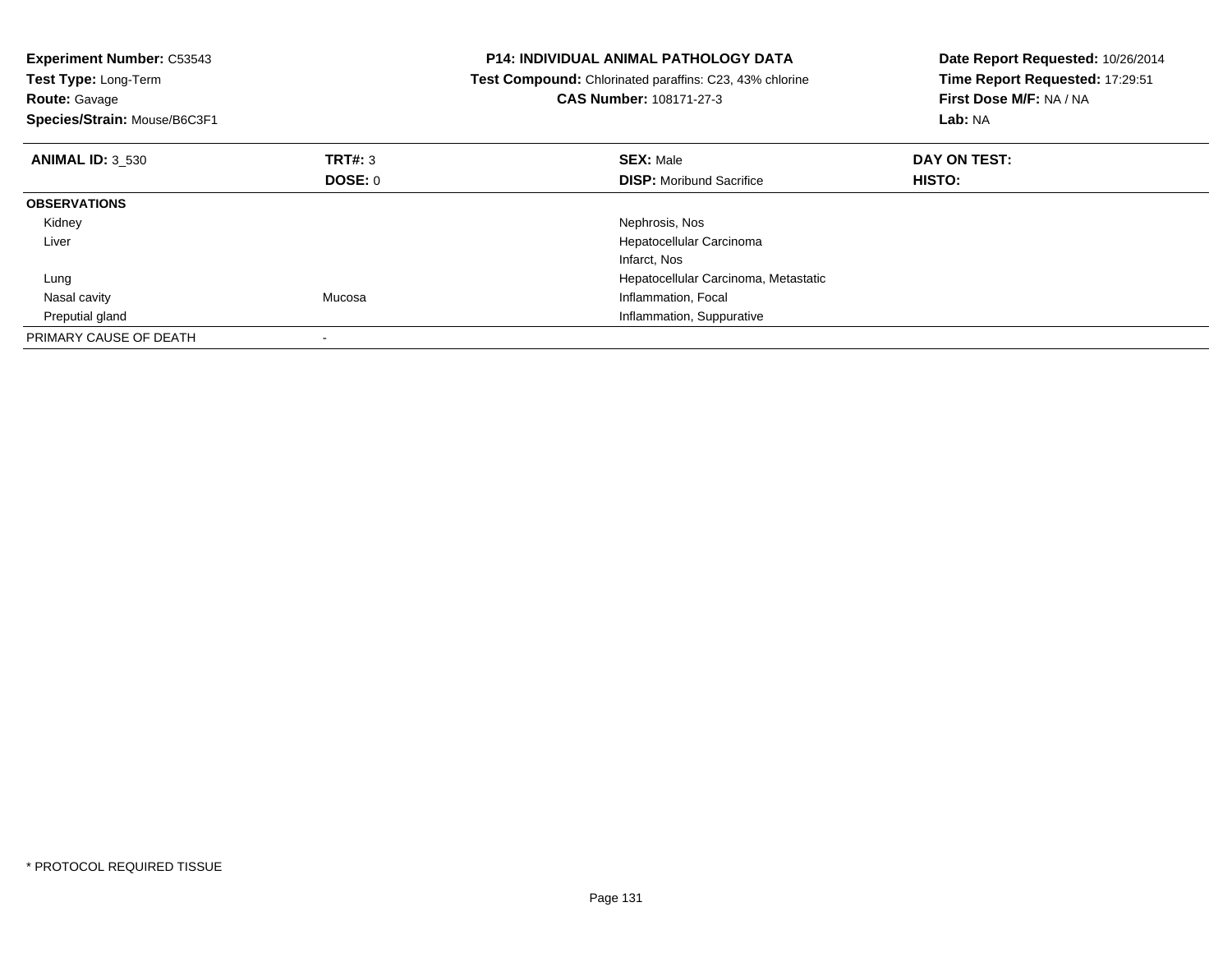| <b>Experiment Number: C53543</b><br>Test Type: Long-Term<br><b>Route: Gavage</b><br>Species/Strain: Mouse/B6C3F1 | <b>P14: INDIVIDUAL ANIMAL PATHOLOGY DATA</b><br>Test Compound: Chlorinated paraffins: C23, 43% chlorine<br>CAS Number: 108171-27-3 |                            | Date Report Requested: 10/26/2014<br>Time Report Requested: 17:29:51<br>First Dose M/F: NA / NA<br>Lab: NA |  |
|------------------------------------------------------------------------------------------------------------------|------------------------------------------------------------------------------------------------------------------------------------|----------------------------|------------------------------------------------------------------------------------------------------------|--|
| <b>ANIMAL ID: 3 531</b>                                                                                          | TRT#: 3                                                                                                                            | <b>SEX: Male</b>           | DAY ON TEST:                                                                                               |  |
|                                                                                                                  | DOSE: 0                                                                                                                            | <b>DISP:</b> Natural Death | <b>HISTO:</b>                                                                                              |  |
| <b>OBSERVATIONS</b>                                                                                              |                                                                                                                                    |                            |                                                                                                            |  |
| Lymph node                                                                                                       | Mesenteric Lymph Node                                                                                                              | Angiectasis                |                                                                                                            |  |
| Spleen                                                                                                           |                                                                                                                                    | Hematopoiesis              |                                                                                                            |  |
| Unspecified                                                                                                      | Back                                                                                                                               | Sarcoma, Nos               |                                                                                                            |  |
| PRIMARY CAUSE OF DEATH                                                                                           |                                                                                                                                    |                            |                                                                                                            |  |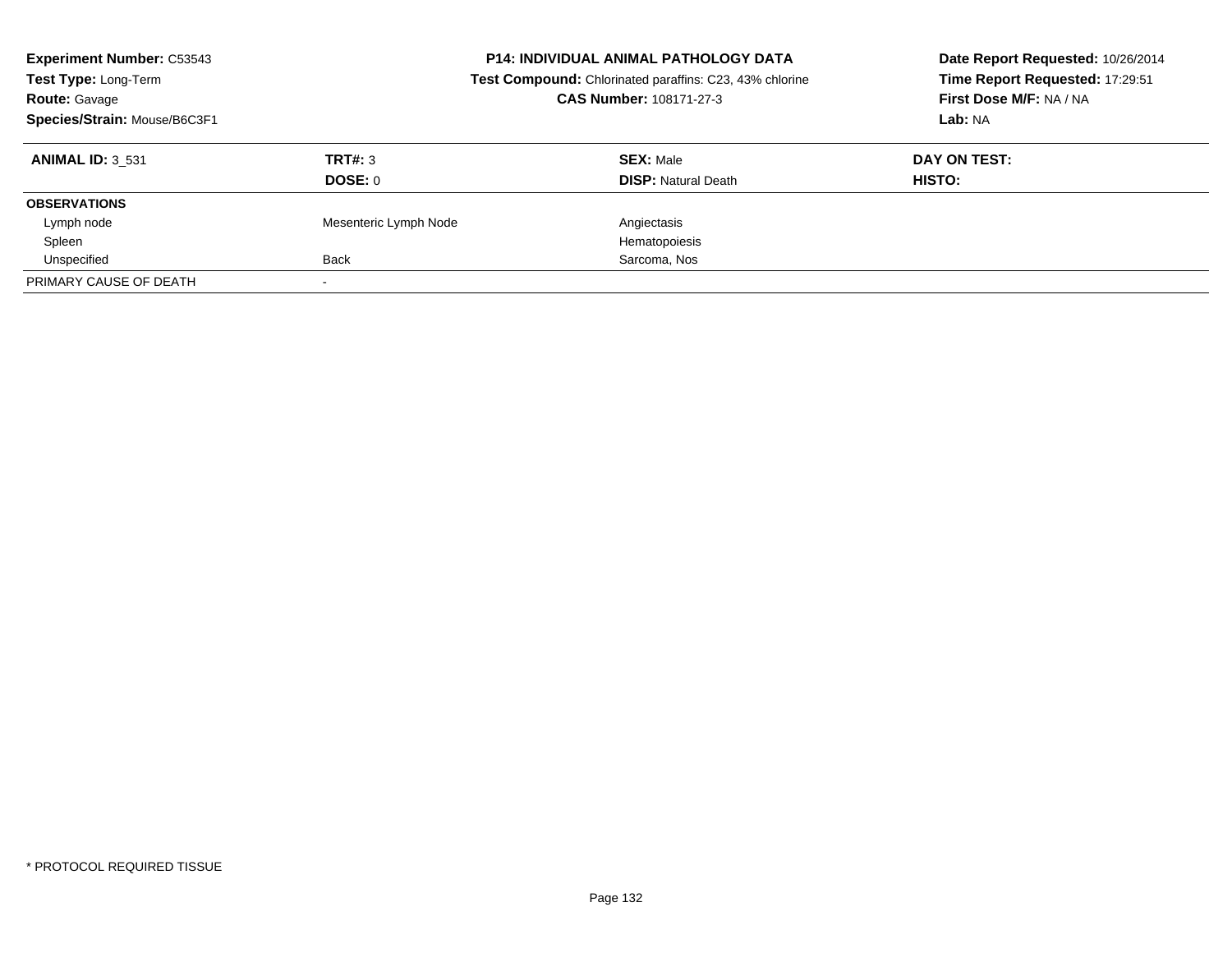| <b>Experiment Number: C53543</b><br>Test Type: Long-Term<br><b>Route: Gavage</b><br>Species/Strain: Mouse/B6C3F1 | <b>P14: INDIVIDUAL ANIMAL PATHOLOGY DATA</b><br>Test Compound: Chlorinated paraffins: C23, 43% chlorine<br>CAS Number: 108171-27-3 |                                   | Date Report Requested: 10/26/2014<br>Time Report Requested: 17:29:51<br>First Dose M/F: NA / NA<br>Lab: NA |
|------------------------------------------------------------------------------------------------------------------|------------------------------------------------------------------------------------------------------------------------------------|-----------------------------------|------------------------------------------------------------------------------------------------------------|
| <b>ANIMAL ID: 3 532</b>                                                                                          | TRT#: 3                                                                                                                            | <b>SEX: Male</b>                  | DAY ON TEST:                                                                                               |
|                                                                                                                  | <b>DOSE: 0</b>                                                                                                                     | <b>DISP:</b> Terminal Sacrifice   | <b>HISTO:</b>                                                                                              |
| <b>OBSERVATIONS</b>                                                                                              |                                                                                                                                    |                                   |                                                                                                            |
| Lung                                                                                                             |                                                                                                                                    | Alveolar/Bronchiolar Adenoma      |                                                                                                            |
| Lymph node                                                                                                       | Mesenteric Lymph Node                                                                                                              | Angiectasis                       |                                                                                                            |
| Seminal vesicle                                                                                                  |                                                                                                                                    | Dilatation, Nos                   |                                                                                                            |
| Skin                                                                                                             | Groin                                                                                                                              | Hemangiosarcoma                   |                                                                                                            |
| Unspecified                                                                                                      | Perineum Nos                                                                                                                       | Inflammation, Chronic Suppurative |                                                                                                            |
|                                                                                                                  | Perineum Nos                                                                                                                       | Metaplasia, Osseous               |                                                                                                            |
| PRIMARY CAUSE OF DEATH                                                                                           |                                                                                                                                    |                                   |                                                                                                            |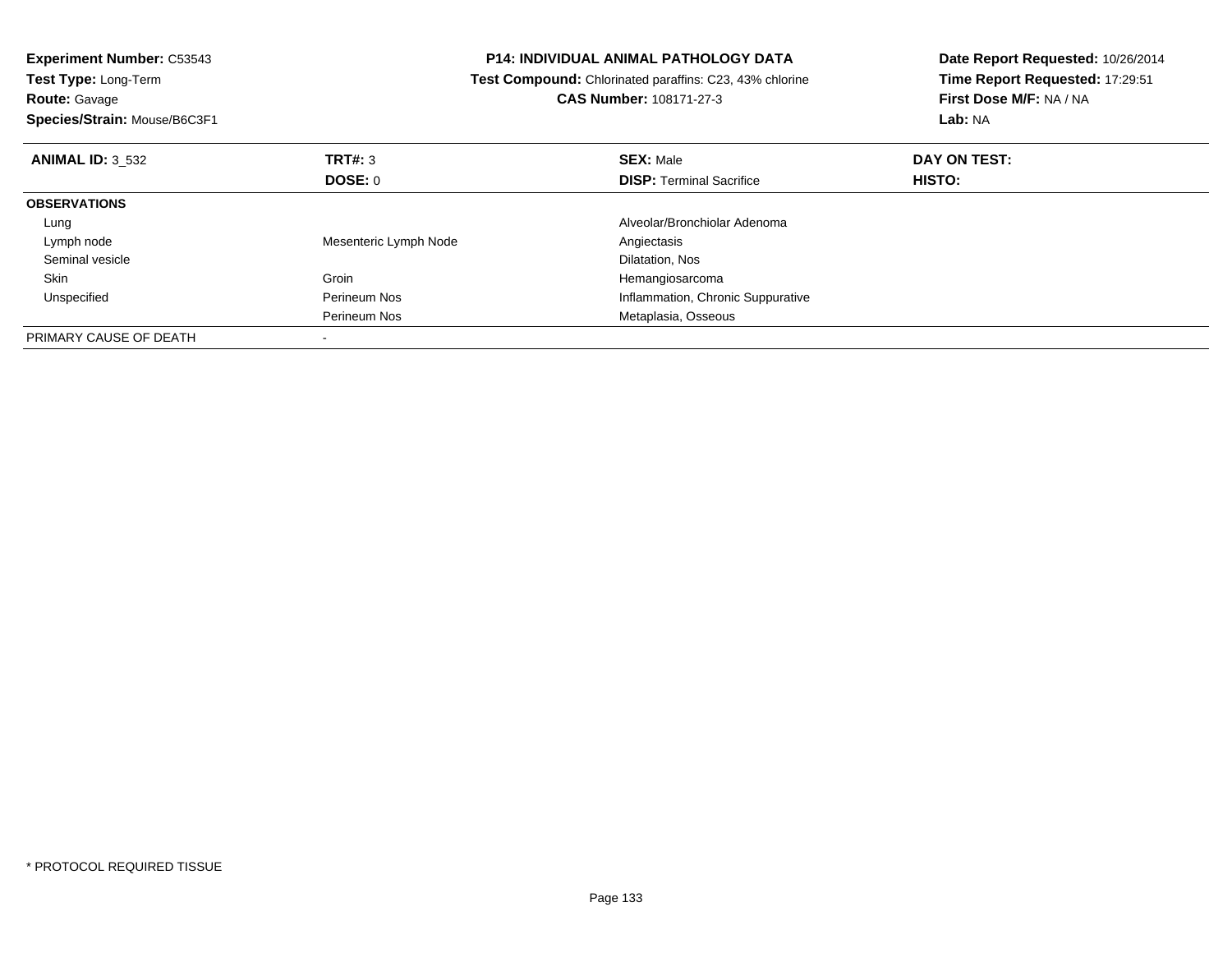| <b>Experiment Number: C53543</b><br><b>Test Type: Long-Term</b><br><b>Route: Gavage</b><br>Species/Strain: Mouse/B6C3F1 |                       | <b>P14: INDIVIDUAL ANIMAL PATHOLOGY DATA</b><br>Test Compound: Chlorinated paraffins: C23, 43% chlorine<br><b>CAS Number: 108171-27-3</b> | Date Report Requested: 10/26/2014<br>Time Report Requested: 17:29:51<br>First Dose M/F: NA / NA<br>Lab: NA |
|-------------------------------------------------------------------------------------------------------------------------|-----------------------|-------------------------------------------------------------------------------------------------------------------------------------------|------------------------------------------------------------------------------------------------------------|
| <b>ANIMAL ID: 3 533</b>                                                                                                 | TRT#: 3               | <b>SEX: Male</b>                                                                                                                          | DAY ON TEST:                                                                                               |
|                                                                                                                         | DOSE: 0               | <b>DISP:</b> Natural Death                                                                                                                | HISTO:                                                                                                     |
| <b>OBSERVATIONS</b>                                                                                                     |                       |                                                                                                                                           |                                                                                                            |
| Lung                                                                                                                    |                       | Carcinoma, Nos, Metastatic                                                                                                                |                                                                                                            |
| Lymph node                                                                                                              | Mandibular Lymph Node | Carcinoma, Nos, Metastatic                                                                                                                |                                                                                                            |
| Spleen                                                                                                                  |                       | Hematopoiesis                                                                                                                             |                                                                                                            |
| Tooth                                                                                                                   | Root                  | Dysplasia, Nos                                                                                                                            |                                                                                                            |
| Unspecified                                                                                                             | Orbital Region        | Carcinoma, Nos                                                                                                                            |                                                                                                            |
| PRIMARY CAUSE OF DEATH                                                                                                  |                       |                                                                                                                                           |                                                                                                            |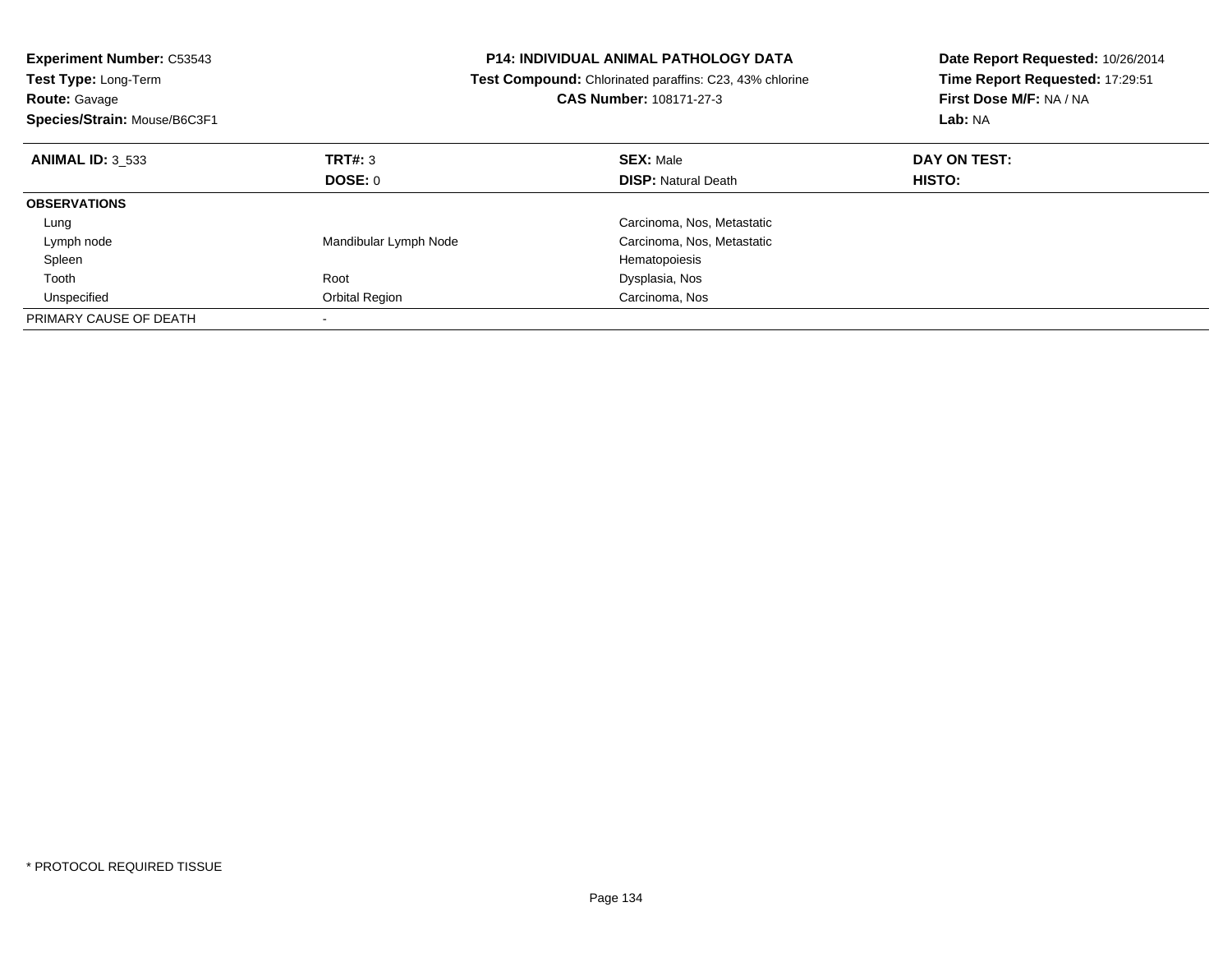| <b>P14: INDIVIDUAL ANIMAL PATHOLOGY DATA</b><br><b>Experiment Number: C53543</b> |                                                         | Date Report Requested: 10/26/2014 |                                 |
|----------------------------------------------------------------------------------|---------------------------------------------------------|-----------------------------------|---------------------------------|
| Test Type: Long-Term                                                             | Test Compound: Chlorinated paraffins: C23, 43% chlorine |                                   | Time Report Requested: 17:29:51 |
| Route: Gavage                                                                    |                                                         | <b>CAS Number: 108171-27-3</b>    | First Dose M/F: NA / NA         |
| Species/Strain: Mouse/B6C3F1                                                     |                                                         |                                   | <b>Lab: NA</b>                  |
| <b>ANIMAL ID: 3 534</b>                                                          | TRT#: 3                                                 | <b>SEX: Male</b>                  | DAY ON TEST:                    |
|                                                                                  | DOSE: 0                                                 | <b>DISP: Terminal Sacrifice</b>   | HISTO:                          |
| <b>OBSERVATIONS</b>                                                              |                                                         |                                   |                                 |
| Adrenal gland                                                                    | Capsule                                                 | Adenoma, Nos                      |                                 |
| Brain                                                                            | Thalamus                                                | Psammoma Bodies                   |                                 |
| Kidney                                                                           |                                                         | Nephrosis, Nos                    |                                 |
| Liver                                                                            |                                                         | Cyst, Nos                         |                                 |
| Lymph node                                                                       | Mesenteric Lymph Node                                   | Angiectasis                       |                                 |
| Skin                                                                             | <b>Back</b>                                             | Inflammation, Chronic             |                                 |
| Stomach                                                                          | Forestomach                                             | Hyperplasia, Epithelial           |                                 |
| PRIMARY CAUSE OF DEATH                                                           |                                                         |                                   |                                 |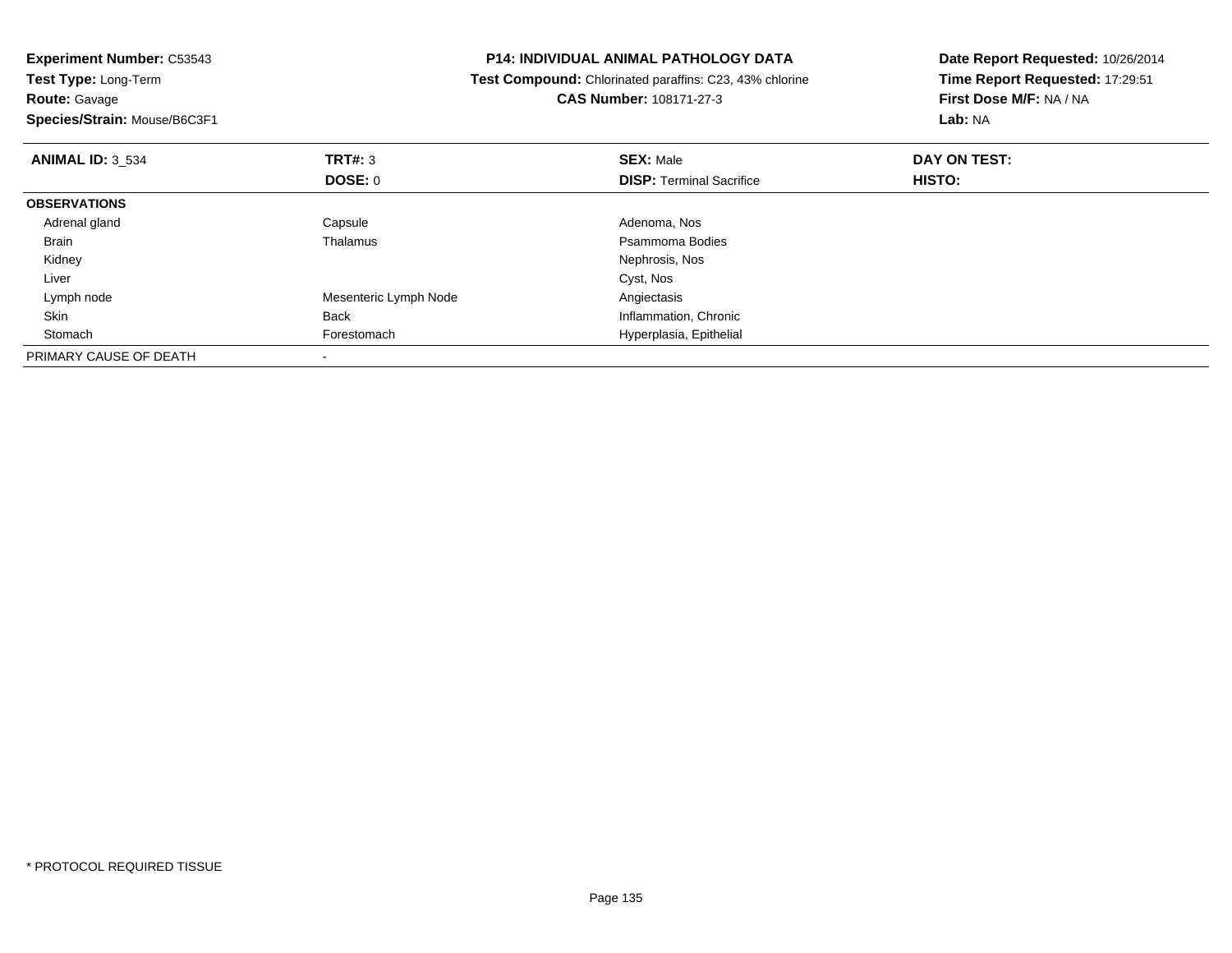| <b>Experiment Number: C53543</b><br>Test Type: Long-Term<br><b>Route: Gavage</b><br>Species/Strain: Mouse/B6C3F1 |                | <b>P14: INDIVIDUAL ANIMAL PATHOLOGY DATA</b><br>Test Compound: Chlorinated paraffins: C23, 43% chlorine<br>CAS Number: 108171-27-3 | Date Report Requested: 10/26/2014<br>Time Report Requested: 17:29:51<br>First Dose M/F: NA / NA<br>Lab: NA |
|------------------------------------------------------------------------------------------------------------------|----------------|------------------------------------------------------------------------------------------------------------------------------------|------------------------------------------------------------------------------------------------------------|
| <b>ANIMAL ID: 3 535</b>                                                                                          | TRT#: 3        | <b>SEX: Male</b>                                                                                                                   | DAY ON TEST:                                                                                               |
|                                                                                                                  | <b>DOSE: 0</b> | <b>DISP:</b> Terminal Sacrifice                                                                                                    | HISTO:                                                                                                     |
| <b>OBSERVATIONS</b>                                                                                              |                |                                                                                                                                    |                                                                                                            |
| <b>Brain</b>                                                                                                     | Thalamus       | Psammoma Bodies                                                                                                                    |                                                                                                            |
| Lung                                                                                                             |                | Alveolar/Bronchiolar Adenoma                                                                                                       |                                                                                                            |
| Preputial gland                                                                                                  |                | Inflammation, Suppurative                                                                                                          |                                                                                                            |
| PRIMARY CAUSE OF DEATH                                                                                           |                |                                                                                                                                    |                                                                                                            |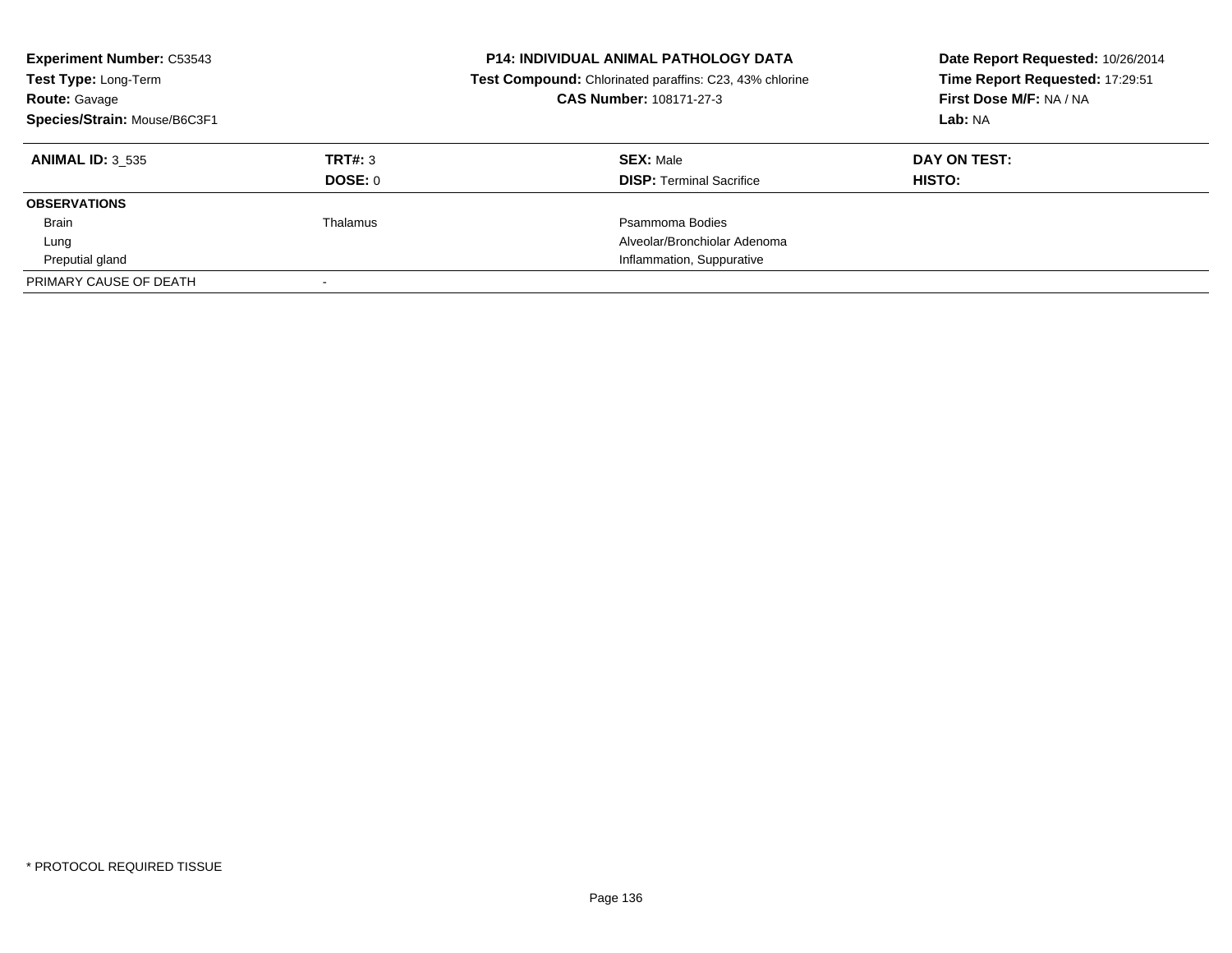| <b>Experiment Number: C53543</b><br><b>Test Type: Long-Term</b><br><b>Route: Gavage</b><br>Species/Strain: Mouse/B6C3F1 | <b>P14: INDIVIDUAL ANIMAL PATHOLOGY DATA</b><br><b>Test Compound:</b> Chlorinated paraffins: C23, 43% chlorine<br><b>CAS Number: 108171-27-3</b> |                                                | Date Report Requested: 10/26/2014<br>Time Report Requested: 17:29:51<br>First Dose M/F: NA / NA<br>Lab: NA |
|-------------------------------------------------------------------------------------------------------------------------|--------------------------------------------------------------------------------------------------------------------------------------------------|------------------------------------------------|------------------------------------------------------------------------------------------------------------|
| <b>ANIMAL ID: 3 536</b>                                                                                                 | TRT#: 3<br>DOSE: 0                                                                                                                               | <b>SEX: Male</b><br><b>DISP:</b> Natural Death | DAY ON TEST:<br>HISTO:                                                                                     |
| <b>OBSERVATIONS</b>                                                                                                     |                                                                                                                                                  |                                                |                                                                                                            |
| Heart                                                                                                                   | Base Of Heart                                                                                                                                    | Inflammation, Focal                            |                                                                                                            |
|                                                                                                                         | Base Of Heart                                                                                                                                    | Necrosis, Focal                                |                                                                                                            |
| Preputial gland                                                                                                         |                                                                                                                                                  | Degeneration, Cystic                           |                                                                                                            |
| Skin                                                                                                                    |                                                                                                                                                  | Inflammation, Chronic                          |                                                                                                            |
| PRIMARY CAUSE OF DEATH                                                                                                  |                                                                                                                                                  |                                                |                                                                                                            |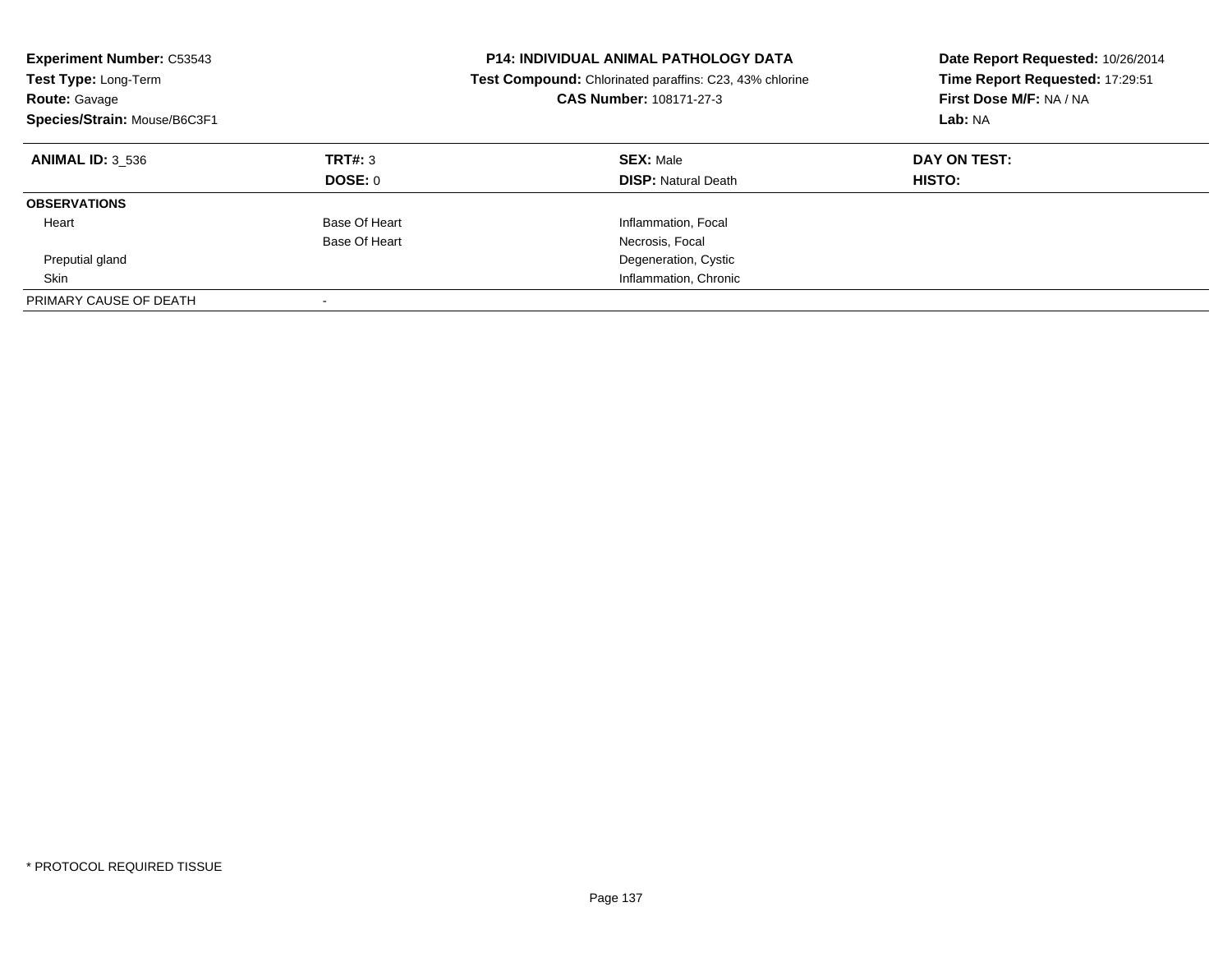| <b>Experiment Number: C53543</b><br>Test Type: Long-Term<br><b>Route: Gavage</b><br>Species/Strain: Mouse/B6C3F1 |                    | <b>P14: INDIVIDUAL ANIMAL PATHOLOGY DATA</b><br>Test Compound: Chlorinated paraffins: C23, 43% chlorine<br><b>CAS Number: 108171-27-3</b> | Date Report Requested: 10/26/2014<br>Time Report Requested: 17:29:51<br>First Dose M/F: NA / NA<br><b>Lab: NA</b> |
|------------------------------------------------------------------------------------------------------------------|--------------------|-------------------------------------------------------------------------------------------------------------------------------------------|-------------------------------------------------------------------------------------------------------------------|
| <b>ANIMAL ID: 3 537</b>                                                                                          | TRT#: 3<br>DOSE: 0 | <b>SEX: Male</b><br><b>DISP: Terminal Sacrifice</b>                                                                                       | DAY ON TEST:<br><b>HISTO:</b>                                                                                     |
| <b>OBSERVATIONS</b>                                                                                              |                    |                                                                                                                                           |                                                                                                                   |
| Kidney<br>PRIMARY CAUSE OF DEATH                                                                                 | $\sim$             | Nephrosis, Nos                                                                                                                            |                                                                                                                   |
|                                                                                                                  |                    |                                                                                                                                           |                                                                                                                   |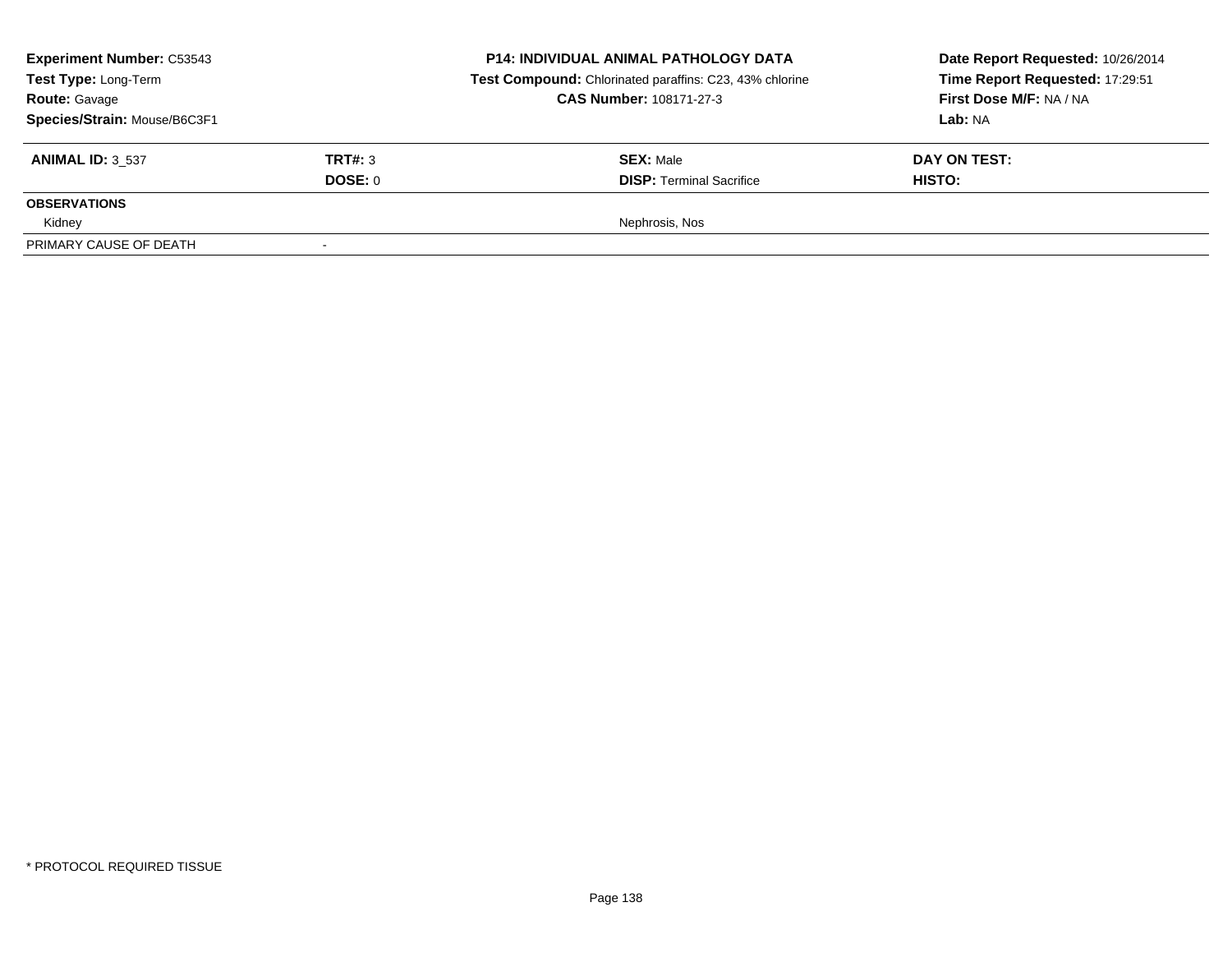| <b>Experiment Number: C53543</b><br>Test Type: Long-Term<br><b>Route: Gavage</b><br>Species/Strain: Mouse/B6C3F1 |                       | <b>P14: INDIVIDUAL ANIMAL PATHOLOGY DATA</b><br>Test Compound: Chlorinated paraffins: C23, 43% chlorine<br>CAS Number: 108171-27-3 | Date Report Requested: 10/26/2014<br>Time Report Requested: 17:29:51<br>First Dose M/F: NA / NA<br>Lab: NA |
|------------------------------------------------------------------------------------------------------------------|-----------------------|------------------------------------------------------------------------------------------------------------------------------------|------------------------------------------------------------------------------------------------------------|
| <b>ANIMAL ID: 3 538</b>                                                                                          | TRT#: 3               | <b>SEX: Male</b>                                                                                                                   | DAY ON TEST:                                                                                               |
|                                                                                                                  | DOSE: 0               | <b>DISP:</b> Terminal Sacrifice                                                                                                    | HISTO:                                                                                                     |
| <b>OBSERVATIONS</b>                                                                                              |                       |                                                                                                                                    |                                                                                                            |
| Adrenal gland                                                                                                    | Medulla               | Pheochromocytoma                                                                                                                   |                                                                                                            |
| Lung                                                                                                             |                       | Alveolar/Bronchiolar Adenoma                                                                                                       |                                                                                                            |
| Lymph node                                                                                                       | Mesenteric Lymph Node | Angiectasis                                                                                                                        |                                                                                                            |
| PRIMARY CAUSE OF DEATH                                                                                           |                       |                                                                                                                                    |                                                                                                            |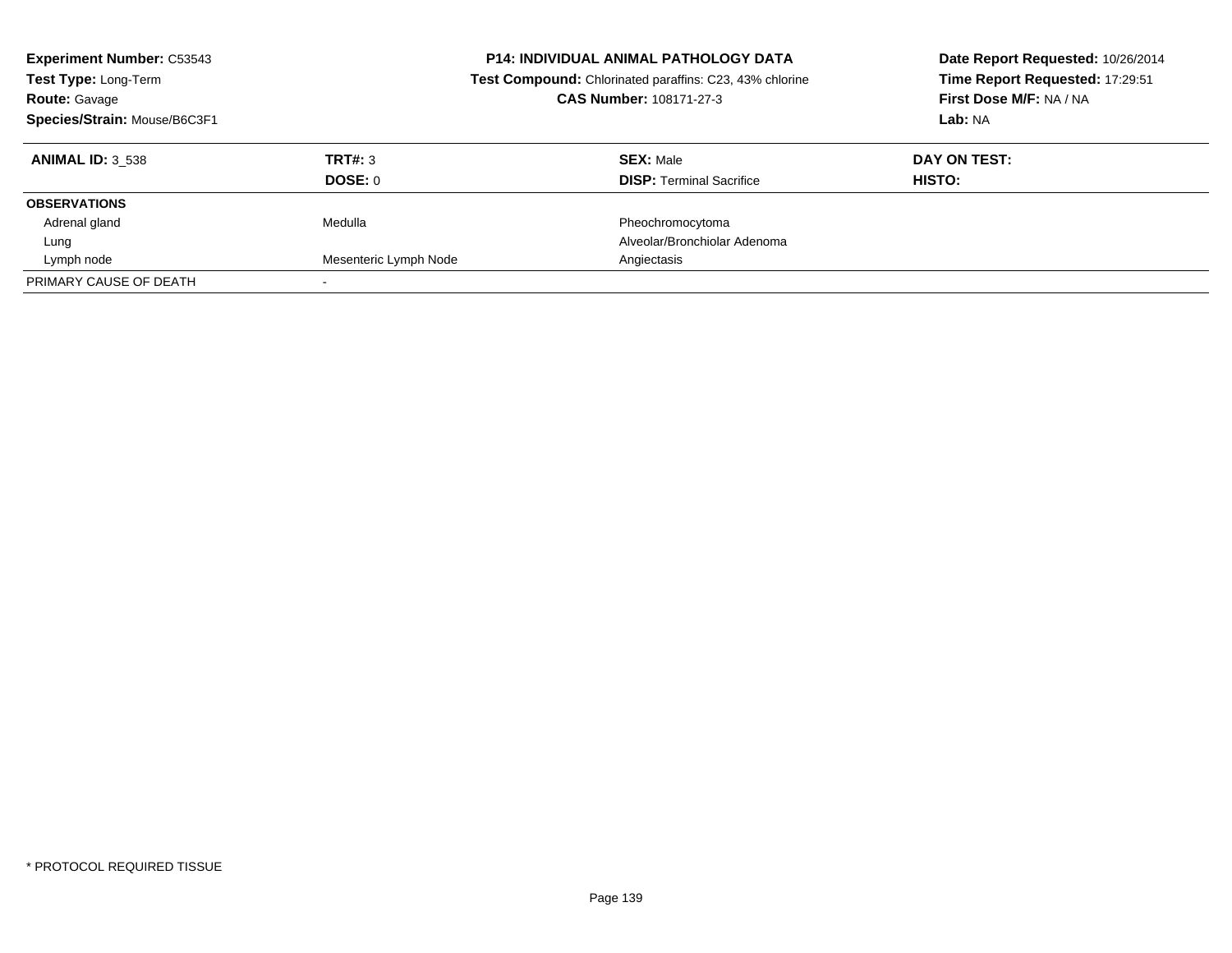| <b>Experiment Number: C53543</b><br><b>Test Type: Long-Term</b><br><b>Route: Gavage</b><br>Species/Strain: Mouse/B6C3F1 |                           | <b>P14: INDIVIDUAL ANIMAL PATHOLOGY DATA</b><br>Test Compound: Chlorinated paraffins: C23, 43% chlorine<br>CAS Number: 108171-27-3 | Date Report Requested: 10/26/2014<br>Time Report Requested: 17:29:51<br>First Dose M/F: NA / NA<br>Lab: NA |
|-------------------------------------------------------------------------------------------------------------------------|---------------------------|------------------------------------------------------------------------------------------------------------------------------------|------------------------------------------------------------------------------------------------------------|
| <b>ANIMAL ID: 3 539</b>                                                                                                 | TRT#: 3                   | <b>SEX: Male</b>                                                                                                                   | DAY ON TEST:                                                                                               |
|                                                                                                                         | DOSE: 0                   | <b>DISP:</b> Moribund Sacrifice                                                                                                    | <b>HISTO:</b>                                                                                              |
| <b>OBSERVATIONS</b>                                                                                                     |                           |                                                                                                                                    |                                                                                                            |
| Adrenal gland                                                                                                           | Medulla                   | Hyperplasia, Focal                                                                                                                 |                                                                                                            |
| Brain                                                                                                                   | Thalamus                  | Psammoma Bodies                                                                                                                    |                                                                                                            |
| Kidney                                                                                                                  |                           | Nephrosis, Nos                                                                                                                     |                                                                                                            |
| Liver                                                                                                                   |                           | Hepatocellular Carcinoma                                                                                                           |                                                                                                            |
| Skin                                                                                                                    |                           | Inflammation, Chronic                                                                                                              |                                                                                                            |
| Testis                                                                                                                  | <b>Spermatic Cord Nos</b> | Necrosis, Fat                                                                                                                      |                                                                                                            |
| PRIMARY CAUSE OF DEATH                                                                                                  |                           |                                                                                                                                    |                                                                                                            |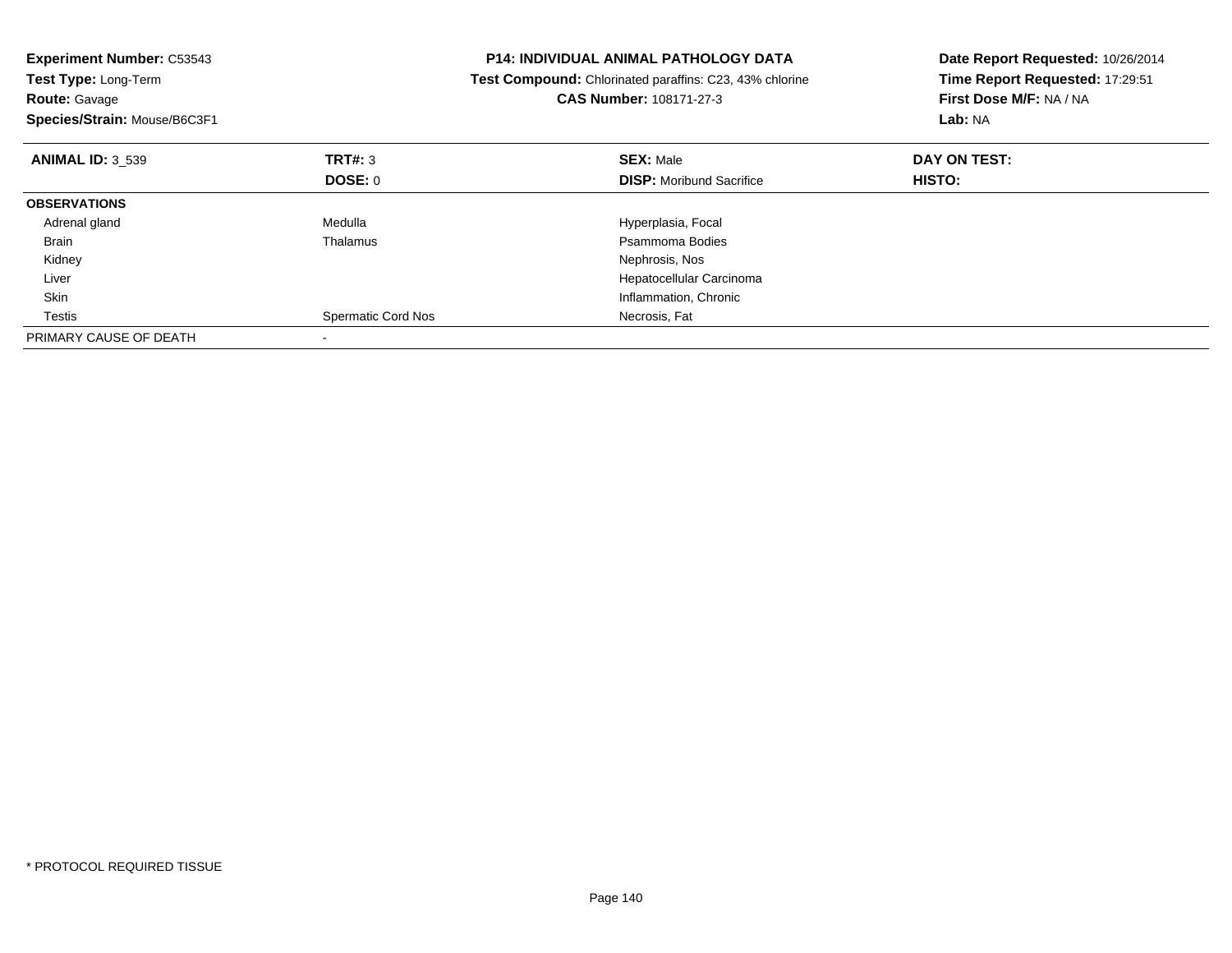| Test Compound: Chlorinated paraffins: C23, 43% chlorine |                                 | Date Report Requested: 10/26/2014            |  |
|---------------------------------------------------------|---------------------------------|----------------------------------------------|--|
|                                                         |                                 | Time Report Requested: 17:29:51              |  |
|                                                         | <b>CAS Number: 108171-27-3</b>  | First Dose M/F: NA / NA                      |  |
|                                                         |                                 | Lab: NA                                      |  |
| TRT#: 3                                                 | <b>SEX: Male</b>                | DAY ON TEST:                                 |  |
| <b>DOSE: 0</b>                                          | <b>DISP:</b> Terminal Sacrifice | <b>HISTO:</b>                                |  |
|                                                         |                                 |                                              |  |
| Nasolacrimal Duct                                       | Inflammation, Nos               |                                              |  |
|                                                         | Hepatocellular Carcinoma        |                                              |  |
| Mesenteric Lymph Node                                   | Angiectasis                     |                                              |  |
|                                                         | Inflammation, Chronic           |                                              |  |
|                                                         | Hematopoiesis                   |                                              |  |
|                                                         | Hyperplasia, Follicular Cell    |                                              |  |
|                                                         | Fibrosarcoma                    |                                              |  |
|                                                         |                                 |                                              |  |
|                                                         |                                 | <b>P14: INDIVIDUAL ANIMAL PATHOLOGY DATA</b> |  |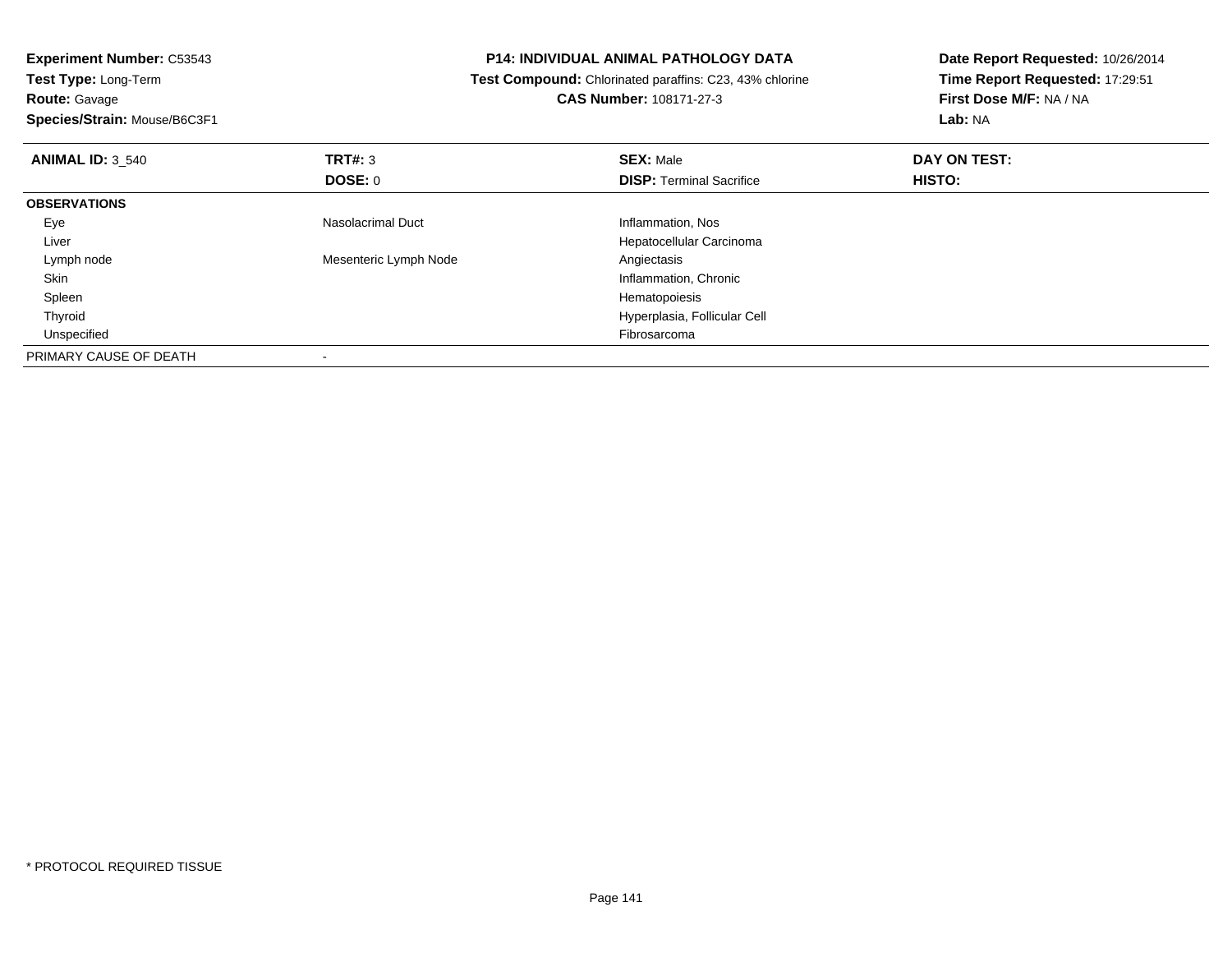**Test Type:** Long-Term**Route:** Gavage

**Species/Strain:** Mouse/B6C3F1

# **P14: INDIVIDUAL ANIMAL PATHOLOGY DATA**

 **Test Compound:** Chlorinated paraffins: C23, 43% chlorine**CAS Number:** 108171-27-3

| <b>ANIMAL ID: 3_541</b> | TRT#: 3               | <b>SEX: Male</b>                | DAY ON TEST: |  |
|-------------------------|-----------------------|---------------------------------|--------------|--|
|                         | DOSE: 0               | <b>DISP:</b> Moribund Sacrifice | HISTO:       |  |
| <b>OBSERVATIONS</b>     |                       |                                 |              |  |
| Adrenal gland           | Capsule               | Hyperplasia, Focal              |              |  |
| <b>Brain</b>            | Thalamus              | Psammoma Bodies                 |              |  |
| Kidney                  |                       | Hyperplasia, Lymphoid           |              |  |
| Liver                   |                       | Hepatocellular Adenoma          |              |  |
|                         |                       | Infarct, Nos                    |              |  |
|                         |                       | Necrosis, Focal                 |              |  |
| Lung                    |                       | Fibrosarcoma, Metastatic        |              |  |
| Lymph node              | Mesenteric Lymph Node | Congestion, Nos                 |              |  |
| Spleen                  |                       | Hematopoiesis                   |              |  |
| Thyroid                 |                       | Degeneration, Cystic            |              |  |
| Unspecified             | Trunk                 | Fibrosarcoma                    |              |  |
|                         | Multiple Organs Nos   | Hemangiosarcoma                 |              |  |
| PRIMARY CAUSE OF DEATH  |                       |                                 |              |  |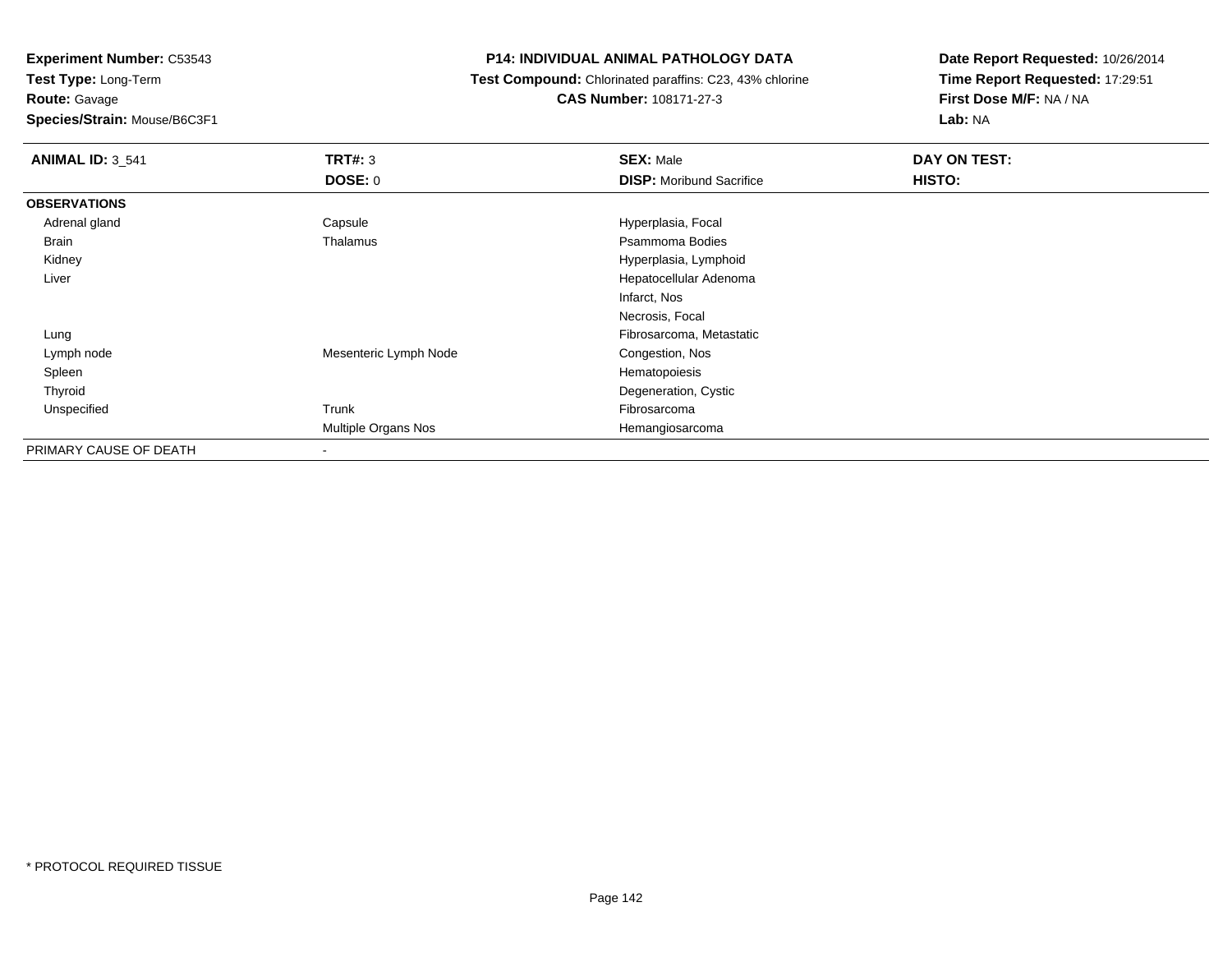| <b>Experiment Number: C53543</b><br>Test Type: Long-Term<br>CAS Number: 108171-27-3<br><b>Route: Gavage</b><br>Species/Strain: Mouse/B6C3F1 |             | <b>P14: INDIVIDUAL ANIMAL PATHOLOGY DATA</b><br>Test Compound: Chlorinated paraffins: C23, 43% chlorine | Date Report Requested: 10/26/2014<br>Time Report Requested: 17:29:51<br>First Dose M/F: NA / NA<br>Lab: NA |
|---------------------------------------------------------------------------------------------------------------------------------------------|-------------|---------------------------------------------------------------------------------------------------------|------------------------------------------------------------------------------------------------------------|
| <b>ANIMAL ID: 3 542</b>                                                                                                                     | TRT#: 3     | <b>SEX: Male</b>                                                                                        | DAY ON TEST:                                                                                               |
|                                                                                                                                             | DOSE: 0     | <b>DISP:</b> Natural Death                                                                              | HISTO:                                                                                                     |
| <b>OBSERVATIONS</b>                                                                                                                         |             |                                                                                                         |                                                                                                            |
| Liver                                                                                                                                       |             | Lymphoma, Nos-Malignant                                                                                 |                                                                                                            |
|                                                                                                                                             |             | Necrosis, Focal                                                                                         |                                                                                                            |
| Stomach                                                                                                                                     | Forestomach | Ulcer, Nos                                                                                              |                                                                                                            |
| PRIMARY CAUSE OF DEATH                                                                                                                      |             |                                                                                                         |                                                                                                            |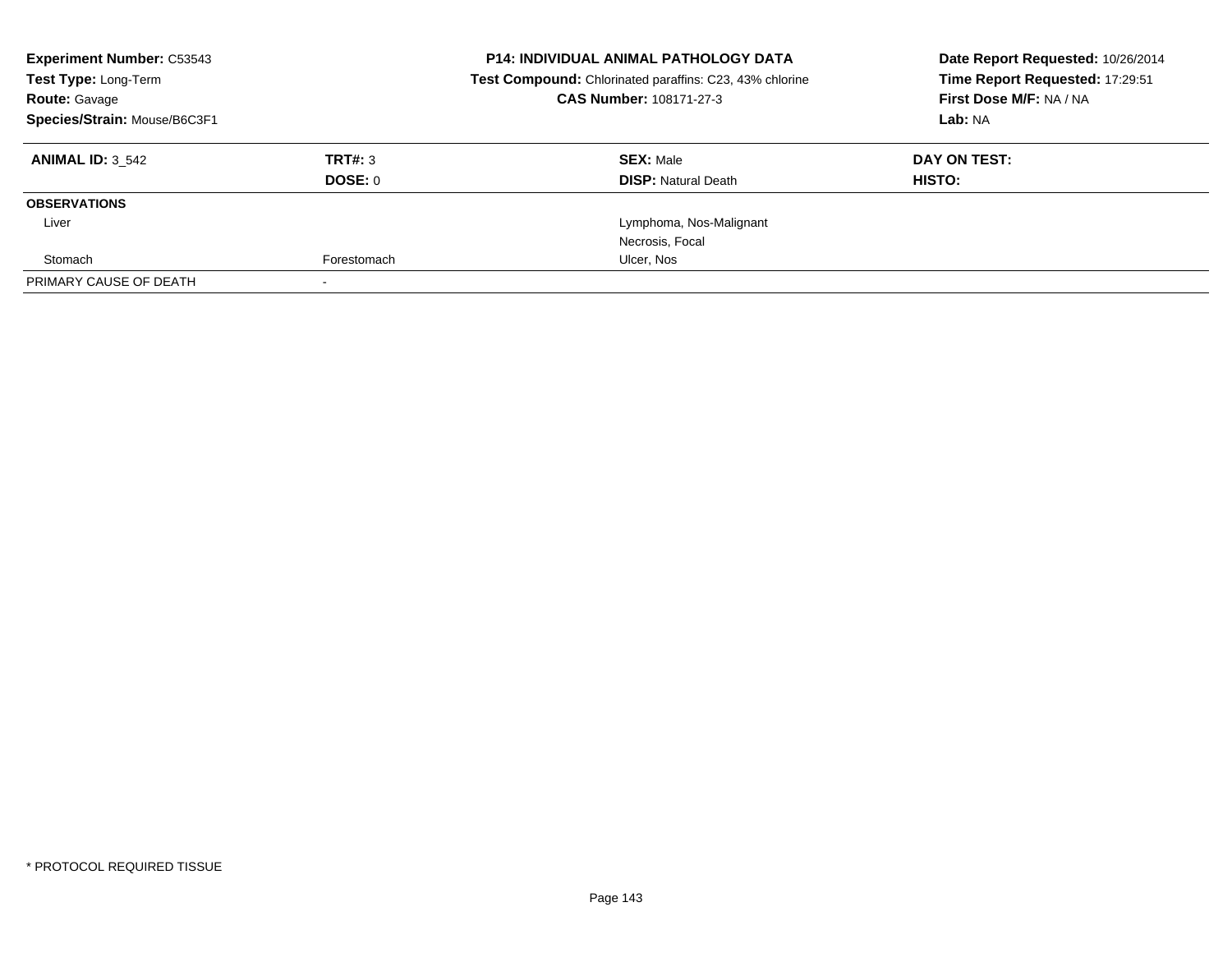| <b>Experiment Number: C53543</b><br>Test Type: Long-Term<br><b>Route: Gavage</b><br>Species/Strain: Mouse/B6C3F1 |                | <b>P14: INDIVIDUAL ANIMAL PATHOLOGY DATA</b><br>Test Compound: Chlorinated paraffins: C23, 43% chlorine<br>CAS Number: 108171-27-3 | Date Report Requested: 10/26/2014<br>Time Report Requested: 17:29:51<br>First Dose M/F: NA / NA<br>Lab: NA |
|------------------------------------------------------------------------------------------------------------------|----------------|------------------------------------------------------------------------------------------------------------------------------------|------------------------------------------------------------------------------------------------------------|
| <b>ANIMAL ID: 3 543</b>                                                                                          | TRT#: 3        | <b>SEX: Male</b>                                                                                                                   | DAY ON TEST:                                                                                               |
|                                                                                                                  | <b>DOSE: 0</b> | <b>DISP:</b> Moribund Sacrifice                                                                                                    | <b>HISTO:</b>                                                                                              |
| <b>OBSERVATIONS</b>                                                                                              |                |                                                                                                                                    |                                                                                                            |
| Bone marrow                                                                                                      |                | Hyperplasia, Granulocytic                                                                                                          |                                                                                                            |
| Kidney                                                                                                           |                | Pyelonephritis, Focal                                                                                                              |                                                                                                            |
| Liver                                                                                                            |                | Hepatocellular Carcinoma                                                                                                           |                                                                                                            |
| Preputial gland                                                                                                  |                | Inflammation, Chronic Suppurative                                                                                                  |                                                                                                            |
| Prostate                                                                                                         |                | Hyperplasia, Epithelial                                                                                                            |                                                                                                            |
|                                                                                                                  |                | Inflammation, Chronic Suppurative                                                                                                  |                                                                                                            |
| PRIMARY CAUSE OF DEATH                                                                                           |                |                                                                                                                                    |                                                                                                            |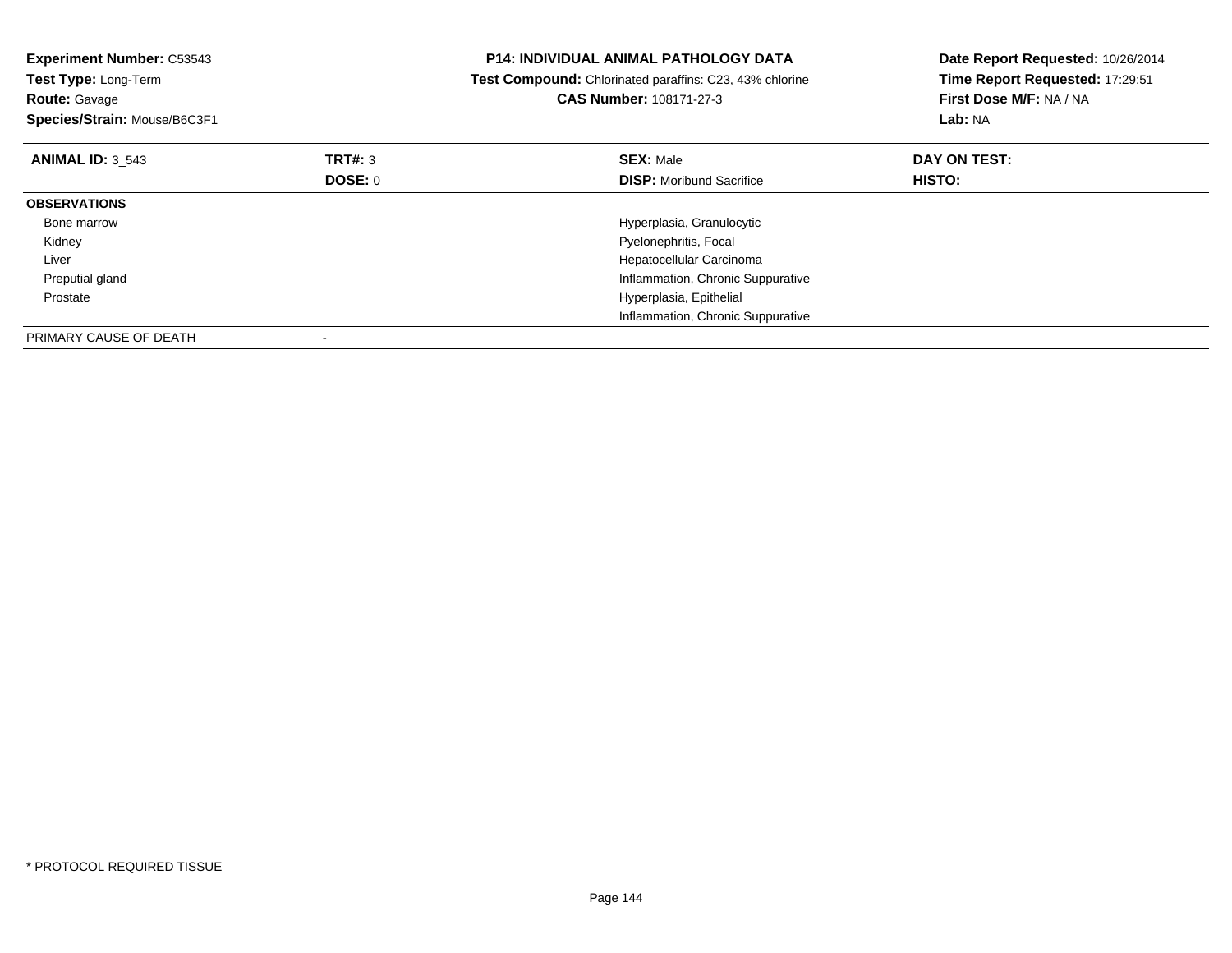| <b>Experiment Number: C53543</b><br>Test Type: Long-Term<br><b>Route: Gavage</b><br>Species/Strain: Mouse/B6C3F1 |                 | <b>P14: INDIVIDUAL ANIMAL PATHOLOGY DATA</b><br>Test Compound: Chlorinated paraffins: C23, 43% chlorine<br><b>CAS Number: 108171-27-3</b> | Date Report Requested: 10/26/2014<br>Time Report Requested: 17:29:51<br>First Dose M/F: NA / NA<br>Lab: NA |  |
|------------------------------------------------------------------------------------------------------------------|-----------------|-------------------------------------------------------------------------------------------------------------------------------------------|------------------------------------------------------------------------------------------------------------|--|
| <b>ANIMAL ID: 3 544</b>                                                                                          | <b>TRT#: 3</b>  | <b>SEX: Male</b>                                                                                                                          | DAY ON TEST:                                                                                               |  |
|                                                                                                                  | DOSE: 0         | <b>DISP:</b> Terminal Sacrifice                                                                                                           | HISTO:                                                                                                     |  |
| <b>OBSERVATIONS</b>                                                                                              |                 |                                                                                                                                           |                                                                                                            |  |
| Adrenal gland                                                                                                    | Capsule         | Hyperplasia, Focal                                                                                                                        |                                                                                                            |  |
| Harderian gland                                                                                                  | Hardarian Gland | Adenoma, Nos                                                                                                                              |                                                                                                            |  |
|                                                                                                                  | Hardarian Gland | Inflammation, Chronic                                                                                                                     |                                                                                                            |  |
| Kidney                                                                                                           |                 | Nephrosis, Nos                                                                                                                            |                                                                                                            |  |
| Spleen                                                                                                           |                 | Hematopoiesis                                                                                                                             |                                                                                                            |  |
| Unspecified                                                                                                      |                 | Fibrosarcoma                                                                                                                              |                                                                                                            |  |
|                                                                                                                  | <b>Neck</b>     | Necrosis, Fat                                                                                                                             |                                                                                                            |  |
| PRIMARY CAUSE OF DEATH                                                                                           |                 |                                                                                                                                           |                                                                                                            |  |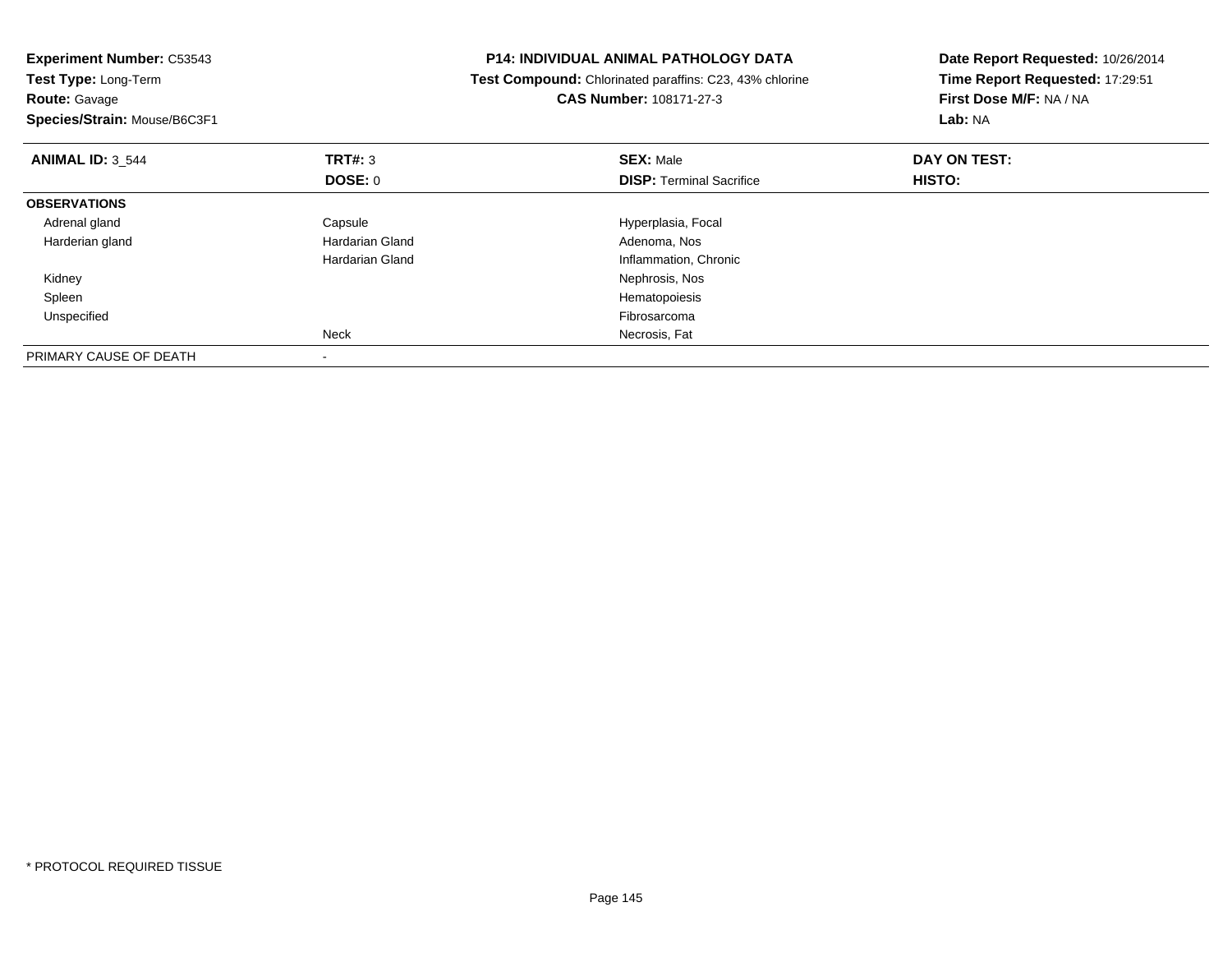**Experiment Number:** C53543**Test Type:** Long-Term

**Route:** Gavage

**Species/Strain:** Mouse/B6C3F1

## **P14: INDIVIDUAL ANIMAL PATHOLOGY DATA**

 **Test Compound:** Chlorinated paraffins: C23, 43% chlorine**CAS Number:** 108171-27-3

**Date Report Requested:** 10/26/2014**Time Report Requested:** 17:29:51**First Dose M/F:** NA / NA**Lab:** NA

| <b>ANIMAL ID: 3 545</b> | TRT#: 3                  | <b>SEX: Male</b>                | DAY ON TEST:  |  |
|-------------------------|--------------------------|---------------------------------|---------------|--|
|                         | DOSE: 0                  | <b>DISP:</b> Moribund Sacrifice | <b>HISTO:</b> |  |
| <b>OBSERVATIONS</b>     |                          |                                 |               |  |
| Adrenal gland           | Capsule                  | Hyperplasia, Focal              |               |  |
| Bone marrow             |                          | Hyperplasia, Granulocytic       |               |  |
| Liver                   |                          | Necrosis, Focal                 |               |  |
| Lymph node              | Mesenteric Lymph Node    | Angiectasis                     |               |  |
| Preputial gland         |                          | Inflammation, Nos               |               |  |
| Skin                    | Abdomen                  | Squamous Cell Papilloma         |               |  |
| Spleen                  |                          | Leukemoid Reaction              |               |  |
| Thyroid                 |                          | Degeneration, Cystic            |               |  |
| Unspecified             | Multiple Organs Nos      | Inflammation, Suppurative       |               |  |
|                         | Multiple Organs Nos      | Lymphoma, Mixed-Malignant Type  |               |  |
| PRIMARY CAUSE OF DEATH  | $\overline{\phantom{a}}$ |                                 |               |  |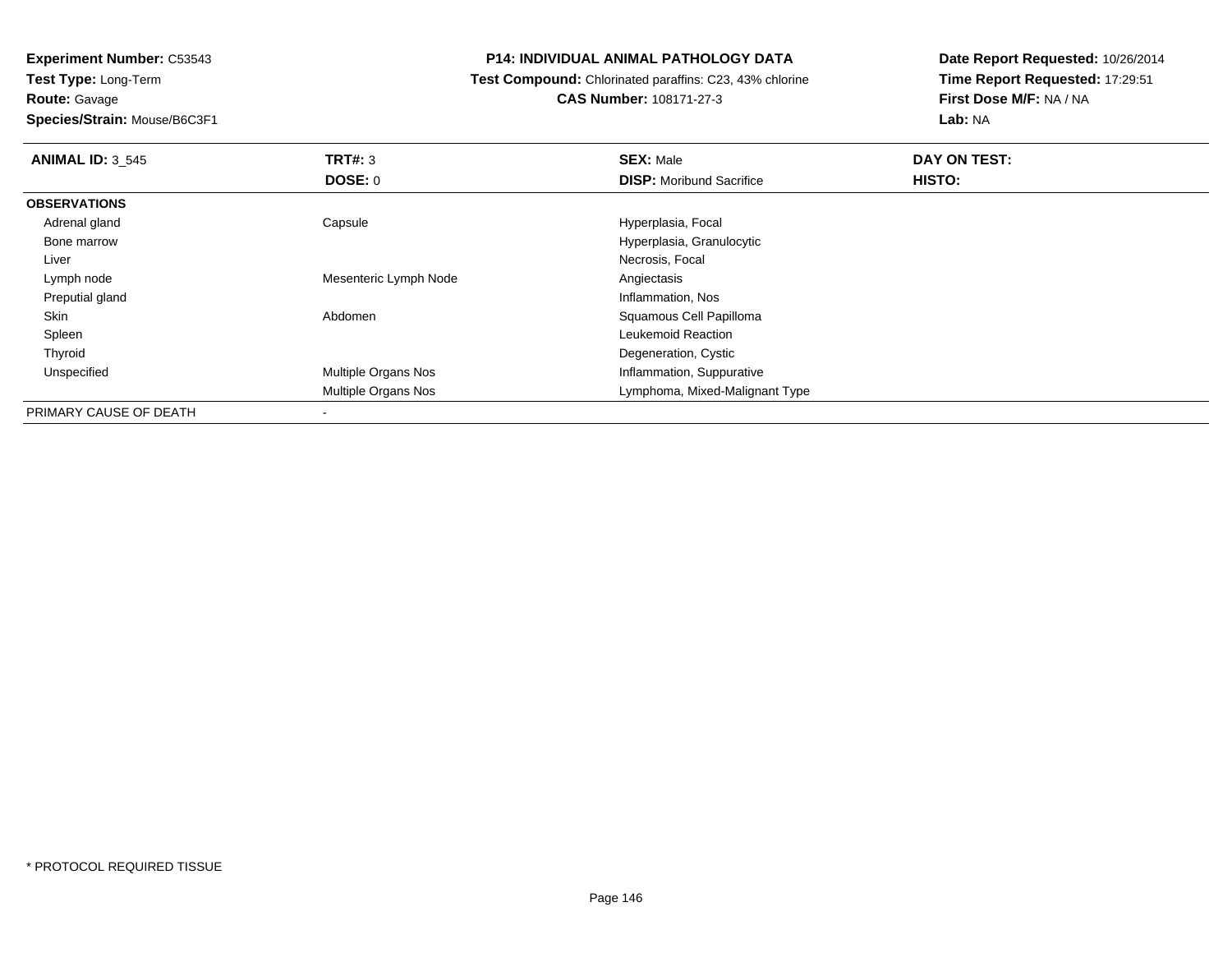| <b>Experiment Number: C53543</b><br>Test Type: Long-Term<br><b>Route: Gavage</b><br>Species/Strain: Mouse/B6C3F1 |                 | <b>P14: INDIVIDUAL ANIMAL PATHOLOGY DATA</b><br>Test Compound: Chlorinated paraffins: C23, 43% chlorine<br><b>CAS Number: 108171-27-3</b> | Date Report Requested: 10/26/2014<br>Time Report Requested: 17:29:51<br>First Dose M/F: NA / NA<br>Lab: NA |  |
|------------------------------------------------------------------------------------------------------------------|-----------------|-------------------------------------------------------------------------------------------------------------------------------------------|------------------------------------------------------------------------------------------------------------|--|
| <b>ANIMAL ID: 3 546</b>                                                                                          | TRT#: 3         | <b>SEX: Male</b>                                                                                                                          | DAY ON TEST:                                                                                               |  |
|                                                                                                                  | DOSE: 0         | <b>DISP: Accidently Killed</b>                                                                                                            | HISTO:                                                                                                     |  |
| <b>OBSERVATIONS</b>                                                                                              |                 |                                                                                                                                           |                                                                                                            |  |
| Unspecified                                                                                                      | Mediastinum Nos | Hemorrhage                                                                                                                                |                                                                                                            |  |
| PRIMARY CAUSE OF DEATH                                                                                           |                 |                                                                                                                                           |                                                                                                            |  |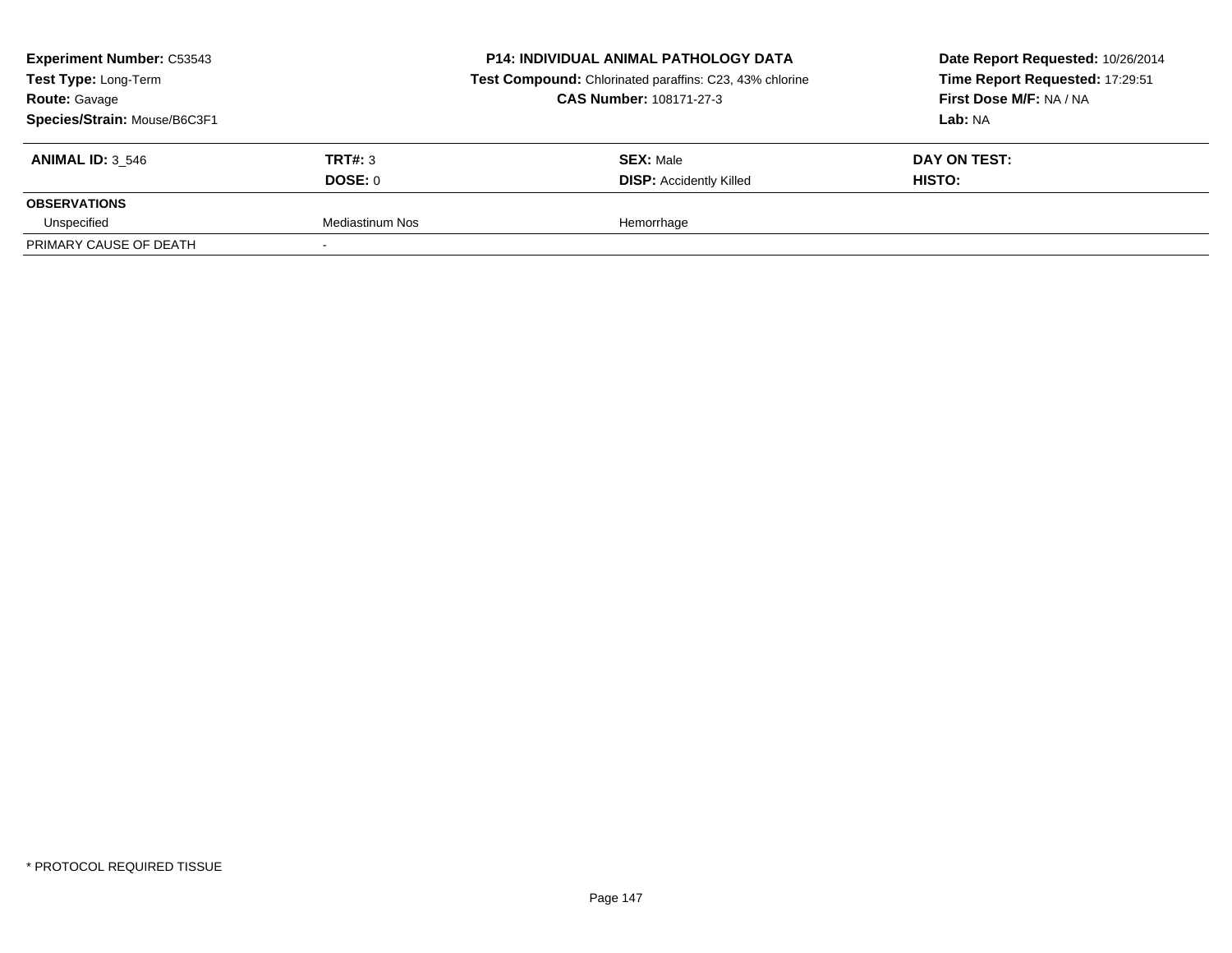**Experiment Number:** C53543

**Test Type:** Long-Term**Route:** Gavage

**Species/Strain:** Mouse/B6C3F1

## **P14: INDIVIDUAL ANIMAL PATHOLOGY DATA**

 **Test Compound:** Chlorinated paraffins: C23, 43% chlorine**CAS Number:** 108171-27-3

**Date Report Requested:** 10/26/2014**Time Report Requested:** 17:29:51**First Dose M/F:** NA / NA**Lab:** NA

| <b>ANIMAL ID: 3_547</b> | TRT#: 3                   | <b>SEX: Male</b>                | DAY ON TEST: |  |
|-------------------------|---------------------------|---------------------------------|--------------|--|
|                         | <b>DOSE: 0</b>            | <b>DISP: Terminal Sacrifice</b> | HISTO:       |  |
| <b>OBSERVATIONS</b>     |                           |                                 |              |  |
| <b>Intestine Small</b>  | <b>Mesentery Nos</b>      | <b>Fibrosiderotic Nodule</b>    |              |  |
|                         | <b>Mesentery Nos</b>      | Necrosis, Fat                   |              |  |
| Liver                   |                           | Angiectasis                     |              |  |
|                         |                           | Fibrosis                        |              |  |
|                         |                           | Hepatocellular Adenoma          |              |  |
|                         |                           | Hepatocellular Carcinoma        |              |  |
|                         |                           | Thrombosis, Nos                 |              |  |
| Lymph node              | Mesenteric Lymph Node     | Angiectasis                     |              |  |
| Preputial gland         |                           | Inflammation, Suppurative       |              |  |
| Testis                  | <b>Spermatic Cord Nos</b> | Necrosis, Fat                   |              |  |
| PRIMARY CAUSE OF DEATH  |                           |                                 |              |  |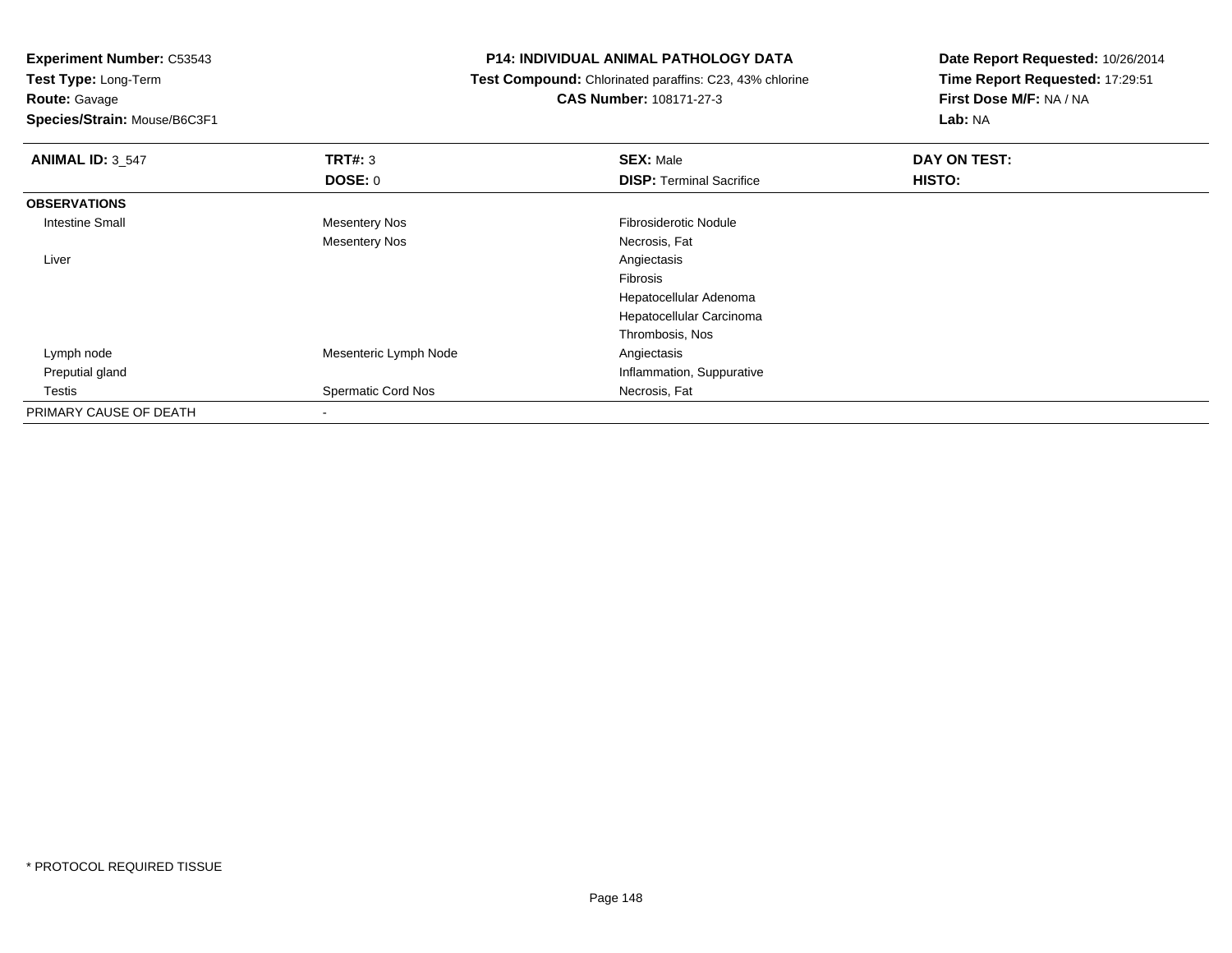| <b>Experiment Number: C53543</b><br>Test Type: Long-Term<br><b>Route: Gavage</b><br>Species/Strain: Mouse/B6C3F1 |                            | <b>P14: INDIVIDUAL ANIMAL PATHOLOGY DATA</b><br>Test Compound: Chlorinated paraffins: C23, 43% chlorine<br>CAS Number: 108171-27-3 | Date Report Requested: 10/26/2014<br>Time Report Requested: 17:29:51<br>First Dose M/F: NA / NA<br>Lab: NA |  |
|------------------------------------------------------------------------------------------------------------------|----------------------------|------------------------------------------------------------------------------------------------------------------------------------|------------------------------------------------------------------------------------------------------------|--|
| <b>ANIMAL ID: 3 548</b>                                                                                          | TRT#: 3                    | <b>SEX: Male</b>                                                                                                                   | DAY ON TEST:                                                                                               |  |
|                                                                                                                  | <b>DOSE: 0</b>             | <b>DISP:</b> Natural Death                                                                                                         | <b>HISTO:</b>                                                                                              |  |
| <b>OBSERVATIONS</b>                                                                                              |                            |                                                                                                                                    |                                                                                                            |  |
| Heart                                                                                                            | Ventricle                  | Thrombosis, Nos                                                                                                                    |                                                                                                            |  |
| Lung                                                                                                             |                            | Alveolar/Bronchiolar Carcinoma                                                                                                     |                                                                                                            |  |
| Prostate                                                                                                         |                            | Inflammation, Suppurative                                                                                                          |                                                                                                            |  |
| Thyroid                                                                                                          |                            | Hyperplasia, Follicular Cell                                                                                                       |                                                                                                            |  |
|                                                                                                                  |                            | Inflammation, Focal                                                                                                                |                                                                                                            |  |
| Unspecified                                                                                                      | <b>Multiple Organs Nos</b> | Alveolar/Bronchiolar Carcinoma, Metastatic                                                                                         |                                                                                                            |  |
| PRIMARY CAUSE OF DEATH                                                                                           |                            |                                                                                                                                    |                                                                                                            |  |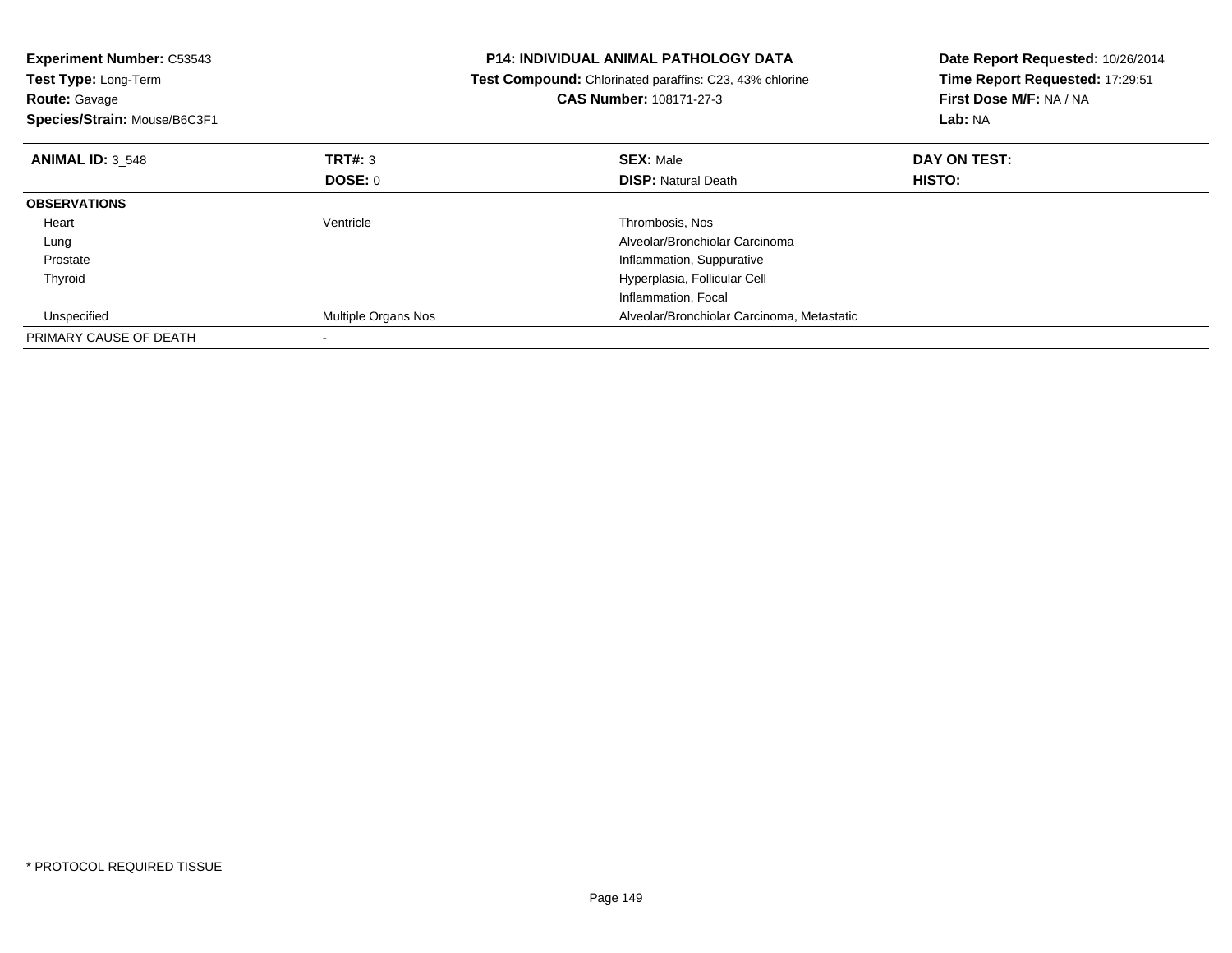| <b>Experiment Number: C53543</b><br>Test Type: Long-Term<br><b>Route: Gavage</b><br>Species/Strain: Mouse/B6C3F1 |                     | <b>P14: INDIVIDUAL ANIMAL PATHOLOGY DATA</b><br>Test Compound: Chlorinated paraffins: C23, 43% chlorine<br><b>CAS Number: 108171-27-3</b> | Date Report Requested: 10/26/2014<br>Time Report Requested: 17:29:51<br>First Dose M/F: NA / NA<br>Lab: NA |  |
|------------------------------------------------------------------------------------------------------------------|---------------------|-------------------------------------------------------------------------------------------------------------------------------------------|------------------------------------------------------------------------------------------------------------|--|
| <b>ANIMAL ID: 3 549</b>                                                                                          | TRT#: 3             | <b>SEX: Male</b>                                                                                                                          | DAY ON TEST:                                                                                               |  |
|                                                                                                                  | <b>DOSE: 0</b>      | <b>DISP:</b> Moribund Sacrifice                                                                                                           | <b>HISTO:</b>                                                                                              |  |
| <b>OBSERVATIONS</b>                                                                                              |                     |                                                                                                                                           |                                                                                                            |  |
| Brain                                                                                                            | Thalamus            | Psammoma Bodies                                                                                                                           |                                                                                                            |  |
| Stomach                                                                                                          | Forestomach         | Hyperplasia, Epithelial                                                                                                                   |                                                                                                            |  |
|                                                                                                                  | Forestomach         | Inflammation, Focal                                                                                                                       |                                                                                                            |  |
| Thyroid                                                                                                          |                     | Degeneration, Cystic                                                                                                                      |                                                                                                            |  |
|                                                                                                                  |                     | Lymphocytic Inflammatory Infiltrate                                                                                                       |                                                                                                            |  |
| Unspecified                                                                                                      | Multiple Organs Nos | Lymphoma, Mixed-Malignant Type                                                                                                            |                                                                                                            |  |
| PRIMARY CAUSE OF DEATH                                                                                           |                     |                                                                                                                                           |                                                                                                            |  |